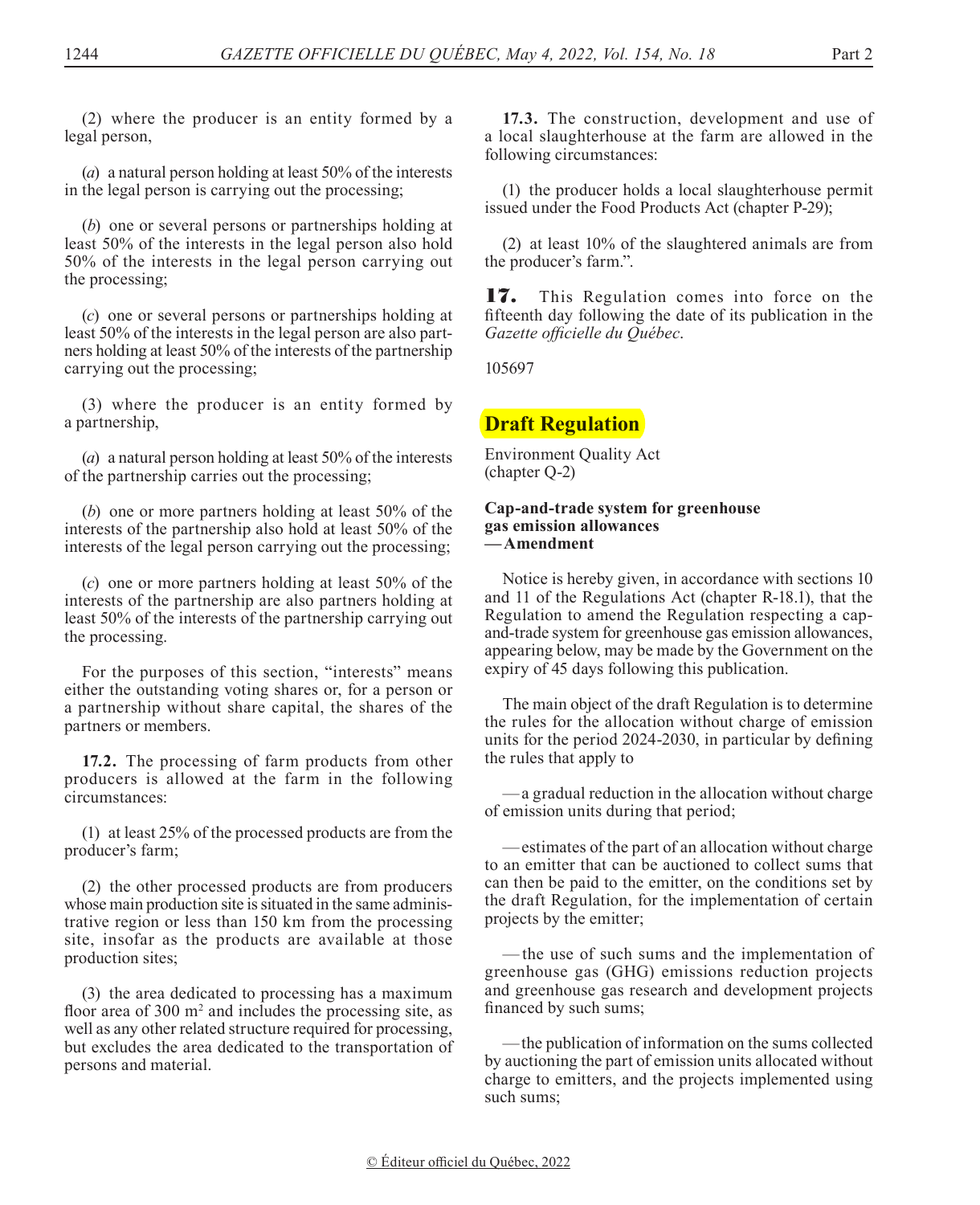—an increase in the allocation made without charge to certain establishments that become operational after 31 December 2022, compared to other establishments;

— the calculation of certain target intensities and the use of new reference units to calculate the allocation without charge.

The draft Regulation makes amendments to the mechanism for registering voluntary participants in the system by allowing them to bring forward by two years, on the conditions set out in the draft Regulation, the time when they become subject to the Regulation and eligible for the allocation of emission units without charge.

Other amendments concern the information that must be filed with the Minister when an emitter or participants registers, the filing of updated information with the Minister, and the consequences for an emitter or participant of failing to file an update.

The draft Regulation simplifies the process for closing an emitter's or participant's general account or compliance account in special circumstances, and at the same time makes it possible to re-open such an account when required, in particular for compliance purposes.

An emitter that ceases to be required to cover its emissions may, on the conditions set out in the draft Regulation, continue to cover its emissions for a 5-year period and continue to benefit from the rights provided by the system while remaining subject to the obligations of an emitter to which the Regulation applies.

Last, the draft Regulation includes monetary administrative penalties for failures to comply and penal sanctions for offences under the provisions of the draft Regulation, along with transitional provisions.

The rules governing the allocation without charge of emission units for the period 2024-2030, as set out in the draft Regulation, will have a major impact on the industrial enterprises subject to the cap-and-trade system for GHG emission allowances, mainly because the quantity of emission units allocated over that period will be gradually reduced. However, the impact will be partly compensated by the amounts collected by auctioning a part of the emission units allocated to emitters without charge, which will be paid to them on the conditions set out in the draft Regulation. The implementation of the GHG emissions reduction projects that are expected to result from the payment of these sums will improve the performance of emitters in terms of the GHG emissions and reduce the financial impact of their obligation to cover emissions under the system.

The other amendments made will have little impact on emitters and participants registered for the system.

Further information on the draft Regulation may be obtained by contacting Kim Ricard, Director, Direction du marché du carbone, Direction générale de la réglementation carbone et des données d'émission, Ministère de l'Environnement et de la Lutte contre les changements climatiques, édifice Marie-Guyart, 675, boulevard René-Lévesque Est, 5<sup>e</sup> étage, boîte 31, Québec (Québec) G1R 5V7; email: kim.ricard@environnement.gouv.qc.ca.

Any person wishing to comment on the draft Regulation is requested to submit written comments within the 45-day period to Kim Ricard.

**BENOIT CHARETTE** *Minister of the Environment and the Fight Against Climate Change*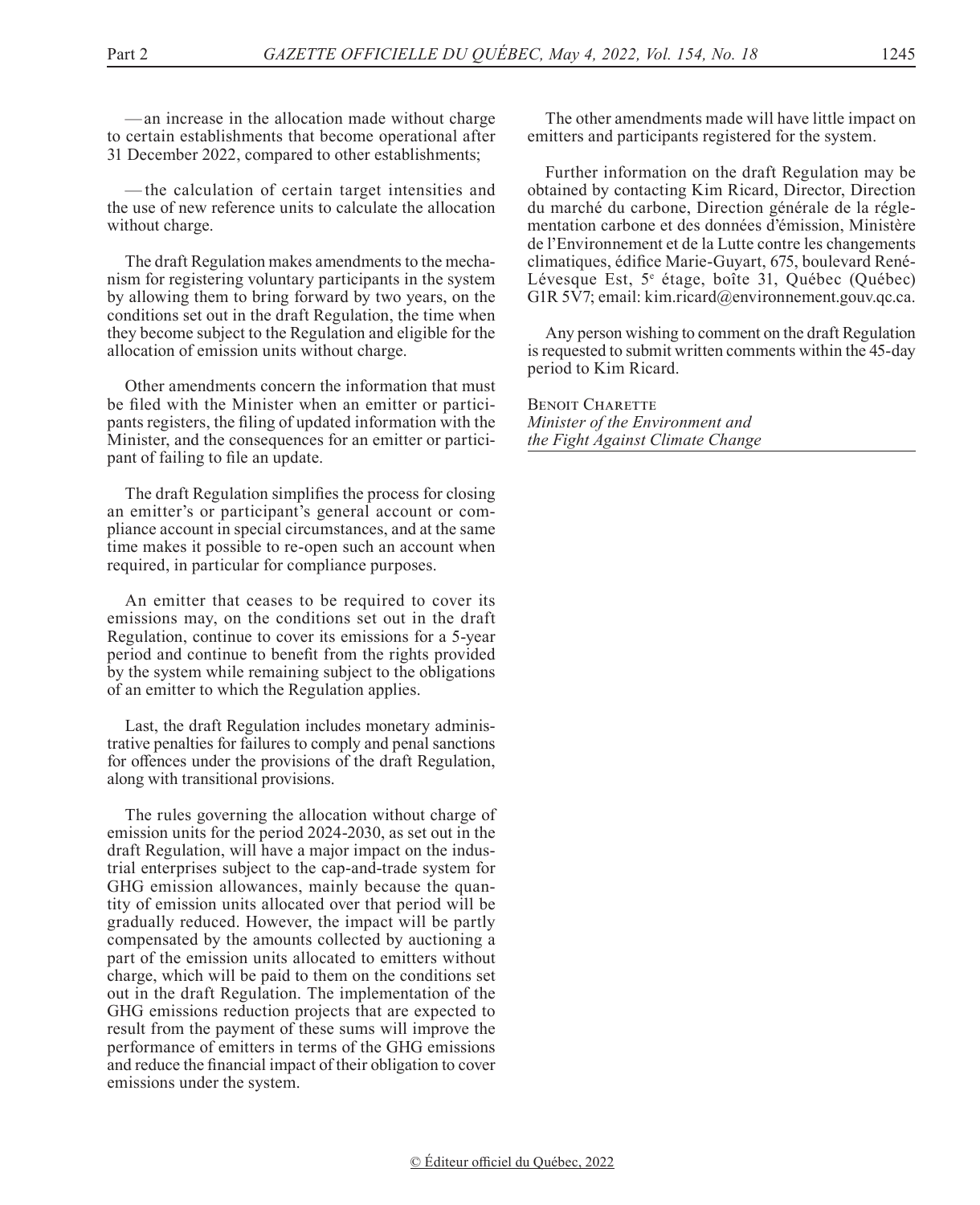#### **Regulation to amend the Regulation respecting a cap-and-trade system for greenhouse gas emission allowances**

### **Environment Quality Act**

(chapter Q-2, ss. 46.1, 46.5, 46.8, 46.8.1, 46.15, 115.27 and 115.34).

**1.** The Regulation respecting a cap-and-trade system for greenhouse gas emission allowances (chapter Q-2, r. 46.1) is amended, in section 2.1, by adding the following paragraph:

"A person or municipality operating an enterprise in a sector of activity referred to in Appendix A that is not an emitter within the meaning of section 2, that registers for the system for one of its establishments and that can demonstrate, in accordance with the conditions of section 7.2, that the emissions attributable to that establishment reported pursuant to section 6.1 of the Regulation respecting mandatory reporting of certain emissions of contaminants into the atmosphere (chapter Q-2, r. 15) will be equal to or exceed 10,000 metric tonnes CO<sub>2</sub> equivalent, and that registers for the system for one of its establishments covered by the reporting without being required to do so, is also an emitter within the meaning of this Regulation.".

**2.** Section 3 is amended

(1) by adding "or determined by the Minister in accordance with section 6.11 of that Regulation" at the end of the definition of "verified emissions";

(2) by inserting the following after paragraph 9:

"(9.1) "newly operational establishment" means an establishment that

(*a*) is not considered on a sectoral basis pursuant to Division C of Part II of Appendix C;

(*b*) first became operational after 31 December 2022;

(*c*) was not covered by a GHG emissions report pursuant to the Regulation respecting mandatory reporting of certain emissions of contaminants into the atmosphere (chapter Q-2, r. 15) before becoming operational;

(*d*) emitted into the atmosphere, from its first year of operation, a quantity equal to or exceeding 25,000 metric tonnes  $CO<sub>2</sub>$  equivalent excluding the emissions referred to in the second paragraph of section 6.6 of the Regulation respecting mandatory reporting of certain emissions of contaminants into the atmosphere, or that is operated by a person or municipality that registered for the system for that establishment pursuant to subparagraph 3 of the second paragraph of section 2 or the second paragraph of section 2.1 from its first year of operation";

**3.** Section 5 is amended by inserting "in printed or electronic format" after "Minister" in the first paragraph.

**4.** Section 6 is amended by replacing "fourth paragraph" in paragraph 6 by "third and fourth paragraphs".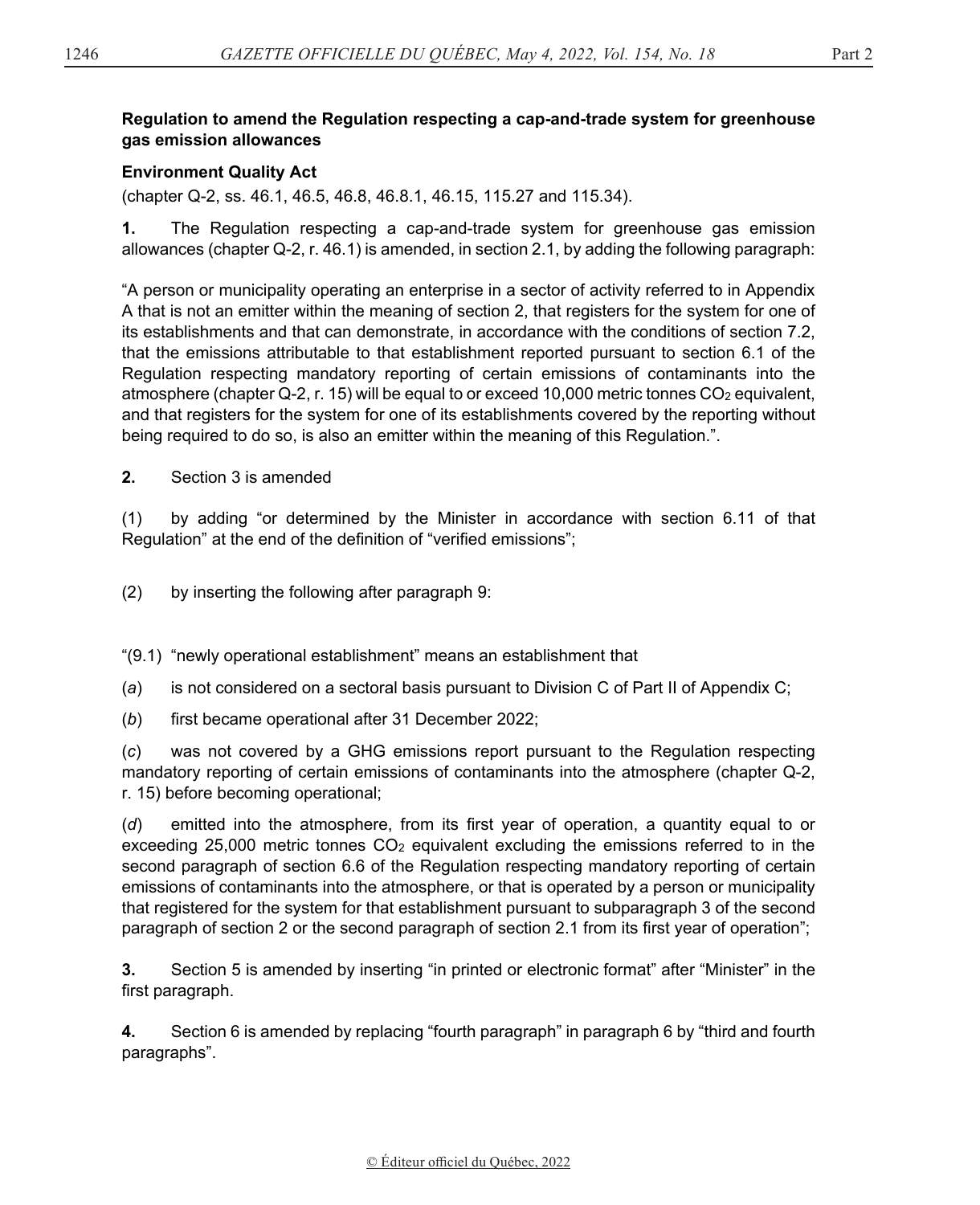- (1) in the first paragraph,
- (*a*) by replacing subparagraph 2 by the following:

"(2) a list of its directors and officers with, at the Minister's request, their position within the enterprise and their work addresses;";

(*b*) by inserting "in the case of an emitter referred to in the first paragraph or in subparagraph 3 of the second paragraph of section 2," at the beginning of subparagraph 3;

(*c*) by inserting the following after subparagraph 3:

"(3.1) in the case of an emitter referred to in subparagraphs 1 and 2 of the second paragraph of section 2, if applicable, the 6-digit code under the North American Industry Classification System (NAICS Canada) and the operator number assigned under the Inventaire québécois des emissions atmosphériques kept by the Ministère du Développement durable, de l'Environnement, de la Faune et des Parcs;";

(*d*) by replacing subparagraph 7 by the following:

"(7) in the case of a business corporation, the names of the persons controlling over 10% of the voting rights attached to all the outstanding voting securities of the emitter and, at the Minister's request, their contact information;"

(*e*) by inserting the following after subparagraph 8:

"(8.1) in the case of an emitter that has no domicile or establishment in Québec, the name and contact information of its attorney designated under section 26 of the Act respecting the legal publicity of enterprises (chapter P-44.1), along with proof of designation if requested by the Minister".

(2) by inserting the following after subparagraph 3.1 of the second paragraph:

"(3.2) on or after 1 June three years before the year for which a demonstration that the verified emissions for an establishment will be equal to or exceed 25,000 metric tonnes  $CO<sub>2</sub>$  equivalent must be made, in the case of an emitter referred to in subparagraph 3 of the second paragraph of section 2 that operates a newly operational establishment;

"(3.3) on or after 1 June preceding the year for which a demonstration that the verified emissions for an establishment will be equal to or exceed 10,000 metric tonnes CO<sub>2</sub> equivalent must be made, in the case of an emitter referred to in the second paragraph of section 2.1.".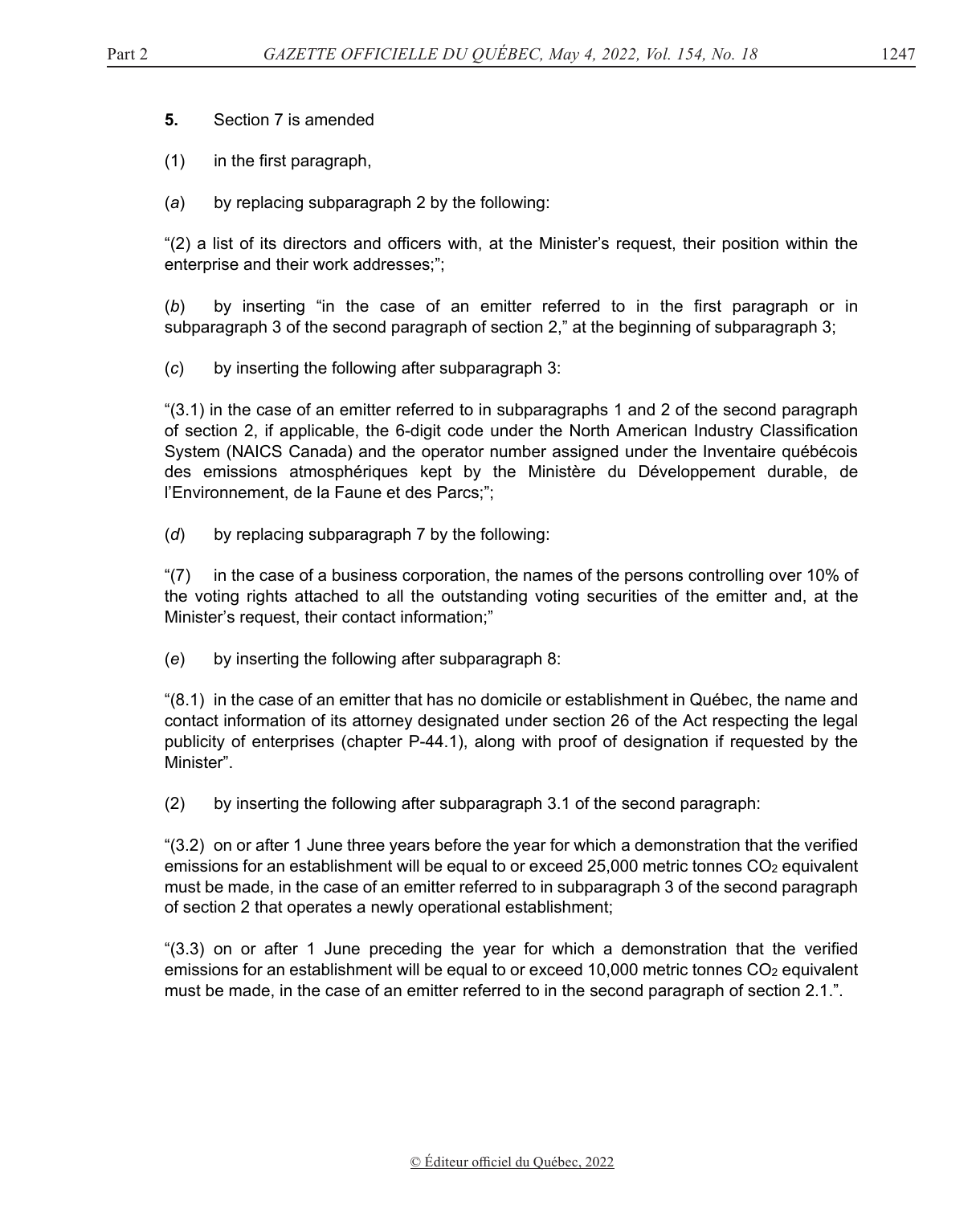### **6.** Section 7.2 is amended

(1) by adding "except, in the case of a person or municipality referred to in the second paragraph of section 2.1, the information and documents referred to in subparagraph 4 of the first paragraph of section 7" at the end of the first paragraph;

(2) by inserting "referred to in the first paragraph of section 2.1" after "The person or municipality" in the second paragraph;

(3) by adding the following after the second paragraph:

"Any person or municipality referred to in the second paragraph of section 2.1 must in addition, at the time of registering, demonstrate to the Minister that the emissions from one of its establishments for which it will be required to cover its emissions in accordance with section 19.0.1 will be equal to or exceed 10,000 metric tonnes  $CO<sub>2</sub>$  equivalent, the demonstration to be made using one of the following documents or items of information:

(1) an environmental impact assessment for the establishment prepared pursuant to section 31.3 of the Environment Quality Act (chapter Q-2);

(2) a mass balance calculation for greenhouse gas emissions, which must be based on the emissions attributable to the materials that contribute 0.5% or more of the total carbon introduced in the establishment's process;

(3) a technical calculation using an emission factor used for the purposes of the Regulation respecting mandatory reporting of certain emissions of contaminants into the atmosphere (chapter Q-2, r. 15);

(4) an emissions report made pursuant to the Regulation respecting mandatory reporting of certain emissions of contaminants into the atmosphere accompanied by data explaining the anticipated production increase.".

- **7.** Section 8 is amended
- (1) in the first paragraph,
- (*a*) by inserting the following after paragraph 2.1:

" $(2.2)$  the main reason why the applicant wishes to register as a participant in the system;";

(*b*) by striking out "or, in other cases, a declaration signed by a director or any other officer, or a resolution of the board of directors" in subparagraph 4;

(2) by replacing "or a participant" in the second paragraph by ", by a participant, or by a person who belongs to the same group as that emitter or participant within the meaning of section 9 or whose function or family connection makes it reasonable to believe that the natural person could have privileged information about the operation of the system,".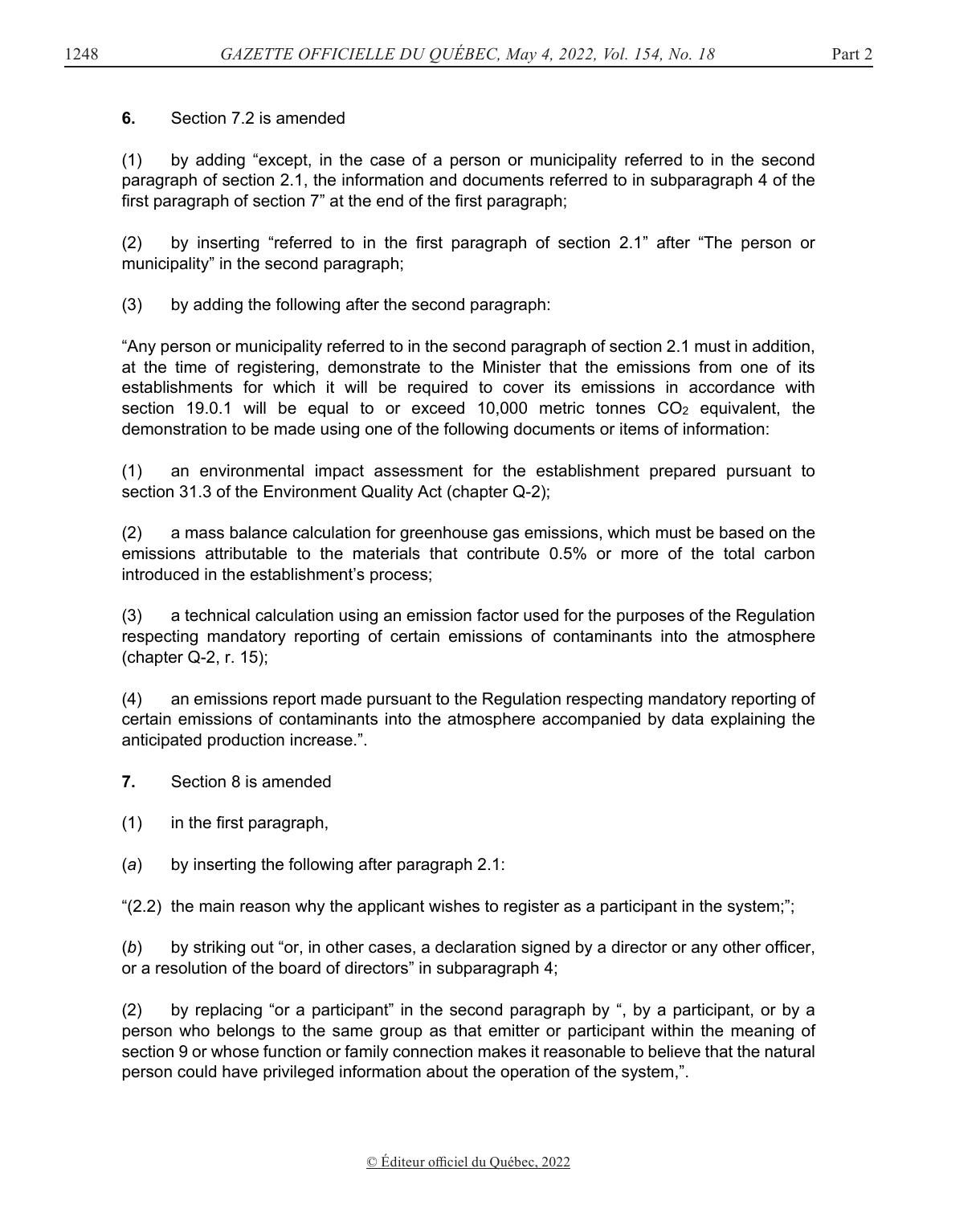**8.** Section 9 is amended

(1) by adding the following after subparagraph 3 of the first paragraph:

"(4) in the case of a legal person and at the Minister's request, the name of every person it employs whose function or family connection makes it reasonable to believe that the natural person could have privileged information about the operation of the system or about the activities of another emitter or participant in the system as well as the measures put in place by that legal person to prevent such information from being used to threaten the integrity of the system";

(2) in the second paragraph,

(*a*) in subparagraph 4,

i. by adding "or may determine collective decisions;" at the end of subparagraph *b*;

ii. by adding the following after subparagraph *c*:

"(*d*) has, with regard to that other person, a business relationship defined in subparagraphs *a, c* and *d* of subparagraph 1 of the second paragraph that involves a percentage of over 50%;";

- (*b*) by replacing subparagraph 5 by the following:
- "(5) "related entity" means any emitter or participant

(*a*) with which the business relationship as defined in subparagraph 1 of the second paragraph involves a percentage of over 50%, a subsidiary, or an emitter or participant belonging to the same group, as well as any emitter or participant that shares an account representative who also works for one of them;

(*b*) which has a business relationship defined in subparagraph *a* of subparagraph 1 of the second paragraph with an emitter or participant that is a related entity within the meaning of that subparagraph.".

**9.** Section 9.1 is amended

(1) by inserting "the nature of the services that the advisor will provide" after "contact information of the advisor," in the first paragraph;

(2) by adding "and the nature of the advisory services provided" at the end of the second paragraph.

- **10.** Section 10 is amended
- (1) in the first paragraph,
- (*a*) by striking out "at the person's home address" in subparagraph 1;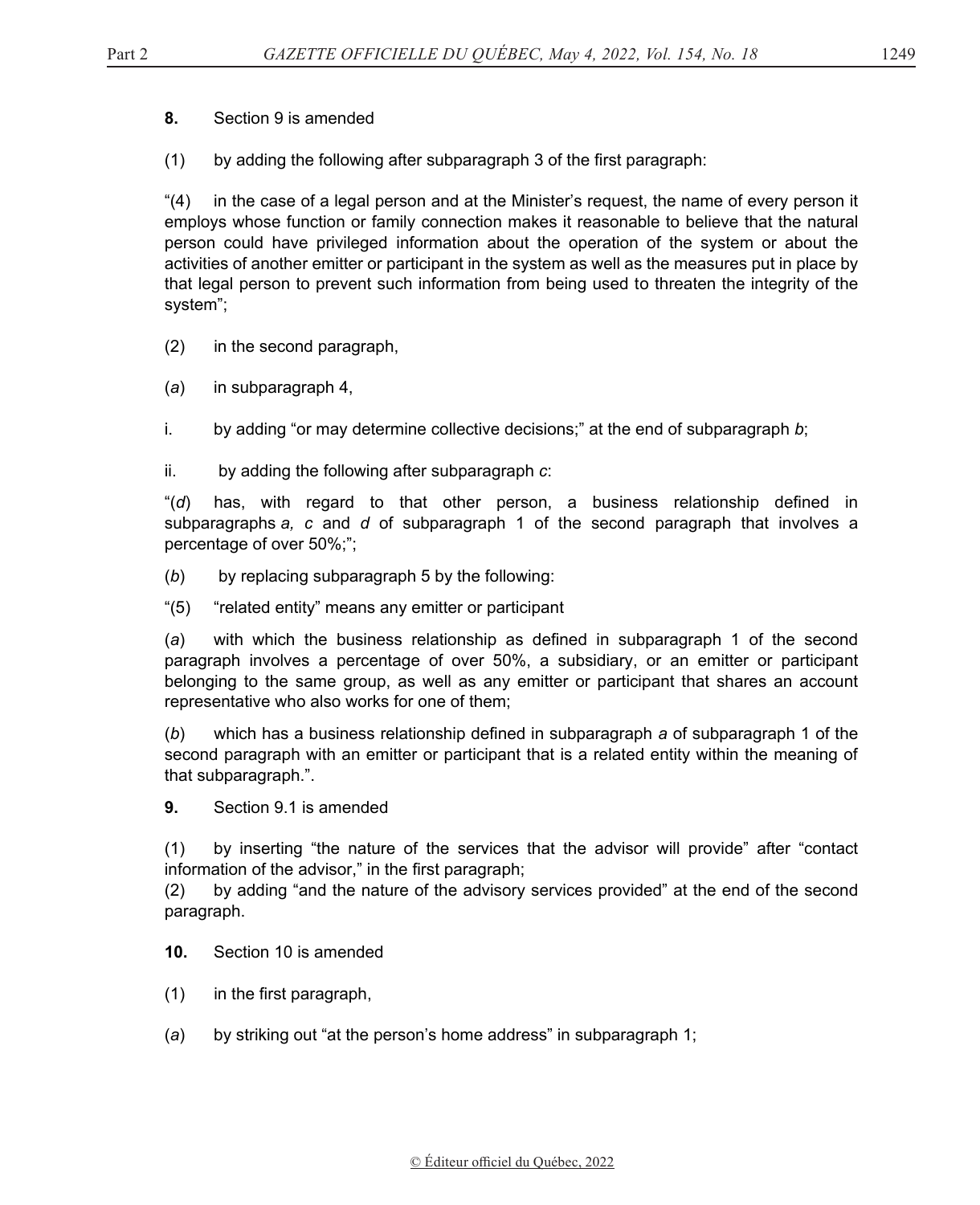(*b*) by replacing "a government or one of its departments or agencies" in subparagraph 3 by "the government or one or its departments or bodies or by the Government of Canada, the government of another province or the government of a partner entity";

(*c*) by replacing subparagraph 5 by the following:

"(5) confirmation from a financial institution located in Canada that the person has a deposit account, credit account or loan account with the institution, which may be an original document from the institution or a copy certified true by the institution;";

- (2) by striking out "referred to in section 2.1" in the fourth paragraph.
- **11.** Section 11 is amended
- (1) by striking out subparagraph 1.1 of the third paragraph;
- (2) by replacing the seventh paragraph by the following:

"The duties of the account representatives terminate when a request for revocation is received from the emitter or participant. When an emitter or a participant has only 2 representatives, a new account representative must be designated by the emitter or participant within 30 days after the request for revocation is received. The duties of the account representatives also terminate when all the accounts of the emitter or participant are closed.".

**12.** Section 12 is amended by adding the following at the end:

"The attestation referred to in subparagraph 4 of the second paragraph must be sent to the Minister within 3 months of its date of issue."

- **13.** Section 13 is amended
- (1) by striking out "natural" in the first paragraph;
- (2) by striking out "who is a natural person" in the second paragraph;
- (3) in the third paragraph,

(*a*) by inserting "and offset credits issued by a partner entity" in subparagraph 2 after "credits";

(*b*) by replacing "offset credits" in subparagraph 3 by "other offset credits".

**14.** Section 14.1 is amended

(1) by replacing "sections 7" by "section 7, except for the list of subsidiaries referred to in subparagraph 6 of the first paragraph that must be provided at the Minister's request, sections";

(2) by adding the following paragraphs: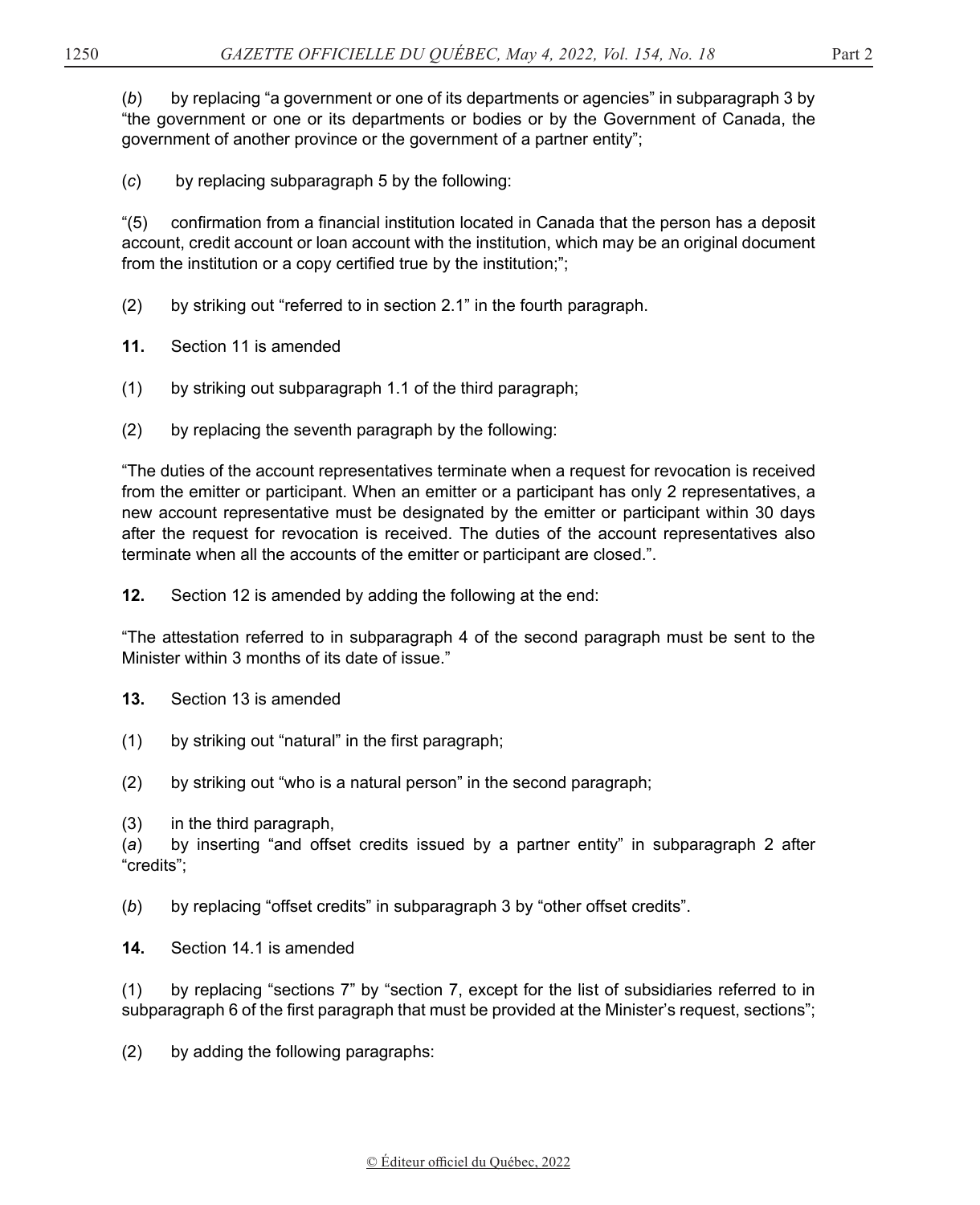"When communicating a change to the Minister in accordance with the first paragraph, the emitter's account representative must include a signed declaration attesting that the information and documents provided are valid and that the emitter consents to their communication when necessary for the purposes of this Regulation and the corresponding rules and regulations of a partner entity.

The Minister may suspend access to the electronic system obtained pursuant to section 10 when a change referred to in the first paragraph has not been communicated to the Minister in accordance with that paragraph.".

**15.** Section 14.2 is amended

(1) by striking out "whose account no longer contains any emission allowances" in the part of the first paragraph preceding subparagraph 1;

- (2) in the second paragraph,
- (*a*) by replacing "3 years" in the part preceding subparagraph 1 by "1 year";
- (*b*) by inserting "issued by a partner entity" after "offset credits" in subparagraph 2;
- (*c*) by inserting the following after subparagraph 2:
- "(2.1) by transferring the other offset credits to the environmental integrity account;".
- (3) by adding the following at the end:

"When the request referred to in the first paragraph concerns a general account that still contains emission allowances, a participant that is not a natural person must provide the signature of a director or officer.

When the Minister closes a general account that still contains emission allowances, the rules of the second paragraph concerning the recovery of emission allowances apply.".

**16.** Section 15 is amended

(1) in the first paragraph,

(*a*) by replacing "section 19.1, the emitter has met all the requirements of Chapter III, and the offset credits placed in the account by a partner entity and used by the emitter to cover its GHG emissions can no longer be cancelled" in subparagraph 1 by "section 19.0.1 and has met all the requirements of Chapter III";

(*b*) by replacing "section 18, has met all the requirements of Chapter III, and the offset credits placed in the account by a partner entity and used by the emitter to cover its GHG emissions can no longer be cancelled" in subparagraph 3 by "section 18 and has met all the requirements of Chapter III";

(2) by adding the following paragraphs at the end: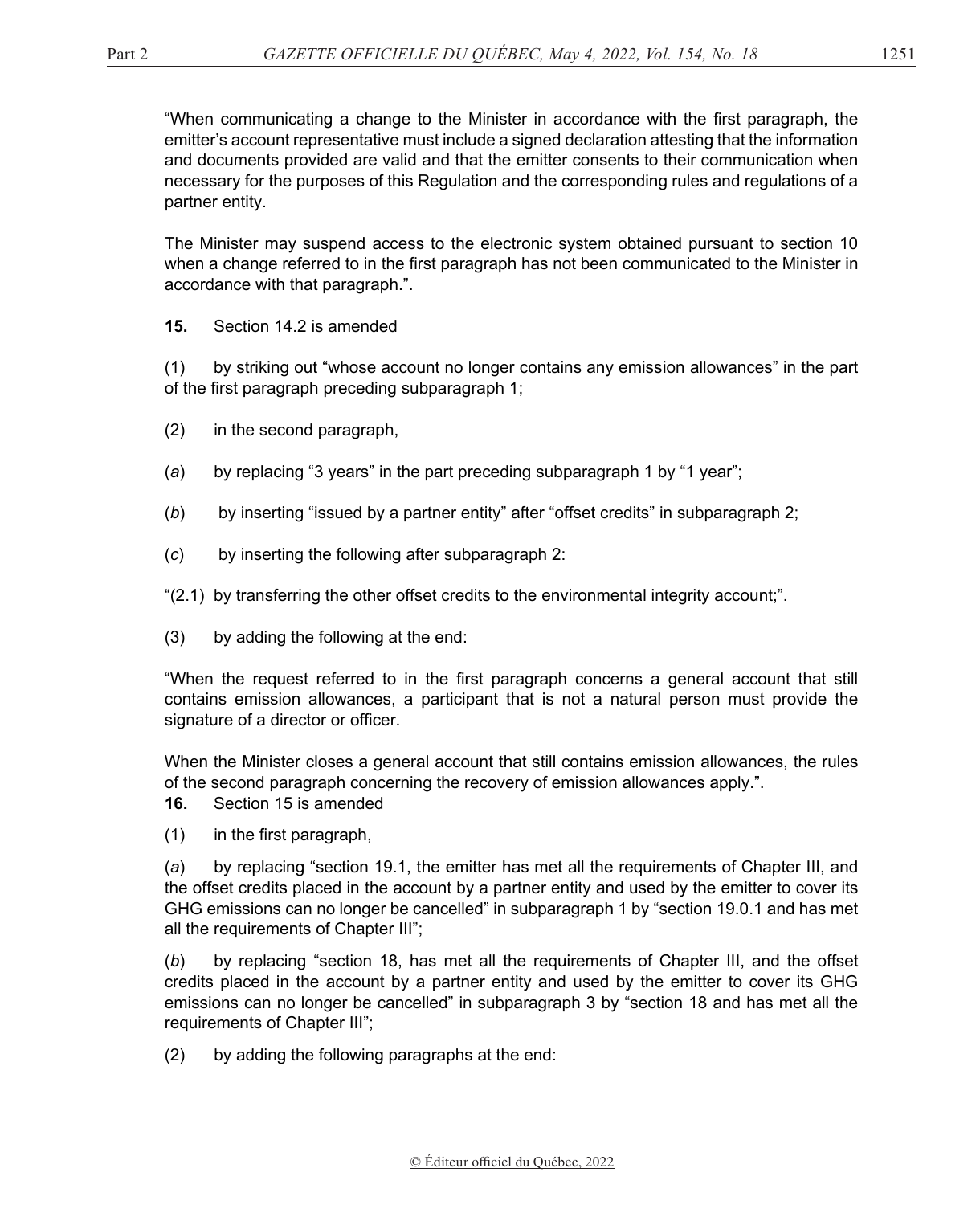"The Minister may open a general account for any person whose general account has been closed pursuant to section 14.2 and a compliance account for any person whose compliance account has been closed pursuant to the first paragraph to allow that person, as the case may be,

(1) to place in the account any offset credit paid and cancelled by a partner entity that it used, as an emitter, to cover GHG emissions;

(2) to place in the account any illegitimate offset credit referred to in section 70.5 or section 70.7;

(3) to place emission allowances in the account to cover its GHG emissions in accordance with section 23.1.

The Minister, when opening an account pursuant to the third paragraph, may require the person concerned to provide the Minister, as soon as possible, with the information and documents referred to in sections 7 to 13.".

**17.** Section 16 is amended, in the second paragraph,

- (1) by inserting "issued by a partner entity" after "offset credits" in subparagraph 2;
- (2) by inserting the following after subparagraph 2:

"(2.1) by transferring the other offset credits to the environmental integrity account;".

**18.** The following is inserted after section 17:

"**17.1** When an emitter or a participant changes its legal structure, by merger or otherwise, the person resulting from the change must so notify the Minister as soon as possible. If the change leads to the dissolution of the emitter or participant, the person resulting from the change must, within 30 days of the change, register for the system in accordance with this Chapter. The new emitter or new participant is required, in place of the former emitter or former participant, as the case may be, to meet all the requirements that applied to the former emitter or participants pursuant to this Regulation.

If the change referred to in the first paragraph concerns at least two covered emitters or participants, the person resulting from the change must revoke or confirm the mandate of the account representatives and viewing agents referred to in sections 11 and 12 to ensure that their number does not exceed the limits set in those sections.".

**19.** Section 19 is amended by adding the following paragraphs at the end:

"Despite the first paragraph, every emitter referred to in section 2, except an emitter referred to in subparagraph 2 of the second paragraph of that section, that ceases to be subject to the coverage requirement provided for in the first paragraph, that does not meet the requirements of section 2.1, and that wishes to continue to cover emissions from an establishment or, as the case may be, its enterprise, must send the Minister a written notice setting out its intention not later than 1 September following the third consecutive emissions report for which the emissions from the establishment or enterprise are below the emissions threshold.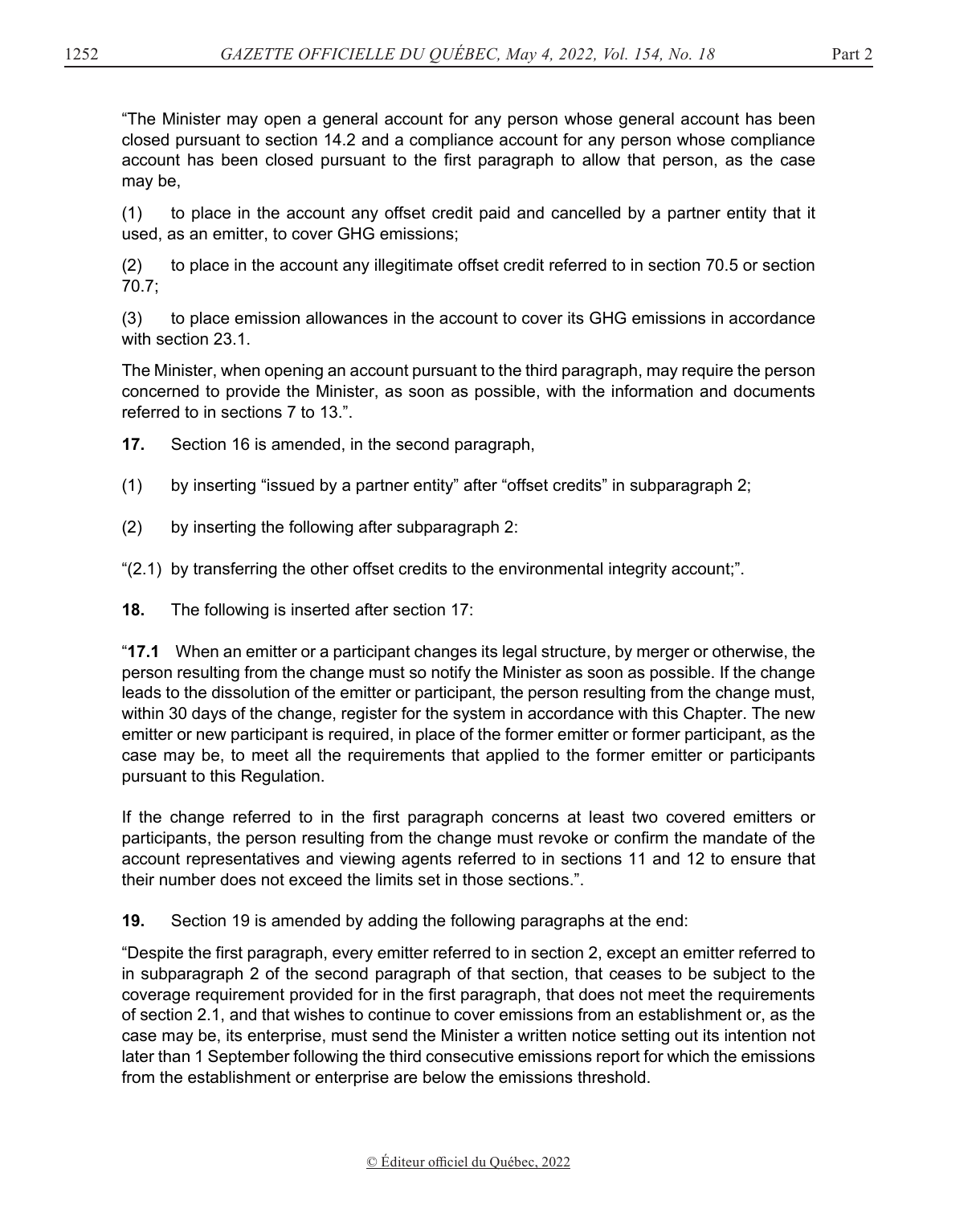An emitter that sends a notice under the sixth paragraph has, for a period of 5 consecutive years beginning on 1 January following the end of its coverage requirement under the first paragraph, the same rights and obligations as an emitter referred to in section 2.".

**20.** Section 19.0.1 is amended

(1) by replacing subparagraph 2 of the first paragraph by the following:

"(2) for the period ending in 2020, until 31 December of the year following the year during which GHG emissions are equal to or exceed the emissions threshold;

(2.1) for the period beginning in 2021, until 31 December of the year preceding the year during which GHG emissions are equal to or exceed the emissions threshold;";

(2) in the second paragraph,

(*a*) by adding "in the case of an emitter referred to in the first paragraph of section 2.1" at the end of subparagraphs 1 and 2;

(*b*) by adding the following after subparagraph 3:

"(4) as of 1 January of the year for which the demonstration is made, in the case of an emitter referred to in the second paragraph of section 2.1 that has demonstrated that the emissions from an establishment will be equal to or exceed  $10,000$  metric tonnes  $CO<sub>2</sub>$  equivalent.";

(3) by adding the following at the end:

"Despite the first paragraph, an emitter referred to in section 2.1 that ceases to be subject to the coverage requirement provided for in the first paragraph and that wishes to continue to cover emissions from an establishment or, as the case may be, its enterprise, must send the Minister a written notice setting out its intention not later than 1 September following the third consecutive emissions report for which the emissions from the establishment or enterprise are below the emissions threshold referred to in section 6.1 of the Regulation respecting mandatory reporting of certain emissions of contaminants into the atmosphere. The notice must include the information and documents required for the registration of an emitter referred to in section 2.1, with the necessary modifications.

An emitter that sends a notice under the third paragraph has, for a period of 5 consecutive years beginning on 1 January following the end of its coverage requirement under the first paragraph or until it is once again required to cover its emissions, the same rights and obligations as an emitter referred to in section 2.1.

Despite the fourth paragraph, an emitter that continues to cover the emissions from an establishment cannot ask the Minister to cancel its registration until the expiry of the 5-year period provided for in that paragraph.".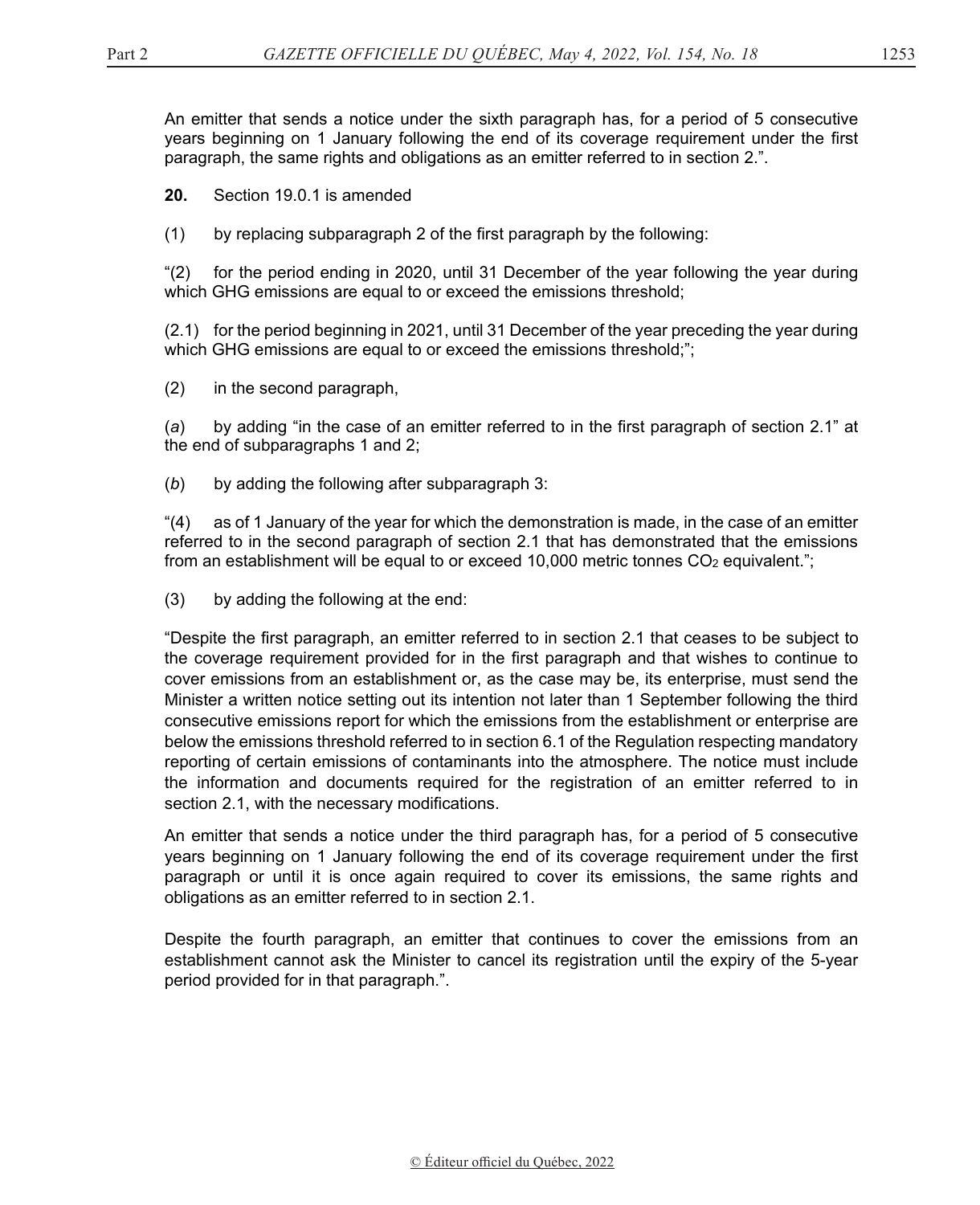**21.** The following is inserted after section 21:

"**21.1.** An emitter that ceases to be subject to this Regulation and that has, in its compliance account, enough emission allowances to meet its coverage requirement under section 19 or 19.0.1 may, at any time during a compliance period, request that the Minister deduct its emission allowances in accordance with the second paragraph of section 21 to be paid into the Minister's retirement account and extinguished.".

**22.** Section 23.1 is amended by replacing "Criterion 2" in the first paragraph by the following:

"(GHG<sub>corr</sub> - Allowances<sub>surrendered</sub>) ≥ 500 metric tonnes  $CO<sub>2</sub>$  equivalent".

**23.** Section 27 is amended by adding the following after subparagraph 2 of the first paragraph:

"(3) the reason for which the emitter or participant wishes to retire the emission allowances, if applicable.".

**24.** Section 27.1 is amended by inserting the following after the third paragraph:

"No request for the retirement of emission allowances may be made for compliance purposes under another cap and trade system for GHG emission allowances or GHG emissions reduction program.".

**25.** Section 33 is amended by adding the following at the end:

"The distribution referred to in the second paragraph must be confirmed by all the related entities subject to the distribution. Despite section 32, until all the related entities have confirmed the distribution, the holding limit of the last emitter or participant to join the group of related entities is set at zero.".

**26.** Section 35 is amended by adding the following:

"The Minister may post, on the website of the department, a compilation of the information obtained pursuant to subparagraphs 2 and 3 of the first paragraph of section 27.".

**27.** Section 39 is amended by adding the following:

"Despite the first paragraph, an emitter referred to in the second paragraph of section 2.1 operating a covered establishment and pursuing an activity referred to in Table A of Part I of Appendix C is not eligible for the allocation of emission units until the year in which the emissions attributable to that establishment, reported in accordance with the first paragraph of section 6.1 of the Regulation respecting mandatory reporting of certain emissions of contaminants into the atmosphere (chapter Q-2, r. 15), are equal to or exceed 10,000 metric tonnes CO2 equivalent.".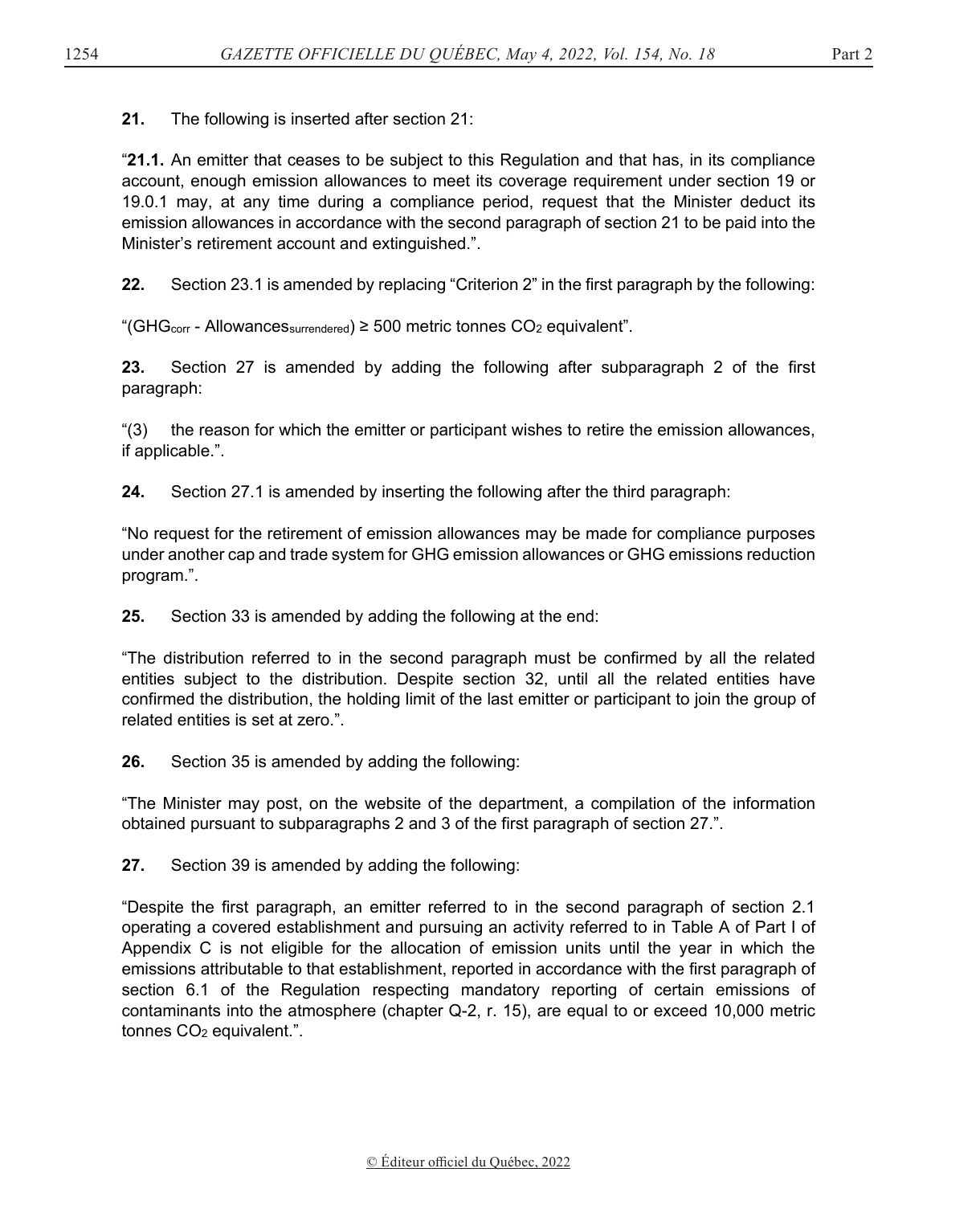**28.** Section 40 is amended:

- (1) by inserting "Until the year 2023," at the beginning of the second paragraph;
- (2) by inserting the following after the third paragraph:

"Beginning in the year 2024, the total quantity of emission units that may be allocated without charge to an eligible emitter is calculated in accordance with Part II of Appendix C using, depending on the year concerned, equation 18-1, and replacing

(1) the factor "P<sub>Ri j</sub>" in equations 19-1, 20-1, 21-1, 21-3, 23-1 and 24-1 by the factor "P<sub>Ri-2,</sub>  $j''$ , which corresponds to the total quantity of reference units produced or used in the year two years before the allocation year;

(2) the factors "EC  $\text{total } i$ ,  $j$ ", "GHG  $\text{FP } i$   $j$ ", "GHG $\text{obj } j$ " and "GHG  $\text{obj } j$ " in equations 21-2, 22-1 and 24-7 by the factors "EC TOTAL i-2, j", "GHG FP i-2, j", "GHG<sub>O i-2</sub>, j" and "GHG i-2, j", which correspond respectively to energy consumption, fixed process emissions, other emissions and total emissions in the year 2 years before the allocation year;

(3) where the data needed to use the factors "GHGFP  $2023$ ,  $\beta$ ", "GHGFP  $cu$ ,  $2023$ ", "GHG $c$ ,  $2023$  RSM", "FH 2023", "PR 2023, j", "PR cu, 2023", "PR RSM, 2023" and "Arecycl, 2023" in equations 19-13, 19-14, 19-15 and 19-16 are not available, by the factors "GHGFP 2022, j", "GHGFP cu, 2022", "GHGC, 2022 RSM", "FH 2022", "PR 2022, i", "PR cu, 2022", "PR RSM, 2022" and "Arecycl, 2022", which correspond respectively to fixed process emissions, hydrogen consumption, the total quantity of reference units produced or used and the carbon content of recycled secondary materials introduced into the process during year 2022.

Beginning in the year 2024, the Minister estimates annually the part of the emission units allocated without charge to be paid to an emitter.

The part is calculated in accordance with Part II of Appendix C using, depending on the year concerned, equation 18-2, and replacing

(1) the factor "P $R_{ij}$ " in equations 19-5, 20-4, 21-3, 23-3 and 24-4 by the factor "P $R_{i-2}$ ,  $j$ ", which corresponds to the total quantity of reference units produced or used in the year two years before the allocation year;

(2) the factors "ECTOTAL i, j", "GHG  $FPI$ ", "GHGO i, j" and "PFF i, j" in equations 19-7, 22-3, 22-5, 24-6 et 24-8 by the factors "ECTOTAL i-2, j", "GHGFP i-2, j", "GHG<sub>O i-2, j</sub>" and "PFF, i-2, j", which correspond respectively to the energy consumption, fixed process emissions, other emissions and proportion factor of fixed process emissions in the year two years before the allocation year.

Beginning in the year 2024, the Minister also estimates annually the part of the emission units allocated without charge to an emitter that is to be auctioned.

That part is calculated in accordance with Part II of Appendix C using, depending on the year concerned, equation 18-3, and replacing

(1) the factor "P<sub>Ri j</sub>" in equations 19-1, 19-5, 20-1, 20-4, 21-1, 21-3, 23-1, 23-3, 24-1 and 24-4 by the factor " $\mathsf{Pr}_{i-2,j}$ ", which corresponds to the total quantity of reference units produced or used in the year two years before the allocation year;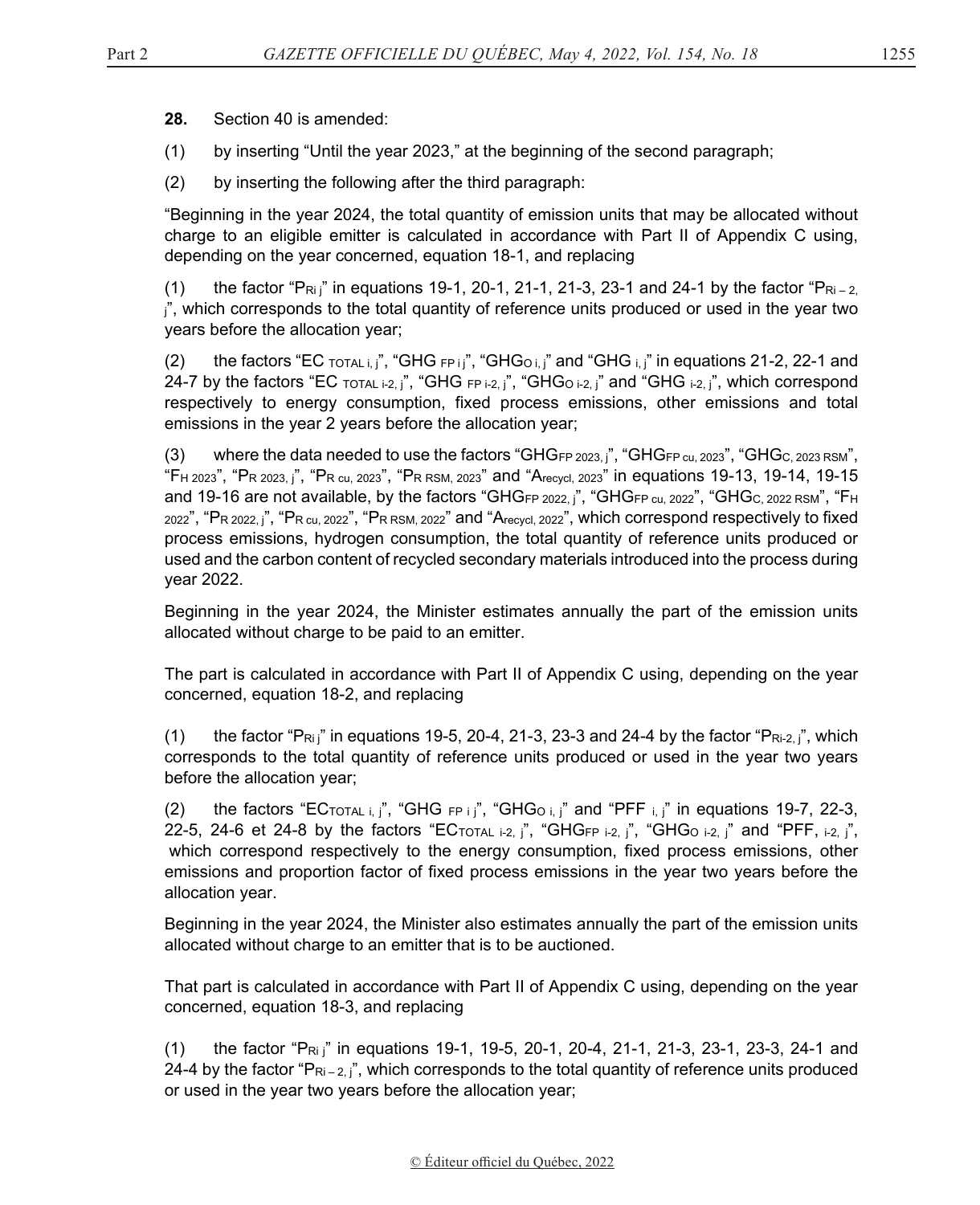(2) the factors "ECTOTAL i, j", "GHG FP i j" and "GHG<sub>O i, j</sub>" in equations 22-1, 22-3, 24-7 and 24-8 by the factors "ECTOTAL i-2, j", "GHGFP i-2, j" and "GHG<sub>O</sub> i-2, j", which correspond respectively to the energy consumption, fixed process emissions and other emissions in the year two years before the allocation year.";

(3) by replacing, in the fifth paragraph, "fourth" by "ninth" and "calculated in accordance with this section" by "from which, beginning in 2024, 75% of the part of the units to be auctioned has been subtracted";

(4) by inserting the following after the fourth paragraph:

 "Beginning in the year 2024, on 14 January of each year or, if that day is not a working day, on the first following working day, provided that an agreement on the implementation by the emitter of a project referred to in Part III of Appendix C has been signed by the emitter and the Minister in accordance with section 46.8.1 of the Environment Quality Act (chapter Q-2) before the previous 1 September, the Minister pays into the Minister's auction account 75% of the quantity of emission units calculated in accordance with the seventh paragraph.".

**29.** The following is inserted after section 40:

"**40.1** To be considered in the calculation of emission units allocated without charge referred to in the first, second, fifth and seventh paragraphs of section 40, any change to the information provided for in subparagraph 4 of the first paragraph of section 7 and provided by the emitter when registering for the system must be sent to the Minister, together with any supporting document, not later than 1 June following the end of the compliance period affected by the change. Any change sent to the Minister within the time limit applies from the beginning of that compliance period.

In addition, to be considered in the calculation of emission units allocated without charge, any change concerning the type of reference unit used must be sent to the Minister not later than 1 June prior to the beginning of a compliance period. Any change sent within the time limit applies from the beginning of that compliance period.

Beginning in the year 2024, when the changes to the information provided for in subparagraph 4 of the first paragraph of section 7 lead to an increase in the number of emission units allocated without charge to be auctioned, they are paid by the Minister into the Minister's auction account. When the changes lead to a decrease in the number of such units, an equivalent number of emission units is deducted from the next payment of the emission units allocated without charge to that emitter to be auctioned.".

- **30.** Section 41 is amended
- (1) by replacing "fourth paragraph" in the first paragraph by "ninth and tenth paragraphs";

(2) by replacing "places, in the emitter's general account," in the third paragraph by "places, either in the emitter's general account or in the Minister's auction account,";

(3) by inserting "for units paid in accordance with the ninth paragraph of section 40" after "calculation" in the fourth paragraph;

(4) by replacing "allocation free of charge" in the fifth paragraph by "payment of such units";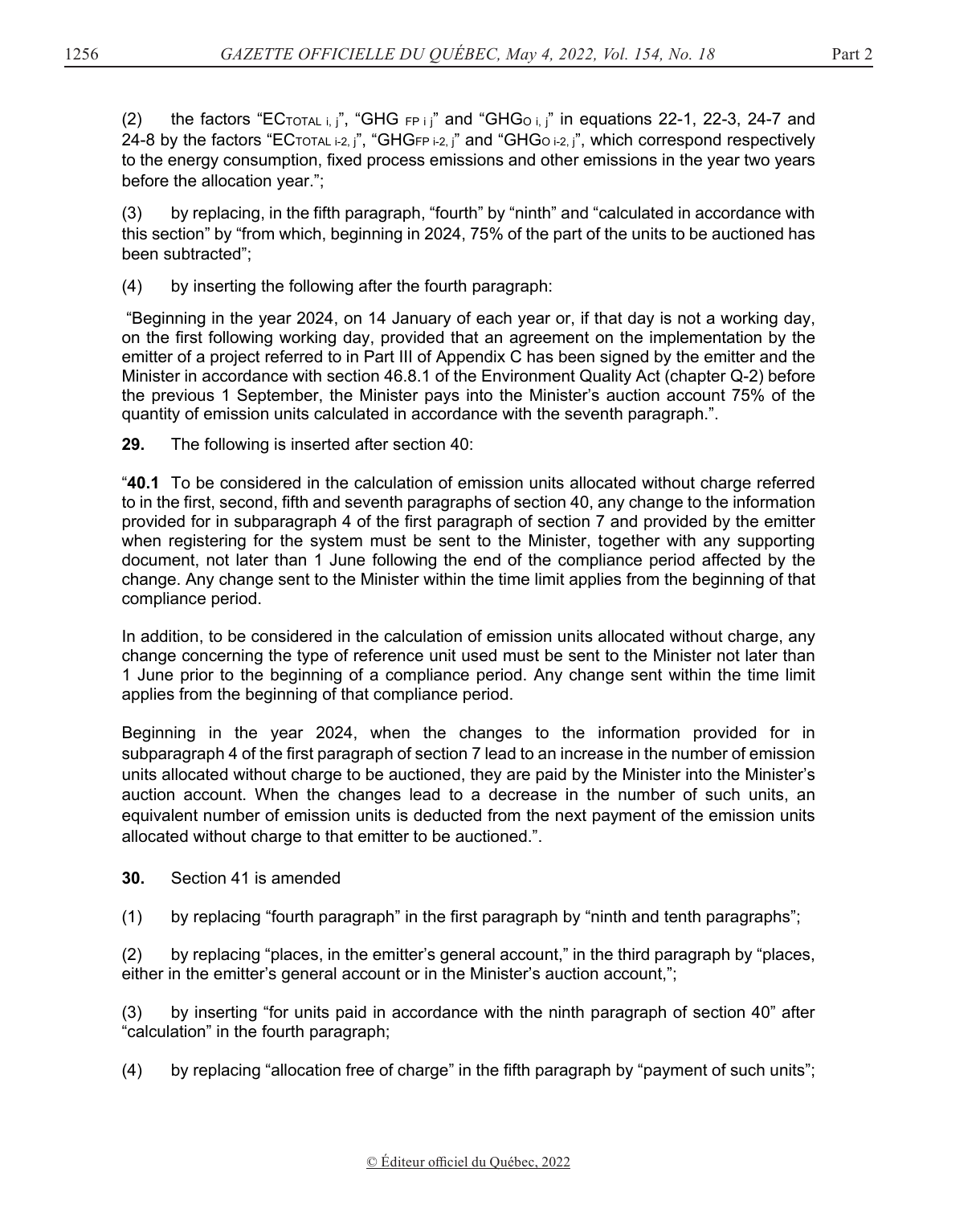(5) by inserting the following after the fifth paragraph:

"When the result of the calculation for the adjustment of units paid in accordance with the tenth paragraph of section 40 is negative, the Minister notifies the emitter. The Minister then removes an equivalent quantity of emission units from the following payments of such emission units.";

(6) by inserting ", when it concerns emission units paid in accordance with the ninth paragraph of section 40" after "third paragraph" in the sixth paragraph.

**31.** Section 41.1 is replaced by the following:

"**41.1.** An emitter who, in accordance with section 6.5 of the Regulation respecting mandatory reporting of certain emissions of contaminants into the atmosphere (chapter Q-2, r. 15), communicates a notice of correction to its emissions report to increase the allocation without charge of emission units referred to in the ninth paragraph of section 40 or the third paragraph of section 41, receives at the next payment a quantity of additional units equal to the difference between the quantity calculated for the first emissions report and the quantity calculated for the corrected emissions report, in accordance with Part II of Appendix C. At the next payment of emission units referred to in the tenth paragraph of section 40 or the third paragraph of section 41, the Minister also places in the Minister's auction account a quantity of additional emission units equal to the difference between the quantity of emission units allocated without charge, for auction, to an emitter that has signed an agreement in accordance with the tenth paragraph of section 40, as calculated for the first emissions report, and the quantity calculated for the corrected emissions report in accordance with Part II of Appendix C.

No additional emission units are paid for a notice of correction to an emissions report communicated after 1 August of the year following the year concerned by the allocation without charge.

When the notice of correction referred to in the first paragraph reduces the allocation without charge of emission units referred to in the ninth paragraph of section 40 or the third paragraph of section 41, the Minister subtracts, in the same proportion, a quantity of emission units from the next payments of such admission units whether or not the compliance deadline has expired.".

**32.** Section 42 is amended

(1) by replacing "allocated without charge in accordance with this Division" in the first paragraph by "referred to in the ninth paragraph of section 40 and the first paragraph of section 41.1";

(2) by replacing "The units" in the second paragraph by "The units referred to in this Division";

(3) by replacing "allocated, the units that remain to be allocated" in the third paragraph by "paid in accordance with this Division, the units that remain to be paid".

**33.** Section 43 is amended by adding ", or when the Minister has reasonable grounds to believe that the integrity of the system is threatened" at the end.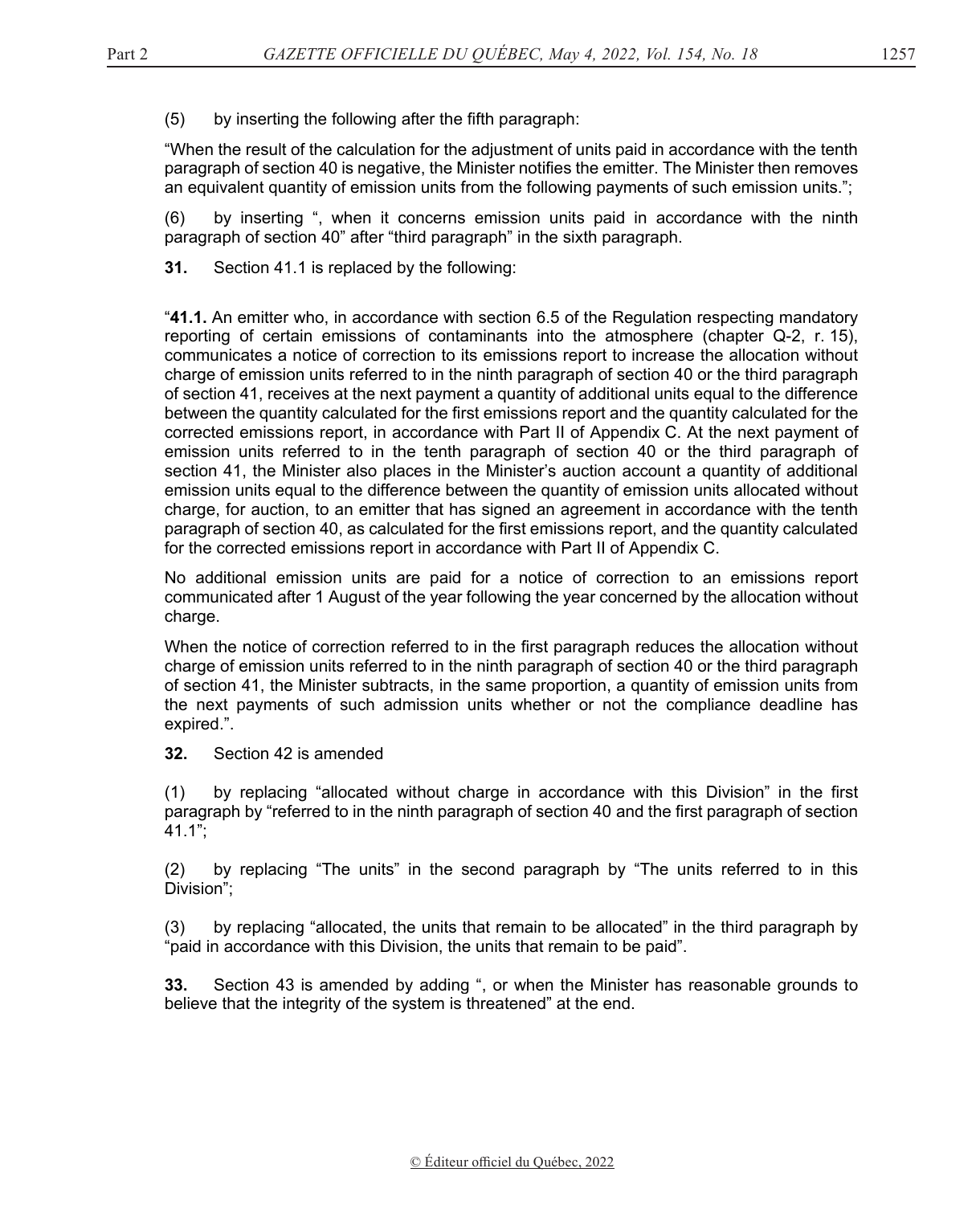**34.** The following is inserted after section 43:

"**43.1.** The Minister publishes, on the website of the Ministère du Développement durable, de l'Environnement et des Parcs, within 45 days after the payment of emission units allocated without charge pursuant to sections 40 and 41, a summary of the payment including, in particular, the following information:

(1) the total quantity of emission units allocated without charge to all emitters;

(2) the total quantity of emission units allocated without charge that have been paid to all emitters and a list of the emitters concerned;

(3) the total quantity of emission units allocated without charge to be auctioned and paid into the Minister's auction account in accordance with sections 40 and 41, and a list of the emitters on whose behalf the payment was made.".

**35.** Section 46 is amended by striking out the fourth paragraph.

**36.** Section 47 is amended by replacing "register an emitter or a participant for any auction if, when applying for registration for the system or for a previous auction or sale by mutual agreement, the emitter or participant provided false or misleading information, omitted to disclose information required by this Regulation, or contravened a rule of procedure for the auction or sale by mutual agreement" by ", for any auction, an emitter or participant that fails to comply with the provisions of this Regulation".

**37.** Section 48 is amended by inserting ", must be sufficient to purchase a lot of emission units at the minimum price set pursuant to the third paragraph of section 49," after "date of the auction" in the part of the second paragraph preceding subparagraph 1.

**38.** Section 50 is amended

(1) by adding the following at the end of the fifth paragraph: "The allocation must be confirmed by all the related entities concerned. Until all the related entities have confirmed the allocation, the overall purchasing limit of the last emitter or participant to join the group of related entities is set at zero.";

(2) by adding the following paragraph at the end:

"Despite subparagraph 1 of the third paragraph, beginning on 1 January 2023, the total quantity of emission units that may be purchased by the same bidder is limited, for the year preceding the year in which the bidder's coverage requirement begins, to 4% of the units to be auctioned."

**39.** Section 52 is amended by inserting "and with the lots containing emission units allocated without charge to be auctioned in accordance with Division II of this Chapter" after "highest bids" in the fifth paragraph.

**40.** Section 53 is amended by replacing "section 48" in the fourth paragraph by "subsection 1 of the first paragraph of section 48".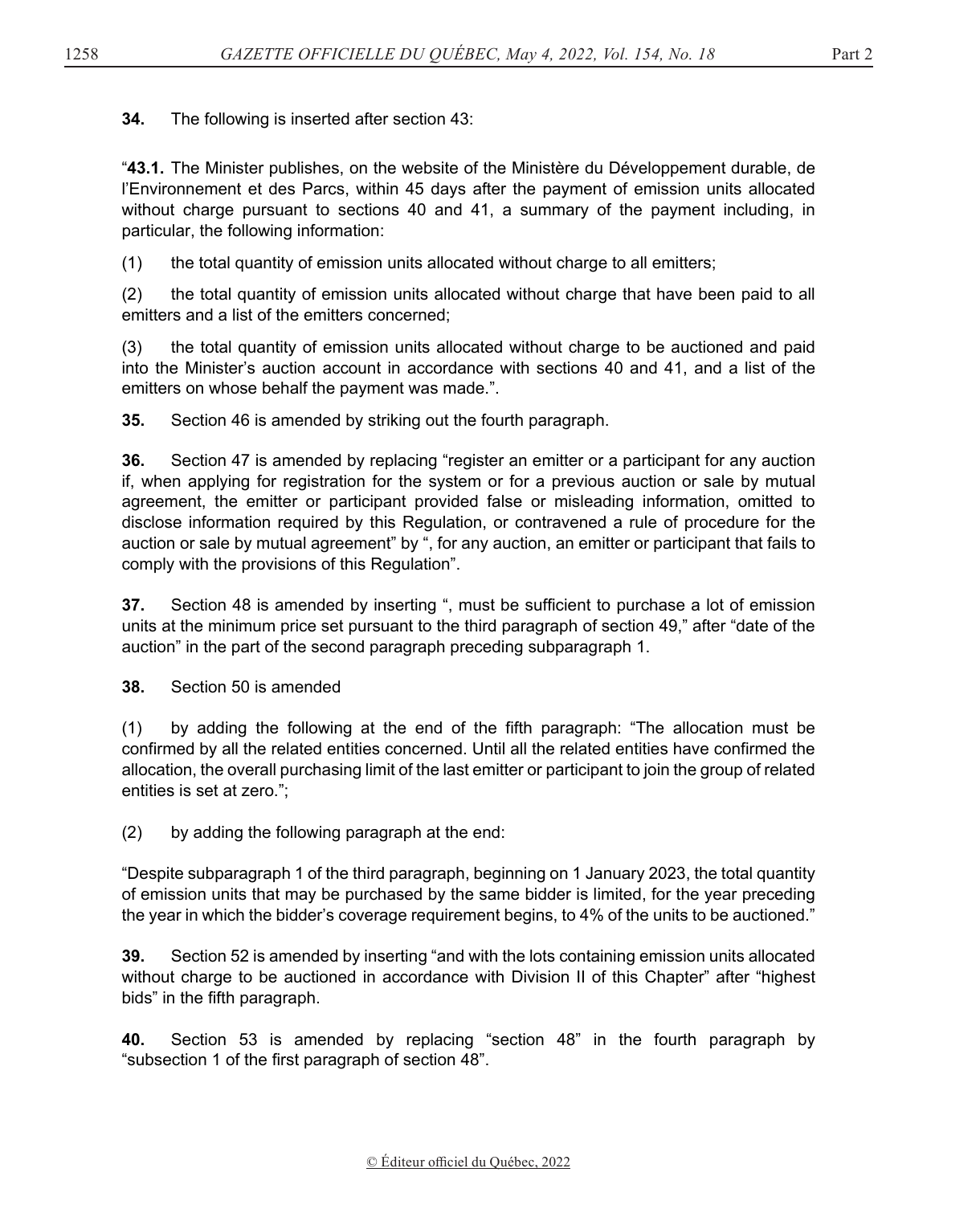**41.** Section 54 is amended

(1) by adding ", except for units allocated without charge to be auctioned in accordance with Division II of this Chapter, which are put up for sale at the next auction" at the end of the first paragraph;

(2) by adding "and cannot, for units allocated without charge to be auctioned, increase the total quantity of emission units put up for sale at the next auction" at the end of the third paragraph;

(3) by adding the following at the end:

"All emissions units to be auctioned that have not been sold at the expiry of a thre*e*-year period after first being put up for sale as units of the vintages of the current year or of the previous years are transferred to the Minister's reserve account.".

#### **42.** The following is inserted after section 54:

"**54.1** The sums collected at an auction of emission units allocated without charge to an emitter to be auctioned in accordance with Division II of this Chapter are determined, for each emitter having signed an agreement for the implementation by the emitter of a project referred to in Part III of Appendix C, by multiplying the quantity of the emission units by the final auction sale price in US dollars, converted into Canadian dollars using the daily average exchange rate published on the website of the Bank of Canada on the day prior to the sale.

When the emission units allocated without charge to be auctioned in accordance with Division II of this Chapter are not all sold at the auction, the quantity referred to in the first paragraph is determined as follows:

(1) the part of such units attributable to the emitter is obtained by dividing the quantity of such units by the total quantity of emission units allocated without charge to be auctioned in accordance with Division II of this Chapter and put up for sale;

(2) the part of units attributable to the emitter is then multiplied by the quantity of emission units allocated without charge to be auctioned in accordance with Division II of this Chapter that were sold, and the result is rounded down to the nearest whole number;

(3) when emission units remain to be allocated, the Minister assigns a random number to each emitter and allocates 1 emission unit per emitter, in ascending order of the numbers assigned, until all the emission units have been allocated.

In accordance with the fifth paragraph of section 53, the sums determined pursuant to the first and second paragraphs are paid into the Electrification and Climate Change Fund established under the Act respecting the Ministère du Développement durable, de l'Environnement et des Parcs (chapter M-30.001) and reserved in the Fund in the emitter's name for a period of five years beginning on 31 December of the year in which they are paid into the Fund. During that period, the sums can be paid to the emitter in accordance with the rules of Part III of Appendix C and the rules of the agreement signed by the emitter with the Minister in accordance with section 46.8.1 of the Environment Quality Act (chapter Q-2).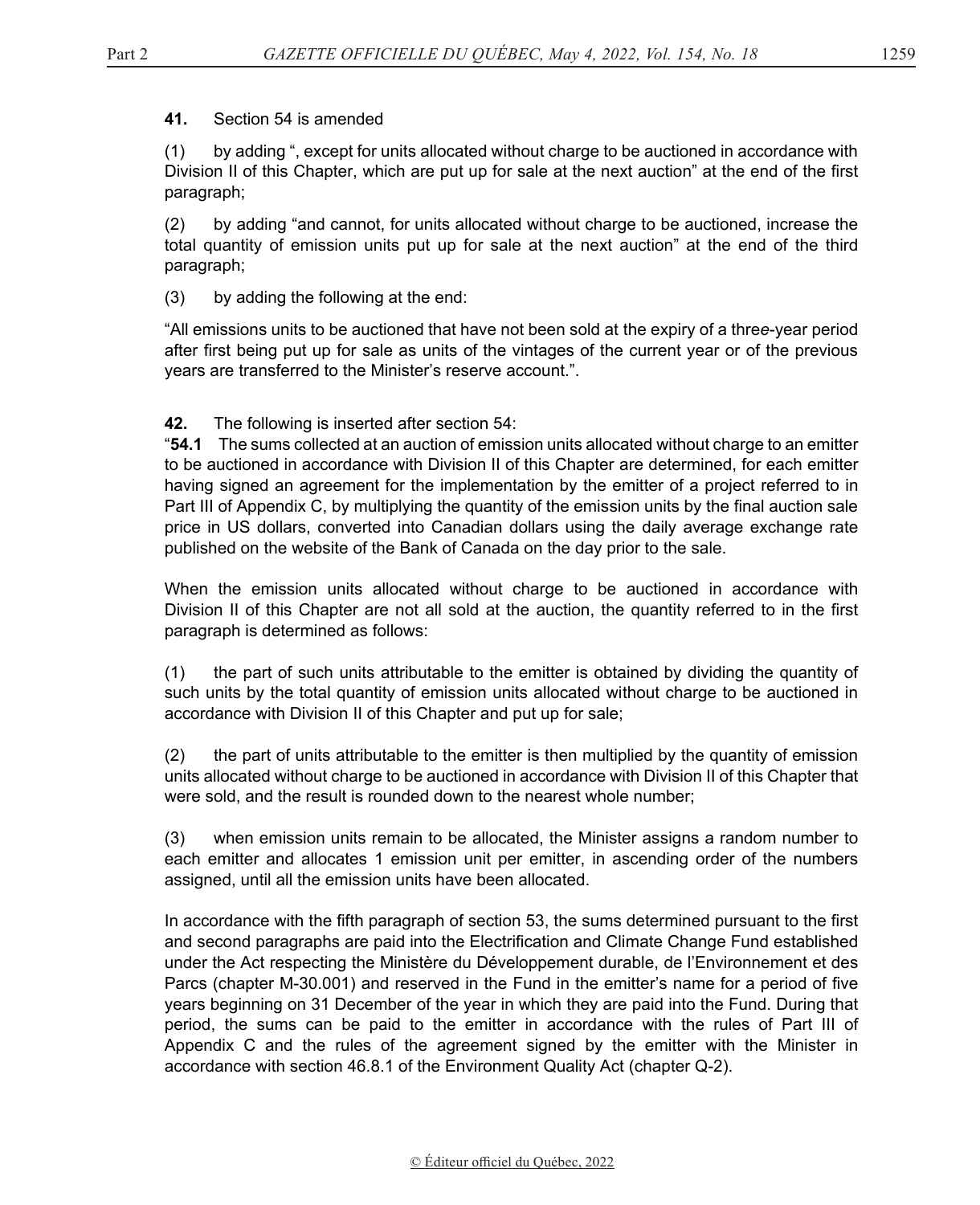When the operator of a covered establishment that has signed an agreement with the Minister for the implementation of a project referred to in Part III of Appendix C has notified the Minister, pursuant to the first paragraph of section 17, that the operator of the establishment has changed, the new operator may, if it has also signed such an agreement with the Minister, use the sums determined pursuant to the first paragraph that have not yet been paid to the former operator. The new operator is subject, in accordance with the third paragraph of section 17, to all the obligations of the former operator concerning the project implemented pursuant to that Part.".

**43.** Section 55 is amended by adding the following after paragraph 3:

"(4) the quantity of units allocated without charge that were put up for auction;

(5) the quantity of units referred to in paragraph 4 that were sold;

(6) the sums collected from the auctioning of the units referred to in paragraph 4.".

**44.** Section 59 is amended by striking out the fourth paragraph.

**45.** Section 60 is amended by replacing everything following "register an emitter" by "that fails to comply with the provisions of this Regulation for a sale by mutual agreement".

**46.** Section 71 is amended by replacing "fifth" in paragraph 1 by "sixth".

**47.** Section 74 is amended by replacing "fifth" in the part of the first paragraph preceding subparagraph 1 by "sixth".

**48.** Section 75.5 is amended by adding the following:

"The Minister may, in addition, when the Minister has reasonable grounds to believe that the integrity of the system is threatened, refuse to register an emitter for an auction of emission units or suspend all emission allowance transactions pursuant to Chapter IV of Title II.

The Minister must, before exercising a power under the first or second paragraph, send the interested party a notice of intention setting out the grounds for exercising the power and granting the interested party at least 10 days to present its observations.".

**49.** Appendix A is amended by replacing "21" in the third column of the second row of the table by "211 or 212".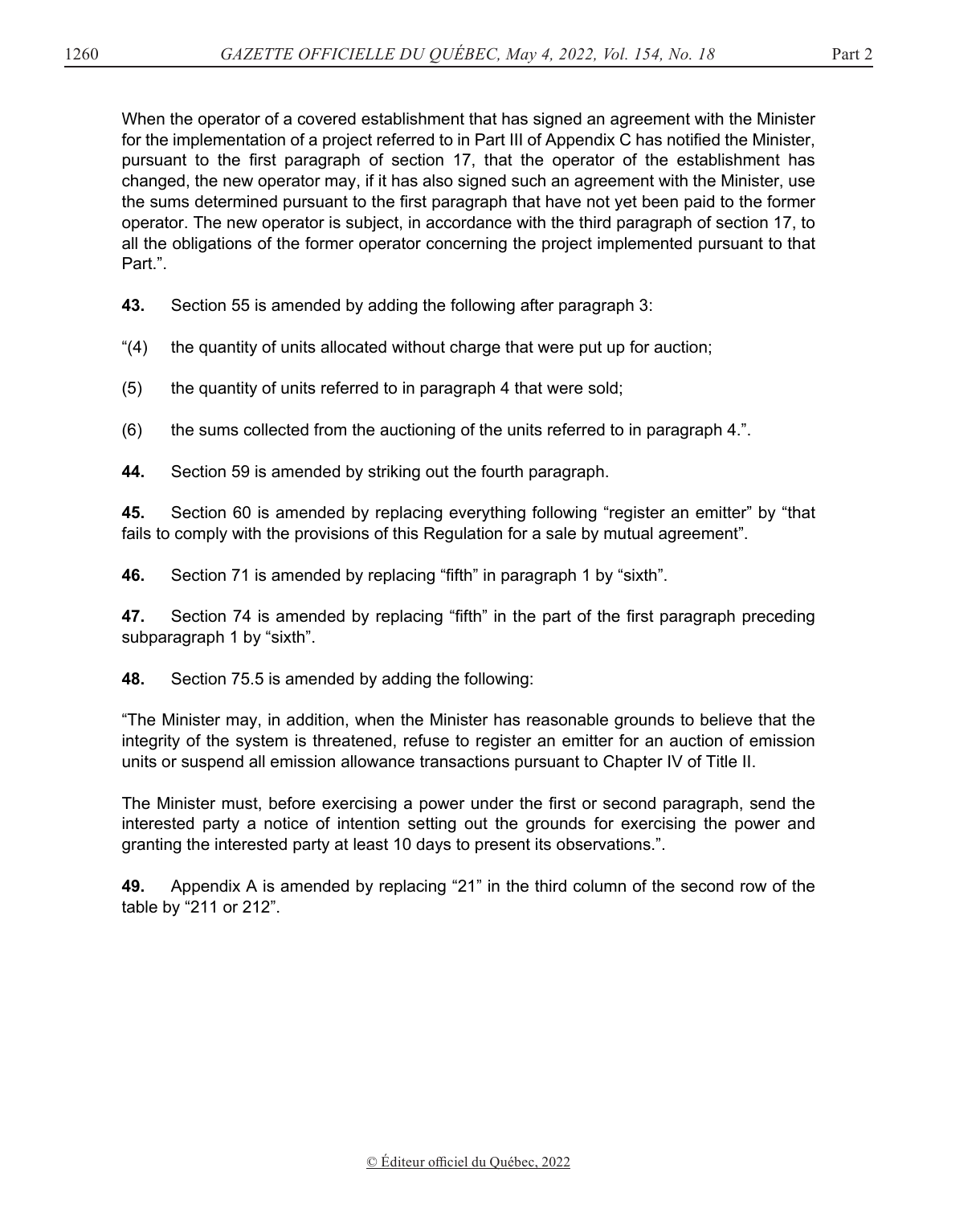#### **50.** Table B in Part I of Appendix C is amended

#### (1) by inserting the following rows after the row concerning "milk processing":

| Metric tonne of pork<br>products finished at the<br>slaughterhouse after<br>cutting and boning |
|------------------------------------------------------------------------------------------------|
| Metric tonne of<br>processed products                                                          |
|                                                                                                |

(2) by replacing the third column in the row concerning "Manufacturing of aerospace products and parts" by the following:

Number of aircraft delivered

Number of aerospace parts delivered

Number of aircraft with internal fittings manufactured on site

Number of aircraft painted at the paintshop on site

Number of aircraft tested prior to delivery

(3) by inserting the following after the row concerning "Production of copper drawing stock":

| Metallurgy | Magnesium production | Metric tonne of primary<br>magnesium entering the<br>foundry |
|------------|----------------------|--------------------------------------------------------------|
|            |                      | Metric tonne of<br>magnesium produced                        |
| "          |                      |                                                              |

";

";

"

(4) by inserting the following after the row concerning "Gold production":

| $\epsilon$     |                      |                                     |          |
|----------------|----------------------|-------------------------------------|----------|
| Pulp and paper | Electricity          | production   Megawatt-hour (MWh) of |          |
|                | through cogeneration | electricity                         | produced |
|                |                      | through cogeneration                |          |
|                |                      |                                     |          |
| "              |                      |                                     |          |
|                |                      |                                     |          |

"

"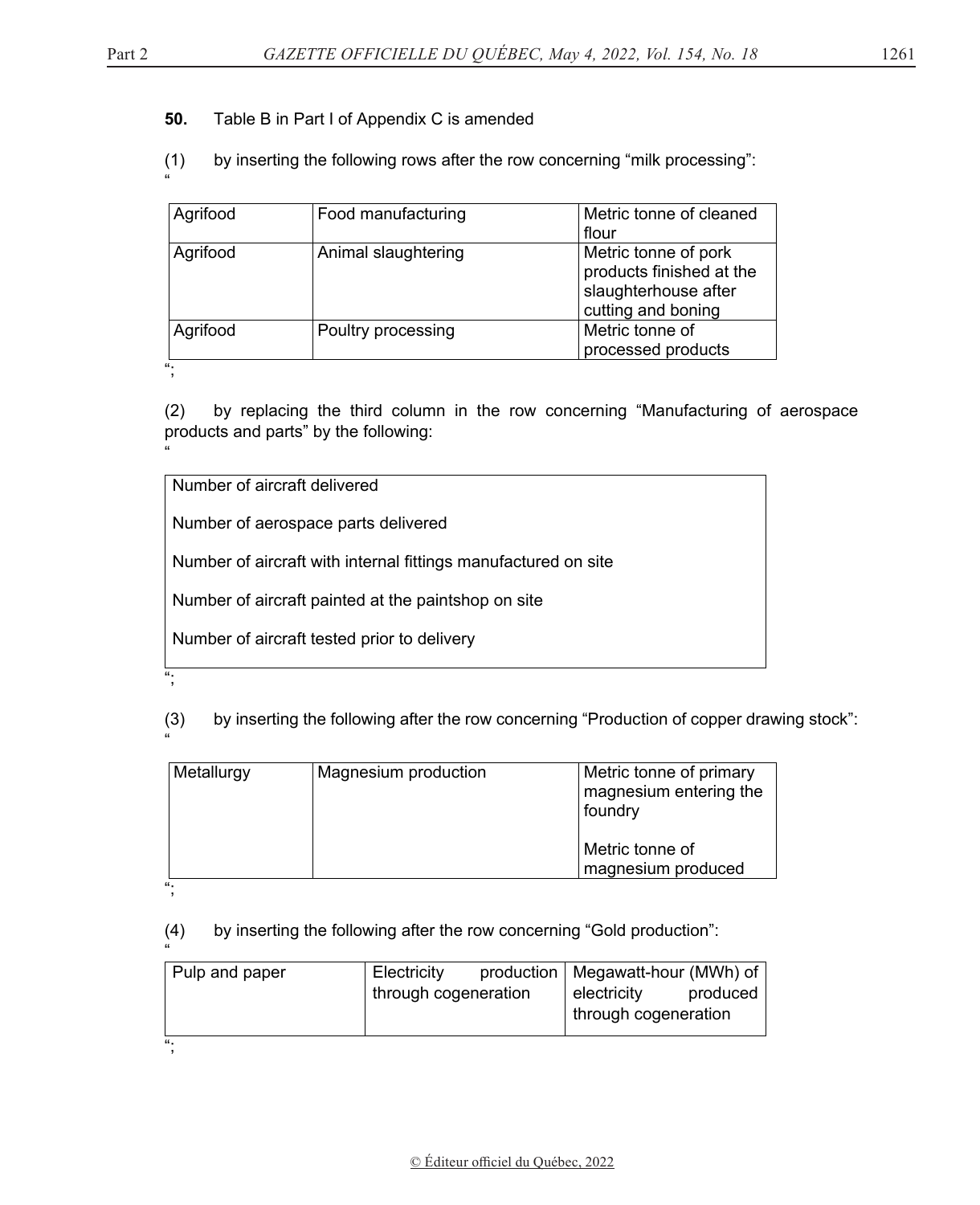(5) by replacing the third column of the row concerning "Production of pulp and paper" by the following:

" Metric tonne of various saleable air-dried products Metric tonne of saleable commercial pulp air-dried to 10% moisture content Metric tonne of saleable newsprint air-dried to 10% moisture content Metric tonne of saleable fine paper (from kraft pulp or deinked kraft pulp) airdried to 10% moisture content Metric tonne of saleable semi-fine uncoated paper (from mechanical pulp) airdried to 10% moisture content Metric tonne of saleable semi-fine coated paper air-dried to 10% moisture content Metric tonne of saleable sanitary tissue air-dried to 10% moisture content Metric tonne of saleable uncoated cardboard air-dried to 10% moisture content Metric tonne of saleable coated cardboard air-dried to 10% moisture content Metric tonne of saleable corrugated board and linerboard air-dried to 10% moisture content Metric tonne of saleable cellulosic filament air-dried to 10% moisture content

**51.** Part II of Appendix C is amended

(1) in Division A, containing the definitions,

(*a*) by replacing "2019 or for any of the subsequent years" in the definition of "covered establishment as of 2021" in paragraph 5 by "2019 to 2023";

(*b*) by inserting the following after paragraph 5:

"(5.1) "covered establishment prior to 2024" means an establishment referred to in paragraph 1, 2, 3, 4 or 5, or an establishment referred to in section 2.1, that is still targeted by the system in 2024;";

 (2) by adding the following at the end of the first paragraph of Division C, concerning establishments and new facilities considered on a sectoral basis for the allocation of emission units without charge:

"(5) aluminum production using inert anode cells installed in a building which, when the cells were installed, already contained prebaked anode cells;

(6) aluminum production using inert anode cells installed in a building to replace the prebaked anode cells installed in that building;

(7) aluminum production, in an establishment covered on (*insert here the date of coming into force of this Regulation*), using inert anode cells installed in a building adjacent to the building in which prebaked anode cells are installed.";

";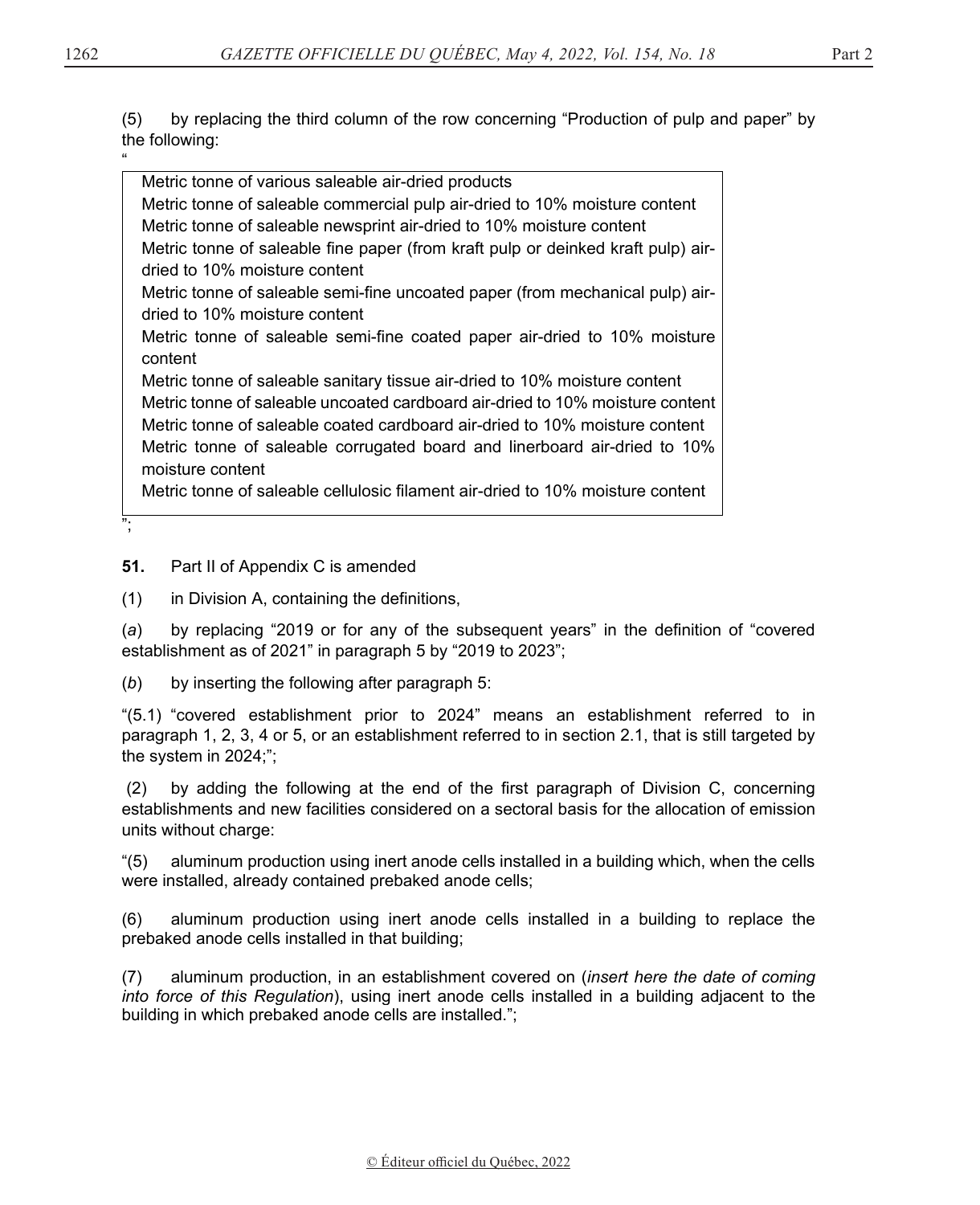- (3) in Division D, concerning calculation methods,
- (*a*) in the third paragraph:
- *i.* by replacing subparagraph 9 by the following:

"(9) in the case of an establishment covered prior to the year 2021 that produces cement, lime, prebaked anodes or aluminum by using a prebaked anode technology other than the sid*e*worked prebaked anode technology, using equations 7-1 and 9-1 for the years 2021 to 2023";

- *ii*. by striking out subparagraph 14;
- *iii*. by adding the following after subparagraph 16:

"(17) in the case of an establishment covered prior to the year 2024, other than a newly operational establishment, that is not considered on a sectoral basis for the years 2024 to 2030, using equations 18-1 and 19-1;

(18) in the case of an establishment that is considered on a sectoral basis for the years 2024 to 2030, using equations 18-1 and 20-1;

(19) in the case of a newly operational establishment, that is not considered on a sectoral basis for the years 2024 to 2030 and for which the GHG emissions data for years *d* to *d+*2 or years *d+*1 to *d+*3, where *d* is the year in which the establishment became operational, are all available, using equations 18-1 and 21-1;

(20) in the case of a newly operational establishment, that is not considered on a sectoral basis for the years 2024 to 2030 and for which the GHG emissions data for years *d* to *d+*2 or years *d+*1 to *d+*3, where *d* is the year in which the establishment became operational, are not all available, using equations 18-1 and 22-1;

(21) in the case of a covered establishment as of 2024 that is not considered on a sectoral basis, for which the GHG emissions data for years *d*-2 to *d*, are all available and that is not a newly operational establishment, using equations 18-1 and 23-1;

(22) in the case of a covered establishment as of 2024 that is not considered on a sectoral basis, for which the GHG emissions data for years *d*-2 to *d* are not all available and that is not a newly operational establishment, using equations 18-1 and 24-1;

(23) in the case of a covered establishment as of 2024 that is not considered on a sectoral basis and for which the GHG emissions data for years *d* to *d+*2, or *d+*1 to *d+*3 where *d* is the year in which the establishment became operational, are not all available, using equations 18-1 and 24-7.";

(*b*) in the fourth paragraph, by adding the following after subparagraph 6:

"(7) in the case of an establishment covered prior to the year 2024, other than a newly operational establishment that is not considered on a sectoral basis for the years 2024 to 2030, using equations 18-1 and 19-1;

(8) in the case of an establishment that is considered on a sectoral basis for the years 2024 to 2030, using equations 18-1 and 20-1;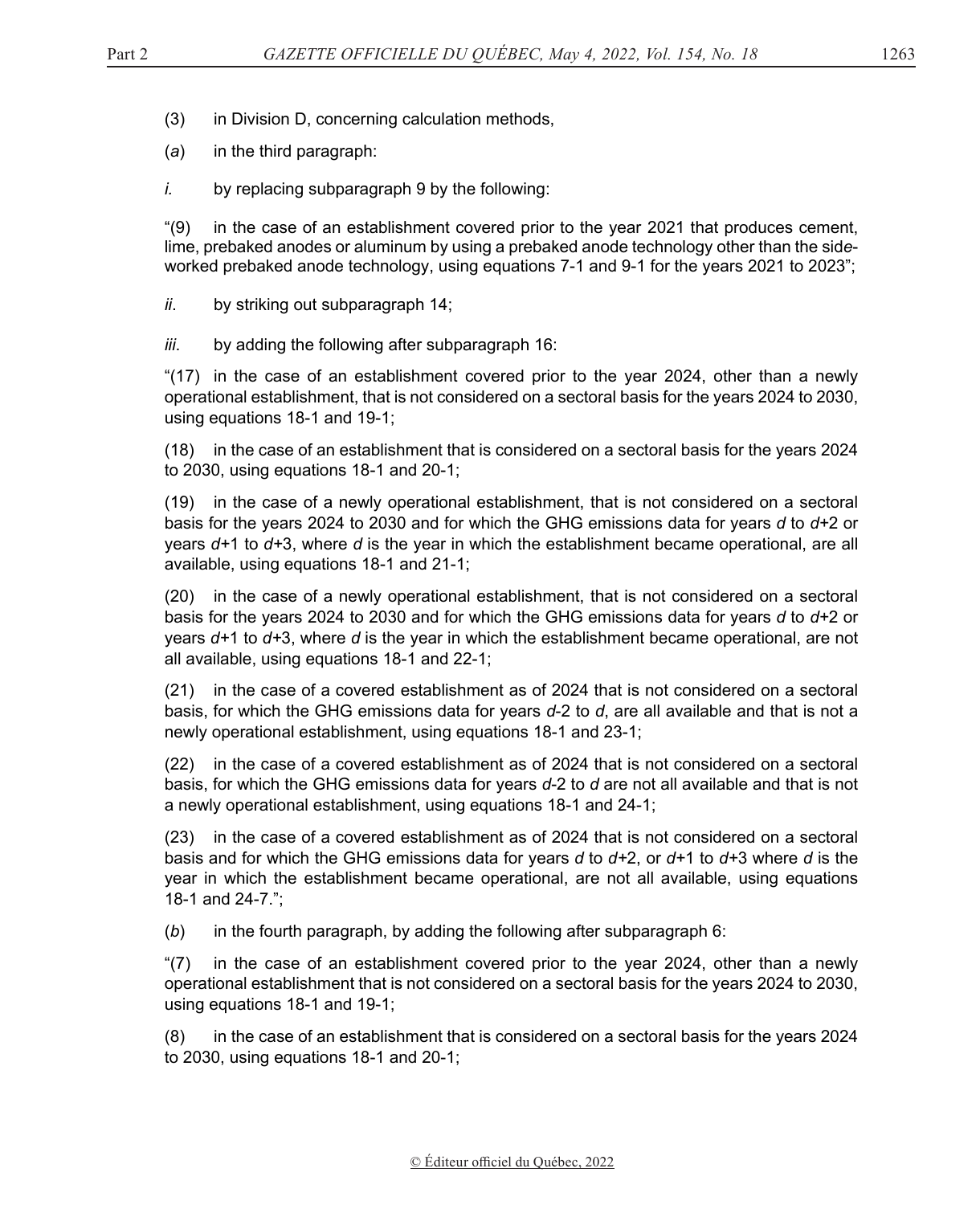(9) in the case of a newly operational establishment, that is not considered on a sectoral basis for the years 2024 to 2030 and for which the GHG emissions data for years *e+*1 to *e*+3 or years *e*+2 to *e*+4, where *e* is the year in which the establishment became operational, are all available, using equations 18-1 and 21-1;

(10) in the case of a newly operational establishment, that is not considered on a sectoral basis for the years 2024 to 2030 and for which the GHG emissions data for years *e+*1 to *e*+3 or years *e*+2 to *e*+4, where *e* is the year in which the establishment became operational, are not all available, using equations 18-1 and 22-1;

(11) in the case of a covered establishment as of 2024 that is not considered on a sectoral basis, for which the GHG emissions data for years *e*-3 to *e*-1 are all available and that is not a newly operational establishment, using equations 18-1 and 23-1;

(12) in the case of a covered establishment as of 2024 that is not considered on a sectoral basis, for which the GHG emissions data for years *e*-3 to *e*-1 are not all available and that is not a newly operational establishment, using equations 18-1 and 24-1;

(13) in the case of a covered establishment as of 2024 that is not considered on a sectoral basis and for which the GHG emissions data for years *e*-1 to *e+*1 or *e* to *e*+2 where *e*-1 is the year in which the establishment became operational are not all available, using equations 18-1 and 24-8.";

(*c*) in the fifth paragraph, by adding the following subparagraph after subparagraph 8:

"(9) beginning in the year 2023, in the case of an establishment in the pulp and paper sector producing electricity through cogeneration, excluding the emissions data attributable to the production of electricity by cogeneration in metric tonnes CO2 equivalent calculated using equations 25-1 to 25-6.";

(*d*) by inserting the following after the fifth paragraph:

"The total quantity of GHG emission units allocated without charge and paid to an emitter is calculated in accordance with the following methods:

(1) in the case of an establishment covered prior to the year 2024, other than a newly operational establishment, that is not considered on a sectoral basis for the years 2024 to 2030, using equations 18-2 and 19-5;

(2) in the case of an establishment that is considered on a sectoral basis for the years 2024 to 2030, using equations 18-2 and 20-4;

(3) in the case of a newly operational establishment, that is not considered on a sectoral basis for the years 2024 to 2030 and for which the GHG emissions data for years *d to d+2* or *e+1* to *e+*3 or years *d+1* to *d+*3 or *e+*2 to *e*+4, where *d* or *e+1* is the year in which the establishment became operational, are all available, using equations 18-2 and 21-3;

(4) in the case of a newly operational establishment, that is not considered on a sectoral basis for the years 2024 to 2030 and for which the GHG emissions data for years *d to d+2* or *d+1* to *d+*3, where *d* is the year in which the establishment became operational, or years *e+1* to *e+*3 or *e+*2 to *e*+4, where *e+1* is the year in which the establishment became operational, are not all available, using equations 18-2 and 22-3;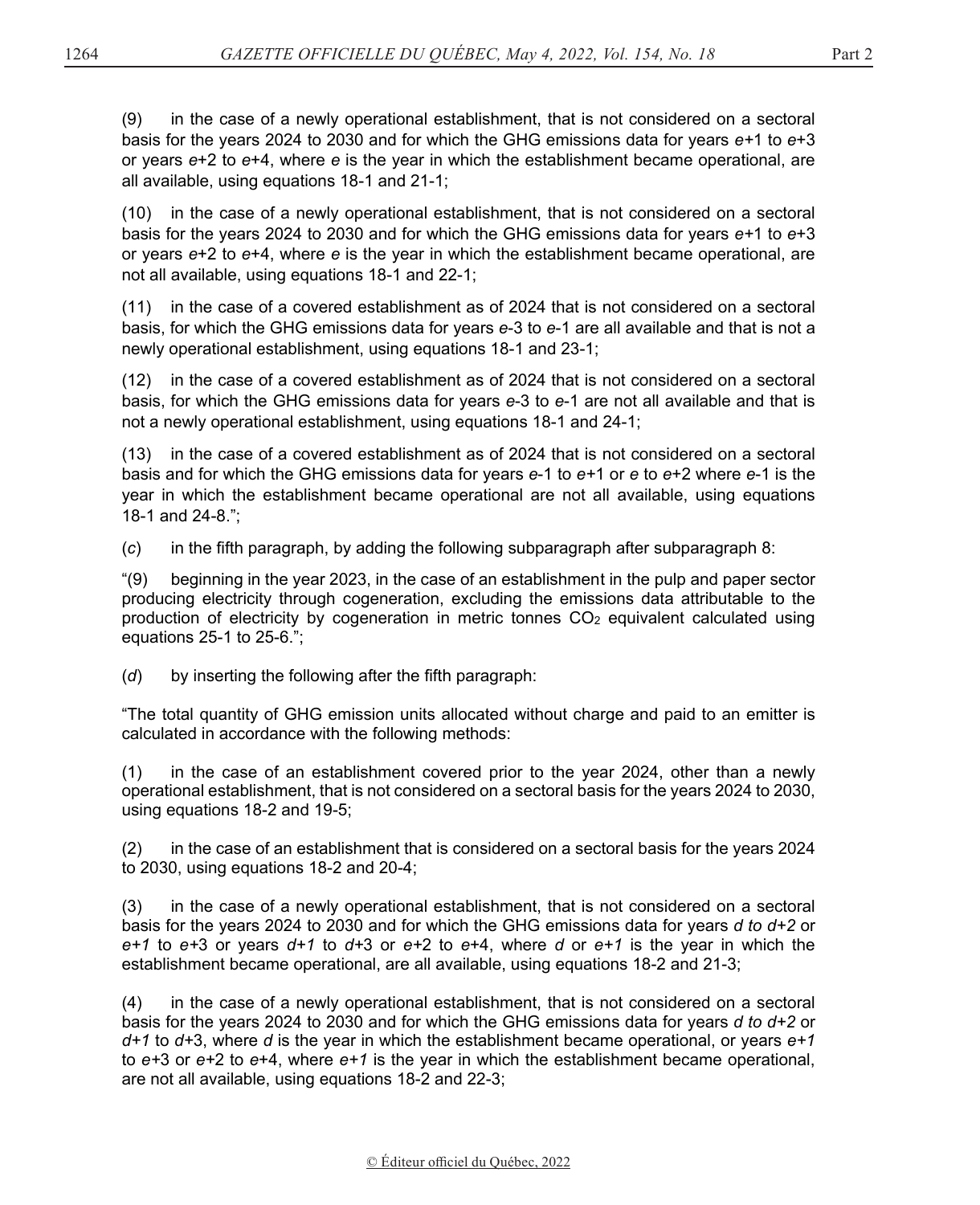(5) in the case of a covered establishment as of 2024 that is not considered on a sectoral basis and for which the GHG emissions data for years *d-2* to *d* or *e-*3 to *e*-1 are all available, using equations 18-2 and 23-3;

(6) in the case of a covered establishment as of 2024 that is not considered on a sectoral basis and for which the GHG emissions data for years *d-2* to *d* or *e-*3 to *e*-1 are not all available, using equations 18-2 and 24-4;

(7) in the case of a covered establishment as of 2024 that is not considered on a sectoral basis and for which the GHG emissions data for years *d to d+2*, or *d+1* to *d+*3 where *d* is the year in which the establishment became operational, or *e-*1 to *e+*1 or *e to e+2* where *e*-1 is the year in which the establishment became operational, are not all available, using equations 18-2 and 24-8.

The total quantity of GHG emission units allocated without charge to be auctioned for an establishment is calculated in accordance with equation 18-3.";

(*e*) by replacing the sixth and seventh paragraphs by the following:

"Despite the third and fourth paragraphs,

(1) the quantity of GHG emission units allocated without charge to a covered emitter beginning in the year 2023 is calculated using the methods applicable to the emitter during the last year of its first registration for the system;

(2) the quantity of GHG emission units allocated without charge to an emitter whose registration was interrupted for a period of less than three years is calculated using the methods applicable to the last year during which the emitter was eligible for an allocation free of charge.";

(*f*) in equation 6-16,

*i.* by replacing "equation 8-2" in the definition of the factor " $\log \tan \cot^n$  by "equation 8-4";

*ii*. by replacing "copper anode" in the definition of the factor "I<sub>FP stan cath</sub>" by "copper cathodes";

*iii*. by replacing "copper anodes" in the definition of the factor "P<sub>R cath,i</sub>" by "copper cathodes;

- (*g*) by striking out "producing lime or" in the heading of section 8;
- (*h*) by striking out "producing lime or" in the heading of equation 8-1;
- (*i*) by adding the following after the factor ""AF i,j" in equation 8-1.1:

" $i =$  Type of activity";

 $(j)$  by inserting the following after factor " $I_{FP \text{stan } i}$ " in equation 8-2:

"j = Type of activity";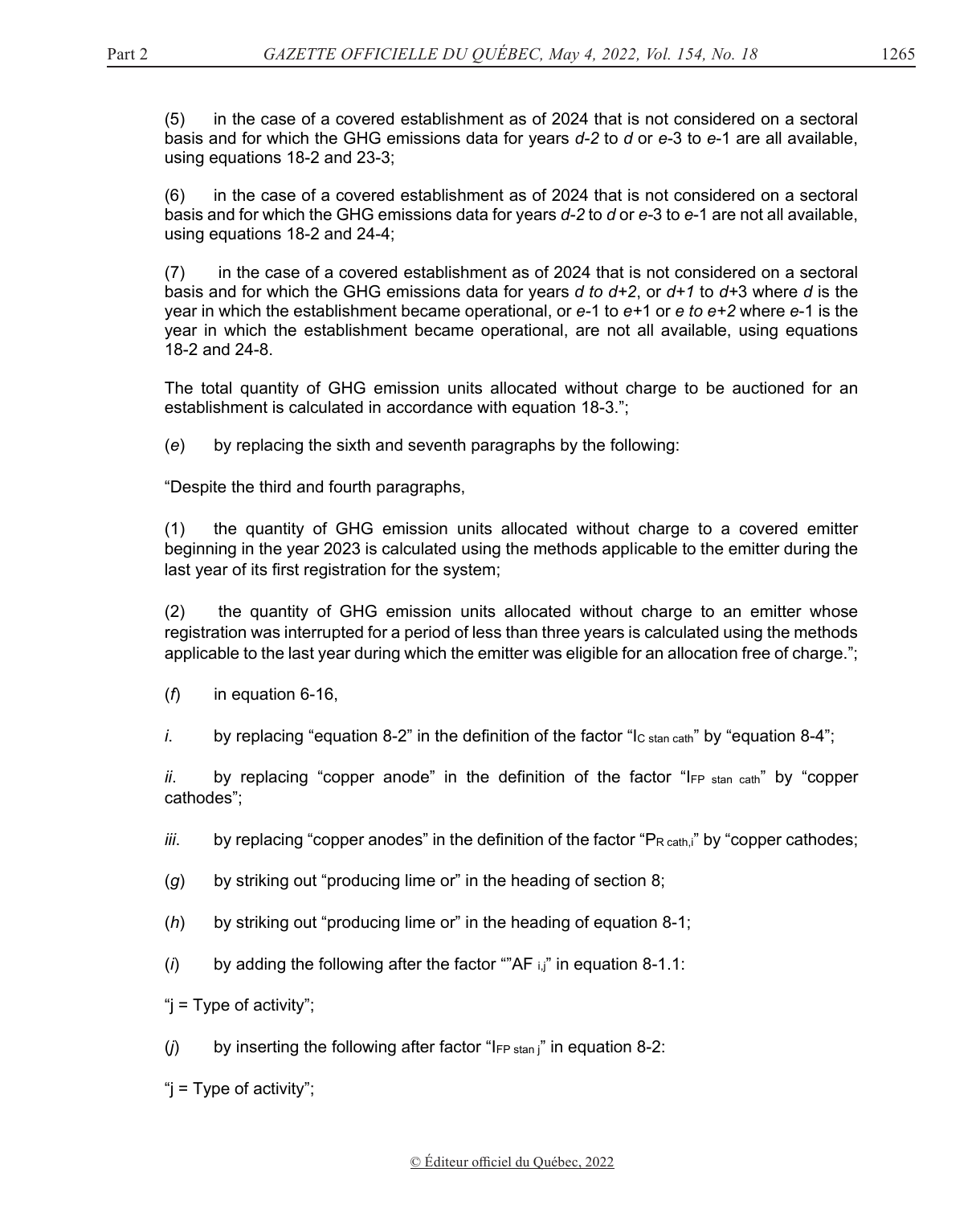$(k)$  by inserting the following after factor "I<sub>C stan</sub>" in equation 8-4:

"j = Type of activity";

(*l*) by striking out ", using the new GWP values," in the definition of the factor "R" in equations 8-4.1 and 8-9;

- (*m*) by striking out subdivision 8.3 and its heading;
- (*n*) by inserting "**lime**," after "**cement,**" in the heading of Division 9;
- (*o*) by replacing the heading of equation 9-1 by the following:

"**Equation 9-1 Calculation of the number of GHG emission units allocated without charge by type of activity at an establishment producing cement, lime, prebaked anodes or aluminum using a prebaked anode technology other than the sid***e***-worked technology, covered prior to 2021 that is considered on a sectoral basis for the years 2021 to 2023**";

(*p*) by replacing Table 1 in subdivision 9.1 by the following:

### "**Table 1: Sectoral intensities in the aluminum sector**

| <b>Year</b> | Intensity of GHG emissions for liquid aluminum<br>production using a prebaked anode technology other<br>than the side-worked technology (leaving the<br>electrolysis hall) and for aluminum production referred<br>to in paragraphs 5 to 7 of Division C of this Part | <b>Intensity of GHG</b><br>emissions for the<br>production of baked<br>anodes removed from<br>furnace |
|-------------|-----------------------------------------------------------------------------------------------------------------------------------------------------------------------------------------------------------------------------------------------------------------------|-------------------------------------------------------------------------------------------------------|
| 2021        | 1.813                                                                                                                                                                                                                                                                 | 0.3129                                                                                                |
| 2022        | 1.796                                                                                                                                                                                                                                                                 | 0.3102                                                                                                |
| 2023        | 1.779                                                                                                                                                                                                                                                                 | 0.3074                                                                                                |

";

(*q*) by inserting the following after subdivision 9.2:

"9.3 Sectoral intensities in the lime sector

### **Table 3: Sectoral intensities in the lime sector**

| Year | Intensity of GHG emissions for<br>calcic lime production | Intensity of GHG emissions for<br>dolomitic lime production |
|------|----------------------------------------------------------|-------------------------------------------------------------|
| 2021 | 1.100                                                    | 1.376                                                       |
| 2022 | 1.091                                                    | 1.364                                                       |
| 2023 | 1.082                                                    | 1.352                                                       |
| и.   |                                                          |                                                             |

(*r*) by replacing the definition of factor "d" in equations 10-1, 10-2, 10-3, 10-4, 11-1, 11-2,

11-3, 11-4, 12-1 and 12-2 by the following:

"d = Year in which the coverage requirement begins";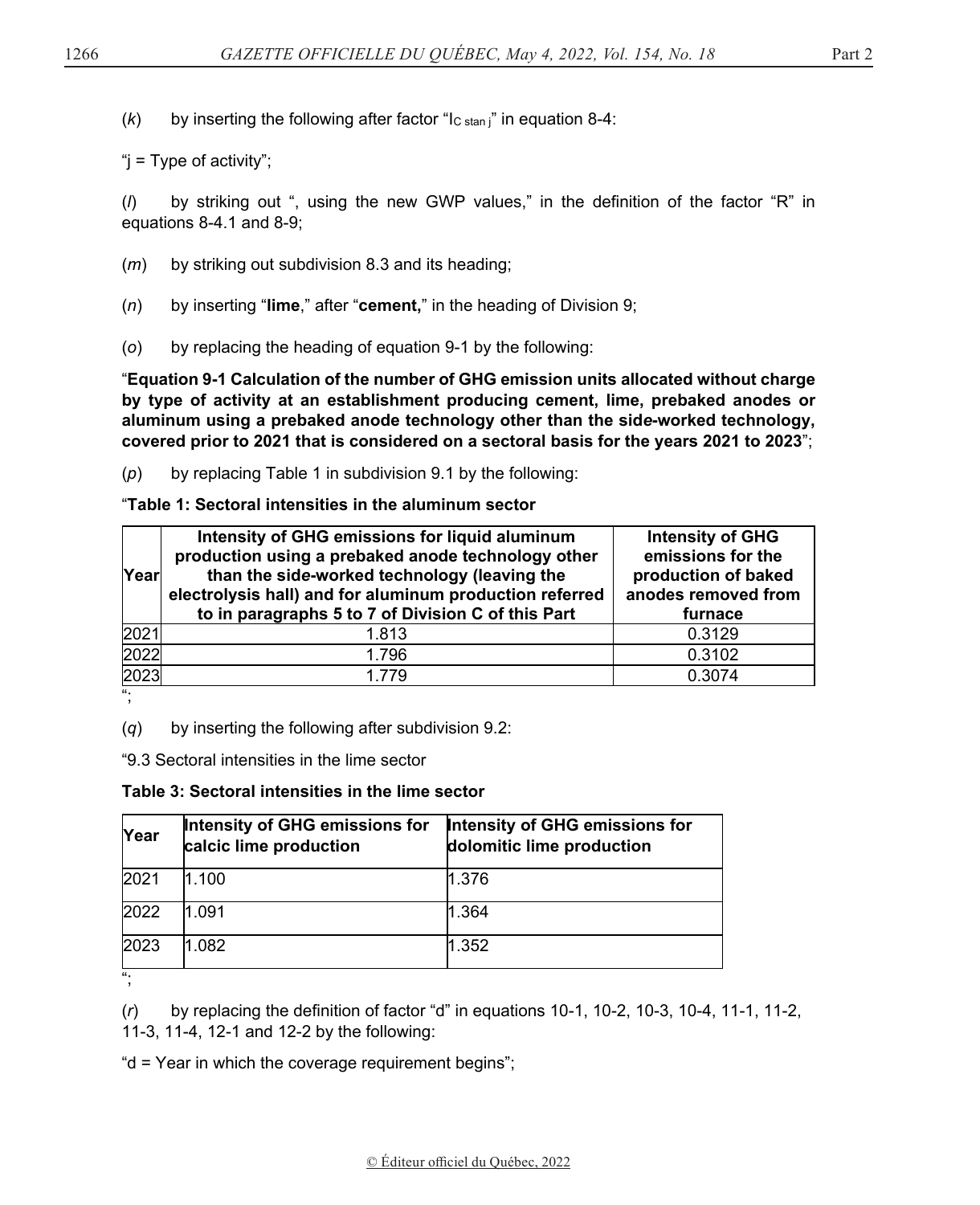(s) by inserting the following after the definition of factor "a<sub>Oi</sub>" in equation 11-5:

"d = Year in which the coverage requirement begins;";

(*t*) by replacing Table 7 in section 17 by the following:

## **"Table 7: Assistance factor and risk level for a reference unit by compliance period**

| <b>Sector</b> | Reference unit                                                                                                                                         | Assistance factor<br>2021-2030 | <b>Risk level</b> |
|---------------|--------------------------------------------------------------------------------------------------------------------------------------------------------|--------------------------------|-------------------|
| Agrifood      | Hectolitre of beer                                                                                                                                     | 0.90                           | Level 1           |
|               | Kilolitre of alcohol                                                                                                                                   | 0.90                           | Level 1           |
|               | Metric tonne of sugar                                                                                                                                  | 1.00                           | Level 1           |
|               | Metric tonne of<br>processed oilseed                                                                                                                   | 1.00                           | Level 1           |
|               | Kilolitre of whole<br>unpasteurized milk                                                                                                               | 0.90                           | Level 1           |
|               | Metric tonne of milk<br>powder with 5% or less<br>moisture content                                                                                     | 0.90                           | Level 1           |
|               | Metric tonne of cleaned<br>flour                                                                                                                       | 0.90                           | Level 1           |
|               | Metric tonne of pork<br>products finished at the<br>slaughterhouse after<br>cutting and boning                                                         | 0.90                           | Level 1           |
|               | Metric tonne of<br>processed products                                                                                                                  | 0.90                           | Level 1           |
| Aluminum      | Metric tonne of baked<br>cathodes removed from<br>furnace                                                                                              | 1.00                           | Level 5           |
|               | Metric tonne of liquid<br>aluminum (leaving<br>potroom)                                                                                                | 1.00                           | Level 5           |
|               | Metric tonne of baked<br>anodes removed from<br>furnace                                                                                                | 1.00                           | Level 5           |
|               | Metric tonne of<br>aluminum hydroxide<br>hydrate expressed as<br>Al <sub>2</sub> O <sub>3</sub> equivalent<br>calculated at the<br>precipitation stage | 1.00                           | Level 3           |
|               | Metric tonne of<br>calcinated coke                                                                                                                     | 1.00                           | Level 5           |
|               | Metric tonne of remelted<br>aluminum                                                                                                                   | 1.00                           | Level 1           |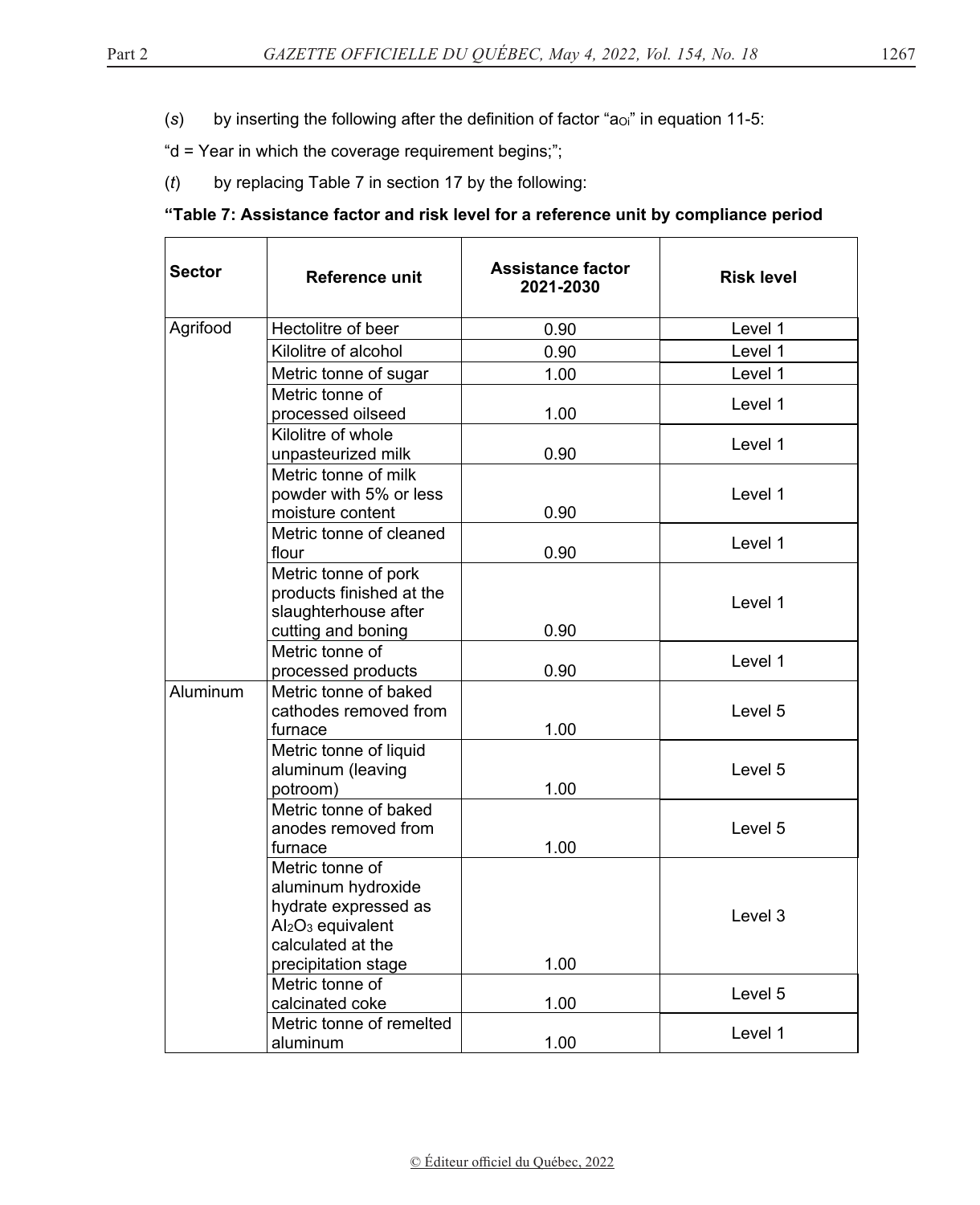| Other | Metric tonne of treated         |      | Level 1 |
|-------|---------------------------------|------|---------|
|       | matter                          | 0.90 |         |
|       | Cubic metre of gypsum<br>panel  | 1.00 | Level 3 |
|       | Metric tonne of glass           | 1.00 | Level 3 |
|       | Square metre of silicon         |      |         |
|       | substrate associate with        |      |         |
|       | deep reactive ion               |      | Level 1 |
|       | etching                         | 0.90 |         |
|       | Square metre of silicon         |      |         |
|       | substrate associated            |      |         |
|       | with an etching process         |      | Level 1 |
|       | other than deep reactive        |      |         |
|       | ion etching                     | 0.90 |         |
|       | Square metre of silicon         |      |         |
|       | substrate associated            |      |         |
|       | with plasma enhanced            |      | Level 1 |
|       | chemical vapour                 |      |         |
|       | deposition                      | 0.90 |         |
|       | Metric tonne of carbon          |      | Level 2 |
|       | dioxide                         | 1.00 |         |
|       | Number of aircraft<br>delivered | 0.90 | Level 1 |
|       | Number of aerospace             |      |         |
|       | parts delivered                 | 0.90 | Level 1 |
|       | Number of aircraft with         |      |         |
|       | internal fittings               |      | Level 1 |
|       | manufactured on site            | 0.90 |         |
|       | Number of aircraft              |      |         |
|       | painted at the paintshop        |      | Level 1 |
|       | on site                         | 0.90 |         |
|       | Number of aircraft tested       |      | Level 1 |
|       | prior to delivery               | 0.90 |         |
|       | Number of laminate              |      |         |
|       | sheet equivalents               |      |         |
|       | leaving press                   |      | Level 1 |
|       | (typical sheet: minimum         |      |         |
|       | surface of 4 feet by 8          |      |         |
|       | feet, 0.67 mm thickness)        | 0,95 |         |
|       | Square metre of asphalt         |      |         |
|       | shingles (membrane              |      | Level 2 |
|       | base)<br>Metric tonne of calcic | 1.00 |         |
| Lime  | lime and metric tonne of        |      | Level 7 |
|       | calcic lime kiln dust sold      | 1.00 |         |
|       | Metric tonne of dolomitic       |      |         |
|       | lime and metric tonne of        |      |         |
|       | dolomitic lime kiln dust        |      | Level 7 |
|       | sold                            | 1.00 |         |
|       |                                 |      |         |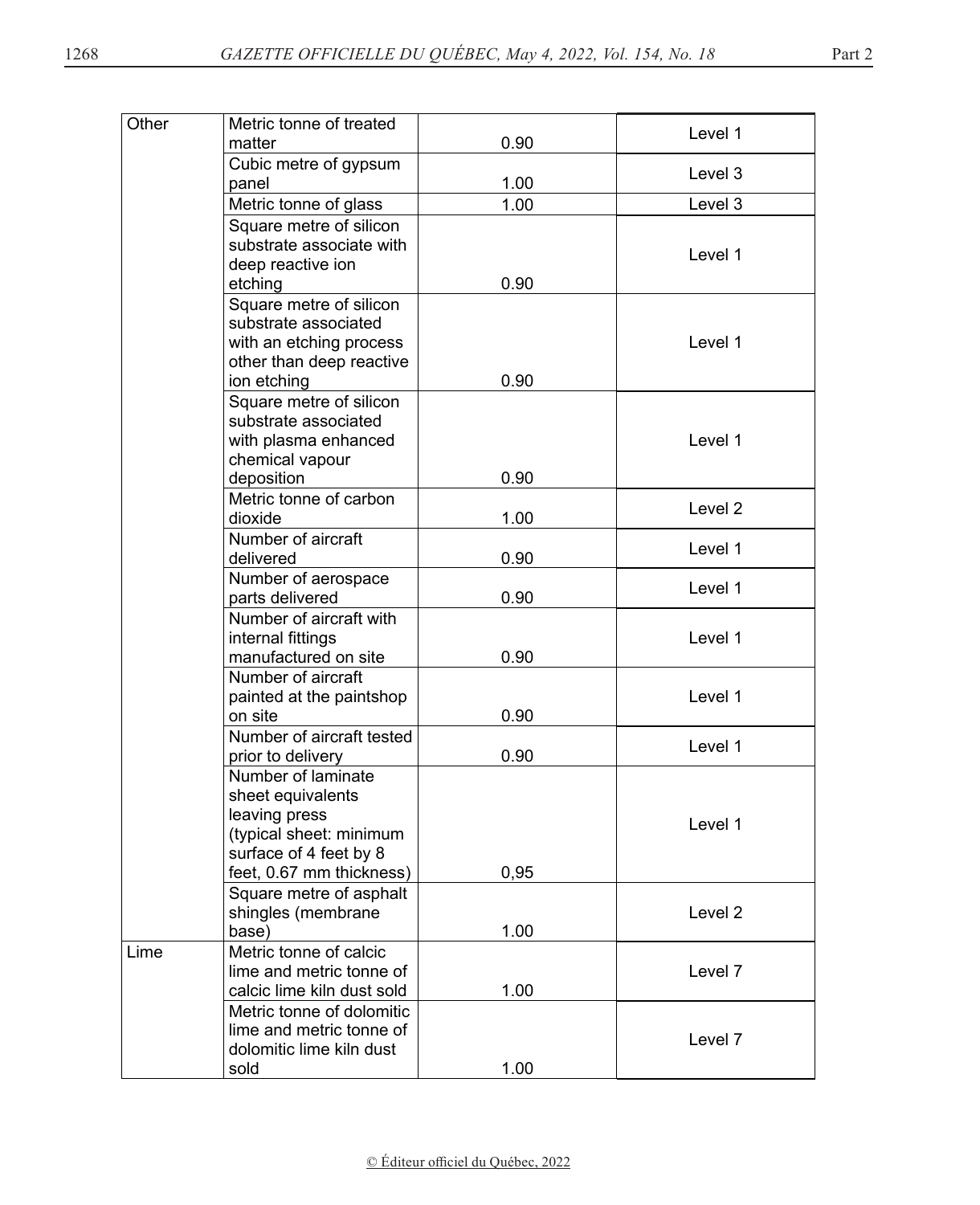| Chemical    | Kilolitre of ethanol                     | 1.00 | Level 2            |
|-------------|------------------------------------------|------|--------------------|
|             | Metric tonne of tires                    | 0.90 | Level 1            |
|             | Board foot of rigid                      |      | Level 1            |
|             | insulation                               | 0,95 |                    |
|             | Metric tonne of titanium                 |      |                    |
|             | (Ti O <sub>2</sub> ) pigment             |      | Level 4            |
|             | equivalent                               |      |                    |
|             | (raw material)                           | 1.00 |                    |
|             | Metric tonne of LAB                      | 1.00 | Level <sub>2</sub> |
|             | Metric tonne of catalyzer                |      | Level 1            |
|             | (including additives)<br>Metric tonne of | 1.00 |                    |
|             | hydrogen                                 | 1.00 | Level 2            |
|             | Metric tonne of PTA                      | 1.00 | Level <sub>2</sub> |
|             | Metric tonne of xylene                   |      |                    |
|             | and toluene                              | 1.00 | Level <sub>7</sub> |
|             | Metric tonne of steam                    |      |                    |
|             | sold to a third person                   | 1.00 | Level 7            |
|             | Metric tonne of sodium                   |      |                    |
|             | silicate                                 | 1.00 | Level 2            |
|             | Metric tonne of sulphur                  | 1.00 | Level <sub>2</sub> |
|             | Metric tonne of                          |      |                    |
|             | polyethylene                             |      | Level 1            |
|             | therephthalate (PET)                     | 0.95 |                    |
| Cement      | Metric tonne of clinker                  |      |                    |
|             | and metric tonne of                      |      |                    |
|             | mineral additives                        |      | Level <sub>7</sub> |
|             | (gypsum and limestone)                   |      |                    |
|             | added to the clinker                     |      |                    |
| Electricity | produced                                 | 1.00 |                    |
|             | Megawatt-hour (MWh)                      | 0.60 | Level 1            |
|             | Metric tonne of steam                    | 0.60 | Level 1            |
| Metallurgy  | Metric tonne of steel                    |      | Level 6            |
|             | (slabs, pellets or ingots)               | 1.00 |                    |
|             | Metric tonne of wrought                  |      | Level 3            |
|             | steel<br>Metric tonne of rolled          | 1.00 |                    |
|             | steel                                    | 1.00 | Level 1            |
|             | Metric tonne of copper                   |      |                    |
|             | anodes                                   | 1.00 | Level 1            |
|             | Metric tonne of recycled                 |      |                    |
|             | secondary materials                      | 1.00 | Level 1            |
|             | Metric tonne of reduced                  |      |                    |
|             | iron pellets                             | 1.00 | Level 6            |
|             | Metric tonne of copper                   |      |                    |
|             | cathodes                                 | 1.00 | Level 1            |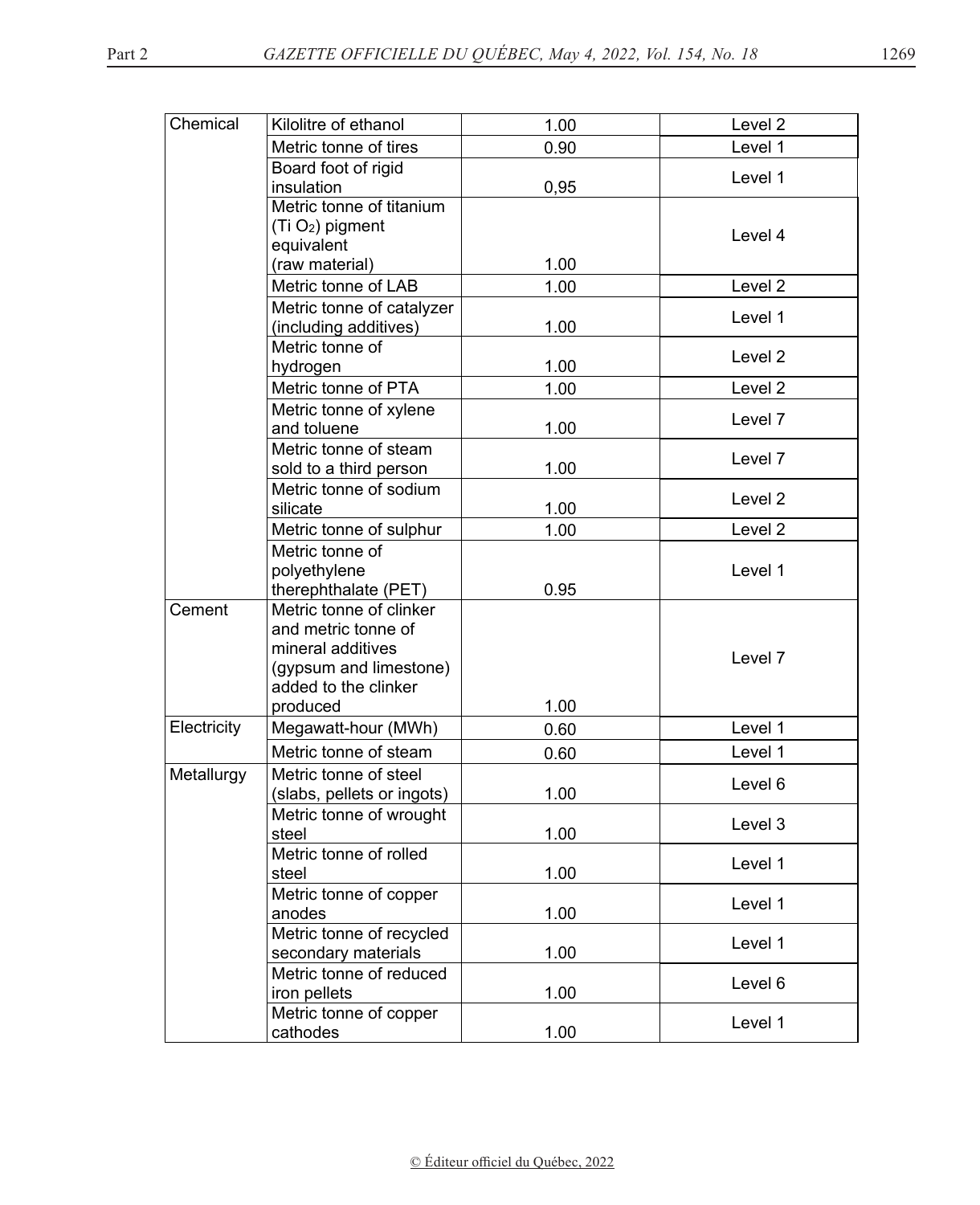|               | Metric tonne of                        |      |         |
|---------------|----------------------------------------|------|---------|
|               | ferrosilicon (50% and                  |      | Level 7 |
|               | 75% concentration)                     | 1.00 |         |
|               | Metric tonne of lead                   | 1.00 | Level 1 |
|               | Metric tonne of saleable               |      |         |
|               | iron powder and steel                  |      | Level 5 |
|               | powder                                 | 1.00 |         |
|               | Metric tonne of Ti O2                  |      |         |
|               | slag cast at the                       |      | Level 5 |
|               | reduction furnaces                     | 1.00 |         |
|               | Metric tonne of metallic               |      | Level 7 |
|               | silicon                                | 1.00 |         |
|               | Metric tonne of iron load              | 0.95 | Level 1 |
|               | Metric tonne of cathodic               |      | Level 1 |
|               | zinc                                   | 0.95 |         |
|               | Metric tonne of steel                  |      | Level 1 |
|               | forging stock                          | 0.95 |         |
|               | Metric tonne of copper                 |      | Level 1 |
|               | drawing stock                          | 0.95 |         |
|               | Metric tonne of primary                |      |         |
|               | magnesium entering the                 |      | Level 1 |
|               | foundry<br>Metric tonne of             | 1.00 |         |
|               | magnesium produced                     | 1.00 | Level 1 |
| Mining and    | Metric tonne of flux                   |      |         |
| pelletization | pellets                                | 1.00 | Level 7 |
|               | Metric tonne of standard               |      |         |
|               | pellets                                | 1.00 | Level 1 |
|               | Metric tonne of low silica             |      |         |
|               | flux pellets                           | 1.00 | Level 7 |
|               | Metric tonne of low silica             |      | Level 7 |
|               | pellets                                | 1.00 |         |
|               | Metric tonne of blast                  |      | Level 7 |
|               | furnace pellets                        | 1.00 |         |
|               | Metric tonne of                        |      | Level 7 |
|               | intermediate pellets                   | 1.00 |         |
|               | Metric tonne of iron                   |      | Level 1 |
|               | concentrate                            | 1.00 |         |
|               | Metric tonne of nickel                 |      | Level 1 |
|               | produced                               | 1.00 |         |
|               | Metric tonne of nickel                 |      | Level 1 |
|               | and copper produced<br>Metric tonne of | 1.00 |         |
|               | kimberlite processed                   | 0.90 | Level 1 |
|               | Metric tonne of                        |      |         |
|               | auriferous ore                         |      | Level 1 |
|               | processed                              | 0.90 |         |
|               |                                        |      |         |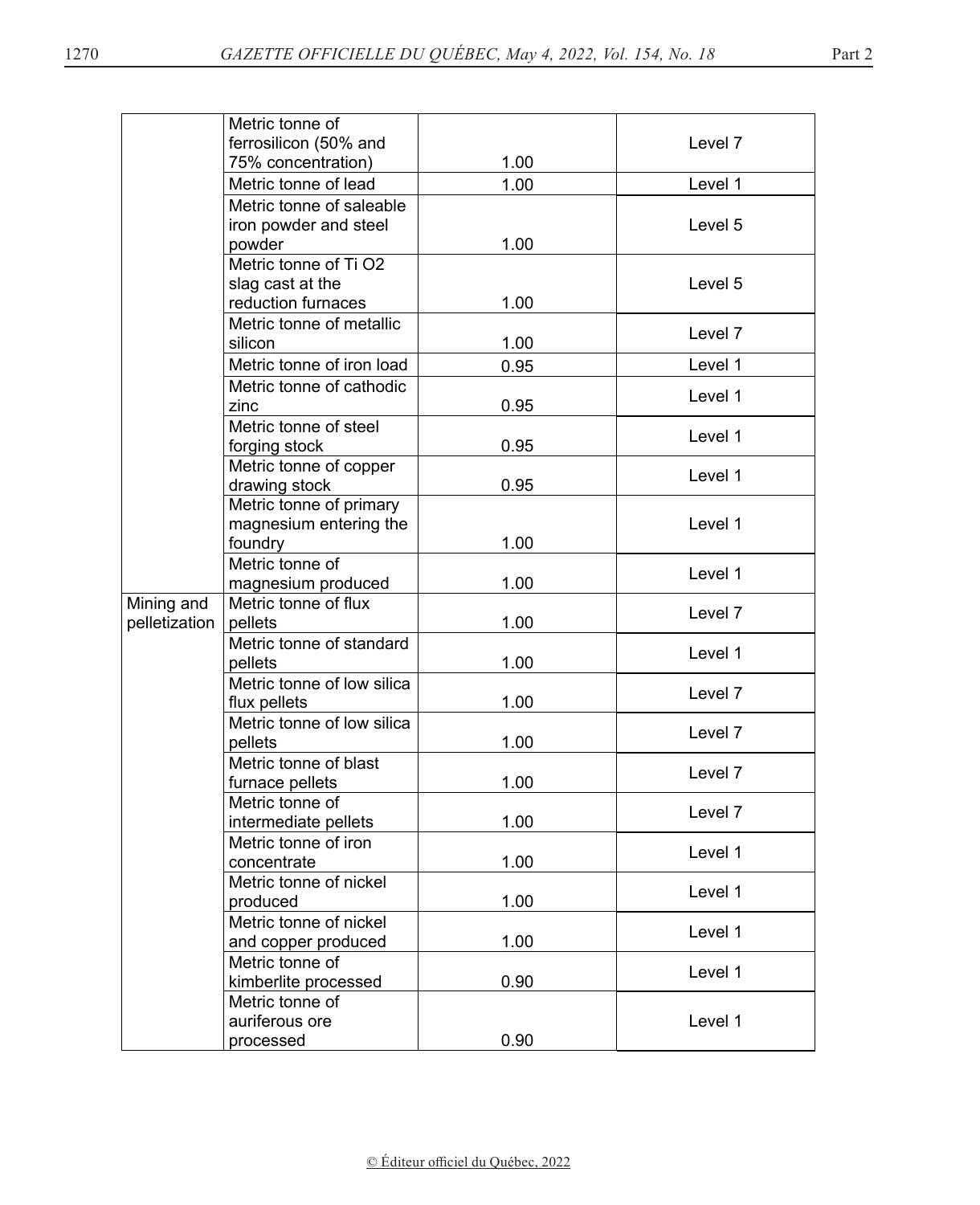| Pulp and | Metric tonne of various                                                                                                                                                                                                                                                                                                                                                                                                                                                                                                                                                                                                                                                                                                                                                                                                                            |                                                                      |                                                                |
|----------|----------------------------------------------------------------------------------------------------------------------------------------------------------------------------------------------------------------------------------------------------------------------------------------------------------------------------------------------------------------------------------------------------------------------------------------------------------------------------------------------------------------------------------------------------------------------------------------------------------------------------------------------------------------------------------------------------------------------------------------------------------------------------------------------------------------------------------------------------|----------------------------------------------------------------------|----------------------------------------------------------------|
| paper    | air-dried saleable                                                                                                                                                                                                                                                                                                                                                                                                                                                                                                                                                                                                                                                                                                                                                                                                                                 |                                                                      | Level 1                                                        |
|          | products                                                                                                                                                                                                                                                                                                                                                                                                                                                                                                                                                                                                                                                                                                                                                                                                                                           | 1.00                                                                 |                                                                |
|          | Metric tonne of various                                                                                                                                                                                                                                                                                                                                                                                                                                                                                                                                                                                                                                                                                                                                                                                                                            |                                                                      |                                                                |
|          | saleable air-dried                                                                                                                                                                                                                                                                                                                                                                                                                                                                                                                                                                                                                                                                                                                                                                                                                                 |                                                                      |                                                                |
|          | products of each of the                                                                                                                                                                                                                                                                                                                                                                                                                                                                                                                                                                                                                                                                                                                                                                                                                            |                                                                      | Level 1                                                        |
|          | establishments common                                                                                                                                                                                                                                                                                                                                                                                                                                                                                                                                                                                                                                                                                                                                                                                                                              |                                                                      |                                                                |
|          | to a steam network                                                                                                                                                                                                                                                                                                                                                                                                                                                                                                                                                                                                                                                                                                                                                                                                                                 | 1.00                                                                 |                                                                |
|          | Metric tonne of saleable                                                                                                                                                                                                                                                                                                                                                                                                                                                                                                                                                                                                                                                                                                                                                                                                                           |                                                                      |                                                                |
|          | commercial pulp air-                                                                                                                                                                                                                                                                                                                                                                                                                                                                                                                                                                                                                                                                                                                                                                                                                               |                                                                      |                                                                |
|          |                                                                                                                                                                                                                                                                                                                                                                                                                                                                                                                                                                                                                                                                                                                                                                                                                                                    |                                                                      |                                                                |
|          |                                                                                                                                                                                                                                                                                                                                                                                                                                                                                                                                                                                                                                                                                                                                                                                                                                                    |                                                                      |                                                                |
|          |                                                                                                                                                                                                                                                                                                                                                                                                                                                                                                                                                                                                                                                                                                                                                                                                                                                    |                                                                      |                                                                |
|          |                                                                                                                                                                                                                                                                                                                                                                                                                                                                                                                                                                                                                                                                                                                                                                                                                                                    |                                                                      |                                                                |
|          |                                                                                                                                                                                                                                                                                                                                                                                                                                                                                                                                                                                                                                                                                                                                                                                                                                                    |                                                                      |                                                                |
|          |                                                                                                                                                                                                                                                                                                                                                                                                                                                                                                                                                                                                                                                                                                                                                                                                                                                    |                                                                      |                                                                |
|          |                                                                                                                                                                                                                                                                                                                                                                                                                                                                                                                                                                                                                                                                                                                                                                                                                                                    |                                                                      |                                                                |
|          |                                                                                                                                                                                                                                                                                                                                                                                                                                                                                                                                                                                                                                                                                                                                                                                                                                                    |                                                                      |                                                                |
|          |                                                                                                                                                                                                                                                                                                                                                                                                                                                                                                                                                                                                                                                                                                                                                                                                                                                    |                                                                      |                                                                |
|          |                                                                                                                                                                                                                                                                                                                                                                                                                                                                                                                                                                                                                                                                                                                                                                                                                                                    |                                                                      |                                                                |
|          |                                                                                                                                                                                                                                                                                                                                                                                                                                                                                                                                                                                                                                                                                                                                                                                                                                                    |                                                                      |                                                                |
|          |                                                                                                                                                                                                                                                                                                                                                                                                                                                                                                                                                                                                                                                                                                                                                                                                                                                    |                                                                      |                                                                |
|          |                                                                                                                                                                                                                                                                                                                                                                                                                                                                                                                                                                                                                                                                                                                                                                                                                                                    |                                                                      |                                                                |
|          |                                                                                                                                                                                                                                                                                                                                                                                                                                                                                                                                                                                                                                                                                                                                                                                                                                                    |                                                                      |                                                                |
|          |                                                                                                                                                                                                                                                                                                                                                                                                                                                                                                                                                                                                                                                                                                                                                                                                                                                    |                                                                      |                                                                |
|          |                                                                                                                                                                                                                                                                                                                                                                                                                                                                                                                                                                                                                                                                                                                                                                                                                                                    |                                                                      |                                                                |
|          |                                                                                                                                                                                                                                                                                                                                                                                                                                                                                                                                                                                                                                                                                                                                                                                                                                                    |                                                                      | Level 1                                                        |
|          |                                                                                                                                                                                                                                                                                                                                                                                                                                                                                                                                                                                                                                                                                                                                                                                                                                                    |                                                                      |                                                                |
|          |                                                                                                                                                                                                                                                                                                                                                                                                                                                                                                                                                                                                                                                                                                                                                                                                                                                    |                                                                      |                                                                |
|          |                                                                                                                                                                                                                                                                                                                                                                                                                                                                                                                                                                                                                                                                                                                                                                                                                                                    |                                                                      |                                                                |
|          |                                                                                                                                                                                                                                                                                                                                                                                                                                                                                                                                                                                                                                                                                                                                                                                                                                                    |                                                                      |                                                                |
|          |                                                                                                                                                                                                                                                                                                                                                                                                                                                                                                                                                                                                                                                                                                                                                                                                                                                    |                                                                      |                                                                |
|          |                                                                                                                                                                                                                                                                                                                                                                                                                                                                                                                                                                                                                                                                                                                                                                                                                                                    |                                                                      |                                                                |
|          |                                                                                                                                                                                                                                                                                                                                                                                                                                                                                                                                                                                                                                                                                                                                                                                                                                                    |                                                                      | Level 1                                                        |
|          |                                                                                                                                                                                                                                                                                                                                                                                                                                                                                                                                                                                                                                                                                                                                                                                                                                                    |                                                                      |                                                                |
|          |                                                                                                                                                                                                                                                                                                                                                                                                                                                                                                                                                                                                                                                                                                                                                                                                                                                    |                                                                      |                                                                |
|          |                                                                                                                                                                                                                                                                                                                                                                                                                                                                                                                                                                                                                                                                                                                                                                                                                                                    |                                                                      |                                                                |
|          |                                                                                                                                                                                                                                                                                                                                                                                                                                                                                                                                                                                                                                                                                                                                                                                                                                                    |                                                                      | Level 1                                                        |
|          |                                                                                                                                                                                                                                                                                                                                                                                                                                                                                                                                                                                                                                                                                                                                                                                                                                                    |                                                                      |                                                                |
|          |                                                                                                                                                                                                                                                                                                                                                                                                                                                                                                                                                                                                                                                                                                                                                                                                                                                    |                                                                      |                                                                |
|          |                                                                                                                                                                                                                                                                                                                                                                                                                                                                                                                                                                                                                                                                                                                                                                                                                                                    |                                                                      |                                                                |
|          |                                                                                                                                                                                                                                                                                                                                                                                                                                                                                                                                                                                                                                                                                                                                                                                                                                                    |                                                                      | Level 1                                                        |
|          |                                                                                                                                                                                                                                                                                                                                                                                                                                                                                                                                                                                                                                                                                                                                                                                                                                                    |                                                                      |                                                                |
|          | dried to 10% moisture<br>content<br>Metric tonne of saleable<br>newsprint air-dried to<br>10% moisture content<br>Metric tonne of saleable<br>fine paper (from kraft<br>pulp or deinked kraft<br>pulp) air-dried to 10%<br>moisture content<br>Metric tonne of saleable<br>semi-fine uncoated<br>paper (from mechanical<br>pulp) air-dried to 10%<br>moisture content<br>Metric tonne of saleable<br>semi-fine coated paper<br>air-dried to 10%<br>moisture content<br>Metric tonne of saleable<br>sanitary tissue air-dried<br>to 10% moisture content<br>Metric tonne of saleable<br>uncoated cardboard air-<br>dried to 10% moisture<br>content<br>Metric tonne of saleable<br>coated cardboard air-<br>dried to 10% moisture<br>content<br>Metric tonne of saleable<br>corrugated board and<br>linerboard air-dried to<br>10% moisture content | 1.00<br>1.00<br>1.00<br>1.00<br>1.00<br>1.00<br>1.00<br>1.00<br>1.00 | Level 1<br>Level 1<br>Level 1<br>Level 1<br>Level <sub>2</sub> |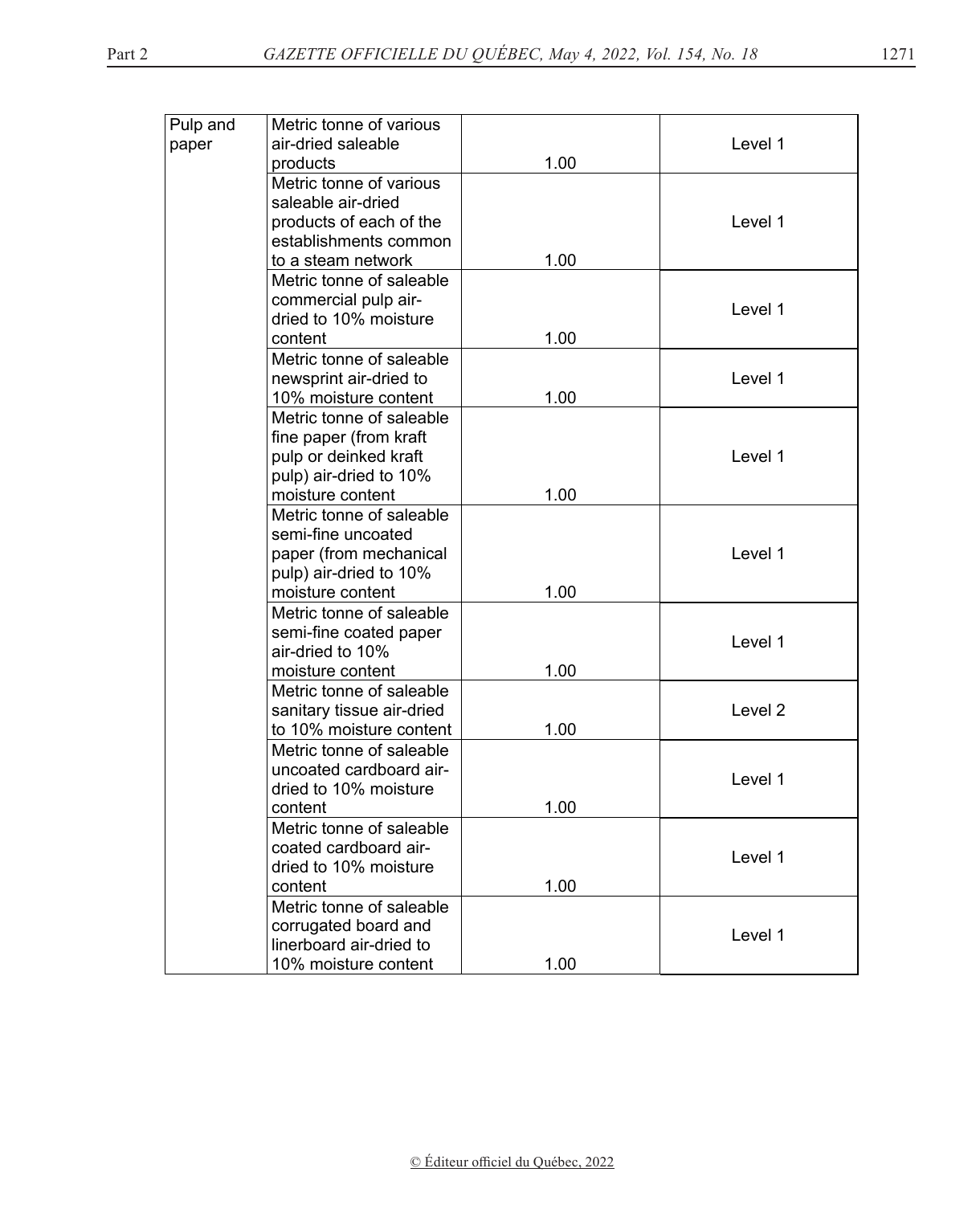|             | Metric tonne of saleable<br>cellulosic filament air-<br>dried to 10% moisture<br>content | 1.00 | Level 1 |
|-------------|------------------------------------------------------------------------------------------|------|---------|
|             | Thousand board feet<br>(MFBM) (dry)                                                      | 0.90 | Level 1 |
| Refining    | Kilolitre of total crude oil<br>refinery load                                            | 1.00 | Level 3 |
| All sectors | Reference unit not<br>determined elsewhere in<br>the table                               | 0.90 | Level 1 |

";

(*u*) by adding the following at the end:

"**18. Calculation methods for the total quantity of GHG emission units allocated for an establishment for the years 2024-2030** 

**Equation 18-1 Calculation of the total quantity of GHG emission units allocated without charge for an establishment** 

$$
A_{establishment\ i} = \sum_{j=1}^{m} A_{i,j}
$$

Where:

 $A<sub>establishment i</sub> = Total quantity of GHG emission units allocated without charge for an$ establishment for year *i* for all types of activities *j* in Table B of Part I of this Appendix at that establishment;

i = Each year included in the period 2024 to 2030;

 $j =$  Each type of activity at the establishment;

m = Total number of types of activity at the establishment;

Ai,j = Total number of GHG emission units allocated without charge by type of activity *j* at an establishment for year *i*, calculated using equations 19-1, 20-1, 21-1, 22-1, 23-1, 24-1 and 24-7.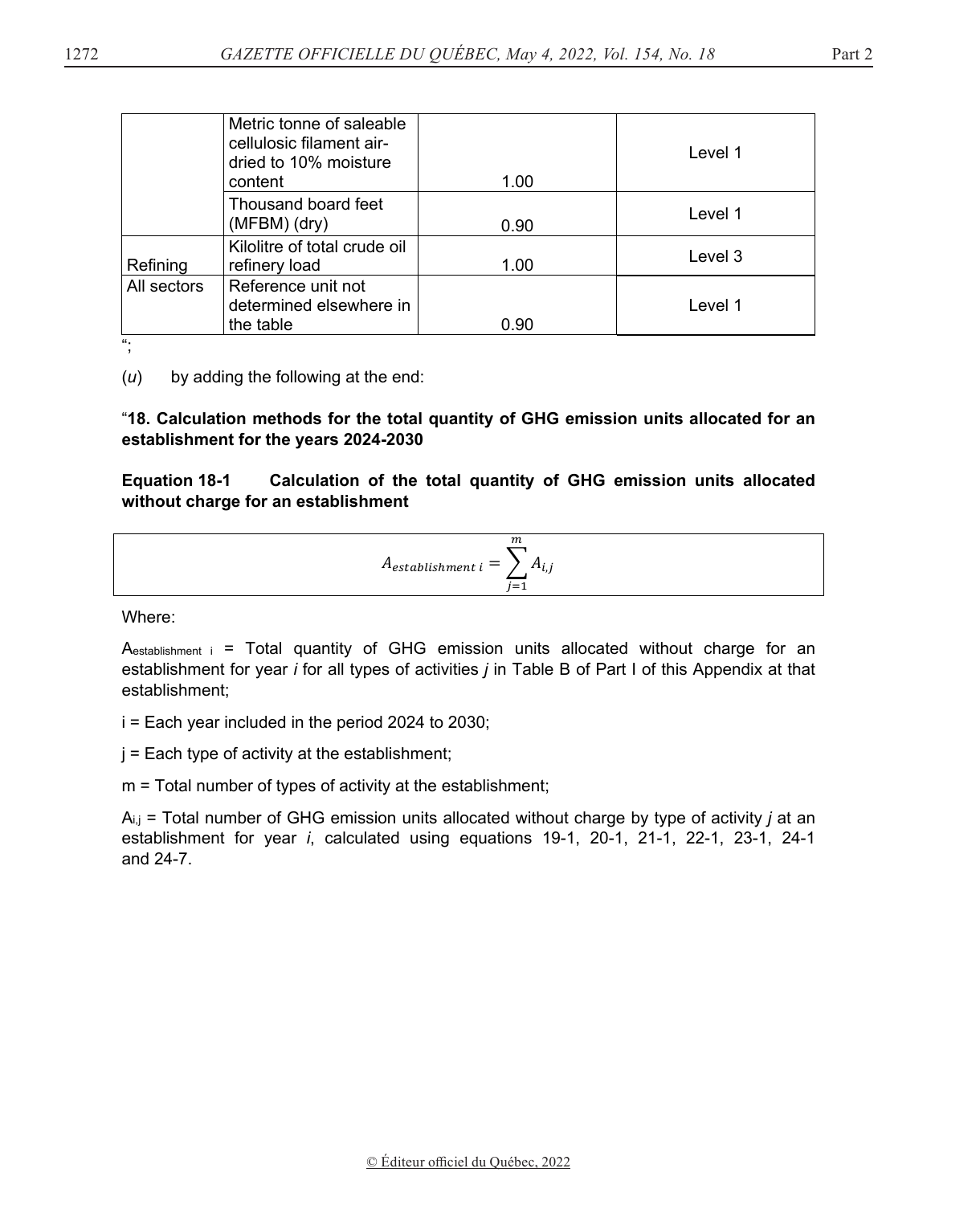#### **Equation 18-2** Calculation of the total quantity of GHG emission units allocated without charge to the emitter for an establishment

$$
A_{E \; establishment \; i} = \sum_{j=1}^{m} A_{E \; i,j}
$$

Where:

 $A<sub>E</sub>$  establishment i = Total quantity of GHG emission units allocated without charge to the emitter for an establishment for year *i* for all types of activities *j* in Table B of Part I of this Appendix at that establishment;

 $i =$  Each year included in the period 2024 to 2030;

 $j =$  Each type of activity at the establishment;

 $m =$  Total number of types of activity at the establishment;

 $A_{E,i,j}$  = Total number of GHG emission units allocated without charge to the emitter by type of activity *i* at an establishment for year *i*, calculated using equations 19-5, 20-4, 21-3, 22-3, 23-3, 24-4 and 24-8.

#### **Equation 18-3** Calculation of the total quantity of GHG emission units allocated without charge to be auctioned for an establishment

 $A_V$  establishment i  $= A_{\text{establishment i}} - A_E$  establishment i

Where:

 $Av$  establishment  $i =$  Total quantity of GHG emission units allocated without charge to be auctioned for an establishment for year *i* for all types of activities *j* in Table B of Part I of this Appendix at that establishment:

 $i =$  Each year included in the period 2024 to 2030;

 $j =$  Each type of activity at the establishment;

 $A<sub>establishment i</sub> = Total quantity of GHG emission units allocated without charge for an$ establishment for year *i* for all types of activities *j* in Table B of Part I of this Appendix at that establishment, calculated using equation 18-1;

 $A<sub>E</sub>$  establishment i = Total quantity of GHG emission units allocated without charge and paid to the emitter for an establishment for year *i* for all types of activities *j* in Table B of Part I of this Appendix at that establishment, calculated using equation 18-2.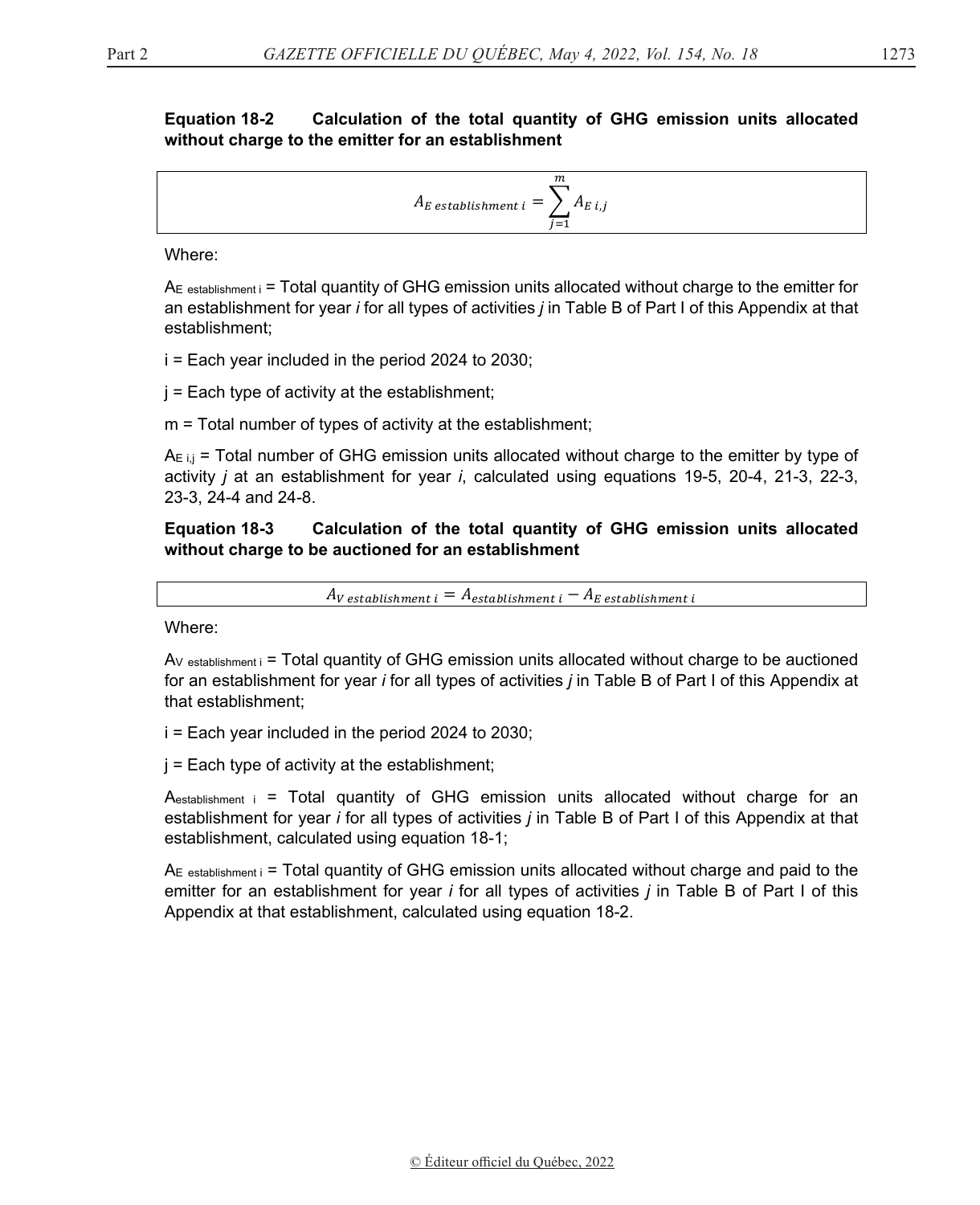**19. Calculation methods for the number of GHG emission units allocated without charge for an establishment covered prior to 2024 that is not considered on a sectoral basis for the years 2024-2030** 

**19.1 Calculation methods for the allocation** 

**Equation 19-1 Calculation of the number of GHG emission units allocated without charge by type of activity for an establishment other than a newly operational establishment, that is not considered on a sectoral basis for the years 2024 to 2030** 

 $A_{i,j} = P_{R i,j} \times I_{i,j} \times (FA_{i,j} - MEE_i)$ 

Where:

 $A_{i,j}$  = Total number of GHG emission units allocated without charge by type of activity *j* at an establishment for year *i*;

i = Each year of the period 2024-2030 for which the emitter is required to cover GHG emissions;

 $i =$  Type of activity;

 $P_{\text{R}i,j}$  = Total quantity of reference units produced or used by the establishment for type of activity *j* during year *i*;

Ii,j = Target intensity for GHG emissions attributable to type of activity *j* at the establishment for year *i*, calculated using equation 19-2, in metric tonnes CO<sub>2</sub> equivalent per reference unit;

AF i,j = Assistance factor for type of activity *j* for year *i*, as defined in Table 7 of this Appendix;

MEEi = Minimal expected effort for year *i*, calculated using equation 19-4 or, in the case of a covered establishment as of 2024 that is not a newly operational establishment, a value of 0 for year *d* or *e+*1;

d = First year for which the GHG emissions of the establishment are equal to or exceed the emissions threshold;

e = Year preceding the year in which the coverage requirement begins.

**Equation 19-2 Target intensity by type of activity for an establishment other than a newly operational establishment that is not considered on a sectoral basis for the years 2024 to 2030** 

 $I_{i,i} = 0.9 \times I_{i-1,i} + 0.1 \times I_{A,i}$ 

Where:

Ii,j = Target intensity for GHG emissions attributable to type of activity *j* at the establishment for year *i*, in metric tonnes CO<sub>2</sub> equivalent per reference unit;

i = Each year of the period 2024-2030 for which the emitter is required to cover GHG emissions;

 $j = Type$  of activity;

0.9 = Proportion corresponding to 90% of the target intensity for the previous year;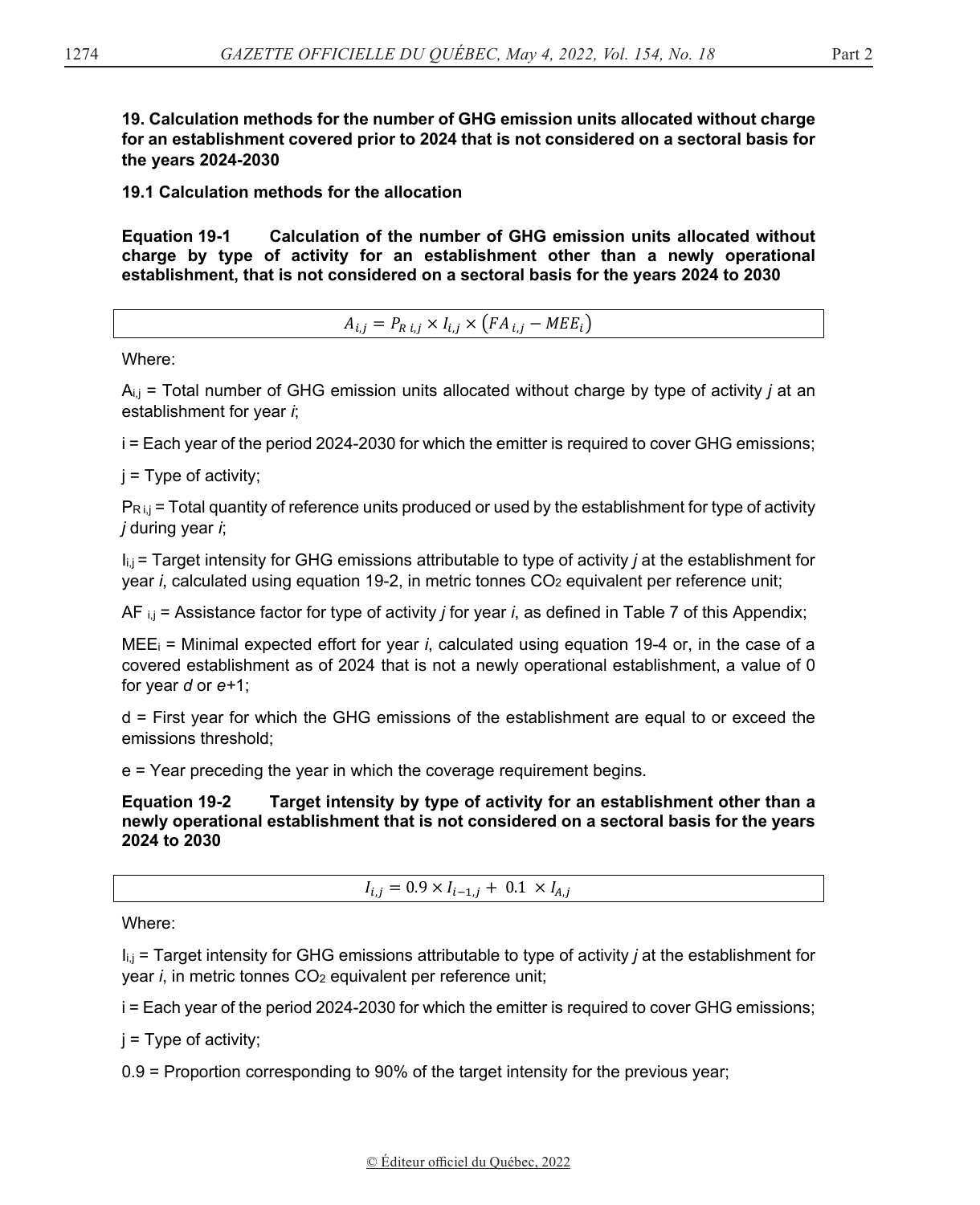$I_{i-1,i}$  = Target intensity for GHG emissions attributable to type of activity *i* at the establishment for year  $i-1$ , in metric tonnes  $CO<sub>2</sub>$  equivalent per reference unit, calculated using equations 19-8 to 19-16 for year 2023 or using equation 19-2 for subsequent years;

 $0.1$  = Proportion corresponding to 10% of the average actual intensity at the establishment;

 $I_{A,j}$  = Average actual intensity of GHG emissions attributable to type of activity *j* at the establishment calculated using equation 19-3 if the data for the period 2017-2019 are all available and if operations did not start during that period, or using equations 19-3.1 and 19-3.2 in other cases, in metric tonnes CO<sub>2</sub> equivalent per reference unit.

**Equation 19-3** Calculation of actual intensity by type of activity at an establishment other than a newly operational establishment that is not considered on a sectoral basis, for which the data for the period 2017-2019 are all available and that did not start operations during that period.

$$
I_{A,j} = \frac{\sum_{i=2017}^{2019} GHG_{i,j}}{\sum_{i=2017}^{2019} P_{Ri,j}}
$$

Where:

 $I_{A,i}$  = Average actual intensity of GHG emissions attributable to type of activity *i* at the establishment for the years 2017-2019, in metric tonnes  $CO<sub>2</sub>$  equivalent per reference unit;

 $i = Type$  of activity

 $i =$  Each year included in the period 2017 to 2019;

GHG  $_{i,j}$  = GHG emissions attributable to type of activity *j* at the establishment for year *i*, in metric tonnes CO<sub>2</sub> equivalent, using the new GWP values for the calculation;

 $P_{R,i,j}$  = Total quantity of reference units produced or used by the establishment for type of activity j during year i.

Equation 19-3.1 Calculation of actual intensity by type of activity for an establishment other than a newly operational establishment, that is not considered on a sectoral basis and for which the data for the years d-2 to d or e-3 to e-1 are all available

$$
I_{R \; dep,j} = \frac{\sum_{i=d-2}^{d} GHG_{i,j}}{\sum_{i=d-2}^{d} P_{Ri,j}}
$$

**Or** 

$$
I_{R \text{ dep},j} = \frac{\sum_{i=e-3}^{e-1} GHG_{i,j}}{\sum_{i=e-3}^{e-1} P_{Ri,j}}
$$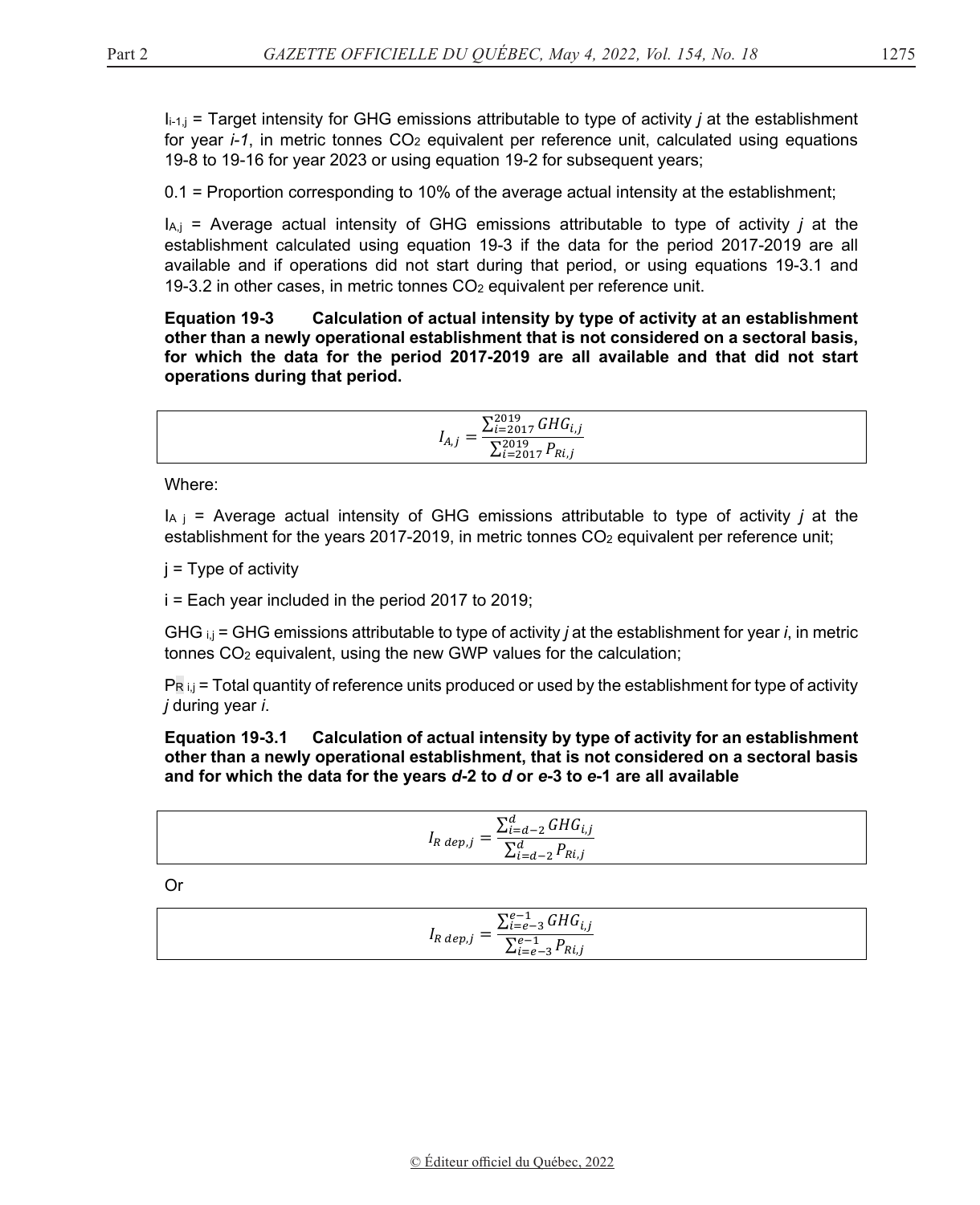#### Where:

 $R_{\text{dep},j}$  = Initial average actual intensity of GHG emissions attributable to type of activity *j* at the establishment for the years 2017 to 2019, in metric tonnes CO2 equivalent per reference unit;

 $i = Type of activity$ 

 $i =$  Years d-2 to d or e-3 to e-1;

GHG  $_{i,j}$  = GHG emissions for type of activity *j* at the establishment for year *i*, in metric tonnes CO2 equivalent, calculated using the new GWP values;

 $P_{\text{R}i,j}$  = Total quantity of reference units produced or used by the establishment for type of activity *j* during year *i*.

Equation 19-3.2 Calculation of actual intensity by type of activity for an establishment other than a newly operational establishment, that is not considered on a sectoral basis and for which the data for the years d-2 to d or e-3 to e-1 are not all available

$$
I_{R \; dep,j} = \frac{\sum_{i=d}^{d+2} GHG_{i,j}}{\sum_{i=d}^{d+2} P_{Ri,j}}
$$

**Or** 

| $\sum_{i=d+1}^{d+3} GHG_{i,j}$                                   |  |
|------------------------------------------------------------------|--|
| $I_{R}$ dep, $j - 1$<br>$\overline{\sum_{i=d+1}^{d+3} P_{Ri,j}}$ |  |

**Or** 

$$
I_{R \text{ dep},j} = \frac{\sum_{i=e-1}^{e+1} GHG_{i,j}}{\sum_{i=e-1}^{e+1} P_{Ri,j}}
$$

Or

$$
I_{R \text{ dep},j} = \frac{\sum_{i=e}^{e+2} GHG_{i,j}}{\sum_{i=e}^{e+2} P_{Ri,j}}
$$

Where:

 $R_{\text{depl}}$  = Initial average actual intensity of GHG emissions attributable to type of activity *i* at the establishment for the years 2017 to 2019, in metric tonnes CO2 equivalent per reference unit;

 $i = Type of activity$ 

 $i =$  Years d to d+2 or d+1 to d+3 where d is the year in which the establishment became operational, or  $e$ -1 to  $e$ +1 or  $e$  to  $e$ +2 where  $e$ -1 is the year in which the establishment became operational;

GHG  $_{i,j}$  = GHG emissions for type of activity *j* at the establishment for year *i*, in metric tonnes CO2 equivalent, calculated using the new GWP values;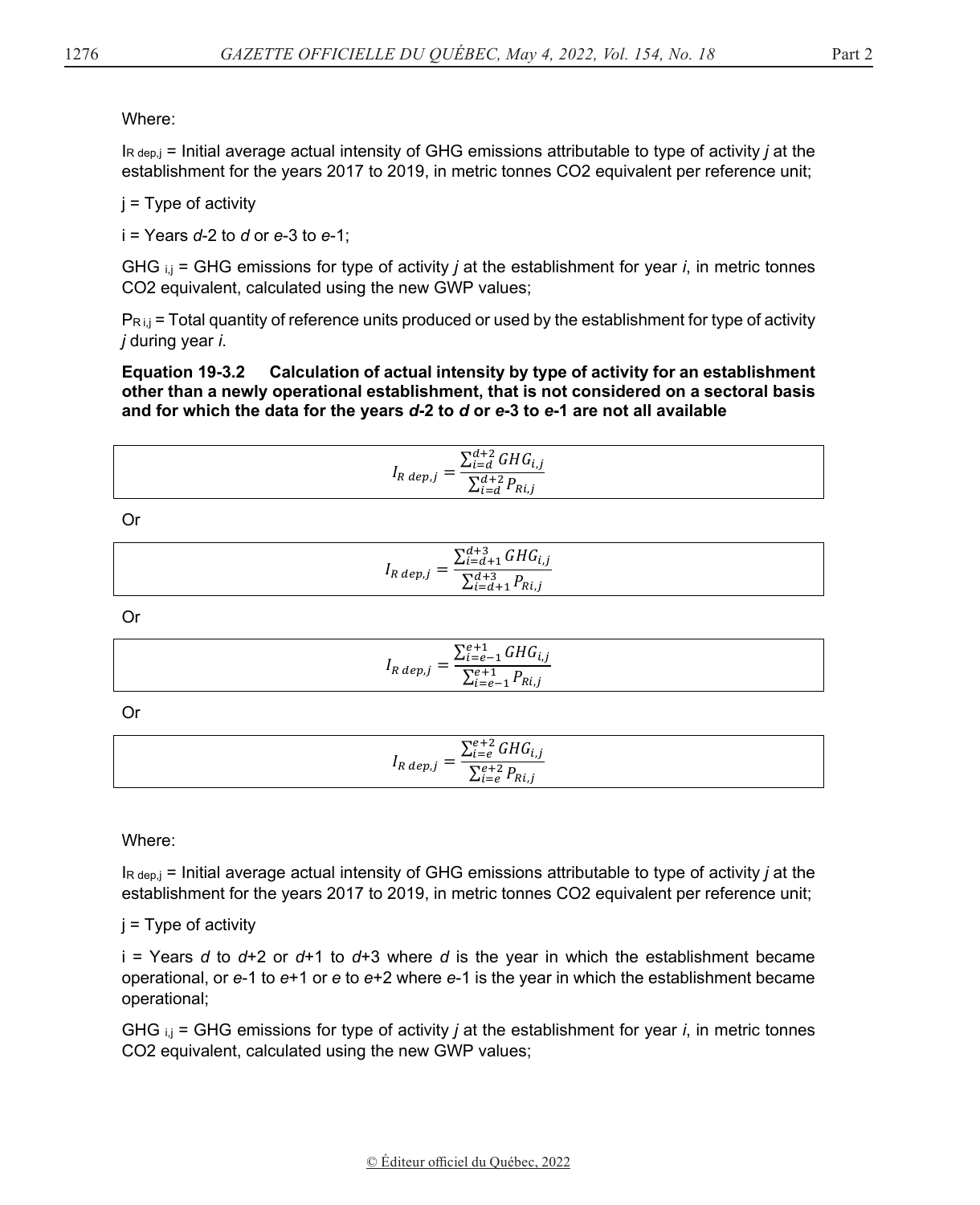$P_{R i,j}$  = Total quantity of reference units produced or used by the establishment for type of activity *j* during year *i*.

### **Equation 19-4 Calculation of the minimal expected effort for the years 2024 to 2030**

 $EMA_i = 0.01 \times (i - n)$ 

Where:

MEEi = Minimal expected effort for year *i*;

i = Each year of the period 2024-2030 for which the emitter is required to cover GHG emissions;

0.01 = Minimal expected effort;

n = Year 2023 or, in the case of a covered establishment as of 2024, year *d* or *e+1*;

d = First year for which the GHG emissions of the establishment are equal to or exceed the emissions threshold;

e = Year preceding the year in which the coverage requirement begins.

**Equation 19-5 Calculation of the number of GHG emission units allocated to the emitter by type of activity for an establishment other than a newly operational establishment that is not considered on a sectoral basis for the years 2024 to 2030** 

$$
A_{E i,j} = P_{R i,j} \times min[I_{i,j} \times (FA_{i,j} - FDP_i - ESA_{i,j} - FMT_i); I_{max j} \times FA_{i,j}]
$$

Where:

AE i,j = Total number of GHG emission units paid directly to the emitter by type of activity *j* at an establishment for year *i*;

i = Each year of the period 2024-2030 for which the emitter is required to cover GHG emissions;

j = Type of activity;

min = Minimum value, representing the lesser of the 2 elements calculated;

 $P_{R i,j}$  = Total quantity of reference units produced or used by the establishment for type of activity *j* during year *i*;

min = Minimum value, representing the lesser of the 2 elements calculated;

Ii,j = Target intensity for GHG emissions attributable to type of activity *j* at the establishment for year *i*, in metric tonnes CO<sub>2</sub> equivalent per reference unit, calculated using equation 19-2;

AF i,j = Assistance factor for type of activity *j* for year *i*, as defined in Table 7 of this Appendix;

CDFi = Cap decline factor for year *i*, calculated using equation 19-6 or, in the case of a covered establishment as of 2024 that is not a newly operational establishment, a value of 0 for year *d*  or *e+1*;

d = First year for which the GHG emissions of the establishment are equal to or exceed the emissions threshold;

e = Year preceding the year in which the coverage requirement begins;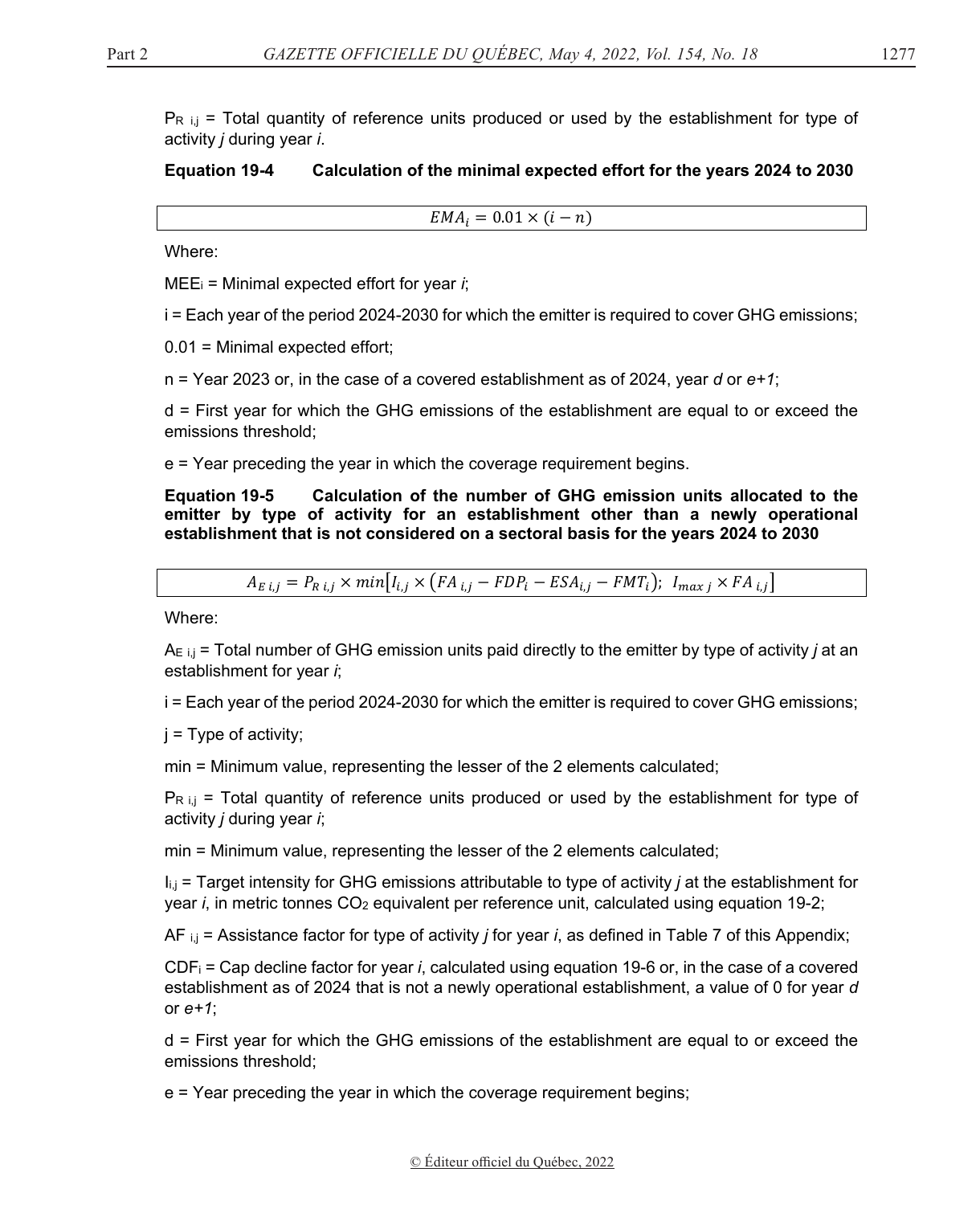EEEi,j = Extra effort expected for type of activity *j* for year *i*, calculated using equation 19-7 or, in the case of a covered establishment as of 2024 that is not a newly operational establishment, a value of 0 for year *d* or *e+*1;

TMF i = Trajectory modulation factor for year *i*, as defined in Table 9 or, in the case of a covered establishment as of 2024 that is not a newly operational establishment, a value of 0 for year *d*  or *e+*1;

 $I_{\text{max}}$  = Maximal allowance intensity target for type of activity *j* at the establishment calculated using equations 19-8 to 19-16*.*

### **Equation 19-6 Calculation of the cap decline factor for the years 2024 to 2030**

 $CDF_i = 0.0234 \times (i - n)$ 

Where:

CDFi,j = Cap decline factor for year *i;*

i = Each year of the period 2024-2030 for which the emitter is required to cover GHG emissions;

0.0234 = Value corresponding to the annual decrease in emission unit caps during the period 2024-2030;

n = Year 2023 or, in the case of a covered establishment as of 2024, year *d* or *e+*1;

d = First year for which the GHG emissions of the establishment are equal to or exceed the emissions threshold;

e = Year preceding the year in which the coverage requirement begins.

**Equation 19-7 Calculation of the extra effort expected by type of activity for the years 2024 to 2030** 

 $EEE_{i,j} = EEE_{i-1,j} + Additional \, reduction_{i,j} - PFF_{i,j}$ 

Where:

EEEi,j = Extra effort expected for type of activity *j* for year *i*;

i = Each year of the period 2024-2030 for which the emitter is required to cover GHG emissions;

 $j = Type$  of activity;

EEEi-1,j = Extra effort expected for type of activity *j* for year *i-1*, or, for year 2024 in the case of an establishment covered prior to the year 2024 that is not a newly operational establishment, a value of 0;

Additional reductioni,j = Additional reduction for type of activity *j* for year *i*, as defined in Table 8 and according to the risk level defined;

PFFi,j = Proportion factor of fixed process emissions for type of activity *j* for year *i*, a value of 0.00272 if the fixed process emissions in the emissions report for year *i* for activity *j* represent 50% or more of emissions, or 0 in other cases.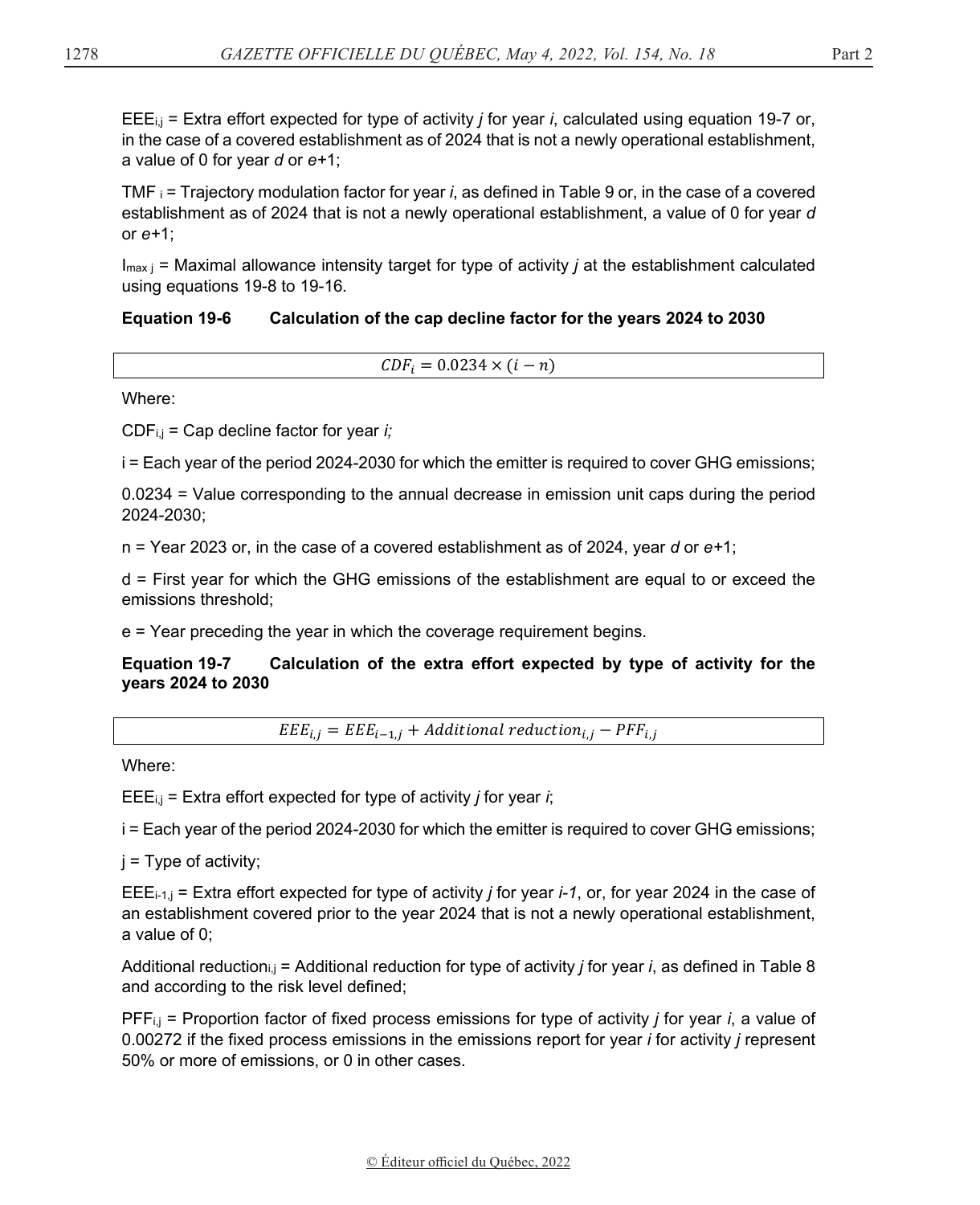#### **19.2 Calculation methods for the maximal allowance intensity target**

The maximal allowance intensity target is calculated in accordance with the following methods:

(1) in the case of an establishment covered prior to the year 2021 that is not considered on a sectoral basis or an establishment that produces liquid aluminum using a sid*e*-worked prebaked anode technology, using equation 19-8

(2) in the case of a covered establishment as of 2021 that is not considered on a sectoral basis and that possesses all the GHG emissions data for years *d-2* to d, using equation 19-9;

(3) in the case of a covered establishment as of 2021 that is not considered on a sectoral basis and that does not possess all the GHG emissions data for the years *d-2* to d, using equation 19-10;

(4) in the case of a covered establishment referred to in section 2.1 that is not considered on a sectoral basis and for which the GHG emissions data for the years *e-*3 to *e*-1 are all available, using equation 19-11;

(5) in the case of a covered establishment referred to in section 2.1 that is not considered on a sectoral basis and for which the GHG emissions data for the years *e-*3 to *e*-1 are not all available, using equation 19-12;

(6) in the case of an establishment that produces cathodic zinc using hydrogen as a fuel to supply its furnaces, using equation 19-13;

 $(7)$  in the case of a copper foundry, using equation 19-14;

(8) in the case of an establishment that produces steel (slabs, pellets or ingots), metallic silicon, ferrosilicon, reduced iron pellets or titanium dioxide (TiO2), using equation 19-15;

(9) in the case of a copper refinery, using equation 19-16.

**Equation 19-8 Intensity of the maximum allocation by type of activity for an establishment covered prior to 2021 that is not considered on a sectoral basis or an establishment that produces liquid aluminum using a sid***e***-worked prebaked anode technology for the years 2024 to 2030** 

 $I_{max} = I_{FP\,ref\,j} \times a_{FP,2023} + I_{C\,ref\,j} \times a_{C,2023} + I_{O\,ref\,j} \times a_{A,2023}$ 

Where:

Imax j = Maximal allowance intensity target for type of activity *j;*

 $j = Type$  of activity;

 $I_{\text{FP ref}}$  = Reference intensity for fixed process emissions attributable to type of activity *j* at the establishment for the years 2021 to 2023, calculated using equations 8-2, 8-8 and 8-11, in metric tonnes CO<sub>2</sub> equivalent per reference unit;

 $a_{FP, 2023}$  = Allocation reduction factor for fixed process emissions for year 2023, as defined in Table 5 of this Appendix;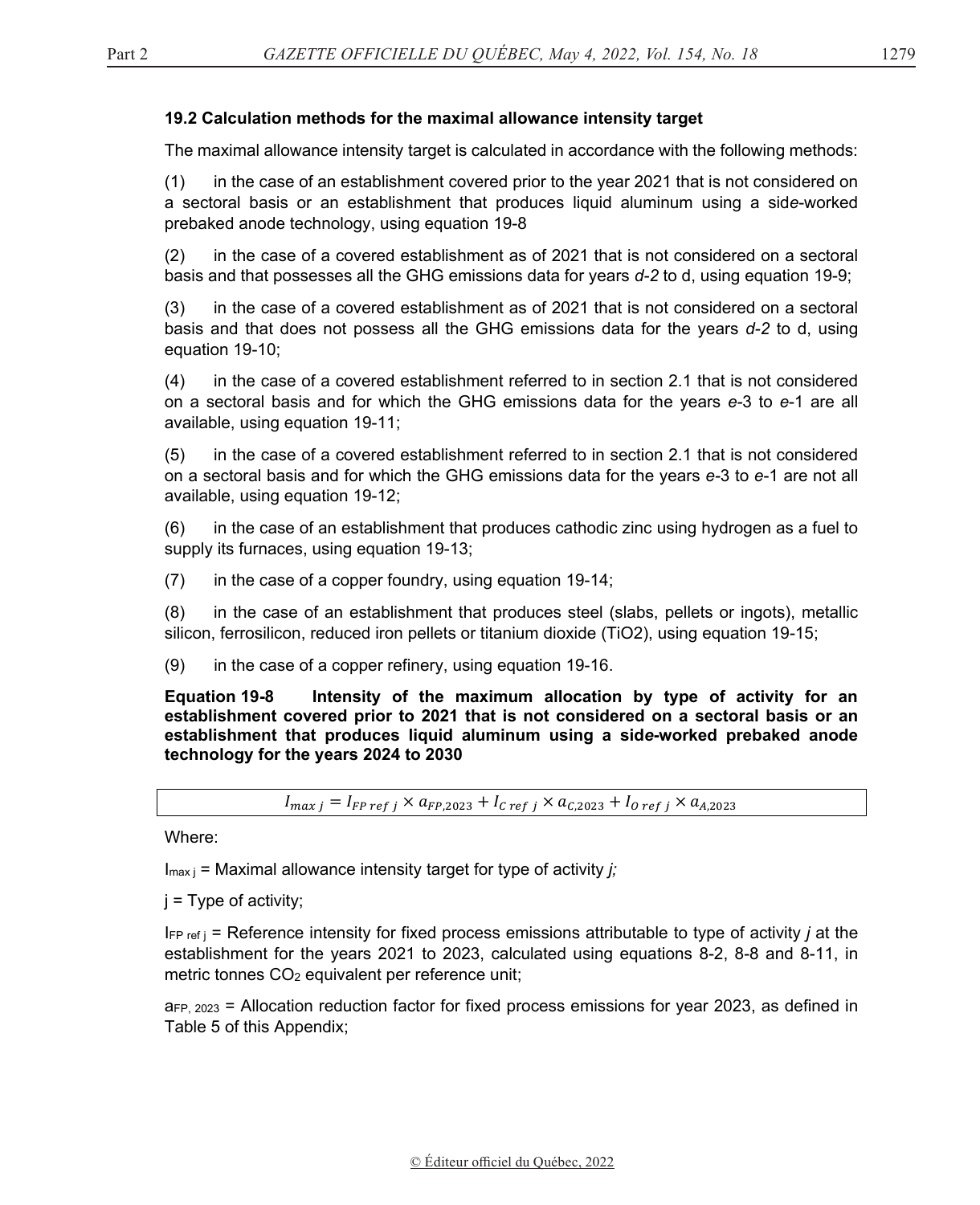$I_{\text{C ref i}}$  = Reference intensity for combustion emissions attributable to type of activity *j* at the establishment for the years 2021 to 2023, calculated using equations 8-4, 8-9 and 8-13 or, in the case of an establishment producing alumina from bauxite, a value of 0.4, in metric tonnes CO2 equivalent per reference unit;

 $ac$ ,  $2023$  = Allocation reduction factor for combustion emissions for year 2023, as defined in Table 5 of this Appendix;

I<sub>O ref j</sub> = Reference intensity for other emissions attributable to type of activity *j* at the establishment for the years 2021 to 2023, calculated using equations 8-6, 8-10 and 8-17, in metric tonnes CO<sub>2</sub> equivalent per reference unit;

 $a_{0, 2023}$  = Allocation reduction factor for other emissions for year 2023, as defined in Table 5 of this Appendix.

**Equation 19-9 Intensity of the maximum allocation by type of activity for a covered establishment as of 2021 that is not considered on a sectoral basis and that possesses all the GHG emissions data for years** *d***-2 to** *d* **for the years 2024 to 2030** 

 $I_{max i} = I_{FP \text{dep } i} \times a_{FP,2023} + I_{C \text{dep } i} \times a_{C,2023} + I_{O \text{dep } i} \times a_{0.2023}$ 

Where:

Imax j = Maximal allowance intensity target for type of activity *j;*

 $j =$  Type of activity;

IFP dep = Average intensity of fixed process emissions attributable to type of activity *j* at the establishment for the years *d-2* to d, calculated using equation 10-2, in metric tonnes CO2 equivalent per reference unit;

d = First year for which the GHG emissions of the establishment are equal to or exceed the emissions threshold;

 $a_{FP,2023}$  = Allocation reduction factor for fixed process emissions for year 2023 for establishments covered between 2021 and 2023, as defined in Table 6 of this Appendix, where n=2023-*d*;

IC dep = Average intensity of combustion emissions attributable to type of activity *j* at the establishment for the years *d*-2 to d, calculated using equation 10-3, in metric tonnes CO<sub>2</sub> equivalent per reference unit;

 $a<sub>C,2023</sub>$  = Allocation reduction factor for combustion emissions for year 2023 for establishments covered between 2021 and 2023, as defined in Table 6 of this Appendix, where n=2023-*d;*

IO dep = Average intensity of other emissions attributable to type of activity *j* at the establishment for the years  $d-2$  to d, calculated using equation 10-4, in metric tonnes  $CO<sub>2</sub>$  equivalent per reference unit;

 $a_{0.2023}$  = Allocation reduction factor for other emissions for year 2023 for establishments covered between 2021 and 2023, as defined in Table 6 of this Appendix, where n=2023-*d.*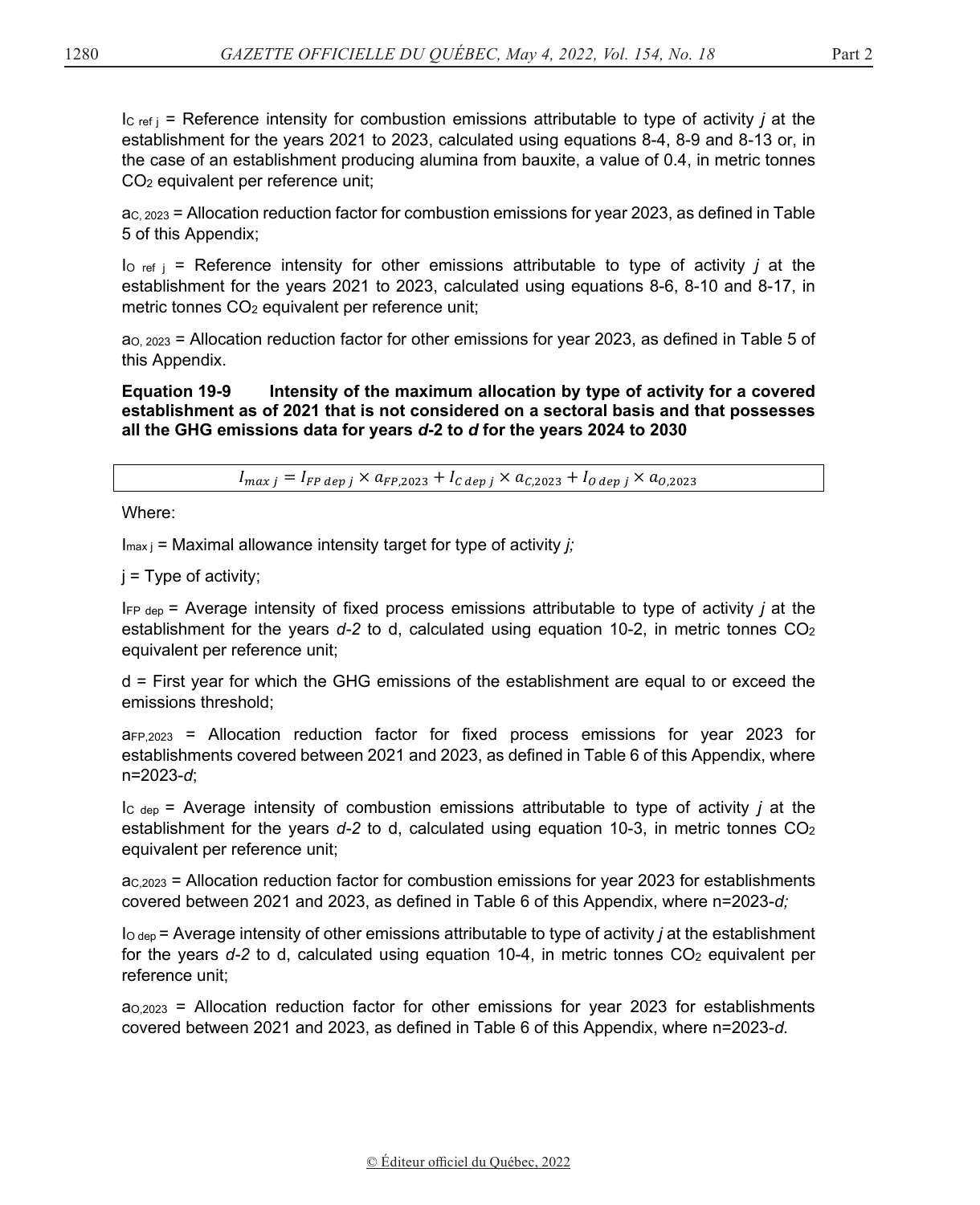#### **Equation 19-10** Intensity of the maximum allocation by type of activity for a covered establishment as of 2021 that is not considered on a sectoral basis and that does not possess all the GHG emissions data for the years d-2 to d for the years 2024 to 2030

 $I_{\text{max }i} = I_{FP \text{ }dep i} \times a_{FP,2023} + I_{C \text{ }dep i} \times a_{C,2023} + I_{O \text{ }dep i} \times a_{O,2023}$ 

Where:

 $I_{max i}$  = Maximal allowance intensity target for type of activity *i*;

 $i = Type of activity$ ;

 $I_{FP \text{ dep}}$  = Average intensity of fixed process emissions attributable to type of activity *j* at the establishment for the years d to  $d+2$  or  $d+1$  to  $d+3$  where d is the year in which the establishment became operational, calculated using equation 11-2, in metric tonnes CO<sub>2</sub> equivalent per reference unit;

d = First year for which the GHG emissions of the establishment are equal to or exceed the emissions threshold:

 $a_{FP,2023}$  = Allocation reduction factor for fixed process emissions for year 2023 for establishments covered between 2021 and 2023, as defined in Table 6 of this Appendix, where n=2023-d;

 $\vert$ <sub>C dep</sub> = Average intensity of combustion emissions attributable to type of activity *i* at the establishment for the years d to  $d+2$  or  $d+1$  to  $d+3$  where d is the year in which the establishment became operational, calculated using equation 11-3, in metric tonnes  $CO<sub>2</sub>$ equivalent per reference unit;

 $a<sub>c,2023</sub>$  = Allocation reduction factor for combustion emissions for year 2023 for establishments covered between 2021 and 2023, as defined in Table 6 of this Appendix, where n=2023-d;

 $\log_{10}$  = Average intensity of other emissions attributable to type of activity *j* at the establishment for the years d to  $d+2$  or  $d+1$  to  $d+3$  where d is the year in which the establishment became operational, calculated using equation 11-4, in metric tonnes CO<sub>2</sub> equivalent per reference unit;

 $a_{0.2023}$  = Allocation reduction factor for other emissions for year 2023 for establishments covered between 2021 and 2023, as defined in Table 6 of this Appendix, where n=2023-d.

**Equation 19-11** Intensity of the maximum allocation by type of activity for an establishment referred to in section 2.1 covered as of 2021 that is not considered on a sectoral basis and for which the GHG emissions data for the years e-3 to e-1 are all available for the years 2024 to 2030

 $I_{\text{max }i} = I_{FP \text{ dep }i} \times a_{FP,2023} + I_{C \text{dep }i} \times a_{C,2023} + I_{O \text{dep }i} \times a_{O,2023}$ 

Where:

 $I_{\text{max i}}$  = Maximal allowance intensity target for type of activity j;

 $i = Type of activity;$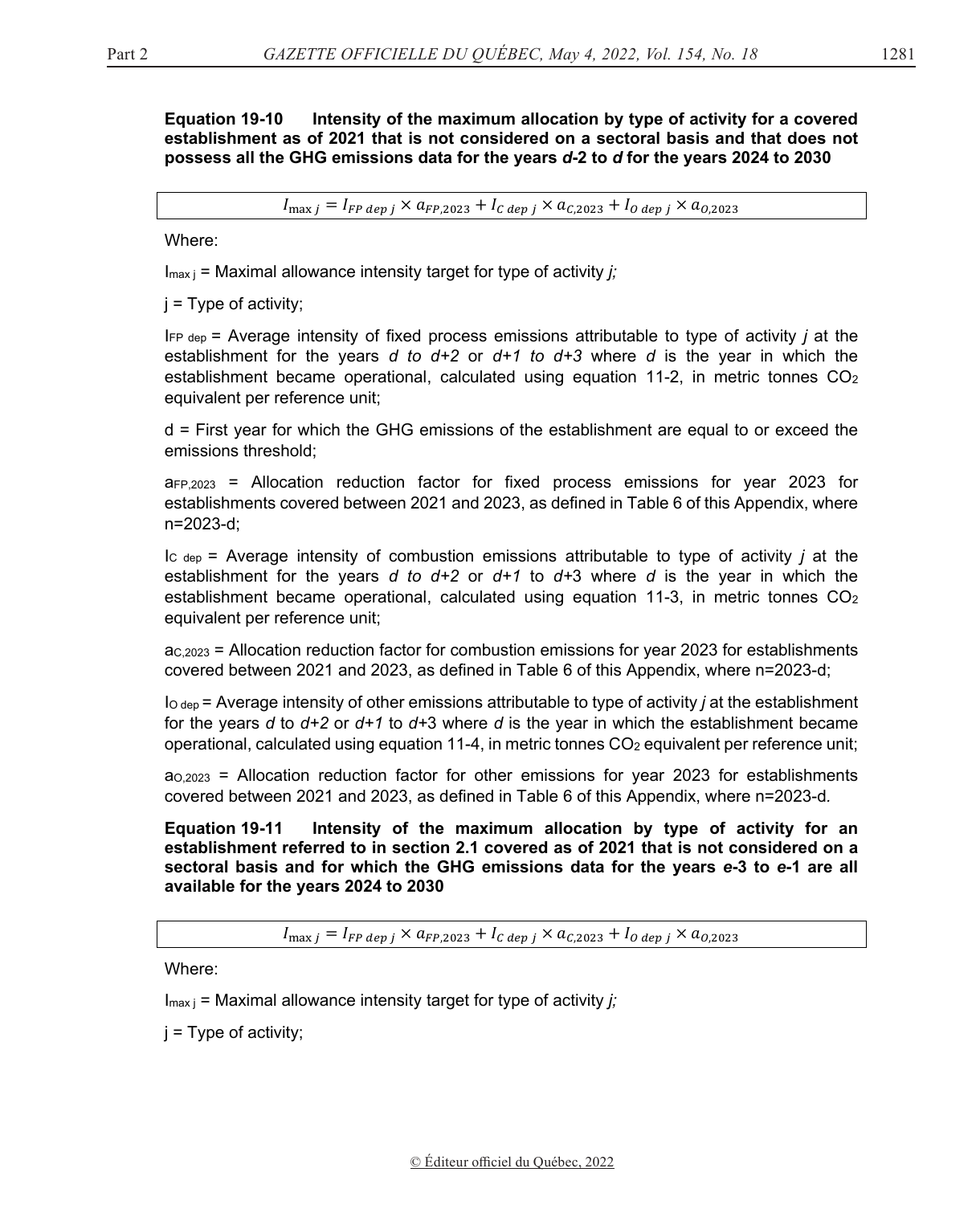IFP dep = Average intensity of fixed process emissions attributable to type of activity *j* at the establishment for the years *e*-3 to *e*-1, calculated using equation 13-2, in metric tonnes CO2 equivalent per reference unit;

e = Year preceding the year in which the coverage requirement begins;

aFP,2023 = Allocation reduction factor for fixed process emissions for year 2023 for establishments covered between 2021 and 2023, as defined in Table 6 of this Appendix, where n=2023-(*e+1*);

IC dep = Average intensity of combustion emissions attributable to type of activity *j* at the establishment for the years *e-*3 to *e*-1, calculated using equation 13-3, in metric tonnes CO2 equivalent per reference unit;

 $a<sub>C,2023</sub>$  = Allocation reduction factor for combustion emissions for year 2023 for establishments covered between 2021 and 2023, as defined in Table 6 of this Appendix, where n=2023-(*e+1*);

IO dep = Average intensity of other emissions attributable to type of activity *j* at the establishment for the years  $e-3$  to  $e+1$ , calculated using equation 13-4, in metric tonnes  $CO<sub>2</sub>$  equivalent per reference unit;

 $a_{0,2023}$  = Allocation reduction factor for other emissions for year 2023 for establishments covered between 2021 and 2023, as defined in Table 6 of this Appendix, where n=2023-(*e+1*).

**Equation 19-12 Intensity of the maximum allocation by type of activity for an establishment referred to in section 2.1 covered as of 2021 that is not considered on a sectoral basis and for which the GHG emissions data for the years** *e***-3 to** *e***-1 are not all available for the years 2024 to 2030** 

 $I_{\text{max }i} = I_{FP \text{dep } i} \times a_{FP,2023} + I_{C \text{dep } i} \times a_{C,2023} + I_{O \text{dep } i} \times a_{0.2023}$ 

Where:

Imax j = Maximal allowance intensity target for type of activity *j;*

 $j = Type$  of activity;

IFP dep = Average intensity of fixed process emissions attributable to type of activity *j* at the establishment for the years *e-*1 to *e+*1 or *e to e+2* where *e*-1 is the year in which the establishment became operational, calculated using equation 11-2, in metric tonnes  $CO<sub>2</sub>$ equivalent per reference unit;

e = Year preceding the year in which the coverage requirement begins;

aFP,2023 = Allocation reduction factor for fixed process emissions for year 2023 for establishments covered between 2021 and 2023, as defined in Table 6 of this Appendix, where n=2023-(*e+1*);

IC dep = Average intensity of combustion emissions attributable to type of activity *j* at the establishment for the years *e-1* to *e+1* or *e to e+2* where *e*-1 is the year in which the establishment became operational, calculated using equation 11-3, in metric tonnes  $CO<sub>2</sub>$ equivalent per reference unit;

 $ac<sub>,2023</sub>$  = Allocation reduction factor for combustion emissions for year 2023 for establishments covered between 2021 and 2023, as defined in Table 6 of this Appendix, where n=*2023-*(*e+1*);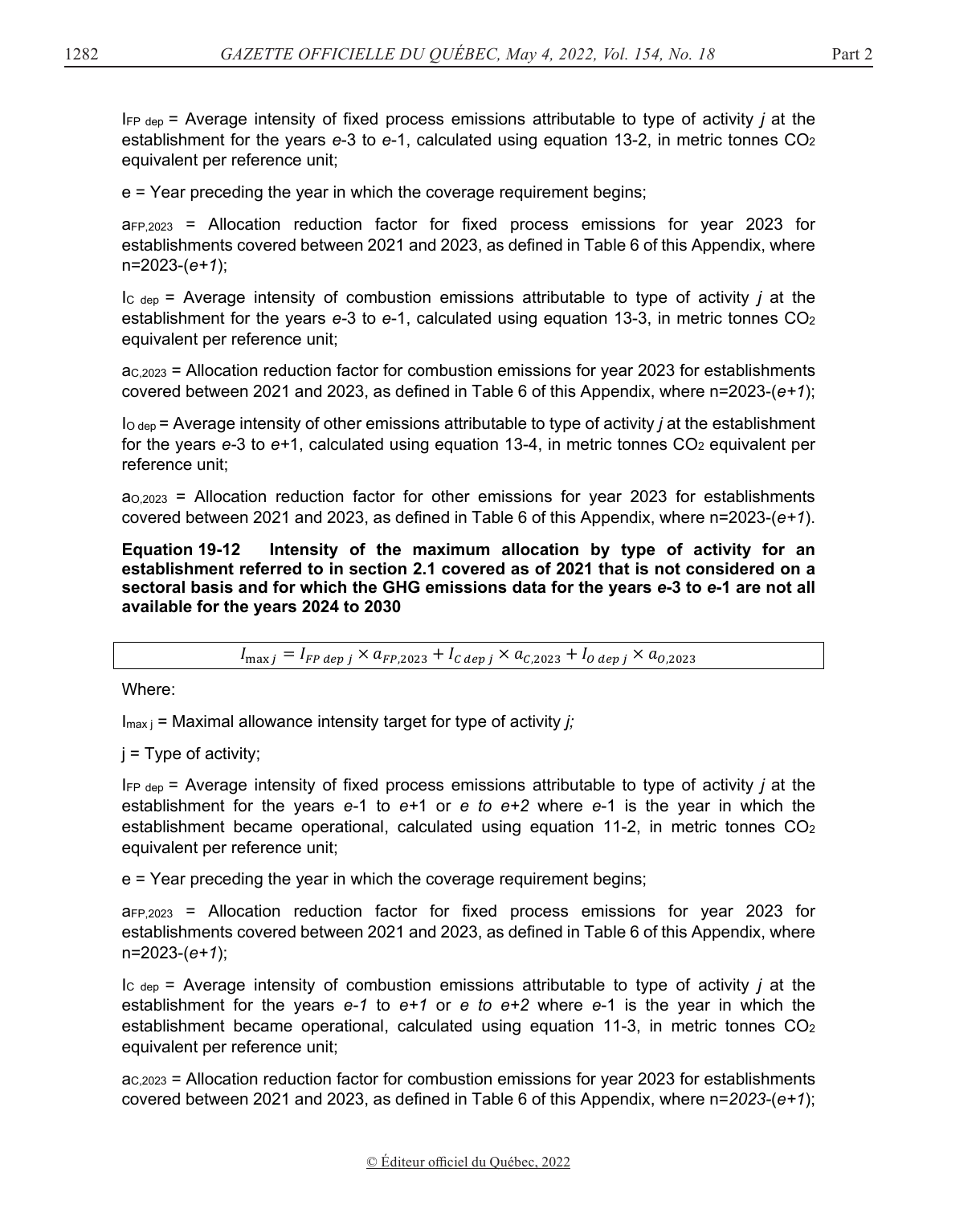$\log_{10}$  = Average intensity of other emissions attributable to type of activity *j* at the establishment for the years  $e-1$  to  $e+1$  or  $e$  to  $e+2$  where  $e-1$  is the year in which the establishment became operational, calculated using equation 11-4, in metric tonnes  $CO<sub>2</sub>$  equivalent per reference unit;

 $a_{0.2023}$  = Allocation reduction factor for other emissions for year 2023 for establishments covered between 2021 and 2023, as defined in Table 6 of this Appendix, where  $n=2023-(e+1)$ .

#### Equation 19-13 Intensity of the maximum allocation of an establishment that produces cathodic zinc using hydrogen as a fuel to supply its furnaces

| $I_{c} = I_{c \, ref \, j} \times a_{C,2023} + I_{0 \, ref \, j} \times a_{0,2023} + F_{H\,2023} + max \left( \frac{GHG_{FP\,2023,j}}{P_{P\,2023\,i}}; I_{FP\,ref,j} \right) \times \omega_{rr,\text{max}}$ |  |  |
|-------------------------------------------------------------------------------------------------------------------------------------------------------------------------------------------------------------|--|--|
|-------------------------------------------------------------------------------------------------------------------------------------------------------------------------------------------------------------|--|--|

Where:

 $I_{\text{max i}}$  = Maximal allowance intensity target for type of activity *i*;

 $i = Type of activity;$ 

 $|c_{\text{ref}}|$  = Reference intensity for combustion emissions attributable to cathodic zinc production at the establishment for year 2023, calculated using equation 8-4, in metric tonnes  $CO<sub>2</sub>$  equivalent per reference unit;

 $ac. 2023$  = Allocation reduction factor for combustion emissions for year 2023, as defined in Table 5 of this Appendix;

 $I_{\text{O ref i}}$  = Reference intensity for other emissions attributable to cathodic zinc production at the establishment for year 2023, calculated using equation 8-6, in metric tonnes  $CO<sub>2</sub>$  equivalent per reference unit;

ao, 2023 = Allocation reduction factor for other emissions for year 2023, as defined in Table 5 of this Appendix;

 $F_{H_1}$  2023 = Adjustment factor for the partial or total loss of hydrogen supply for year 2023, calculated using equation 6-10.2;

max = Maximum value, representing the greater of GHGFP 2023.j /× PR 2023.j and IFP ref j;

GHG<sub>FP 2023, j</sub> = Fixed process emissions attributable to type of activity *j* at the establishment for year 2023, in metric tonnes CO<sub>2</sub> equivalent;

 $Pr_{12023,j}$  = Total quantity of cathodic zinc produced by the establishment for year 2023, in metric tonnes of cathodic zinc;

 $I_{FP ref, j}$  = Reference intensity for fixed process emissions attributable to cathodic zinc production at the establishment for year 2023, calculated using equation 8-26, in metric tonnes  $CO<sub>2</sub>$ equivalent per reference unit;

 $a_{FP, 2023}$  = Allocation reduction factor for fixed process emissions for year 2023, as defined in Table 5 of this Appendix.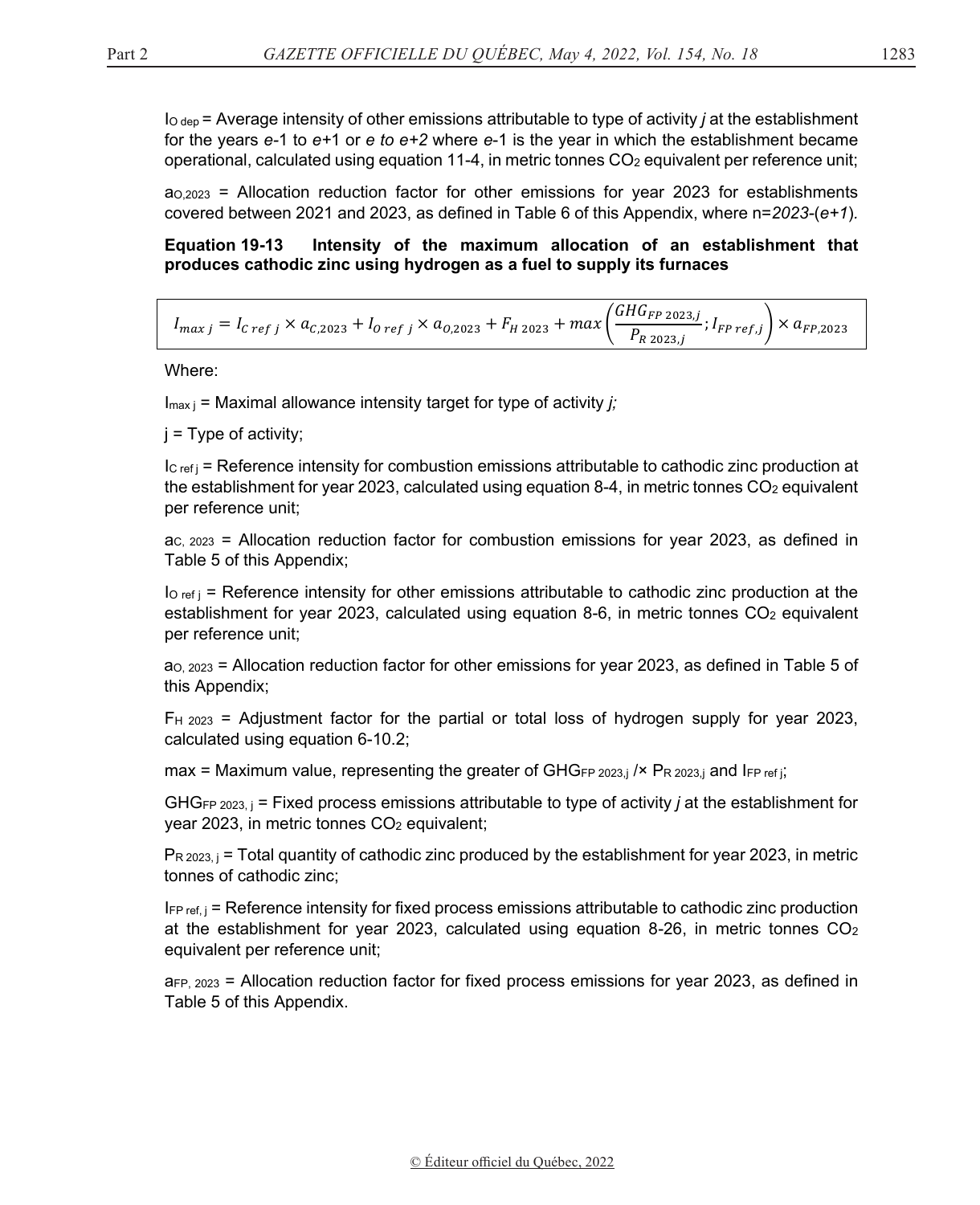#### **Equation 19-14** Intensity of the maximum allocation of a copper foundry

$$
I_{max} = I_{C\,ref\,cu} \times a_{c,2023} + max \left( \frac{GHG_{FO\,cu,2023}}{P_{R\,cu,2023}}; I_{FP\,ref\,cu} \right) \times a_{FP,2023} + I_{C\,ref\,RSM} \times a_{C,2023} + \frac{A_{recycl,2023}}{P_{R\,RSM,2023}}
$$

Where:

 $I_{\text{max}}$  = Maximal allowance intensity target for the production of copper anodes at the establishment;

 $\rm{I_{C}$  ref cu = Reference intensity for combustion emissions attributable to copper anode production at the establishment for year 2023, calculated using equation 8-4, in metric tonnes  $CO<sub>2</sub>$ equivalent per reference unit;

 $ac$ ,  $2023$  = Allocation reduction factor for combustion emissions for year 2023, as defined in Table 5 of this Appendix;

max = Maximum value, representing the greater of GHGFP  $cu.2023$  / PR  $cu.2023$  and IFP ref  $cu$ ;

GHG<sub>FP cu.2023</sub> = Fixed process emissions attributable to anode production at the establishment for year 2023, in metric tonnes  $CO<sub>2</sub>$  equivalent;

 $P_{R \text{ cu, } 2023j}$  = Total quantity of copper anodes produced by the establishment for year 2023, in metric tonnes of copper;

IFP ref cu = Reference intensity for fixed process emissions attributable to copper anode production at the establishment for year 2023, calculated using equation 8-2, in metric tonnes CO<sub>2</sub> equivalent per metric tonne of copper anodes;

a<sub>FP,2023</sub> = Allocation reduction factor for fixed process emissions for year 2023, as defined in Table 5 of this Appendix;

 $lc$  ref RSM = Reference intensity for combustion emissions attributable to the treatment of gas from the recycling of secondary materials at the establishment for year 2023, calculated using equation 8-4, in metric tonnes  $CO<sub>2</sub>$  equivalent par metric tonne of recycled secondary materials;

 $A_{\text{recycl},2023}$  = GHG emissions attributable to the carbon content of recycled secondary materials introduced into the process for year 2023, in metric tonnes CO<sub>2</sub> equivalent;

 $P_{R \text{ RSM},2023}$  = Total quantity of secondary materials recycled at the establishment for year 2023, in metric tonnes of recycled secondary materials.

For the application of equation 19-14, recycled secondary materials used in a process at a copper foundry are deemed to be all materials used in the process other than fuel, ore, reducing agents, materials used for slag purification, carbonated reactants and carbon electrodes.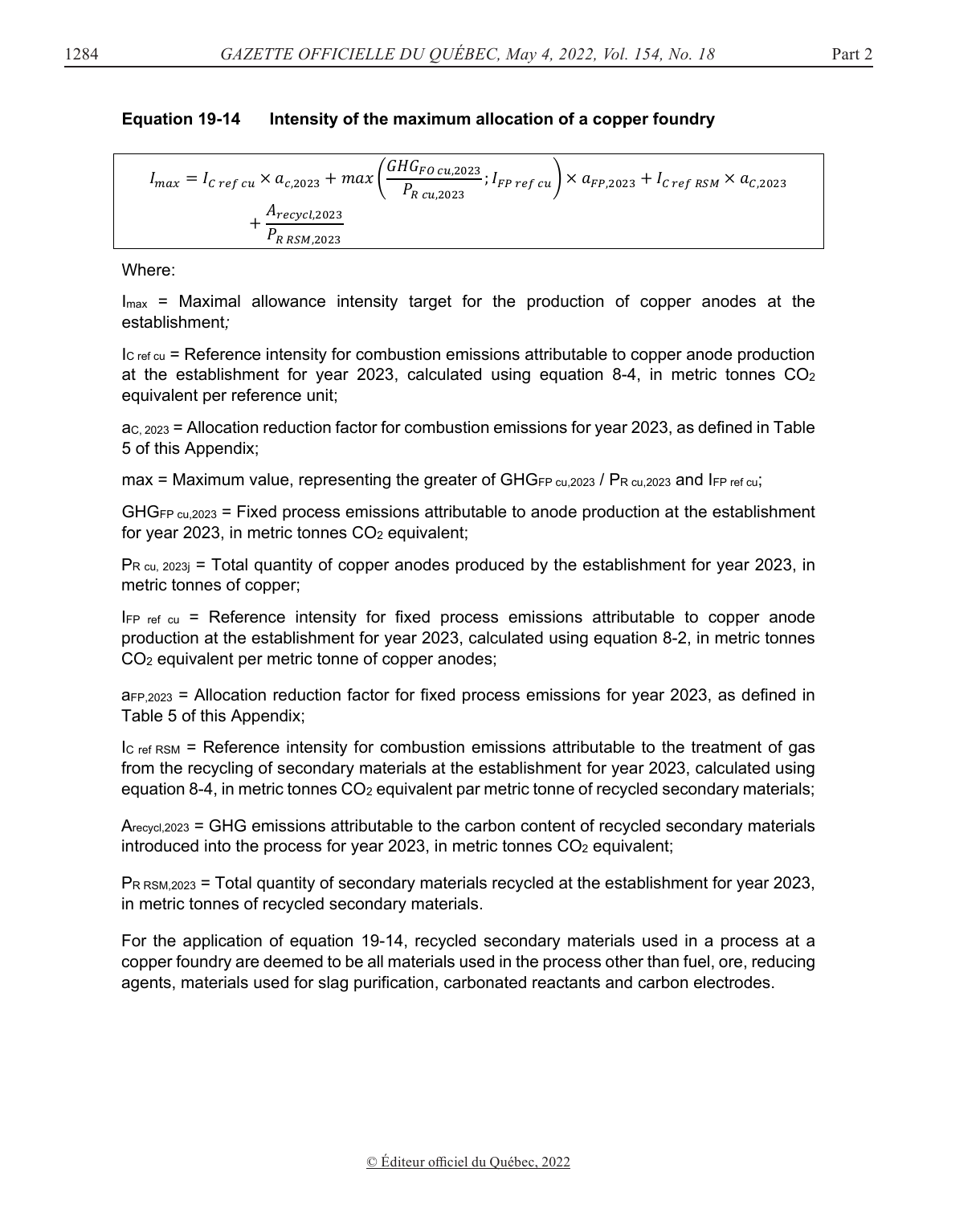**Equation 19-15** Intensity of the maximum allocation for the production of steel (slabs, pellets or ingots), metallic silicon, ferrosilicon, reduced iron pellets or titanium dioxide  $(TIO<sub>2</sub>)$ 

$$
I_{max,j} = I_{C\,ref\,j} \times a_{C,2023} + I_{O\,ref\,j} \times a_{O,2023} + max\left(\frac{GHG_{FP\,2023,j}}{P_{R\,2023,j}}; I_{FP\,ref\,j}\right) \times a_{FP,2023}
$$

Where:

 $I_{\text{max}}$  = Maximal allowance intensity target for type of activity *i*:

 $i = Type$  of activity;

 $|c_{\text{ref}}|$  = Reference intensity for combustion emissions attributable to type of activity *i* at the establishment for year 2023, calculated using equation 8-4, in metric tonnes  $CO<sub>2</sub>$  equivalent per reference unit:

 $ac, 2023$  = Allocation reduction factor for combustion emissions for year 2023, as defined in Table 5 of this Appendix;

 $I_{\text{o ref}}$  = Reference intensity for other emissions attributable to type of activity *j* at the establishment for year 2023, calculated using equation 8-6, in metric tonnes CO<sub>2</sub> equivalent per reference unit;

 $a_{0,2023}$  = Allocation reduction factor for other emissions for year 2023, as defined in Table 5 of this Appendix;

max = Maximum value, representing the greater of GHGFP2023,j / PR 2023,j and IFP ref 2023;

GHG<sub>FP 2023</sub> = Fixed process emissions attributable to type of activity *j* at the establishment for year 2023, in metric tonnes CO<sub>2</sub> equivalent;

 $P_{R\ 2023,i}$  = Total quantity of reference units produced or used by the establishment for type of activity *i* during year 2023;

 $I_{\text{FP ref}}$  = Reference intensity for fixed process emissions attributable to type of activity *j* at the establishment for year 2023, calculated using equation 8-2, in metric tonnes  $CO<sub>2</sub>$  equivalent per reference unit;

 $a_{FP,2023}$  = Allocation reduction factor for fixed process emissions for year 2023, as defined in Table 5 of this Appendix.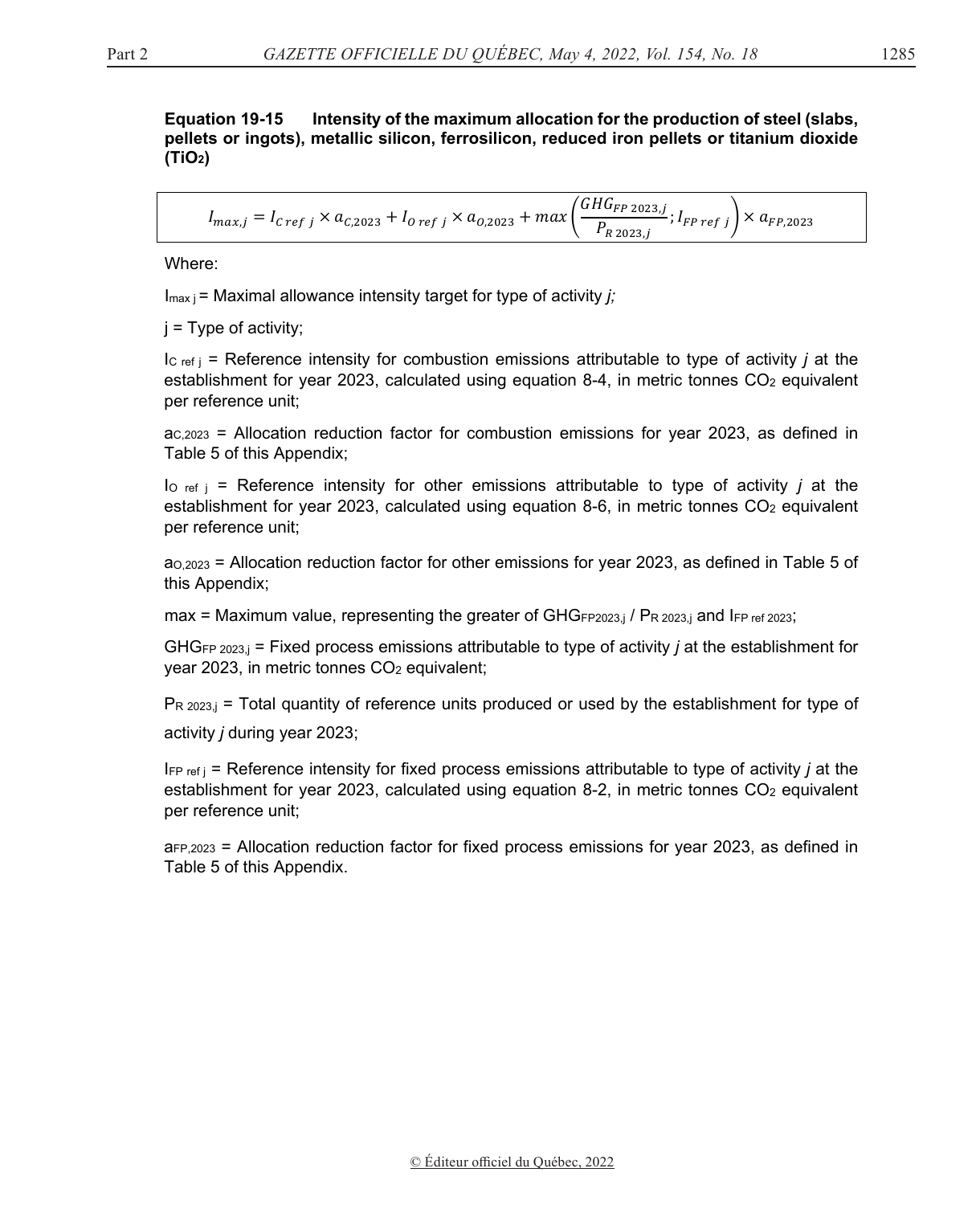#### **Equation 19-16** Intensity of the maximum allocation of a copper refinery

$$
I_{max} = I_{C\,ref\,cath} \times a_{c,2023} + I_{FP\,ref\,cath} \times a_{FP,2023} + \frac{GHG_{C,2023\,RSM}}{P_{R,RSM,2023}} \times a_{C,2023}
$$

Where:

 $I_{\text{max}}$  = Maximal allowance intensity target for the production of copper cathodes at the establishment:

 $l_{\text{C ref cath}}$  = Reference intensity for combustion emissions attributable copper cathode production at the establishment for year 2023, calculated using equation 8-4, in metric tonnes  $CO<sub>2</sub>$ equivalent per reference unit;

 $ac. 2023$  = Allocation reduction factor for combustion emissions for year 2023, as defined in Table 5 of this Appendix;

 $I_{FP \text{ ref cath}}$  = Reference intensity for fixed process emissions attributable to copper cathode production at the establishment for year 2023, calculated using equation 8-2, in metric tonnes CO<sub>2</sub> equivalent per metric tonne of copper anodes;

a<sub>FP,2023</sub> = Allocation reduction factor for fixed process emissions for year 2023, as defined in Table 5 of this Appendix;

GHG<sub>C,2023</sub> RSM = GHG combustion emissions attributable to the treatment of recycled secondary materials for year 2023, in metric tonnes CO<sub>2</sub> equivalent;

 $P_{R, RSM, 2023}$  = Total quantity of secondary materials recycled at the establishment for year 2023. in metric tonnes of recycled secondary materials.

20. Calculation methods for the total quantity of GHG emission units allocated without charge for an establishment that is considered on a sectoral basis for the years 2024-2030

**Equation 20-1** Calculation of the number of GHG emission units allocated without charge by type of activity at an establishment that is considered on a sectoral basis for the years 2024 to 2030

 $A_{i,j} = P_{R i,j} \times I_{S i,j} \times (AF_{i,j} - MEE_i)$ 

Where:

 $A_{i,j}$  = Total number of GHG emission units allocated without charge by type of activity *j* at an establishment for year i;

i = Each year of the period 2024-2030 for which the emitter is required to cover GHG emissions;

 $j = Type of activity;$ 

 $P_{R,i,j}$  = Total quantity of reference units produced or used by the establishment for type of activity *j* during year *i*;

 $Is_{i,j}$  = Target intensity for GHG emissions attributable to type of activity *j* in the sector for year *i*, calculated using equation 20-2, in metric tonnes CO<sub>2</sub> equivalent per reference unit;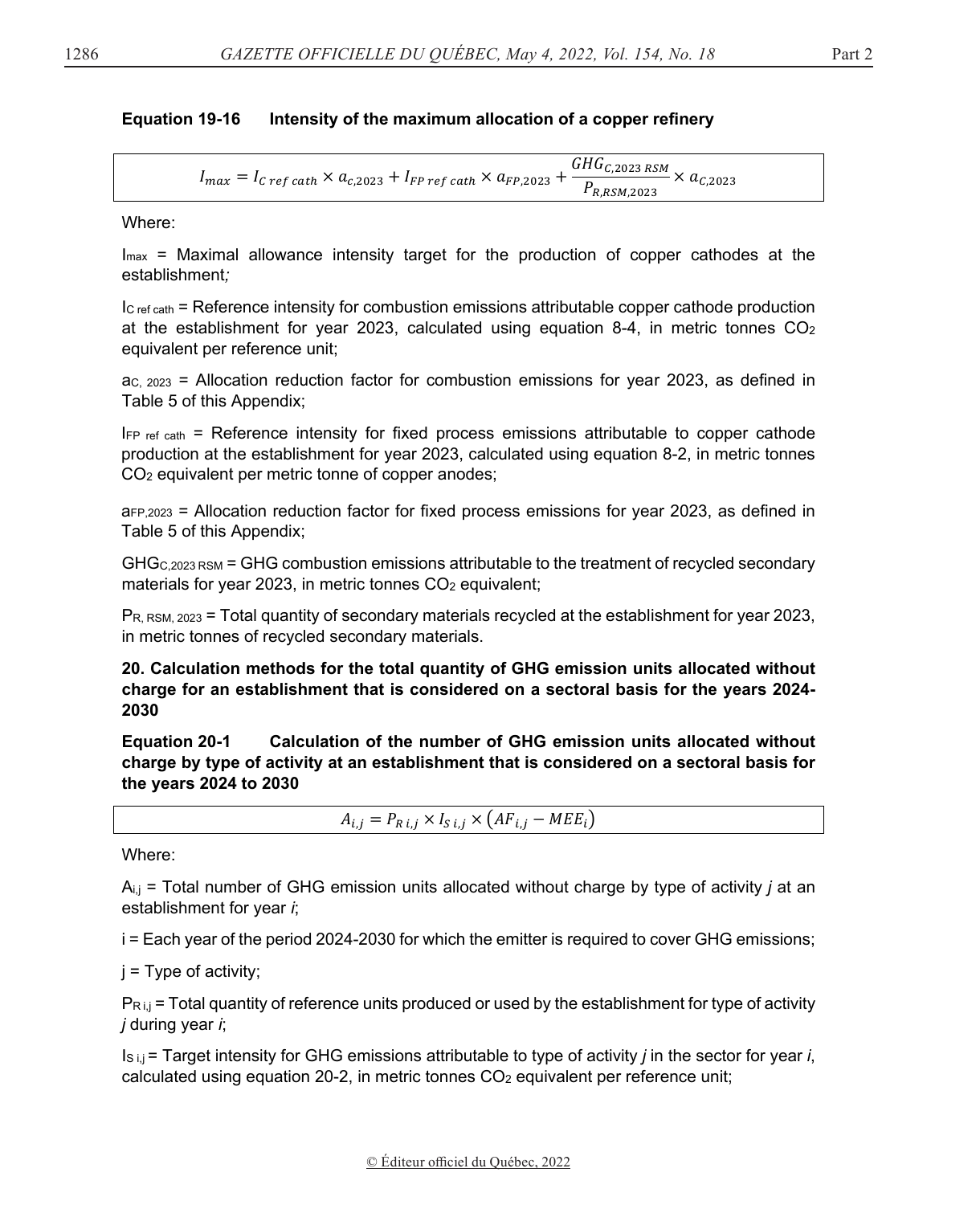AF i,j = Assistance factor for type of activity *j* for year *i*, as defined in Table 7 of this Appendix;

MEEi = Minimal expected effort for year *i*, calculated using equation 19-4 or, for the year *d* or *e*+1, a value of 0.

**Equation 20-2 Target intensity by type of activity at an establishment producing cement, prebaked anodes or aluminum by using a prebaked anode technology other than the sid***e***-worked technology for the years 2024 to 2030** 

$$
I_{S\,i,j}=0.9\times I_{S\,i-1,j}+\,0.1\,\times I_{RS\,,j}
$$

Where:

IS i,j = Target intensity for GHG emissions attributable to type of activity *j* in the sector for year  $i$ , in metric tonnes  $CO<sub>2</sub>$  equivalent per reference unit;

i = Each year of the period 2024-2030 for which the emitter is required to cover GHG emissions;

j = Type of activity;

0.9 = Proportion corresponding to 90% of the target intensity for the previous year;

Isi-1,j = Target intensity for GHG emissions attributable to type of activity *j* at the establishment for year *i-1*, in metric tonnes CO<sub>2</sub> equivalent per reference unit determined using Tables 1, 2 and 3 in subdivisions 9.1, 9.2 and 9.3 of this Part for year 2023;

0.1 = Proportion corresponding to 10% of the average actual intensity in the sector;

IRS i-4,j = Average actual intensity of GHG emissions attributable to type of activity *j* in the sector for the period 2017-2019, in metric tonnes CO<sub>2</sub> equivalent per reference unit, calculated using equation 20-3.

**Equation 20-3 Calculation of the average intensity of GHG emissions attributable to type of activity** *j* **in the sector** 

$$
I_{RS\,j} = \frac{\sum_{i=2017}^{2019} \sum_{k=1}^{l} GHG_{i,j,k}}{\sum_{i=2017}^{2019} \sum_{k=1}^{l} P_{R\,i,j,k}}
$$

Where:

IRS i,j = Average actual intensity of GHG emissions attributable to type of activity *j* in the sector for the period 2017-2019, in metric tonnes  $CO<sub>2</sub>$  equivalent per reference unit;

i = Each year in the period 2017-2019;

 $j = Type of activity;$ 

k = Establishment in the sector required to cover GHG emissions during year 2021*i*;

l = Number of covered establishments during year *i* in the sector;

GHGi,j,k = GHG emissions attributable to type of activity *j* at establishment *k* for year *i*, in metric tonnes CO2 equivalent, calculated using the new GWP values and excluding emissions for the year in which the establishment became operational;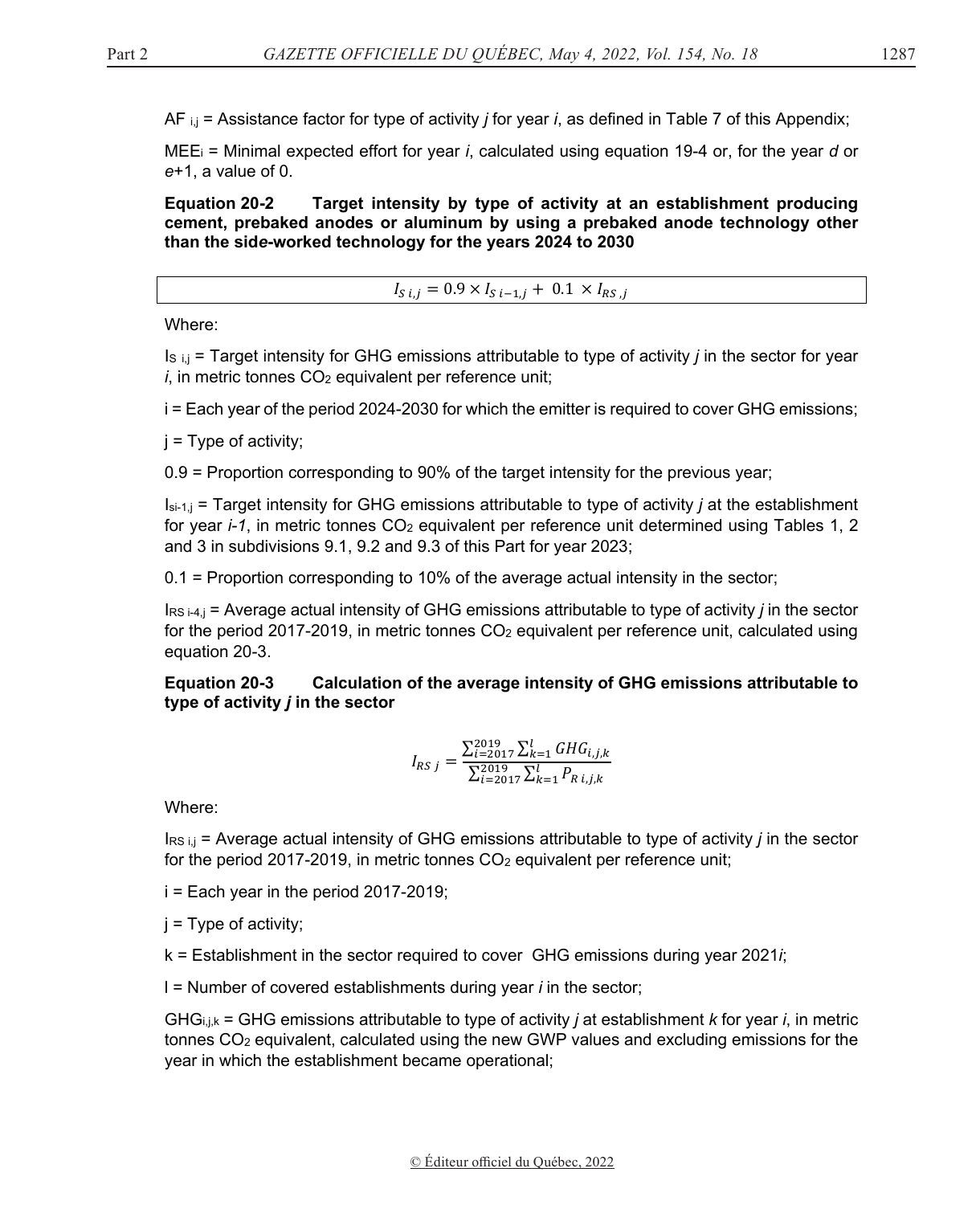$P_{\text{Ri},j,k}$  = Total quantity of reference units produced or used by establishment *k* for type of activity *j* during year *I*, excluding reference units produced or used by the establishment during the year in which the establishment became operational;

**Equation 20-4 Calculation of the number of GHG emission units allocated and paid to the emitter by type of activity at an establishment that is considered on a sectoral basis for the years 2024 to 2030** 

$$
A_{E\ i,j} = P_{R\ i,j} \times min[I_{S\ i,j} \times (AF_{i,j} - CDF_i - EEE_{i,j} - TMF_i); \ I_{S\ 2023,j} \times AF_{i,j}]
$$

Where:

AE i,j = Total number of GHG emission units paid directly to the emitter by type of activity *j* at an establishment for year *i*;

i = Each year of the period 2024-2030 for which the emitter is required to cover GHG emissions;

 $i =$  Type of activity;

 $P_{\text{R} i,j}$  = Total quantity of reference units produced or used by the establishment for type of activity *j* during year *i*;

min = Minimum value, representing the lesser of the 2 elements calculated;

IS i,j = Target intensity for GHG emissions attributable to type of activity *j* in the sector for year *i*, in metric tonnes CO<sub>2</sub> equivalent per reference unit, calculated using equation 20-2;

AF i,j = Assistance factor for type of activity *j* for year *i*, as defined in Table 7 of this Appendix;

CDFi = Cap decline factor for year *i*, calculated using equation 19-6 or, for the year *d* or *e*+1, a value of 0*;*

EEEi,j = Extra effort expected for type of activity *j* for year *i*, calculated using equation 19-7 or, for the year *d* or *e*+1, a value of 0;

TMFi = Trajectory modulation factor for year *i*, as defined in Table 9 or, for the year *d* or *e*+1, a value of 0;

IS 2023, j = Intensity of GHG emissions attributable to type of activity *j* in the sector for year 2023, determined using Tables 1, 2 and 3 of this Appendix, in metric tonnes  $CO<sub>2</sub>$  equivalent per reference unit*.*

**21. Calculation methods for the total number of GHG emission units allocated without charge for a newly operational establishment that is not considered on a sectoral basis, for the years 2024 to 2030, and for which the GHG emissions data for years** *d* **to** *d+***2 or**  *e+***1 to** *e***+3 or years** *d+***1 to** *d+***3 or** *e***+2 to** *e***+4, where** *d* **or** *e* **is the year in which the establishment became operational, are all available**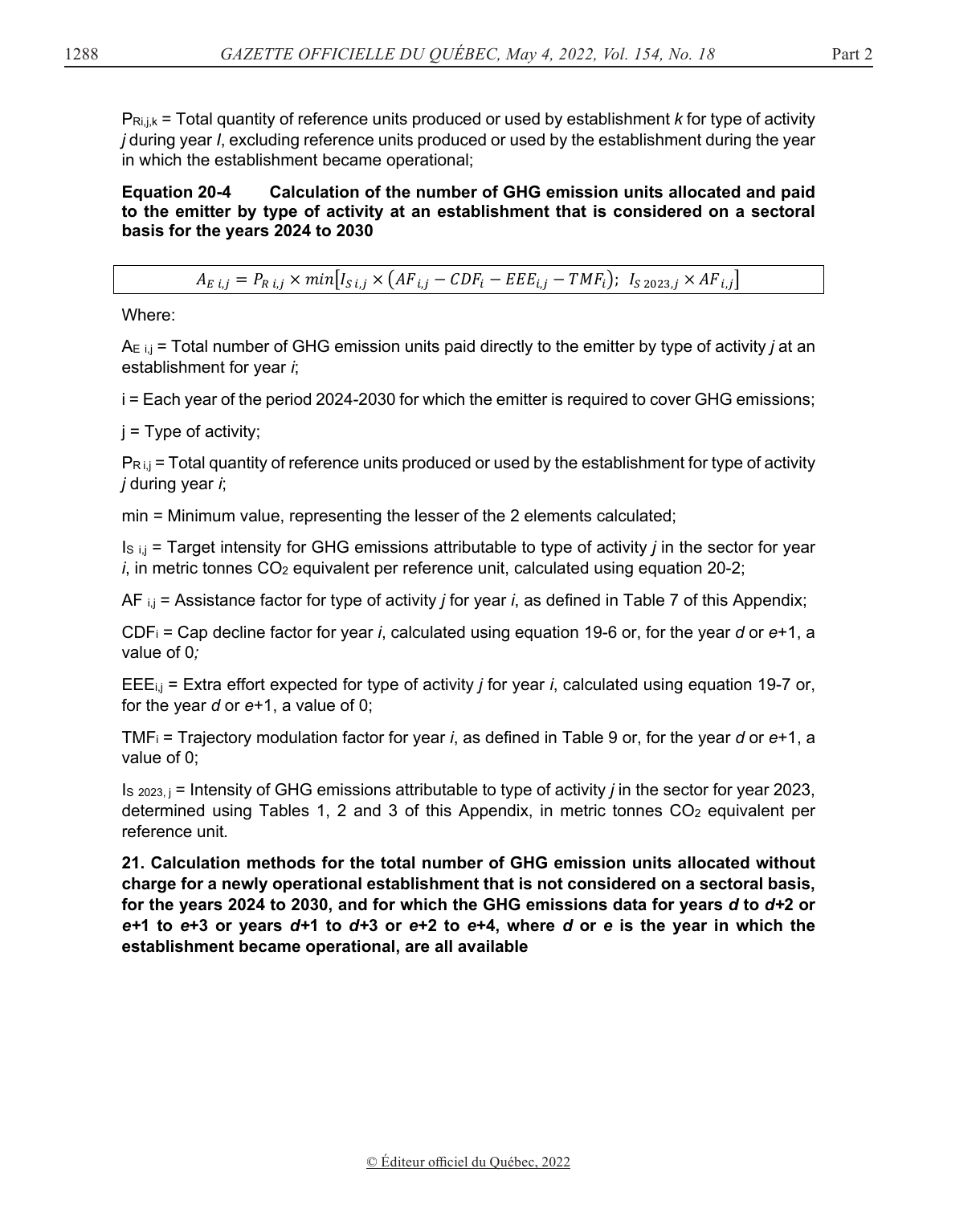#### **Equation 21-1** Calculation of the total number of GHG emission units allocated without charge by type of activity at an establishment that is not considered on a sectoral basis for the years 2024 to 2030

 $A_{i,j} = P_{R i,j} \times I_{dep,j} \times (AF_{i,j} - MEE_i)$ 

Where:

 $A_{i,j}$  = Total number of GHG emission units allocated without charge by type of activity *j* at an establishment for year i;

i = Each year of the period 2024-2030 for which the emitter is required to cover GHG emissions;

 $i = Type of activity;$ 

 $P_{R,i,j}$  = Total quantity of reference units produced or used by the establishment for type of activity *j* during year *i*;

 $I_{\text{dep},j}$  = Initial average intensity for GHG emissions attributable to type of activity *j* at the establishment for year *i*, calculated using equation 21-2, in metric tonnes CO<sub>2</sub> equivalent per reference unit:

 $d$  = First year for which the GHG emissions of the establishment are equal to or exceed the emissions threshold:

 $e$  = Year preceding the year in which the coverage requirement begins;

AF  $_{i,j}$  = Assistance factor for type of activity *j* for year *i*, as defined in Table 7 of this Appendix or, for the years  $d$  to  $d+4$  or  $e+1$  to  $e+5$ , a value of 1;

 $MEE_i$  = Minimal expected effort for year *i*, calculated using equation 19-4 or, for the years d to  $d+4$  or  $e+1$  to  $e+5$ . a value of 0.

**Equation 21-2** Initial average intensity by type of activity at an establishment that is not considered on a sectoral basis for year d+2 or e+3 or year d+3 or e+4, where year d or e+1 is the year in which the establishment became operational

| $\sum_{i=d}^{d+2} GHG_{i,j}$                       |  |
|----------------------------------------------------|--|
| $I_{dep,j}$<br>$\sum_{i=d}^{d+2} PR_{i,j}$<br>ι, յ |  |

 $Or$ 

| $\sum_{i=d+1}^{d+3} GHG_{i,j}$                 |  |
|------------------------------------------------|--|
| $1_{dep,j}$ –<br>$\sum_{i=d+1}^{d+3} PR_{i,j}$ |  |

**Or** 

| $\sum_{i=e+1}^{e+3}GHG_{i,j}$                |  |
|----------------------------------------------|--|
| $l_{dep,j}$<br>$\sum_{i=e+1}^{e+3} PR_{i,j}$ |  |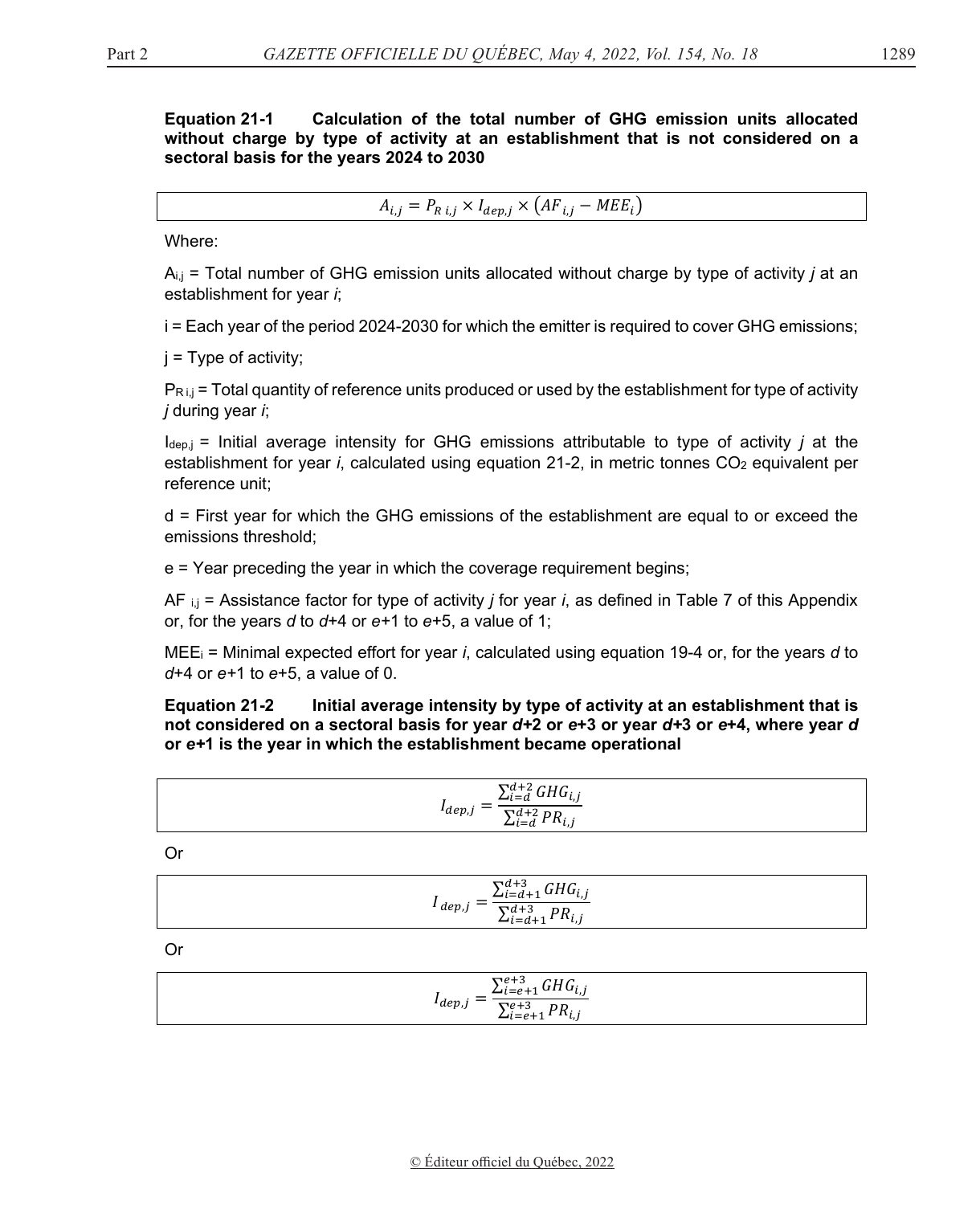Or

| $\sum_{i=e+2}^{e+4} GHG_{i,j}$               |
|----------------------------------------------|
| $I_{dep,j}$<br>$\sum_{i=e+2}^{e+4} PR_{i,j}$ |

Where:

Idep,j = Initial average intensity of GHG emissions attributable to type of activity *j* at the establishment, in metric tonnes CO<sub>2</sub> equivalent per reference unit;

i = Years *d* to *d+*2, or *e+*1 to *e*+3, or years *d+*1to *d+*3, or *e*+2 to *e*+4 where year *d* or *e+*1 is the year in which the establishment became operational;

 $j = Type$  of activity;

d = First year for which the GHG emissions of the establishment are equal to or exceed the emissions threshold;

e = Year preceding the year in which the coverage requirement begins;

GHGi,j = Total emissions attributable to type of activity *j* at the establishment for year *i*, in metric tonnes CO<sub>2</sub> equivalent;

PRi,j = Total quantity of reference units produced or used by the establishment for type of activity *j* during year *i*.

**Equation 21-3 Calculation of the number of allocated GHG emission units paid to the emitter by type of activity at an establishment that is not considered on a sectoral basis for the years 2024 to 2030** 

 $A_{E,i,j} = P_{R,i,j} \times I_{dep,j} \times (AF_{i,j} - CDF_i - EEE_{i,j} - TMF_i)$ 

Where:

AE i,j = Total number of GHG emission units paid directly to the emitter by type of activity *j* at an establishment for year *i*;

i = Each year of the period 2024-2030 for which the emitter is required to cover GHG emissions;

 $j = Type$  of activity;

 $P_{R i,j}$  = Total quantity of reference units produced or used by the establishment for type of activity *j* during year *i*;

 $I_{\text{dep},j}$  = Initial average intensity for GHG emissions attributable to type of activity *j* at the establishment, calculated using equation 21-2, in metric tonnes CO2 equivalent per reference unit;

d = First year for which the GHG emissions of the establishment are equal to or exceed the emissions threshold;

e = Year preceding the year in which the coverage requirement begins;

AF i,j = Assistance factor for type of activity *j* for year *i*, as defined in Table 7 of this Appendix;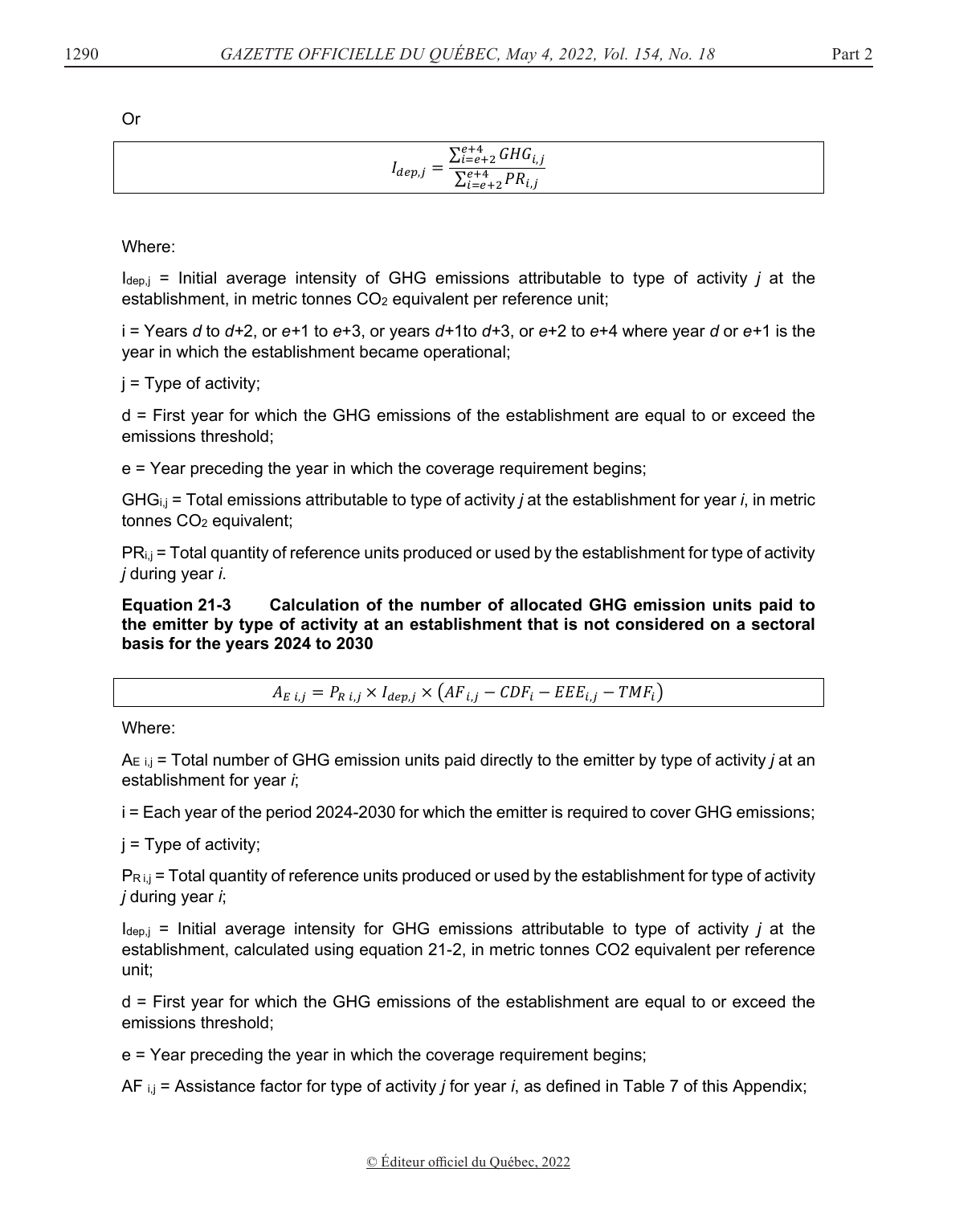CDFi = Cap decline factor for year *i*, calculated using equation 19-6 or, for the years *d* to *d+*1 or *e+*1 to *e*+2, a value of 0*;*

EEEi,j = Extra effort expected for type of activity *j* for year *i*, calculated using equation 19-7 or, for the years *d* to *d+*1 or *e+*1 to *e*+2, a value of 0;

TMFi = Trajectory modulation factor for year *i*, as defined in Table 9 or, for the years *d* to *d+*1 or *e+*1 to *e*+2, a value of 0.

**22. Calculation methods for the total number of GHG emission units allocated without charge for a newly operational establishment that is not considered on a sectoral basis for the years 2024 to 2030 and for which the GHG emissions data for years** *d* **to** *d+***2 or**  *e+***1 to** *e***+3 or years** *d+***1 to** *d+***3 or** *e***+2 to** *e***+4, where** *d* **or** *e* **is the year in which the establishment became operational, are not all available** 

**Equation 22-1 Calculation of the number of GHG emission units allocated without charge by type of activity at an establishment that is not considered on a sectoral basis for the years 2024 to 2030** 

 $A_{i,j} = (EC_{TOTAL,i} \times EF + GHG_{PF,i,j} + GHG_{O,i,j}) \times (AF_{i,j} - MEE_i)$ 

Where:

Ai,j = Total number of GHG emission units allocated without charge by type of activity *j* at an establishment for year *i*;

i = Each year of the period 2024-2030 for which the emitter is required to cover GHG emissions;

 $j = Type$  of activity;

ECTOTAL i,j = Energy consumption for type of activity *j* for year i, en GJ, calculated using equation 11-6 or equation 14-6;

 $EF =$  Emission factor for natural gas in metric tonnes  $CO<sub>2</sub>$  equivalent/GJ, or in the case of an establishment not connected to the electrical grid, the emission factor for diesel in metric tonnes CO2 equivalent/GJ, calculated using equation 22-1.1.

GHGFP i,j = Fixed process emissions at the establishment for type of activity *j* for year *i*, in metric tonnes CO<sub>2</sub> equivalent;

 $GHG_{O,i,j}$  = Other emissions at the establishment for type of activity *j* for year *i*, in metric tonnes CO2 equivalent;

AF i,j = Assistance factor for type of activity *j* for year *i*, as defined in Table 7 of this Appendix or, for the years *d* to *d*+4 or *e+*1 to *e*+5, a value of 1;

d = First year for which the GHG emissions of the establishment are equal to or exceed the emissions threshold;

e = Year preceding the year in which the coverage requirement begins;

MEEi = Minimal expected effort for year *i*, calculated using equation 22-2 or, for the years *d* to *d*+4 or *e+*1 to *e*+5, a value of 0.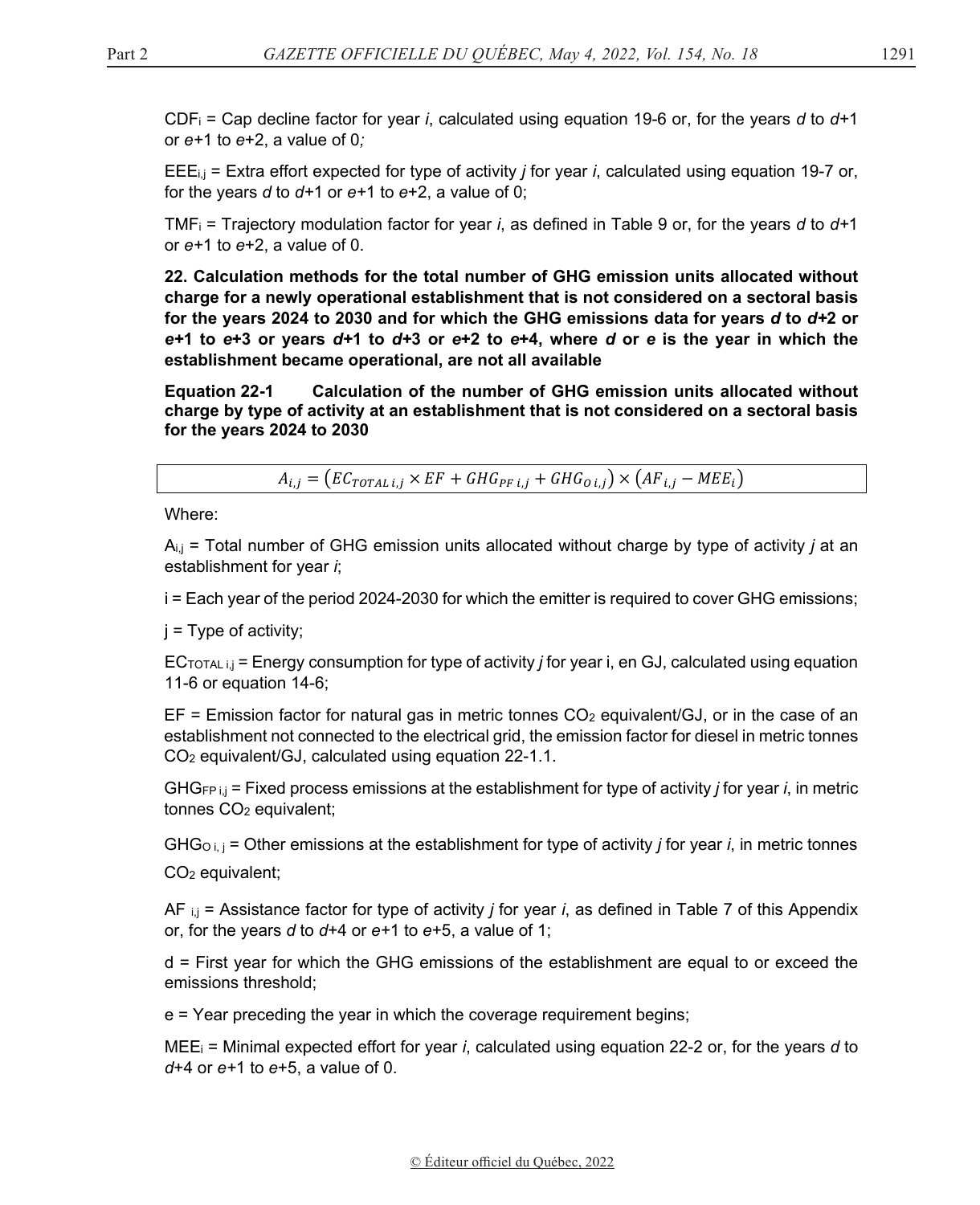# **Equation 22-1.1 Calculation of the emission factor for natural gas or diesel**

 $EF = ((EF_{CO2} \times 1000) + (EF_{CH4} \times GWP_{CH4}) + (EF_{N2O} \times GWP_{N2O}) \times 0.000001$ 

Where:

 $EF =$  Emission factor for natural gas in metric tonnes  $CO<sub>2</sub>$  equivalent/GJ, or in the case of an establishment not connected to the electrical grid, the emission factor for diesel in metric tonnes CO2 equivalent/GJ;

 $E_{\text{CO2}}$  =  $\text{CO}_2$  emission factor for natural gas or diesel taken respectively from Table 1-4 or Table 1-3 in QC.1.7 of protocol QC.1 in Schedule A.2 to the Regulation respecting mandatory reporting of certain emissions of contaminants into the atmosphere (chapter Q-2, r. 15), in kilograms of CO<sub>2</sub> per GJ;

1000 = Conversion factor, kilograms to grams;

EFCH4 = CH4 emission factor for natural gas, for industrial uses, or for diesel, taken respectively from Table 1-7 or Table 1-3 in QC.1.7 of protocol QC.1 in Schedule A.2 to the Regulation respecting mandatory reporting of certain emissions of contaminants into the atmosphere, in grams of CH4 per GJ;

 $GWP<sub>CH4</sub>$  = Global warming potential of CH<sub>4</sub>, taken from Schedule A.1 of the Regulation respecting mandatory reporting of certain emissions of contaminants into the atmosphere;

 $EF<sub>N2O</sub> = N<sub>2</sub>O$  emission factor for natural gas, for industrial uses, or for diesel, taken respectively from Table 1-7 or Table 1-3 in QC.1.7 of protocol QC.1 in Schedule A.2 to the Regulation respecting mandatory reporting of certain emissions of contaminants into the atmosphere, in grams of N2O per GJ;

 $GWP_{N2O}$  = Global warming potential for N<sub>2</sub>O, taken from Schedule A.1 of the Regulation respecting mandatory reporting of certain emissions of contaminants into the atmosphere;

0.000001 = Conversion factor, grams to metric tonnes.

# **Equation 22-2 Calculation of the minimal expected effort for the years 2024 to 2030**

 $MEE_i = 0.01 \times (i - n)$ 

Where:

MEEi = Minimal expected effort for year *i*;

i = Each year of the period 2024-2030 for which the emitter is required to cover GHG emissions;

0.01 = Minimal expected effort;

n = Year *d+*1 or *e*+2;

d = First year for which the GHG emissions of the establishment are equal to or exceed the emissions threshold;

e = Year preceding the year in which the coverage requirement begins.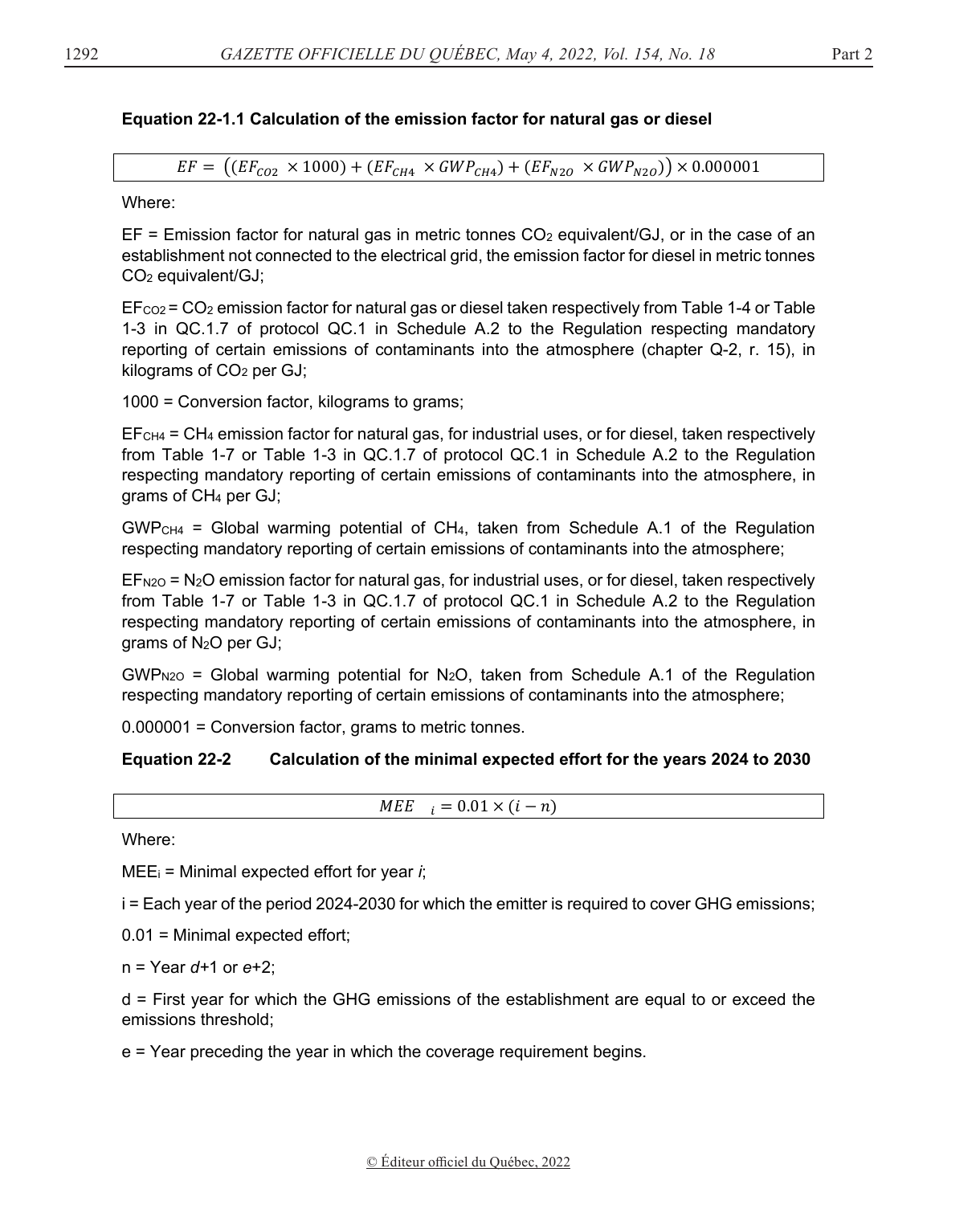### **Equation 22-3 Calculation of the number of allocated GHG emission units paid to the emitter by type of activity at an establishment that is not considered on a sectoral basis for the years 2024 to 2030**

 $A_{E,i} = (EC_{TOTAL,i} \times EF + GHG_{PF,i,j} + GHG_{O,i,j}) \times (AF_{i,j} - CDF_i - EEE_{i,j} - TMF_i)$ 

Where:

AE i,j = Total number of GHG emission units paid directly to the emitter by type of activity *j* at an establishment for year *i*;

i = Each year of the period 2024-2030 for which the emitter is required to cover GHG emissions;

j = Type of activity;

ECTOTAL i,j = Energy consumption for type of activity *j* for year *i*, in GJ, calculated using equation 11-6 or equation 14-6;

 $EF =$  Emission factor for natural gas in metric tonnes  $CO<sub>2</sub>$  equivalent/GJ, or in the case of an establishment not connected to the electrical grid, the emission factor for diesel in metric tonnes CO2 equivalent/GJ, calculated using equation 22-1.1;

GHGFP i,j = Fixed process emissions at the establishment for type of activity j for year *i*, in metric tonnes CO2 equivalent;

GHGO i, j = Other emissions at the establishment for type of activity *j* for year *i*, in metric tonnes CO2 equivalent;

AF i,j = Assistance factor for type of activity *j* for year *i*, as defined in Table 7 of this Appendix;

CDFi = Cap decline factor for year *i*, calculated using equation 22-4 or, for the years *d* to *d+*1 or *e+*1 to *e*+2, a value of 0*;*

d = First year for which the GHG emissions of the establishment are equal to or exceed the emissions threshold;

e = Year preceding the year in which the coverage requirement begins;

EEEi,j = Extra effort expected for type of activity *j* for year *i*, calculated using equation 22-5 or, for the years *d* to *d+*1 or *e+*1 to *e*+2, a value of 0;

TMFi = Trajectory modulation factor for year *i*, as defined in Table 9 or, for the years *d* to *d+*1 or *e+*1 to *e*+2, a value of 0.

# **Equation 22-4 Calculation of the cap decline factor for the years 2024 to 2030**

 $CDF_i = 0.0234 \times (i - n)$ 

Where:

CDFi,j = Cap decline factor for year *i;*

i = Each year of the period 2024-2030 for which the emitter is required to cover GHG emissions;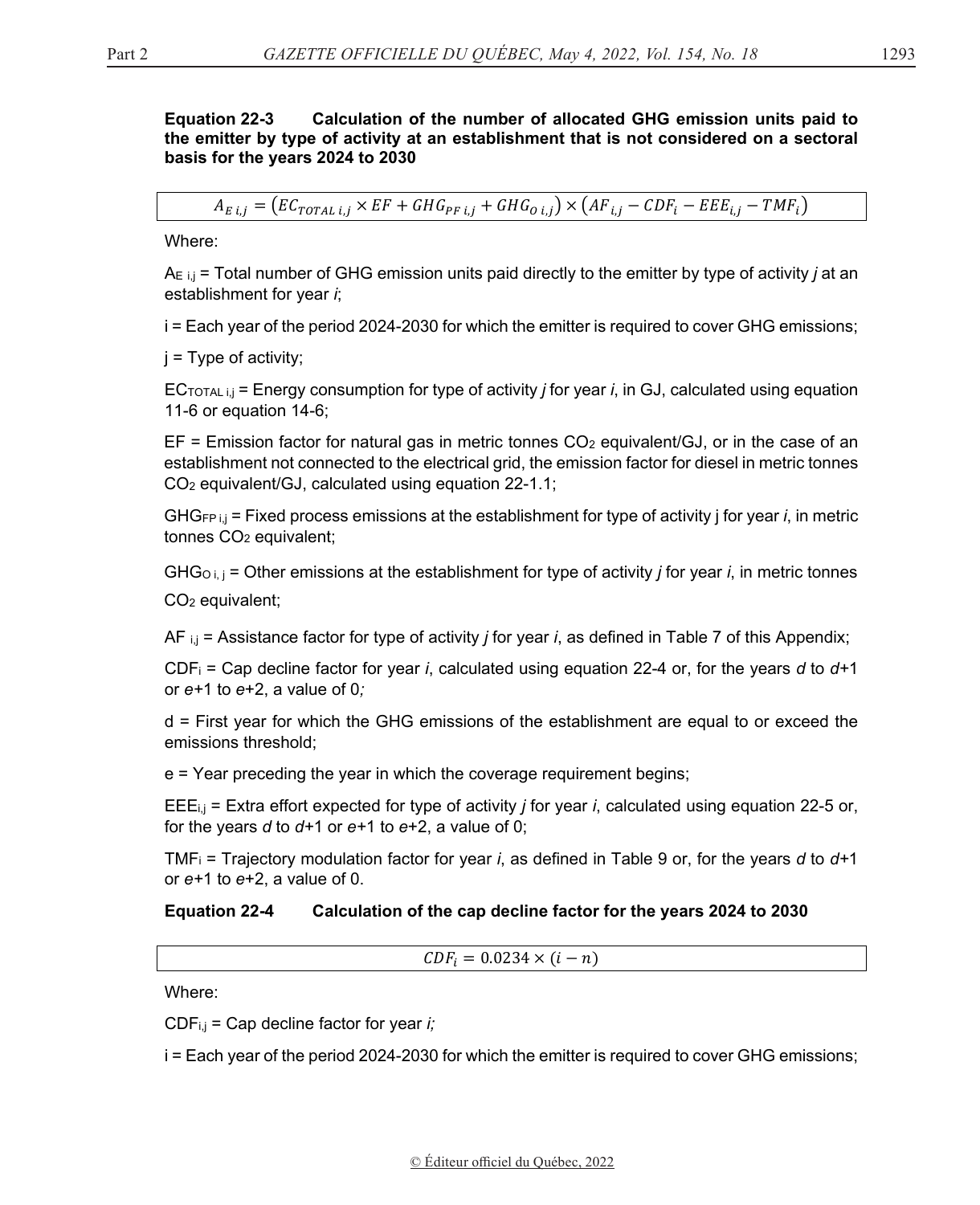0.0234 = Value corresponding to the annual decrease in emission unit caps during the period 2024-2030;

n = Year *d* or *e*+1;

d = First year for which the GHG emissions of the establishment are equal to or exceed the emissions threshold;

e = Year preceding the year in which the coverage requirement begins.

## **Equation 22-5 Calculation of the extra effort expected by type of activity for the years 2024 to 2030**

 $EEE_{i,j} = EEE_{i-1,j} + Additional \, reduction_{i,j} - PFF_{i,j}$ 

Where:

EEEi,j = Extra effort expected for type of activity *j* for year *i;*

i = Each year of the period 2024-2030 for which the emitter is required to cover GHG emissions;

j = Type of activity;

EEEi-1,j = Extra effort expected for type of activity *j* for year *i-1;*

Additional reductioni,j = Additional reduction for type of activity *j* for year *i*, as defined in Table 8 and according to the risk level defined;

d = First year for which the GHG emissions of the establishment are equal to or exceed the emissions threshold;

e = Year preceding the year in which the coverage requirement begins;

PFFi,j = Proportion factor of fixed process emissions for type of activity *j* for year *i*, a value of 0.00272 if the fixed process emissions in the verified emissions report for year *i* for activity *j* represent 50% or more of emissions, or a value of 0 in other cases.

**23. Establishment referred to in section 2 or section 2.1, covered as of 2024 that is not considered on a sectoral basis and for which the GHG emissions data for years** *d***-2 to** *d*  **or** *e***-3 to** *e***-1 are all available** 

**Equation 23-1 Calculation of the number of GHG emission units allocated without charge by type of activity at an establishment referred to in section 2 or section 2.1, covered as of 2024 that is not considered on a sectoral basis for the years 2024 to 2030** 

 $A_{i,j} = P_{R i,j} \times I_{dep,j} \times (AF_{i,j} - MEE_i)$ 

Where:

Ai,j = Total number of GHG emission units allocated without charge by type of activity *j* at an establishment for year *i*;

i = Each year of the period 2024-2030 for which the emitter is required to cover GHG emissions;

 $j = Type$  of activity;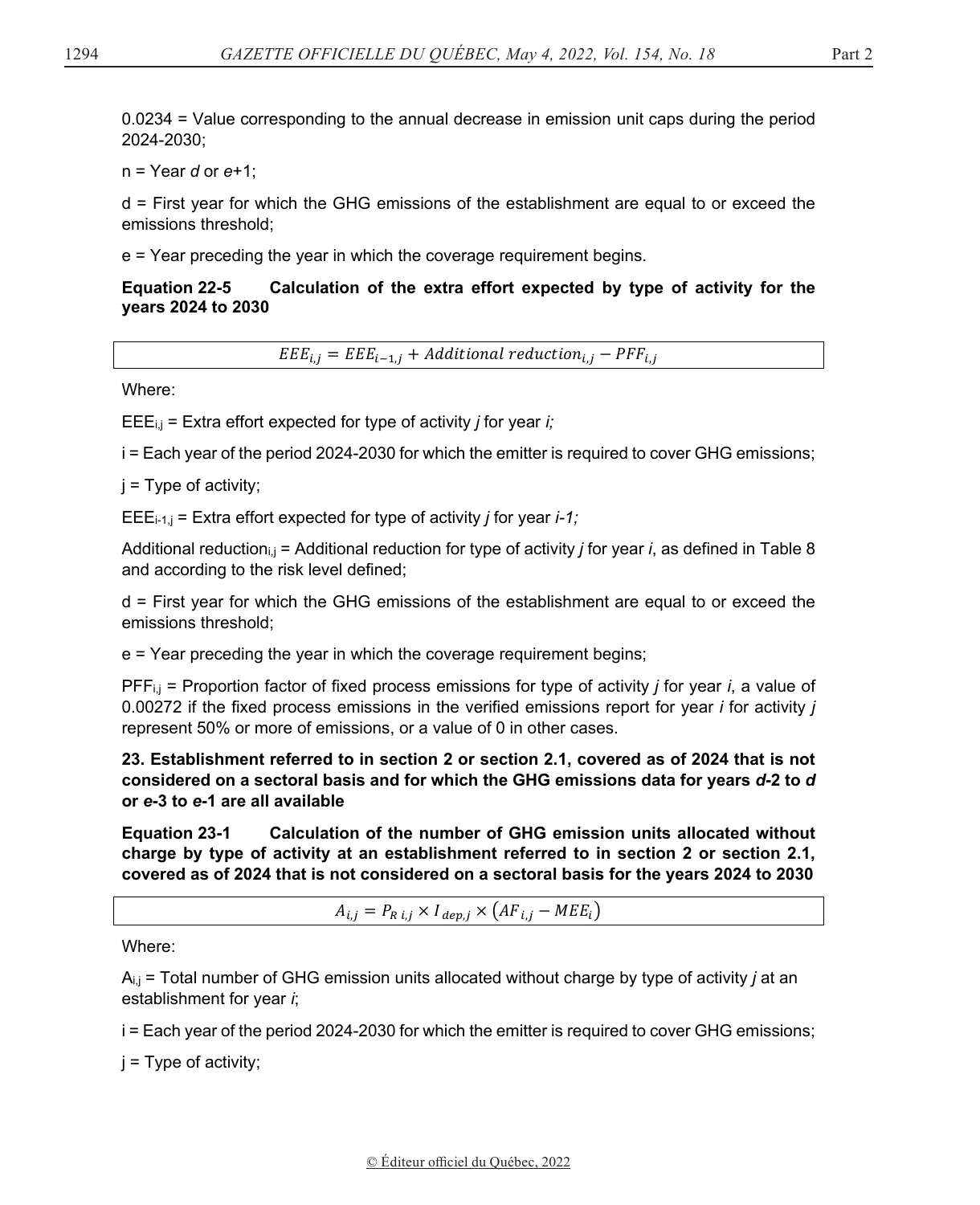$P_{R i,j}$  = Total quantity of reference units produced or used by the establishment for type of activity *j* during year *i*;

 $I_{\text{dep},j}$  = Initial average intensity for GHG emissions attributable to type of activity j at the establishment for year *i*, calculated using equation 23-2, in metric tonnes CO<sub>2</sub> equivalent per reference unit;

d = First year for which the GHG emissions of the establishment are equal to or exceed the emissions threshold;

e = Year preceding the year in which the coverage requirement begins;

AF i,j = Assistance factor for type of activity *j* for year *i*, as defined in Table 7 of this Appendix;

MEEi = Minimal expected effort for year *i*, calculated using equation 19-4 or, for the years *d* or *e+1*, a value of 0.

**Equation 23-2 Initial intensity by type of activity at an establishment referred to in section 2 or section 2.1, covered as of 2024 that is not considered on a sectoral basis and for which the GHG emissions data for years** *d***-2 to** *d* **or** *e***-3 to** *e***-1 are all available**

$$
I_{dep,j} = \frac{\sum_{i=d-2}^{d} GHG_{i,j}}{\sum_{i=d-2}^{d} PR_{i,j}}
$$

Or

| $\sum_{i=e-3}^{e-1} G H G_{i,j}$ |  |
|----------------------------------|--|
| $Y^{\epsilon-1}$ , PR.           |  |

Where:

 $I_{\text{dep}}$  = Initial intensity of GHG emissions attributable to type of activity *j* at the establishment, in metric tonnes CO<sub>2</sub> equivalent per reference unit;

 $j = Type$  of activity;

i = Years *d-2* to d, or *e-*3 to *e*-1;

d = First year for which the GHG emissions of the establishment are equal to or exceed the emissions threshold;

e = Year preceding the year in which the coverage requirement begins;

GHGi,j = Total emissions attributable to type of activity *j* at the establishment for year *i*, in metric tonnes CO2 equivalent;

 $PR_{i,j}$  = Total quantity of reference units produced or used by the establishment for type of activity *j* during year *i*.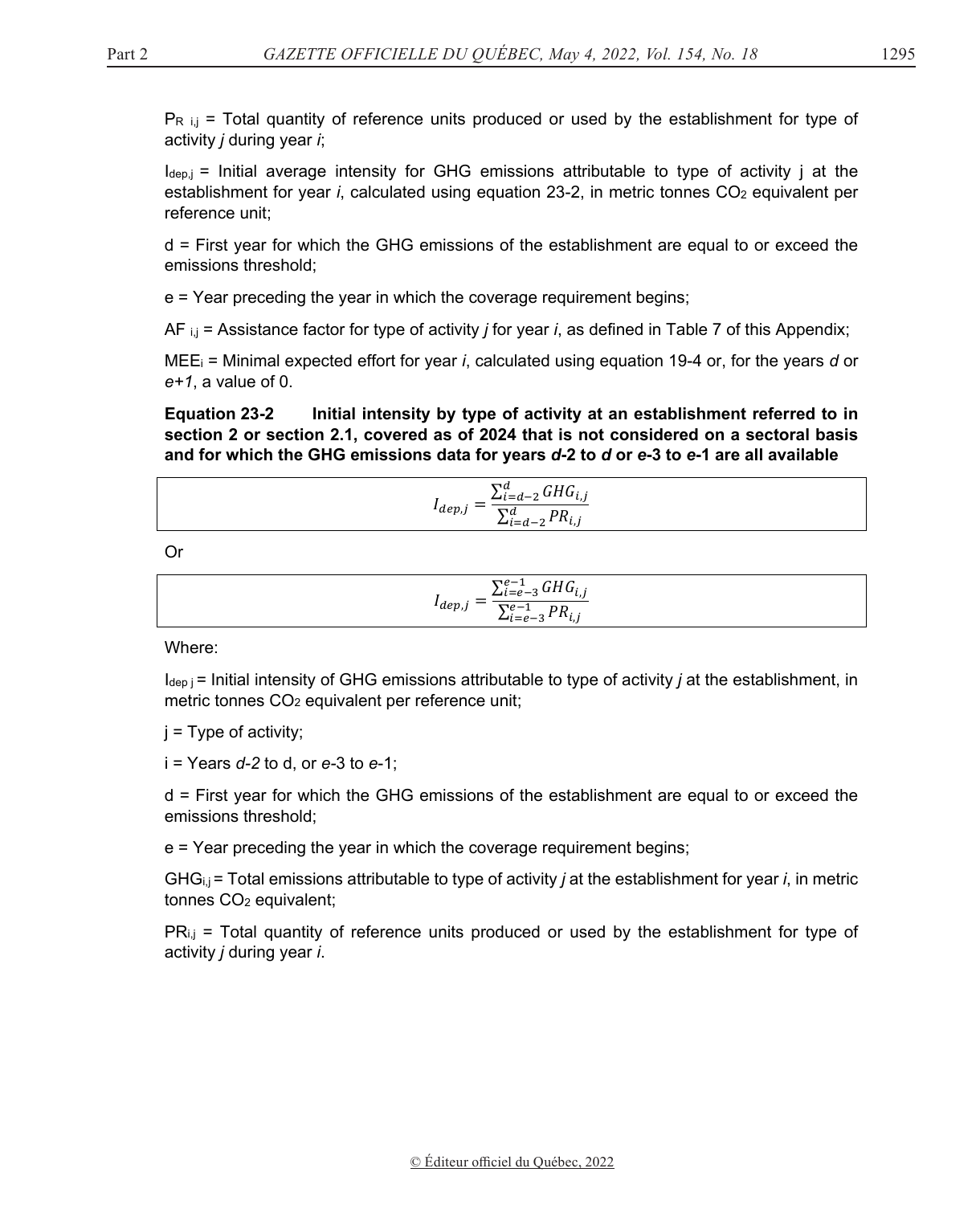**Equation 23-3 Calculation of the number of allocated GHG emission units paid to the emitter by type of activity at an establishment referred to in section 2 or section 2.1, covered as of 2024 that is not considered on a sectoral basis for the years 2024 to 2030**

 $A_{E,i,j} = P_{R,i,j} \times I_{den,i} \times (AF_{i,j} - CDF_i - EEE_{i,j} - TMF_i)$ 

Where:

AE i,j = Total number of GHG emission units paid directly to the emitter by type of activity *j* at an establishment for year *i*;

i = Each year of the period 2024-2030 for which the emitter is required to cover GHG emissions;

 $j =$  Type of activity;

 $P_{R i,j}$  = Total quantity of reference units produced or used by the establishment for type of activity *j* during year *i*;

 $I_{\text{dep},j}$  = Initial average intensity for GHG emissions attributable to type of activity j calculated using equation 23-2, in metric tonnes CO2 equivalent per reference unit;

d = First year for which the GHG emissions of the establishment are equal to or exceed the emissions threshold;

e = Year preceding the year in which the coverage requirement begins;

AF i,j = Assistance factor for type of activity *j* for year *i*, as defined in Table 7 of this Appendix;

CDFi = Cap decline factor for year *i*, calculated using equation 19-6 or, for year *d or e+1*, a value of 0;

EEEi,j = Extra effort expected for type of activity j for year *i*, calculated using equation 19-7 or, for year *d or e+1*, a value of 0;

TMFi = Trajectory modulation factor for year *i*, as defined in Table 9 or, for year *d or e+1*, a value of 0;

Imax j = Maximal allowance intensity target for type of activity *j* at the establishment calculated using equation 23-2.

## **24. Establishment referred to in section 2 or section 2.1, covered as of 2024 that is not considered on a sectoral basis and for which the GHG emissions data for years** *d***-2 to** *d*  **or** *e***-3 to** *e***-1 are not all available**

The total number of GHG emission units allocated without charge and paid to an emitter is calculated in accordance with the following methods:

(1) in the case of an establishment for which GHG emissions data for the years *d to d+2*, or *d+1* to *d+*3 where *d* is the year in which the establishment became operational, or *e-*1 to *e+*1 or *e to e+2*, where *e*-1 is the year in which the establishment became operational, are all available, using equation 24-1;

(2) in the case of an establishment for which GHG emissions data for the years  $d$  to  $d+2$ , or *d+1* to *d+*3 where *d* is the year in which the establishment became operational, or *e-*1 to *e+*1 or *e to e+2* where *e*-1 is the year in which the establishment became operational, are not all available, using equation 24-7.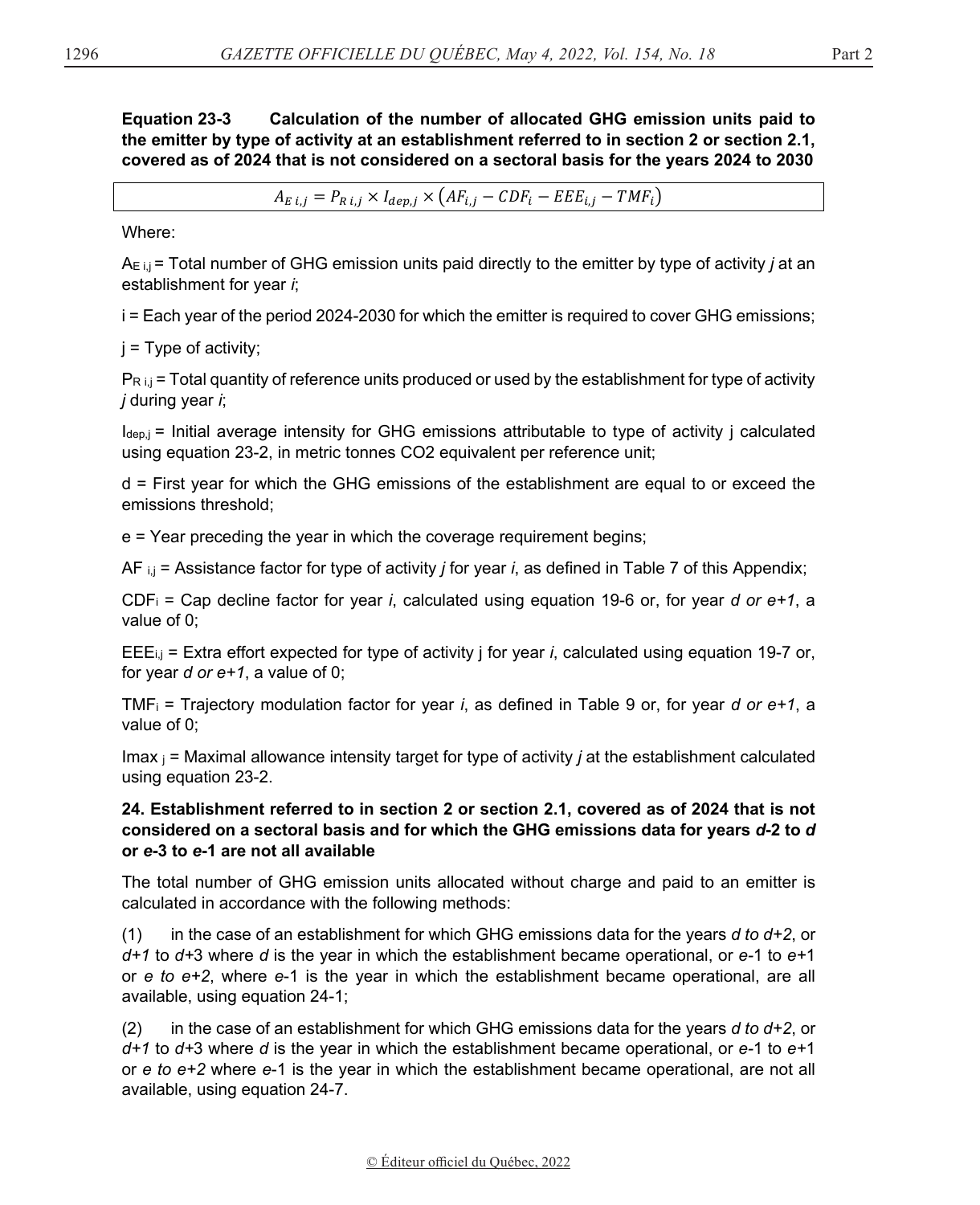The total number of GHG emission units allocated without charge and paid to an emitter is calculated in accordance with the following methods:

(1) in the case of an establishment for which GHG emissions data for the years *d to d+2*, or *d+1* to *d+*3 where *d* is the year in which the establishment became operational, or *e-*1 to *e+*1 or *e to e+2* where *e*-1 is the year in which the establishment became operational, are all available, using equation 24-4;

(2) in the case of an establishment for which GHG emissions data for the years *d to d+2*, or *d+1* to *d+*3 where *d* is the year in which the establishment became operational, or *e-*1 to *e+*1 or *e to e+2* where *e*-1 is the year in which the establishment became operational, are not all available, using equation 24-8.

**Equation 24-1 Calculation of the number of GHG emission units allocated without charge by type of activity at an establishment referred to in section 2 or section 2.1, covered as of 2024 that is not considered on a sectoral basis and for which the GHG emissions data for years** *d***-2 to** *d* **or** *e***-3 to** *e***-1 are not all available**

 $A_{i,j} = P_{R i,j} \times I_{dep,j} \times (AF_{i,j} - MEE_i)$ 

Where:

Ai,j = Total number of GHG emission units allocated without charge by type of activity *j* at an establishment for year *i*;

i = Each year of the period 2024-2030 for which the emitter is required to cover GHG emissions;

 $j = Type$  of activity;

PR i,j = Total quantity of reference units produced or used by the establishment for type of activity *j* during year *i*;

Idep,j = Initial average intensity for GHG emissions attributable to type of activity *j* at the establishment, calculated using equation 24-2, in metric tonnes CO<sub>2</sub> equivalent per reference unit;

d = First year for which the GHG emissions of the establishment are equal to or exceed the emissions threshold;

e = Year preceding the year in which the coverage requirement begins;

AF i,j = Assistance factor for type of activity *j* for year *i*, as defined in Table 7 of this Appendix;

MEEi = Minimal expected effort for year *i*, calculated using equation 24-3 or, in the case of a covered establishment as of 2024 that is not a newly operational establishment, a value of 0 for year *d* or *d+1* where *d* is the year in which the establishment became operational, or *e-*1 or *e* where *e*-1 is the year in which the establishment became operational.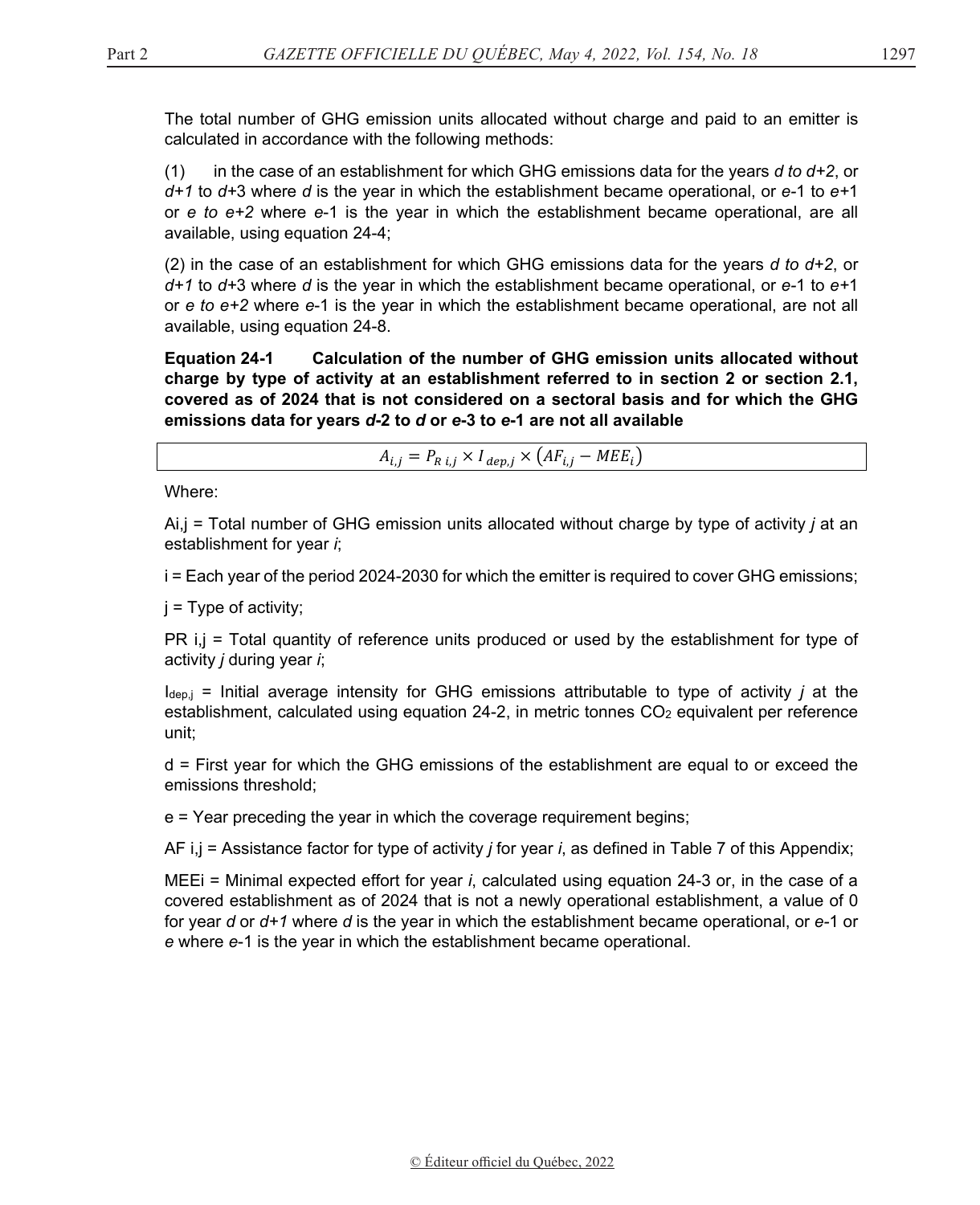Equation 24-2 Initial average intensity by type of activity at an establishment referred to in section 2 or section 2.1, covered as of 2024 that is not considered on a sectoral basis and for which the GHG emissions data for years d-2 to d or e-3 to e-1 are not all available

| $\sum_{i=d}^{d+2} GHG_{i,j}$                                             |  |
|--------------------------------------------------------------------------|--|
| $1_{dep,j}$<br>$\sum_{i=d}^{d+2} PR_{i,i}$<br>$\mathcal{L}_{i=d}$<br>ι,, |  |

 $Or$ 

| $\sum_{i=d+1}^{d+3}GHG_{i,j}$                 |  |
|-----------------------------------------------|--|
| $4\ e p,j =$<br>$\sum_{i=d+1}^{d+3} PR_{i,j}$ |  |

 $Or$ 

| $\sum_{i=e-1}^{e+1}GHG_{i,j}$                           |  |
|---------------------------------------------------------|--|
| $I_{dep,j}$ –<br>$\frac{\sum_{i=e-1}^{e+1}PR_{i,j}}{2}$ |  |

 $Or$ 

$$
I_{dep,j} = \frac{\sum_{i=e}^{e+2} GHG_{i,j}}{\sum_{i=e}^{e+2} PR_{i,j}}
$$

Where:

 $I_{dep, j}$  = Initial average intensity of GHG emissions attributable to type of activity j at the establishment, in metric tonnes CO<sub>2</sub> equivalent per reference unit;

 $i = Type of activity$ ;

i = Years d to  $d+2$ , or  $d+1$  to  $d+3$  where d is the year in which the establishment became operational, or  $e$ -1 to  $e$ +1 or  $e$  to  $e$ +2 where  $e$ -1 is the year in which the establishment became operational;

d = First year for which the GHG emissions of the establishment are equal to or exceed the emissions threshold:

e = Year preceding the year in which the coverage requirement begins;

GHG $_{i,j}$  = Total emissions attributable to type of activity *j* at the establishment for year *i*, in metric tonnes CO<sub>2</sub> equivalent;

PR<sub>i.j</sub> = Total quantity of reference units produced or used by the establishment for type of activity j during year i.

#### **Equation 24-3** Calculation of the minimal expected effort for the years 2024 to 2030

 $MEE_i = 0.01 \times (i - n)$ 

Where:

 $MEEi =$  Minimal expected effort for year i;

i = Each year of the period 2024-2030 for which the emitter is required to cover GHG emissions;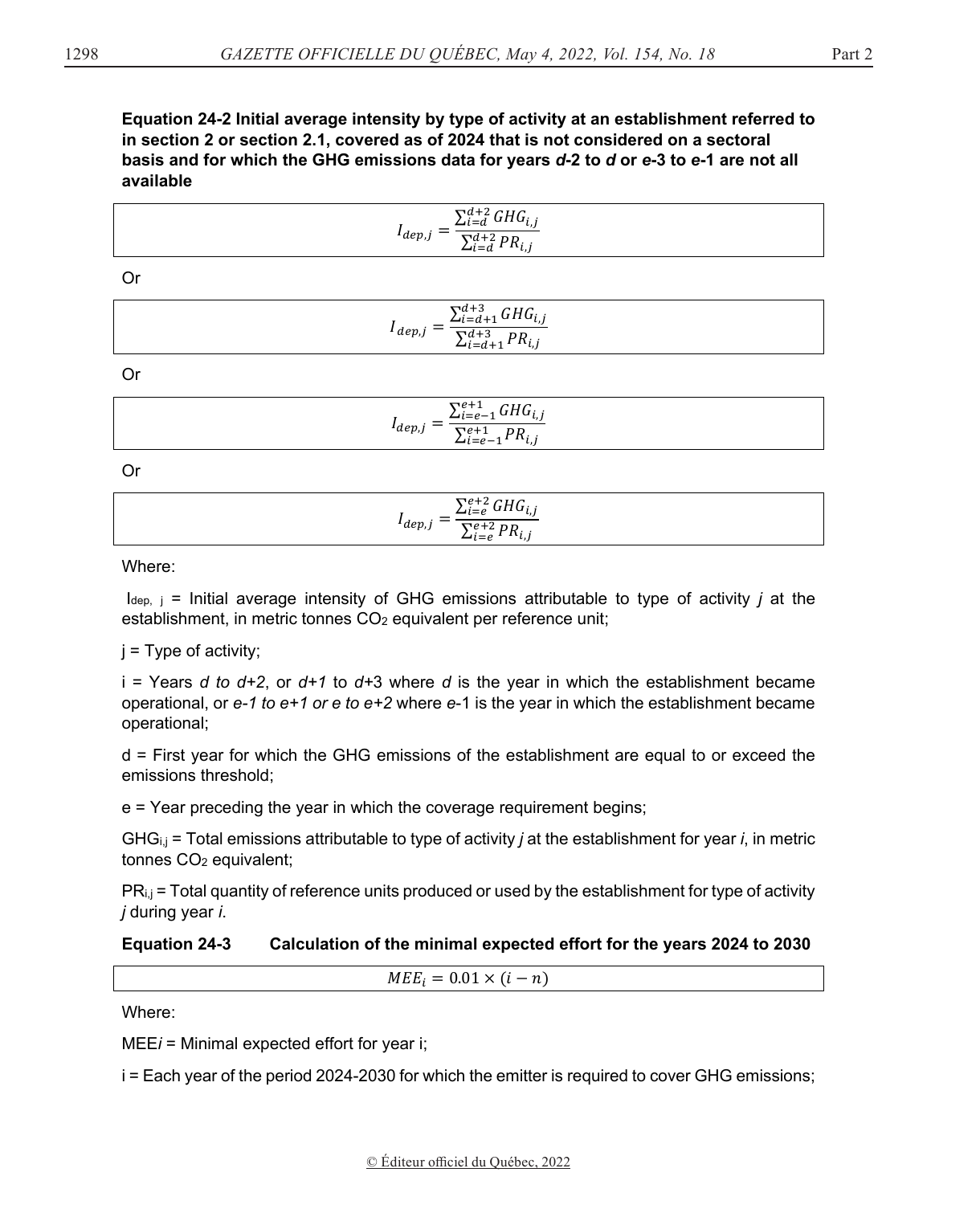0.01 = Minimal expected effort;

n = Year *d* or *d+1* where *d* is the year in which the establishment became operational, or *e-*1 or *e* where *e*-1 is the year in which the establishment became operational;

d = First year for which the GHG emissions of the establishment are equal to or exceed the emissions threshold;

e = Year preceding the year in which the coverage requirement begins.

**Equation 24-4 Calculation of the number of allocated GHG emission units paid to the emitter by type of activity at an establishment referred to in section 2 or section 2.1, covered as of 2024 that is not considered on a sectoral basis and for which the GHG emissions data for years** *d***-2 to** *d* **or** *e***-3 to** *e***-1 are not all available** 

 $A_{E i,j} = P_{R i,j} \times I_{d \neq p,j} \times (AF_{i,j} - CDF_i - EEE_{i,j} - TMF_i)$ 

Where:

AE i,j = Total number of GHG emission units paid directly to the emitter by type of activity *j* at an establishment for year *i*;

i = Each year of the period 2024-2030 for which the emitter is required to cover GHG emissions;

 $j = Type$  of activity;

 $P_{R i,j}$  = Total quantity of reference units produced or used by the establishment for type of activity *j* during year *i*;

min = Minimum value, representing the lesser of the 2 elements calculated;

Idep,j = Target intensity for GHG emissions attributable to type of activity *j* at the establishment for year *i*, calculated using equation 24-2, in metric tonnes CO<sub>2</sub> equivalent per reference unit;

d = First year for which the GHG emissions of the establishment are equal to or exceed the emissions threshold;

e = Year preceding the year in which the coverage requirement begins;

AF i,j = Assistance factor for type of activity *j* for year *i*, as defined in Table 7 of this Appendix;

CDFi = Cap decline factor for year *i*, calculated using equation 24-5 or, for year *d* or *d+1* where *d* is the year in which the establishment became operational, or *e-*1 or *e* where *e*-1 is the year in which the establishment became operational, a value of 0;

EEEi,j = Extra effort expected for type of activity *j* for year *i*, calculated using equation 24-6 or, for the year *d* or *e-*1, a value of 0;

TMFi = Trajectory modulation factor for year *i*, as defined in Table 9 or, for year *d* or *d+1* where *d* is the year in which the establishment became operational, or *e-*1 or *e* where *e*-1 is the year in which the establishment became operational, a value of 0;

Imax j = Maximal allowance intensity target for type of activity *j* at the establishment calculated using equation 24-2.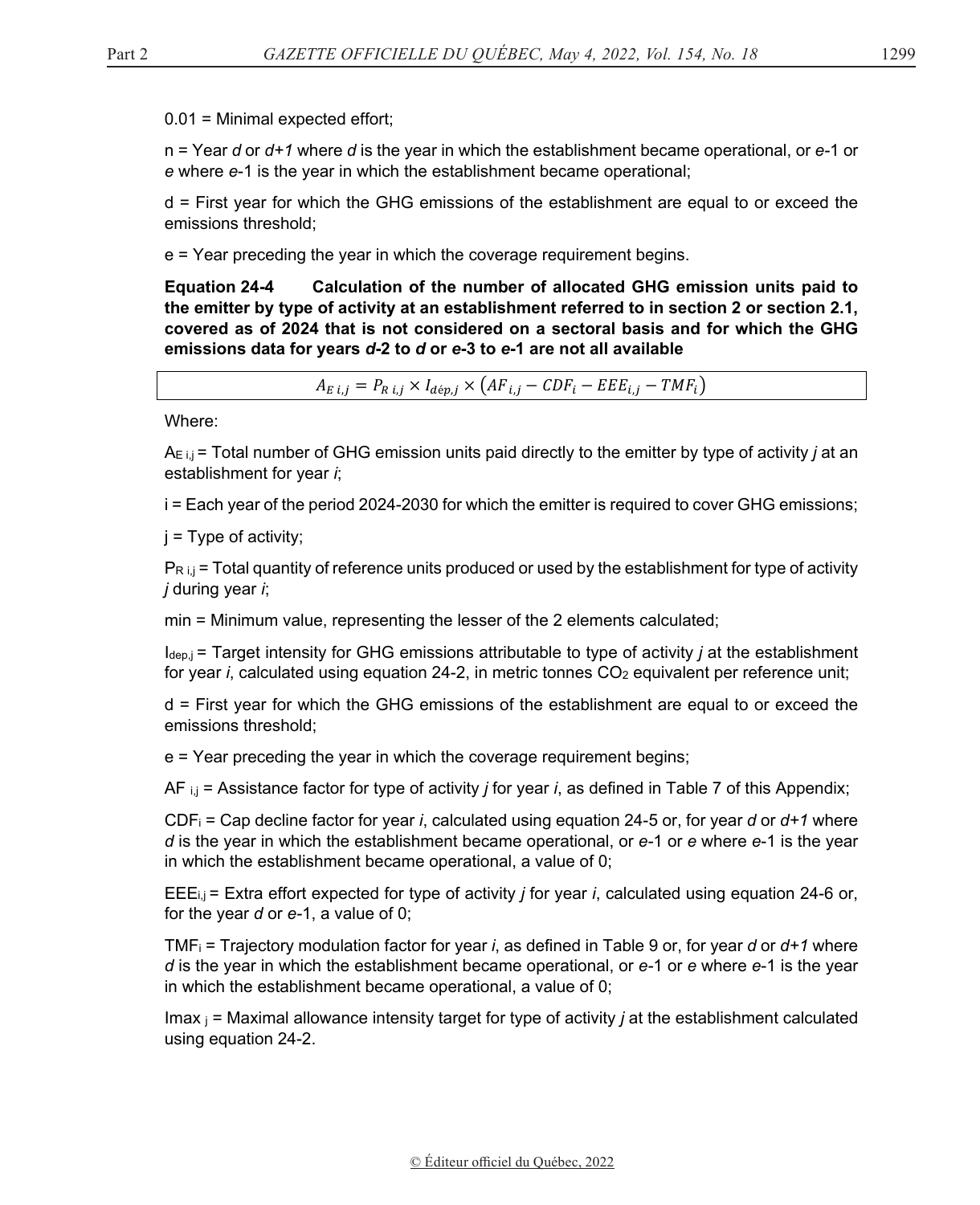#### **Equation 24-5** Calculation of the cap decline factor for the years 2024 to 2030

 $CDF_i = 0.0234 \times (i - n)$ 

Where:

 $CDF_{i,j}$  = Cap decline factor for year *i*;

i = Each year of the period 2024-2030 for which the emitter is required to cover GHG emissions;

0.0234 = Value corresponding to the annual decrease in emission unit caps during the period 2024-2030;

 $n =$  Year d or  $d+1$  where d is the year in which the establishment became operational, or e-1 or e where e-1 is the year in which the establishment became operational;

d = First year for which the GHG emissions of the establishment are equal to or exceed the emissions threshold:

 $e$  = Year preceding the year in which the coverage requirement begins.

#### **Equation 24-6** Calculation of the extra effort expected by type of activity for the years 2024 to 2030

 $EEE_{i,j} = EEE_{i-1,j} + Additional reduction_{i,j} - PFF_{i,j}$ 

Where:

 $EEE_{i,j}$  = Extra effort expected for type of activity *j* for year *i*;

i = Each year of the period 2024-2030 for which the emitter is required to cover GHG emissions;

 $i = Type of activity;$ 

EEE<sub>i-1,j</sub> = Extra effort expected for type of activity *j* for year *i*-1;

Additional reduction,  $i =$  Additional reduction for type of activity *j* for year *i*, as defined in Table 8 and according to the risk level defined;

 $PFFi,j$  = Proportion factor of fixed process emissions for type of activity *j* for year *i*, a value of 0.00272 if the fixed process emissions in the emissions report for year *i* for activity *j* represent 50% or more of emissions, or a value of 0 in other cases.

**Equation 24-7** Calculation of the number of GHG emission units allocated without charge by type of activity at an establishment referred to in section 2 or section 2.1, covered as of 2024 that is not considered on a sectoral basis and for which the GHG emissions data for years d to  $d+2$ , or  $d+1$  to  $d+3$  where d is the year in which the establishment became operational, or e-1 to e+1 or e to e+2 where e-1 is the year in which the establishment became operational are not all available

 $A_{i,j} = (EC_{TOTAL\ i,j} \times EF + GHG_{PF\ i,j} + GHG_{A\ i,j}) \times (AF_{i,j} - MEE_i)$ 

Where:

 $A_{i,j}$  = Total number of GHG emission units allocated without charge by type of activity *j* at an establishment for year i;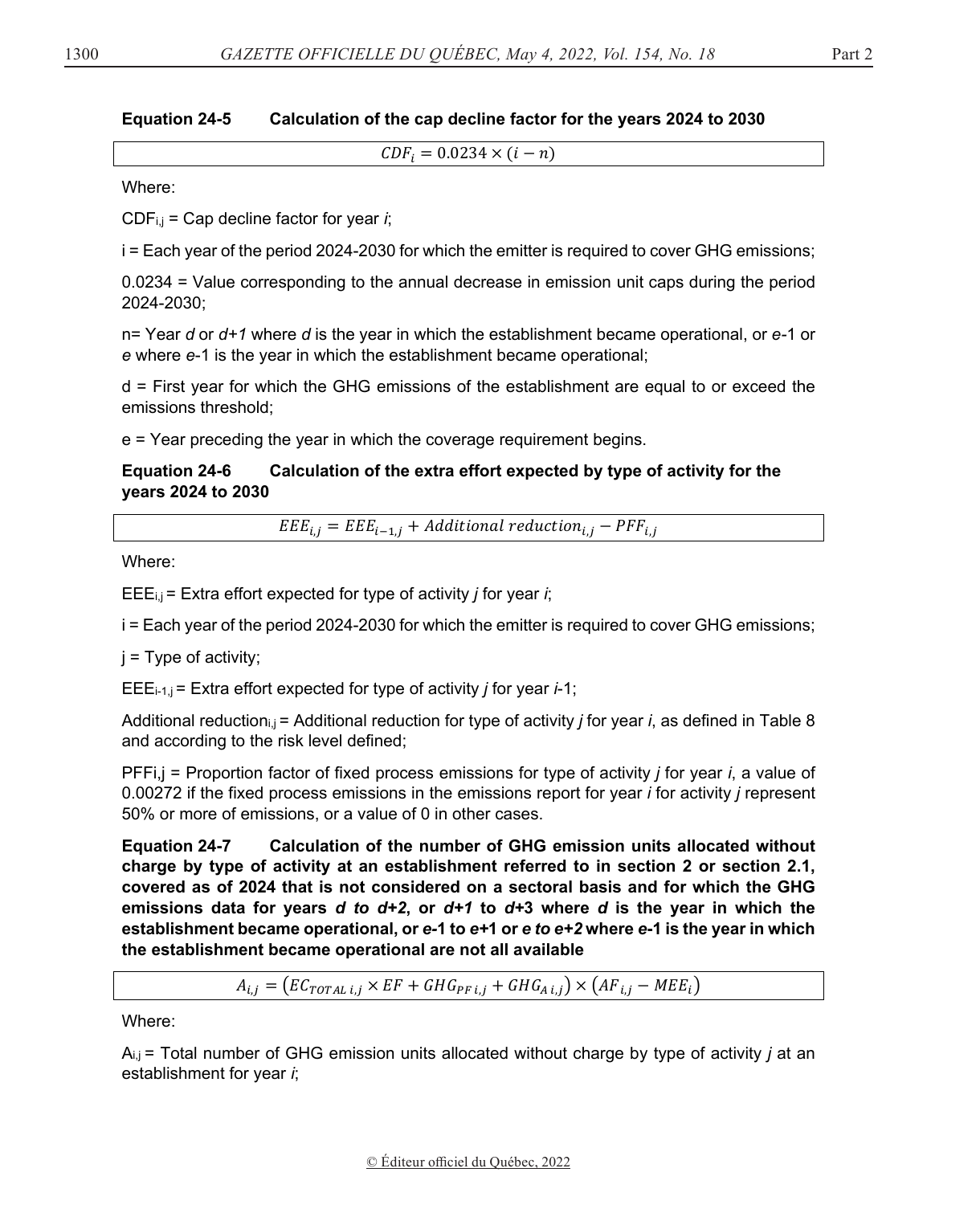i = Each year of the period 2024-2030 for which the emitter is required to cover GHG emissions;

 $j = Type of activity;$ 

ECTOTAL i,j = Energy consumption for type of activity *j* for year *i*, in GJ, calculated using equation 11-6 or equation 14-6;

 $EF =$  Emission factor for natural gas in metric tonnes  $CO<sub>2</sub>$  equivalent/GJ, or in the case of an establishment not connected to the electrical grid, the emission factor for diesel in metric tonnes CO2 equivalent/GJ, calculated using equation 22-1.1.

GHGFP i,j = Fixed process emissions at the establishment for type of activity *j* for year *i*, in metric tonnes CO<sub>2</sub> equivalent;

GHGO i, j = Other emissions at the establishment for type of activity *j* for year *i*, in metric tonnes CO2 equivalent;

AF i,j = Assistance factor for type of activity *j* for year *i*, as defined in Table 7 of this Appendix;

d = First year for which the GHG emissions of the establishment are equal to or exceed the emissions threshold;

e = Year preceding the year in which the coverage requirement begins;

MEEi = Minimal expected effort for year *i*, calculated using equation 24-3 or, for year *d* or *d+1* where *d* is the year in which the establishment became operational, or *e-*1 or *e* where *e*-1 is the year in which the establishment became operational, a value of 0.

**Equation 24-8 Calculation of the number of allocated GHG emission units paid to the emitter by type of activity at an establishment referred to in section 2 or section 2.1, covered as of 2024 that is not considered on a sectoral basis and for which the GHG emissions data for years** *d* **to** *d+***2, or** *d+***1 to** *d+***3 where** *d* **is the year in which the establishment became operational, or** *e***-1 to** *e+***1 or** *e* **to** *e***+2 where** *e***-1 is the year in which the establishment became operational are not all available** 

$$
A_{E i,j} = \left( EC_{TOTAL\ i,j} \times EF + GHG_{PF\ i,j} + GHG_{O\ i,j} \right) \times \left( AF_{i,j} - CDF_i - EEE_{i,j} - TMF_i \right)
$$

Where:

AE i,j = Total number of GHG emission units paid directly to the emitter by type of activity *j* at an establishment for year *i*;

i = Each year of the period 2024-2030 for which the emitter is required to cover GHG emissions;

 $j = Type$  of activity;

ECTOTAL i,j = Energy consumption for type of activity *j* for year *i*, in GJ, calculated using equation 11-6 or equation 14-6;

 $EF =$  Emission factor for natural gas in metric tonnes  $CO<sub>2</sub>$  equivalent/GJ, or in the case of an establishment not connected to the electrical grid, the emission factor for diesel in metric tonnes CO2 equivalent/GJ, calculated using equation 22-1.1;

GHGFP i,j = Fixed process emissions at the establishment for type of activity *j* for year *i*, in metric tonnes CO2 equivalent;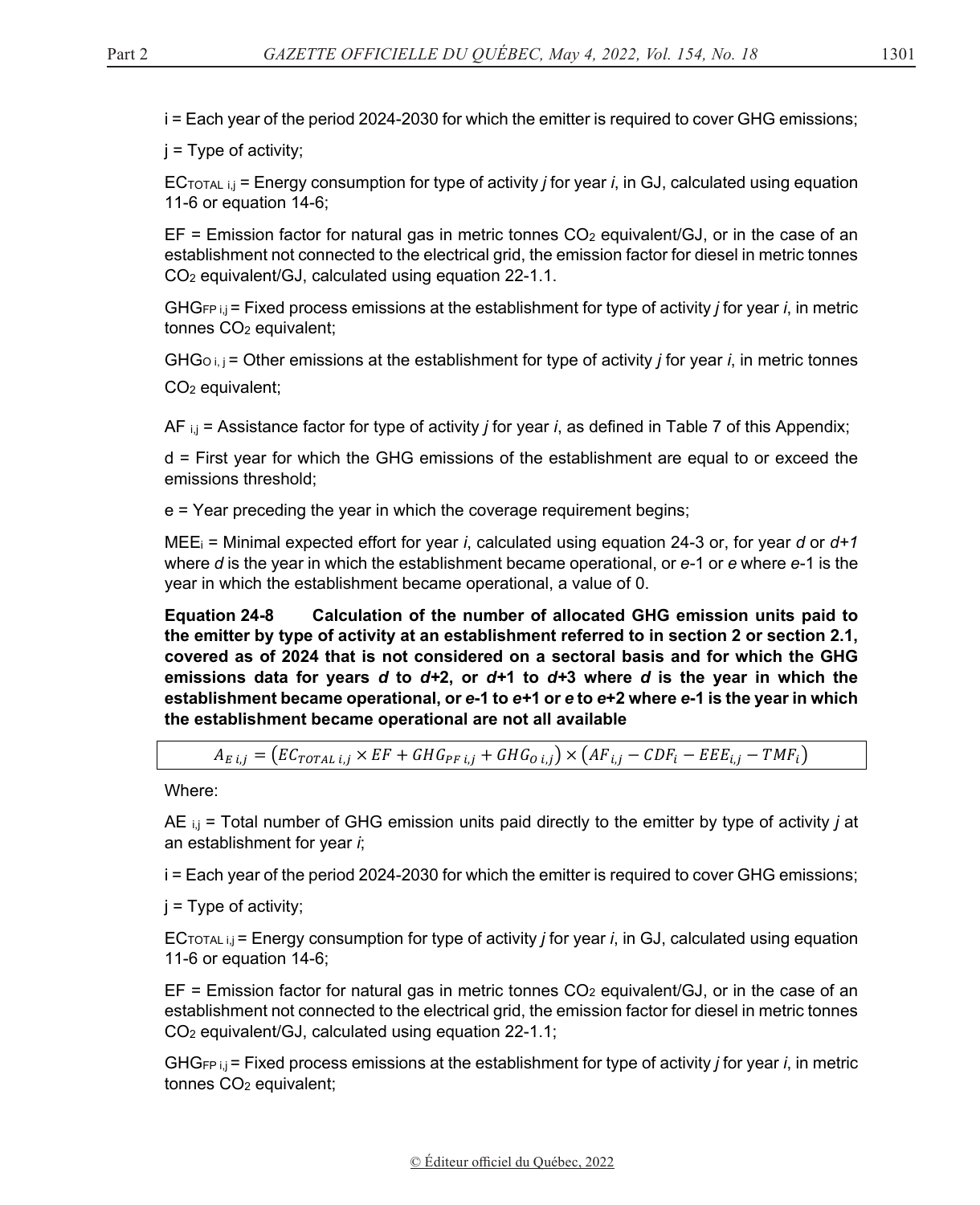GHGO i, j = Other emissions at the establishment for type of activity *j* for year *i*, in metric tonnes CO2 equivalent;

AF i,j = Assistance factor for type of activity *j* for year *i*, as defined in Table 7 of this Appendix;

CDFi = Cap decline factor for year *i*, calculated using equation 24-5 or, for year *d* or *d+1* where *d* is the year in which the establishment became operational, or *e-*1 or *e* where *e*-1 is the year in which the establishment became operational, a value of 0;

d = First year for which the GHG emissions of the establishment are equal to or exceed the emissions threshold;

e = Year preceding the year in which the coverage requirement begins;

EEEi,j = Extra effort expected for type of activity *j* for year *i*, calculated using equation 24-6 or, for year *d* or *d+1* where *d* is the year in which the establishment became operational, or *e-*1 or *e* where *e*-1 is the year in which the establishment became operational, a value of 0;

TMFi = Trajectory modulation factor for year *i*, as defined in Table 9 or, for year *d* or *d+1* where *d* is the year in which the establishment became operational, or *e-*1 or *e* where *e*-1 is the year in which the establishment became operational, a value of 0.

**25. Calculation methods for GHG emissions attributable to the production of electricity by cogeneration in the pulp and paper sector beginning in the year 2023** 

**Equation 25-1 Calculation of GHG emissions attributable to the production of electricity by cogeneration** 

 $GHG_{PEC\, i}=GHG_{QC.16\, i}-GHG_{PPP\, i}$ 

Where:

 $GHG_{PEC}$  = GHG emissions attributable to the production of electricity by cogeneration, in metric tonnes CO<sub>2</sub> equivalent;

i = Each year, beginning in 2023, for which the emitter is required to cover GHG emissions;

 $GHG_{QC.16}$  = GHG emissions reported in accordance with protocol QC.16 in Schedule A.2 to the Regulation respecting mandatory reporting of certain emissions of contaminants into the atmosphere (chapter Q-2, r. 15), in metric tonnes CO<sub>2</sub> equivalent;

 $GHG_{PPP}$  i = GHG emissions attributable pulp and paper manufacturing process, in metric tonnes  $CO<sub>2</sub>$  equivalent, calculated using equation 25-2, in metric tonnes  $CO<sub>2</sub>$  equivalent.

If the total quantity of reference units attributable to the pulp and paper manufacturing process at the establishment is zero, all the GHG emissions reported in accordance with protocol QC.16 in Schedule A.2 to the Regulation respecting mandatory reporting of certain emissions of contaminants into the atmosphere must be considered, for the purposes of equation 25-1, to be attributable to the production of electricity by cogeneration.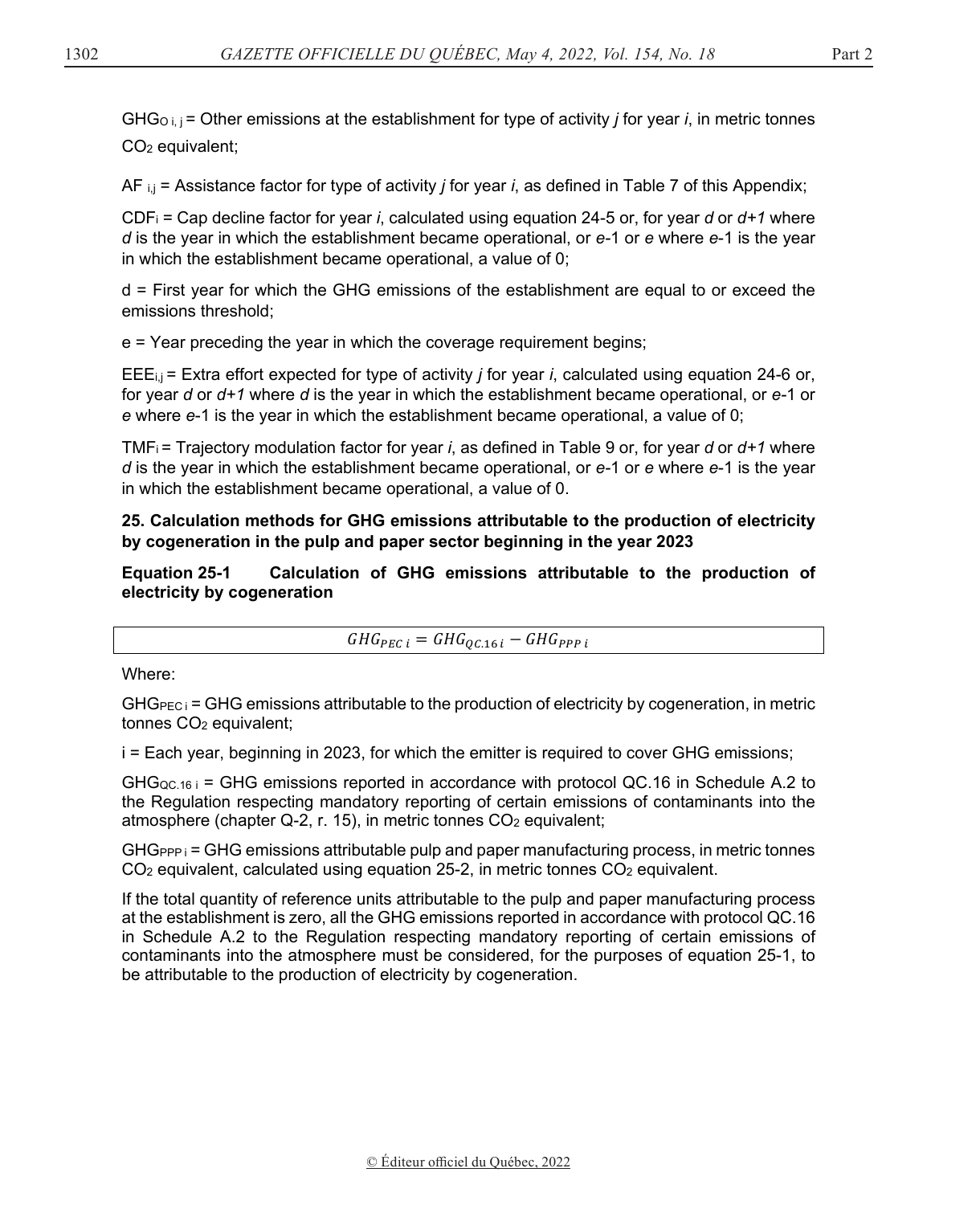#### **Equation 25-2** Calculation of GHG emissions attributable to the pulp and paper manufacturing process

$$
GHG_{PPP\,i} = \left\{ \frac{Q_{PPP\,i}}{(Q_{PPP\,i} + Q_{PEC\,i})} \right\} \times GES_{QC.16\,i}
$$

Where:

 $GHG_{PP}$  = GHG emissions attributable pulp and paper manufacturing process, in metric tonnes  $CO<sub>2</sub>$  equivalent;

i = Each year, beginning in 2023, for which the emitter is required to cover GHG emissions;

 $Q_{PPP,i}$  = Energy attributable to the pulp and paper manufacturing process, in GJ, calculated using equation 25-5;

 $Q_{\text{PEC}}$  = Energy attributable to the production of electricity by cogeneration, in GJ, calculated using equation 25-3;

 $GHG_{QC.16 i}$  = GHG emissions reported in accordance with protocol QC.16 in Schedule A.2 to the Regulation respecting mandatory reporting of certain emissions of contaminants into the atmosphere (chapter Q-2, r. 15), in metric tonnes CO<sub>2</sub> equivalent.

#### **Equation 25-3** Calculation of the energy attributable to the production of electricity by cogeneration

$$
Q_{PEC\,i} = P_{electricity\,i} \times R_{eff} \times 3.6
$$

Where:

 $Q_{\text{PEC i}}$  = Energy attributable to the production of electricity by cogeneration, in GJ;

i = Each year, beginning in 2023, for which the emitter is required to cover GHG emissions;

 $P_{\text{electricity}}$  = Annual electricity production reported in accordance with subparagraph 6 of the first paragraph of QC 16.2 of protocol QC.16 in Schedule A.2 to the Regulation respecting mandatory reporting of certain emissions of contaminants into the atmosphere (chapter Q-2, r. 15), en MWh;

 $R<sub>eff</sub>$  = Ratio between the efficiency of heat production and the efficiency of electricity production, calculated using equation 25-4;

3.6 = Conversion factor, MWh to GJ.

#### **Equation 25-4** Calculation of the ratio between the efficiency of heat production and the efficiency of electricity production

$$
R_{eff} = \frac{e_c}{e_n}
$$

Where:

 $R_{\text{eff}}$  = Ratio between the efficiency of heat production and the efficiency of electricity production;

 $ec$  = Efficiency of heat production of 0.8;

 $e_P$  = Efficiency of electricity production of 0.35.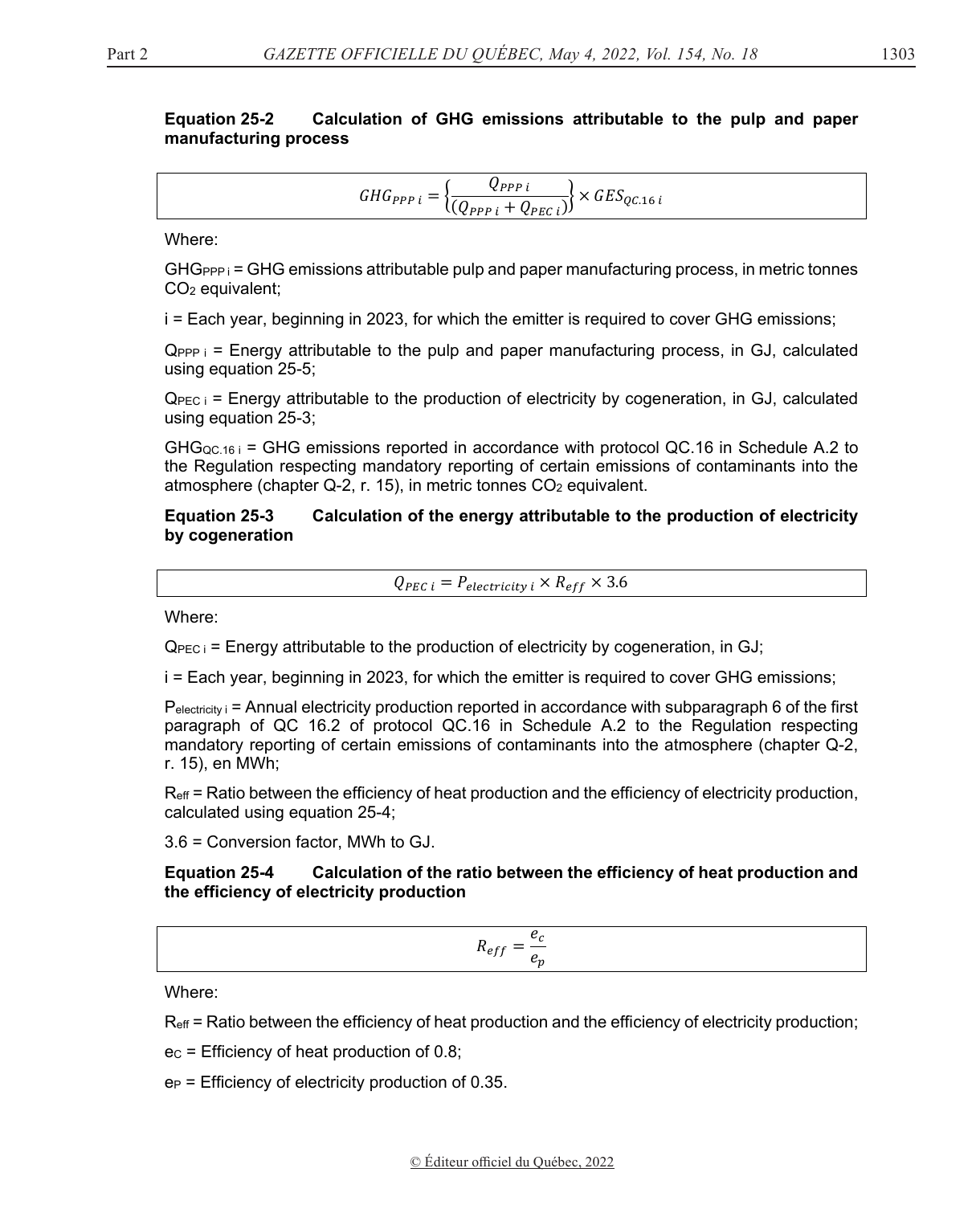#### **Equation 25-5** Calculation of the energy attributable to the pulp and paper manufacturing process

 $Q_{PPP\ i} = Q_{OC,16\ (produced)i} - Q_{PEC\ i}$ 

Where:

 $Q_{PPP,i}$  = Energy attributable to the pulp and paper manufacturing process, in GJ;

i = Each year, beginning in 2023, for which the emitter is reguired to cover GHG emissions;

 $Q_{\rm QC.16 (produced)}$  = Energy produced on the basis of energy consumed as reported in accordance with QC 16.2 of protocol QC.16 in Schedule A.2 to the Regulation respecting mandatory reporting of certain emissions of contaminants into the atmosphere (chapter Q-2, r. 15), in GJ, calculated using equation 25-6, in GJ;

 $Q_{\text{PEC}}$  = Energy attributable to the production of electricity by cogeneration, in GJ, calculated using equation 25-3.

**Equation 25-6** Calculation of energy produced on the basis of energy consumed as reported in QC 16.2 of protocol QC.16 of the Regulation respecting mandatory reporting of certain emissions of contaminants into the atmosphere

 $Q_{QC.16(produced)i} = Q_{QC.16(consumed)i} \times e_c$ 

Where:

 $Q_{\text{QC.16 (produced)}} =$  Energy produced on the basis of energy consumed as reported in accordance with QC 16.2 of protocol QC.16 in Schedule A.2 to the Regulation respecting mandatory reporting of certain emissions of contaminants into the atmosphere (chapter Q-2, r. 15), in GJ;

i = Each year, beginning in 2023, for which the emitter is required to cover GHG emissions;

 $Q_{QC,16}$  (consumed)  $i =$  Total energy consumed reported in accordance with QC 16.2 of protocol QC.16 in Schedule A.2 to the Regulation respecting mandatory reporting of certain emissions of contaminants into the atmosphere (chapter Q-2, r. 15), in GJ;

 $ec$  = Efficiency of heat production of 0.8.

### 26. Additional reduction

**Table 8: Additional reduction** 

| Risk level         | Additional reduction |
|--------------------|----------------------|
| Level <sub>7</sub> | $-0.00272$           |
| Level 6            | O                    |
| Level 5            | 0.00272              |
| Level 4            | 0.00544              |
| Level 3            | 0.00816              |
| Level 2            | 0.01088              |
| Level 1            | 0.0136               |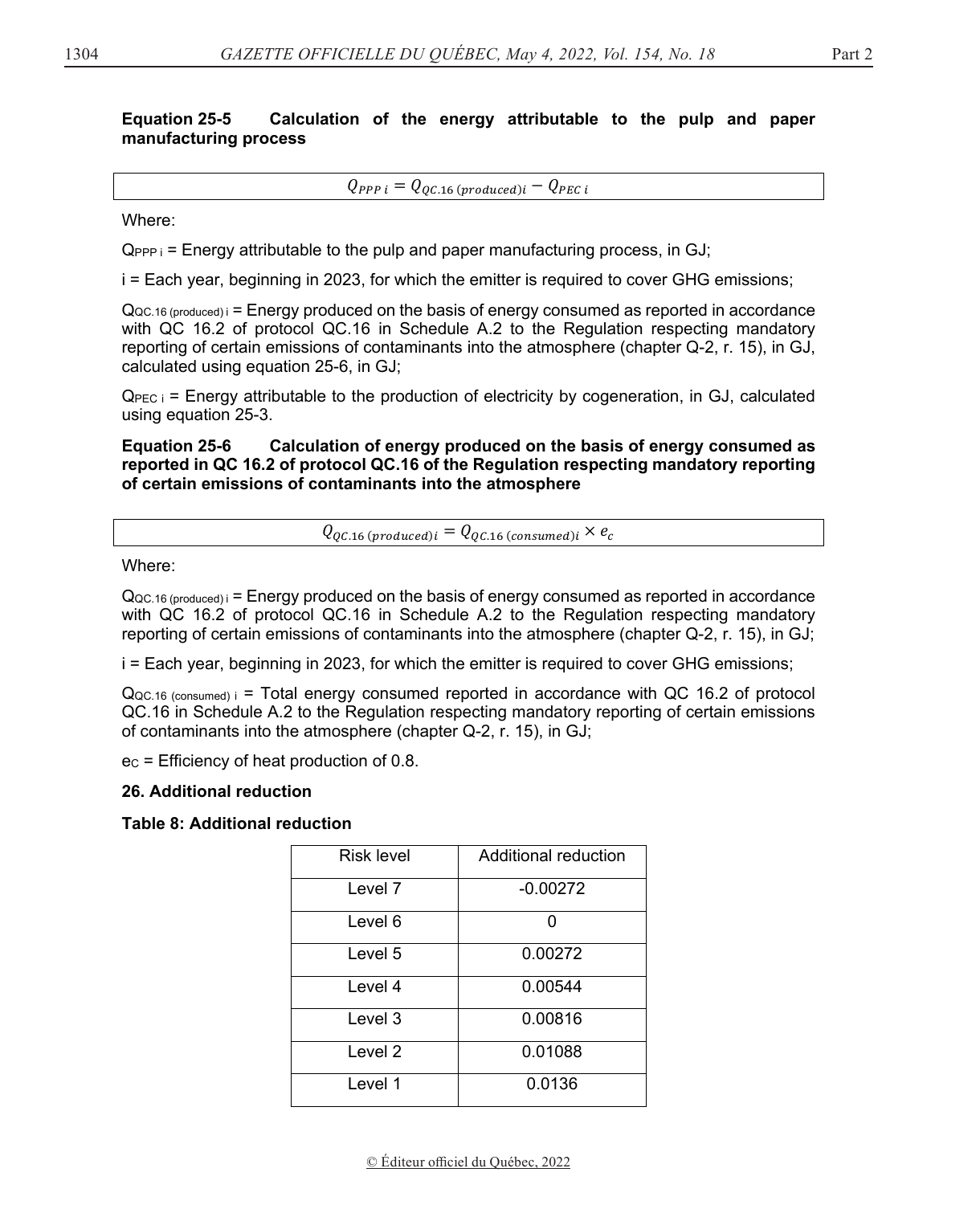### **27. Trajectory modulation**

**Table 9: Trajectory modulation.** 

| Year | <b>Trajectory modulation</b> |
|------|------------------------------|
| 2024 | $-0.005$                     |
| 2025 | $-0.01$                      |
| 2026 | $-0.0125$                    |
| 2027 | $-0.0125$                    |
| 2028 | $-0.01$                      |
| 2029 | $-0.005$                     |
| 2030 |                              |

".

**52.** Appendix C is amended by adding the following at the end:

**"Part III** 

# **Greenhouse gas reduction projects and greenhouse gas research and development projects**

### **1. Object**

This Part sets out the terms and conditions applicable to eligible projects, specifically the greenhouse gas reduction projects and greenhouse gas research and development projects referred to in subdivisions 3.1, 4.1 and 5.1 of this Part, for which an emitter may use the sums determined and reserved in the emitter's name pursuant to section 54.1 of this Regulation. It also sets out the terms and conditions governing the payment of such sums, which must be recorded in an agreement entered into by the emitter and the Minister in accordance with section 46.8.1 of the Environment Quality Act (chapter Q-2).

This Part also sets out the eligible expenses for which the sums may be used and the terms and condition for reporting on eligible projects.

# **2. Definitions**

In this Part, unless otherwise indicated by context,

"administration costs" means costs for the administrative support of project implementation, including office and accounting costs, payroll management costs, office rental costs, stationery purchase costs, postal costs and telephone costs;

"bioenergy from residual biomass" means one of the following fuels produced by pyrolysis from residual biomass:

- (1) pyrolitic oil;
- (2) biochar;

(3) biogas or renewable natural gas, if produced in conjunction with a fuel in paragraph 1 or 2;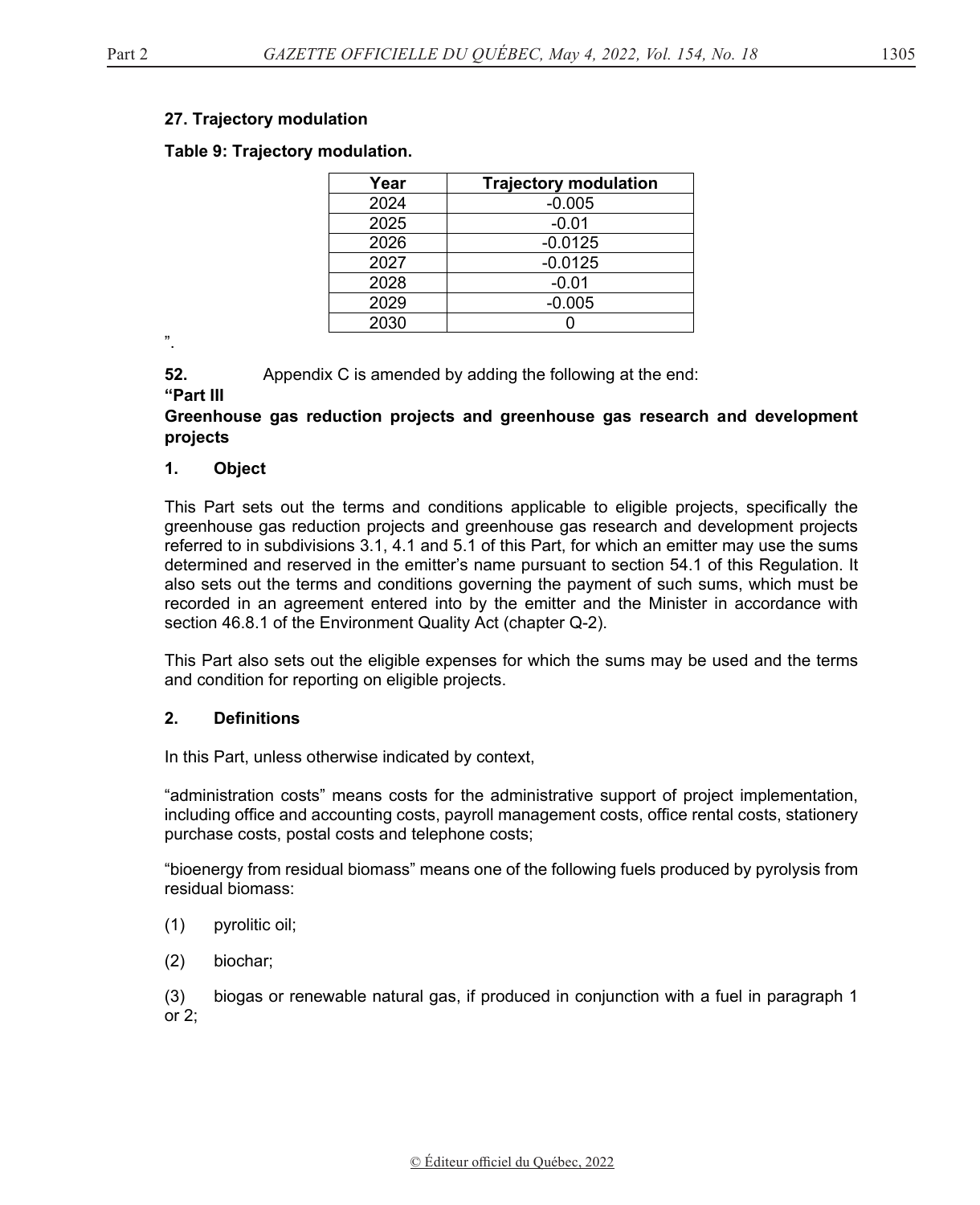"classic equipment" means equipment whose efficiency is equivalent to that prescribed by industry or generally recognized standards. The GHG emission levels are equivalent to current best practices and to the efficiency of the types of new equipment available in the marketplace;

"external consultant" means a person or group of persons, not employed by the emitter and not forming part of the same group within the meaning of section 9 of this Regulation;

"first-generation renewable natural gas" means natural gas from an engineered landfill or agricultural and urban biomethanization site;

"generally accepted accounting principles" means all the general principles and conventions of general application as well as the rules and procedures that determine recognized accounting practices at a given point in time. The principles define the rules for accounting and information presentation that apply to financial statements, as well as explanations and indications about most of the operations and events that occur in an entity. Financial statements must convey relevant, reliable, comparable, understandable and clearly presented information in a way that facilitates its use;

"GHG emissions verification" means an evaluation of the impact of a project implementation on the GHG emissions reduction reported by an emitter, performed after the project is implemented and based on ISO 14064-3;

"green hydrogen" means hydrogen produced by the electrolysis of water using renewable electricity;

"renewable electricity" means electricity produced from a wind, solar, geothermal, wave, tidal or hydro-electric source;

"residual biomass" means organic material of plant or animal origin mainly sourced from the forest, agricultural, industrial or urban sector in Québec that belongs to one of the following categories:

(1) forest-sourced biomass from harvesting or primary or secondary processing activities as well as sludge, pulp and paper liquor, granules and compressed wood logs. Forest-sourced biomass includes uncontaminated additive-free wood from the construction sector, when the wood is not covered by a measure targeting reduction at source, reuse, recycling or reclamation, and excludes standing timber;

(2) agricultur*e*-sourced biomass resulting from livestock-raising activities and the harvesting of various crops, comprising residue from the processing of plants and energy crops harvested on land that is not suitable for the production of food crops for human or animal use;

(3) residual biomass from industrial or urban sources that can be reclaimed using the hierarchy of reclamation models defined in the residual materials management policy;

"site" means a physical or geographic location where the emitter's activities take place. A site includes all buildings and accessory immovable equipment;

"technology testing" means the use of an existing product or process in an actual application for a period sufficiently long and representative of various operating conditions to objectively establish the performance of the technology;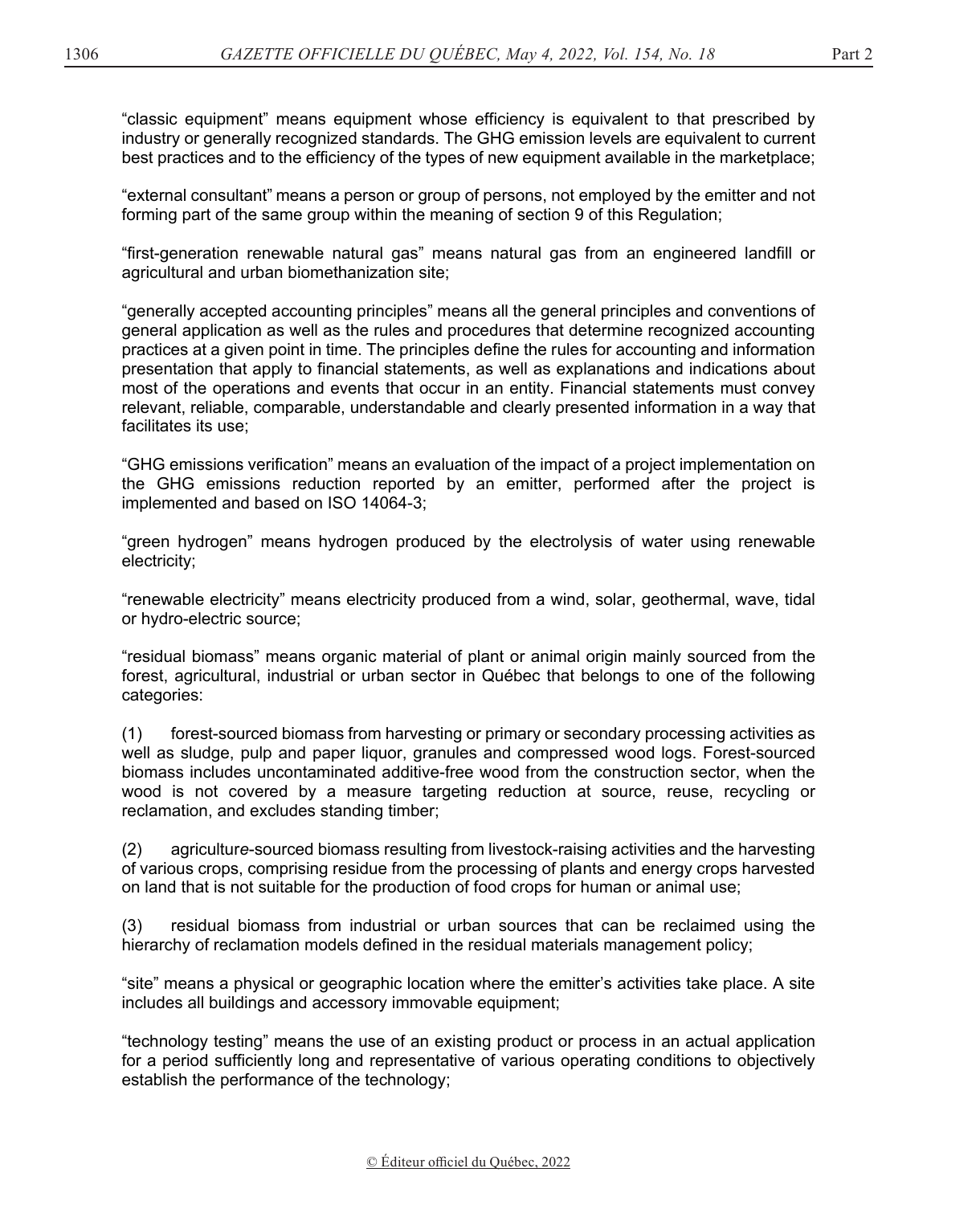"third party qualified to quantify GHG emissions" means a third party that can show that it has qualifications for quantifying GHG emissions, that is impartial within the meaning of ISO 14064:2019 and that, at minimum,

(1) has completed training on one of the three parts of ISO 14064 on GHG emissions, has performed quantifications as part of its duties and can provide evidence of that fact;

(2) holds accreditation under ISO 14065, a requirement for organizations that provide GHG emission validations and verifications for accreditation or other forms of recognition, has performed quantifications as part of its duties and can provide evidence of that fact;

"third party" means a person or group of persons that are not participants in, are not employed by and are not part of the same controlling group as those who helped prepare the elements to be validated or verified;

"validation of GHG emissions reduction" means an evaluation of the probability that the implementation of a project will generate the GHG emissions reduction reported by an emitter, based on ISO 14064-3.

### **3. Production or updating of a study of the technical and economic potential for GHG emissions reduction**

# **3.1 Description**

An eligible project within the meaning of this Part is a study of the technical and economic potential for GHG emissions reduction that

(1) involves the production or updating of a study of the technical and economic potential for GHG emissions reduction at each industrial establishment subject to the Regulation that performs mineral extraction or manufacturing and is operated by an emitter;

(2) identifies and estimates all potential emissions reduction projects in each such establishment using current technologies, along with their implementation costs;

- (3) evaluates the potential for GHG emissions reduction in each of the following categories:
- (*a*) improved energy efficiency;
- (*b*) energy conversion;

(*c*) a reduction in fixed process emissions and other emissions within the meaning of Division B of Part II of Appendix C;

(4) is drafted by the emitter or an external consultant;

(5) is revised by an external consultant who is a member of the Ordre des Ingénieurs du Québec who must certify, with a reasonable level of assurance, that

*(a)* the elements presented in the study are credible;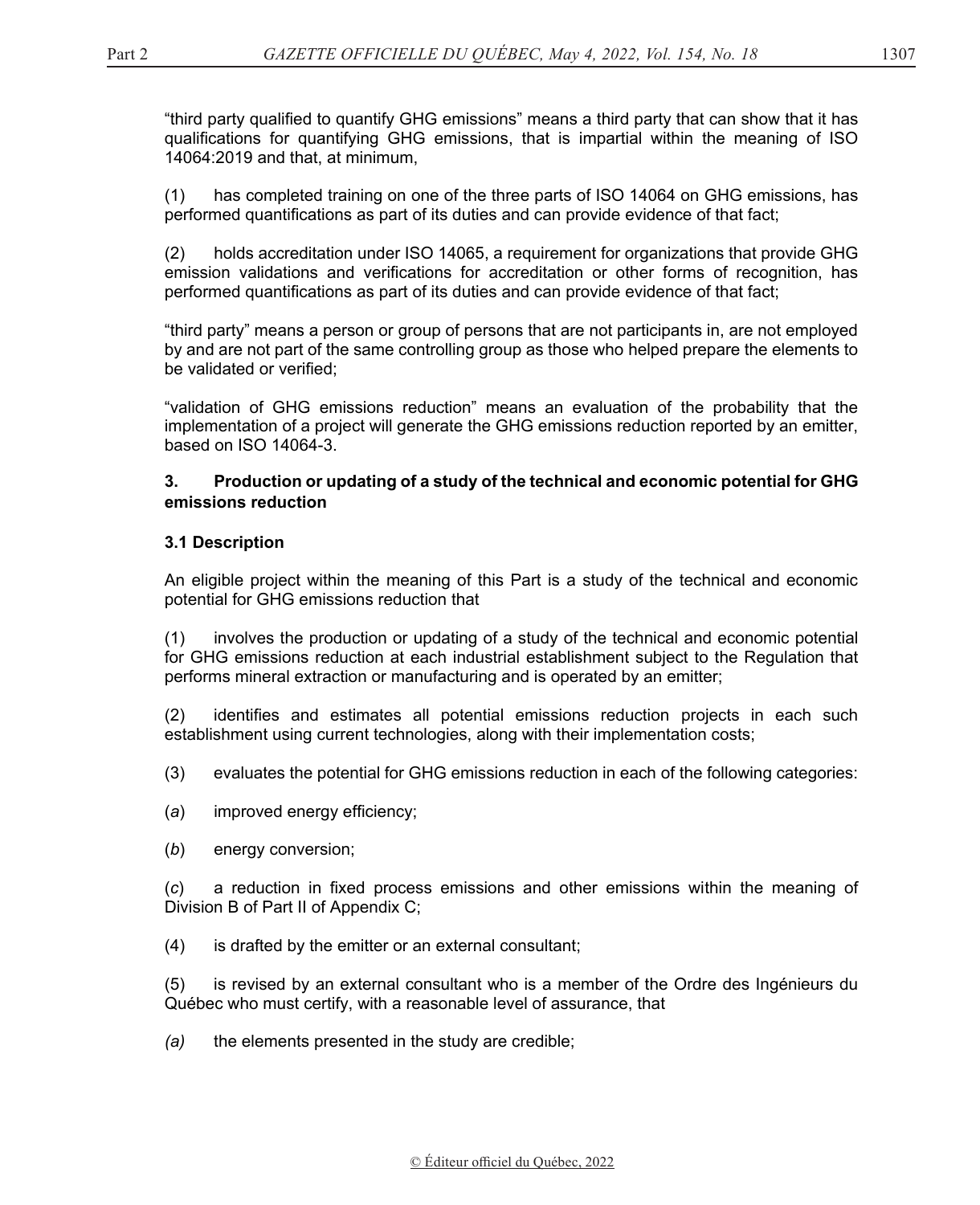*(b)* a process has been undertaken to identify projects for GHG emissions reduction that are technically viable;

- *(c)* all categories of GHG emissions reduction projects have been evaluated;
- *(d)* the GHG reductions were estimated using the principles of ISO 14064-2.

The GHG emissions reduction projects referred to in subparagraph 2 of the first paragraph must target a reduction in GHG emissions compared to the baseline scenarios in a manner consistent with the principles of ISO 14064-2.

If the emitter uses the sums to finance technological innovation projects referred to in Division 5 of this Part, the study must also evaluate the possibilities for GHG emissions reductions using emerging technologies within a 10-year timeframe.

# **3.2 Submission of a project**

Before the Minister pays the sums in accordance with the terms and conditions of Division 11 of this Part to allow the emitter to complete a study of technical and economic potential for GHG emissions reduction, the emitter must send the Minister a project submission form signed and dated by a duly authorized person. All applications must be submitted before 31 December 2030.

After receiving the project submission form, the Minister confirms in writing that the emitter may begin the production or updating of its study of the technical and economic potential for GHG emissions reduction and that expenses may be incurred.

# **3.3 Reporting requirements**

The payment of the sums in accordance with the terms and conditions of Division 11 is conditional on the receipt of the documents and information referred to in subdivisions 3.3.1 and 3.3.2, depending on whether the project is being implemented or has been completed.

# **3.3.1 Annual report**

If the production or updating of the study of the technical and economic potential for GHG emissions reduction has not been completed by the end of a year, the emitter must submit to the Minister between 31 January and 1 March each year, for expenses paid up to the preceding 31 December, an annual report including the following documents and information:

(1) a financial report compliant with Division 6 of this Part;

(2) the budget forecasts for the project for the period from 1 January to 31 March of the current year;

(3) the annual budget forecasts for the subsequent years;

(4) an updated timeline for the project;

(5) a progress report for the study, including in particular a description of the project, the progress made and the estimated completion date of the study.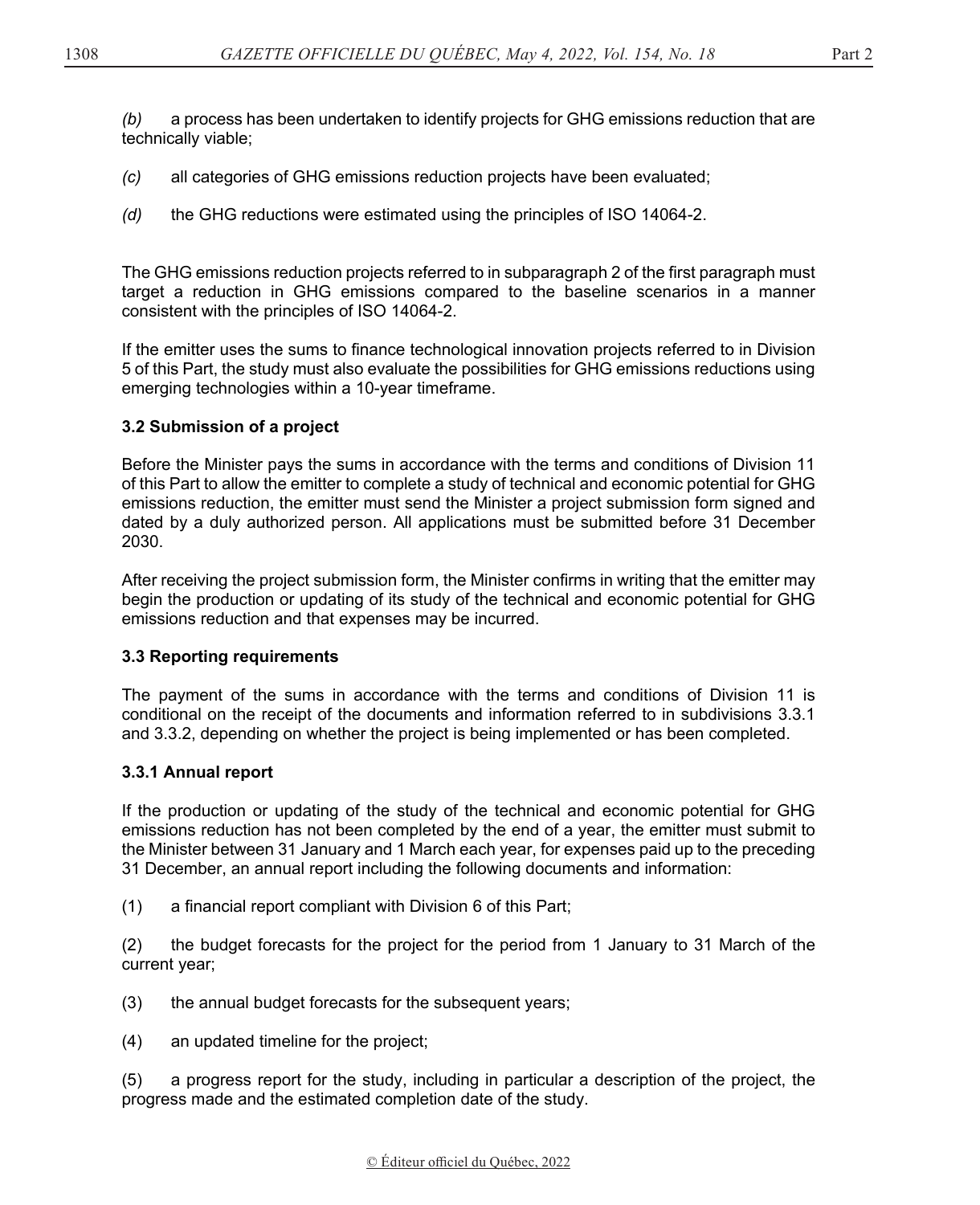The Minister may ask the emitter for an update of the financial plan for the project in November and July of each year. The update must be sent to the Minister not later than one month after the Minister asks the emitter for the update.

# **3.3.2 Final report**

Once the production or updating of the study of the technical and economic potential for GHG emissions reduction has been completed, the emitter must file with the Minister, within 60 days of the end of the project and not later than 5 years after the date of filing of the project submission form referred to in subdivision 3.2, a final report including the following documents and information:

- (1) a financial report compliant with Division 6 of this Part;
- (2) a completed study of technical and economic potential including, for each establishment,
- (*a*) a description of the enterprise;
- (*b*) a diagram of the general process and main equipment;
- (*c*) the inputs and outputs;

(*d*) the identification and quantification of sources of GHG emissions and types of emissions within the meaning of Division B of Part II, in the form of representative averages;

(*e*) the identification, quantification and costs of fuel consumption points, by type, quantity used and emission factor, in the form of representative averages;

(*f*) optionally, electricity consumption and associated costs;

(*g*) the potential GHG emissions reduction projects and, where applicable, the technological innovation projects identified in the study;

- (*h*) the certification of the external consultant;
- (3) for each potential project identified in the study of technical and economic potential:
- (*a*) the baseline scenario used;
- (*b*) a description of the planned project;

(*c*) an annual estimate of the GHG emissions reductions planned compared to the baseline scenarios;

(*d*) energy consumption before and after the project;

(*e*) the technology readiness level and duration of the technological innovation project, if applicable;

- (*f*) the supply source for alternative fuel in the case of an energy conversion;
- (*g*) the estimated economic parameters for the project identified, showing separately

# [© Éditeur officiel du Québec, 202](http://www.droitauteur.gouv.qc.ca/copyright.php)2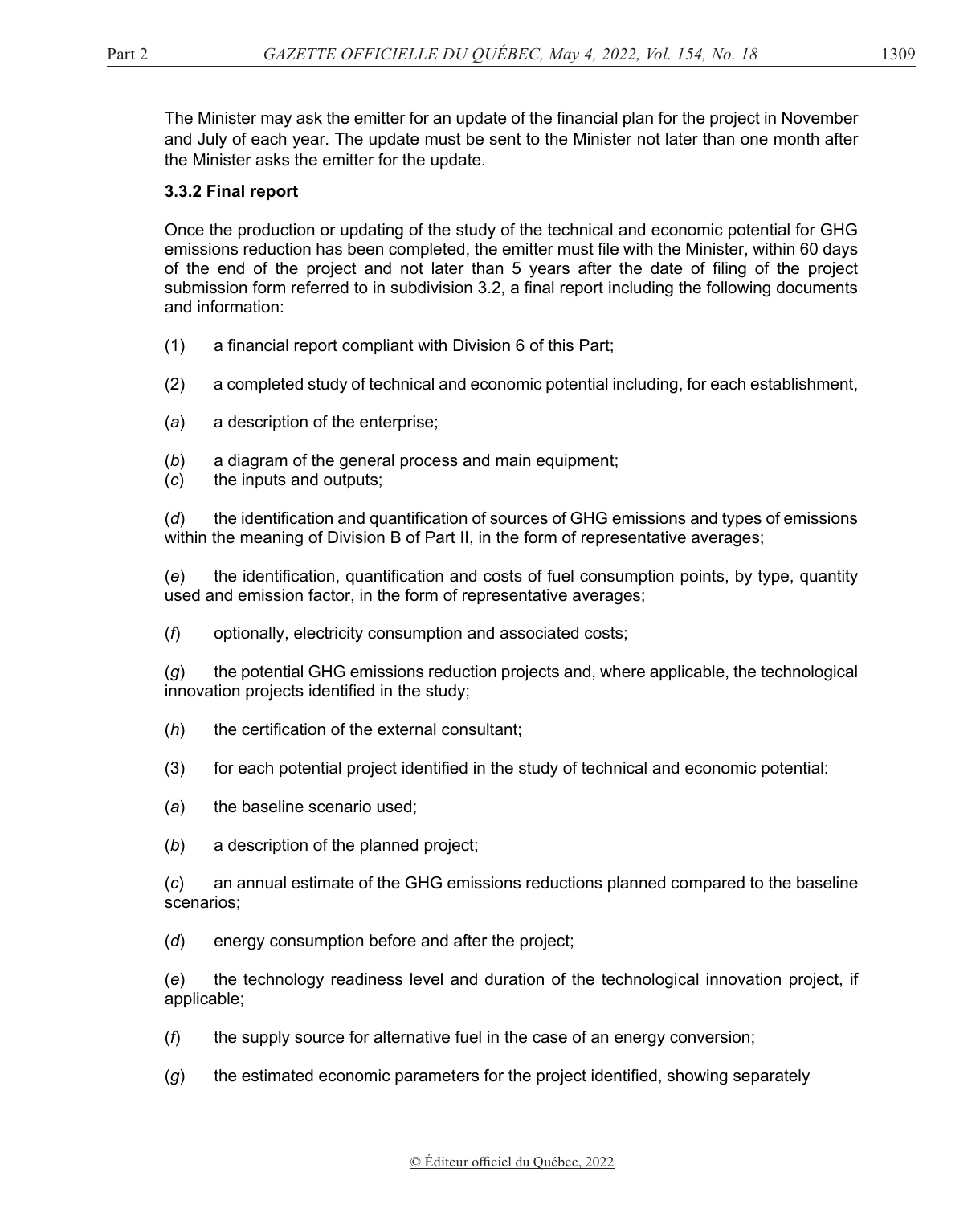- *i.* the cost of the investment needed to implement the project;
- *ii.* annual operating costs before and after the project, including the carbon cost;
- *iii.* if known, existing subsidy programs for the type of project concerned;
- *iv.* the return on investment period;
- *v.* the pricing hypotheses used for the carbon cost estimate.

# **4. Implementation of a GHG emissions reduction project**

# **4.1 Description**

An eligible project within the meaning of this Part is a GHG emissions reduction project that

(1) was identified in a study of the technical and economic potential for GHG emissions reduction in compliance with the requirements of subdivision 3.3.2 of this Part that was completed or updated not later than five years before the submission of the project;

(2) targets a GHG emissions reduction compared to the baseline scenario;

(3) is completed in an establishment belonging to the emitter, or off site if the project allows GHG emissions to be reduced at a covered establishment in accordance with section 19 of this Regulation;

(4) has a return on investment period of more than one year;

(5) targets, if it includes an energy conversion project, a replacement energy source from the following list:

- (*a*) a fossil fuel producing fewer GHG emissions than the baseline scenario;
- (*b*) renewable electricity;
- (*c*) green hydrogen, excluding projects where direct electrification is possible;
- (*d*) first-generation renewable natural gas;
- (*e*) residual biomass, from supplies in Québec only;
- (*f*) bioenergy produced by pyrolysis from residual forest biomass.

Despite subparagraph 1 of the first paragraph, a project implemented by an emitter in a newly operational establishment within the meaning of section 2 of this Regulation is also eligible within the meaning of this Part if it begins not later than 5 years after the start of operations.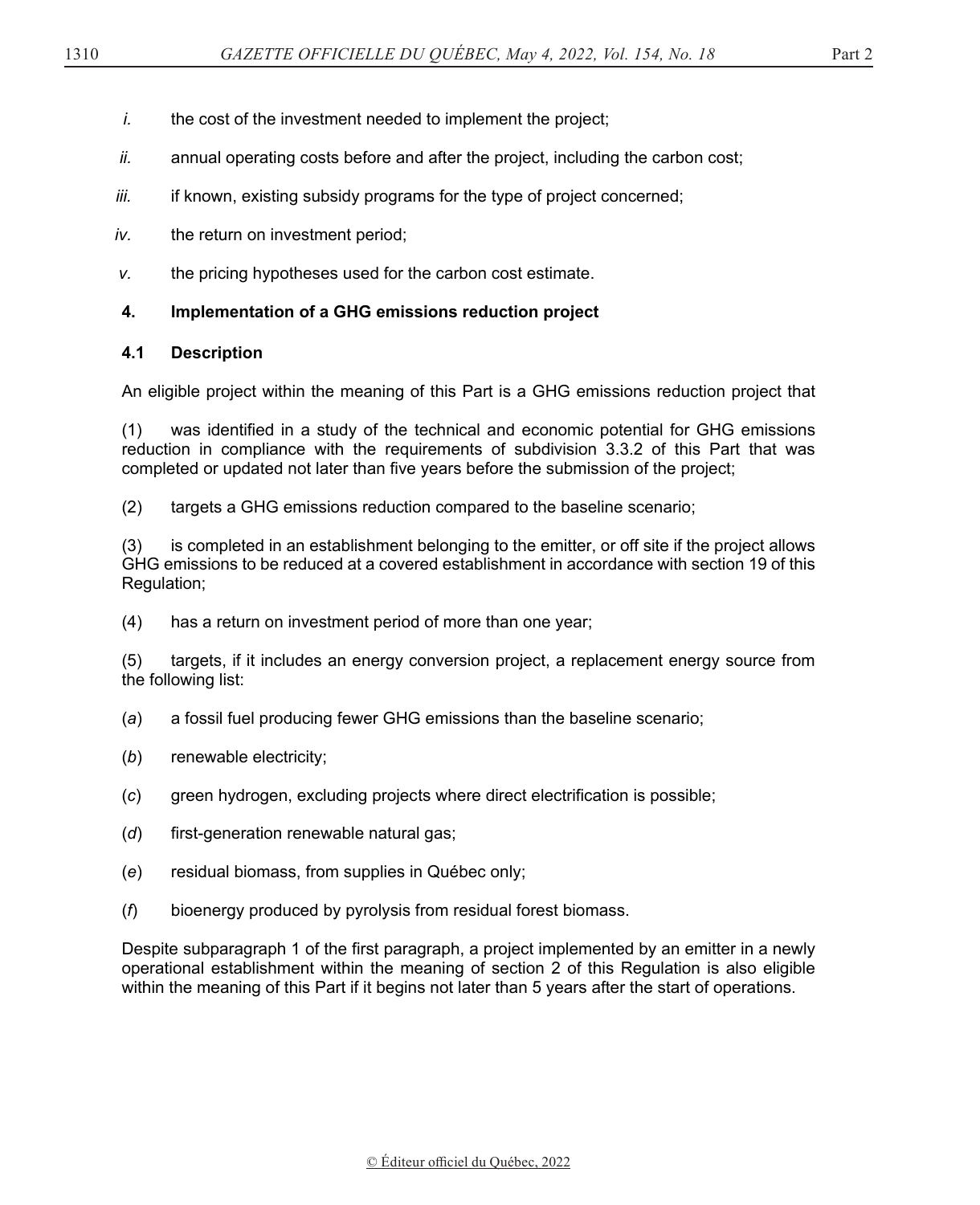# **4.2 Submission of a project**

Before the Minister pays the sums in accordance with the terms and conditions of Division 11 to allow the emitter to complete a GHG emissions reduction project, the emitter must send the Minister a project submission form signed and dated by a duly authorized person. All applications must be submitted before 31 December 2030.

The following information and documents must be submitted with the form referred to in the first paragraph:

(1) a project plan and surveillance plan drawn up by the emitter or an external consultant, including a quantification of the reductions in GHG emissions resulting from the project on the site at the establishment, validated by a third party qualified to quantify GHG emissions who is a member of the Ordre des ingénieurs du Québec and who certifies that the reduction in GHG emissions and the baseline scenario were quantified in accordance with ISO 14064-2. A document showing the validation must be included;

(2) a financial plan for the project;

(3) in the case of an energy conversion project, a demonstration of the emitter's intention to maintain the emissions reduction for 10 years, in the form of a supply contract, agreement with a supplier, proof of investment by the emitter or supplier, or another equivalent document;

(4) in the case of a renewable energy conversion project, all the measures taken to optimize its energy efficiency;

- (5) a project timeline;
- (6) any other information considered necessary by the emitter.

After receiving the project submission form, the Minister confirms in writing that the emitter may begin the implementation of its GHG emissions reduction project and that expenses may be incurred.

### **4.3 Reporting requirements for a project with capital investment**

The payment of the sums in accordance with the terms and conditions of Division 11 is conditional on the receipt of the documents and information referred to in subdivisions 4.3.1 and 4.3.2, depending on whether the project is being implemented or has been completed.

#### **4.3.1 Annual report**

If the project has not been completed by the end of a year, the emitter must file with the Minister between 31 January and 1 March each year, for expenses paid up to the preceding 31 December, an annual report including the following information and documents:

(1) a financial report compliant with Division 6 of this Part;

(2) the forecasts for project expenses for the period from 1 January to 31 March of the current year;

(3) the annual budget forecasts for the subsequent years;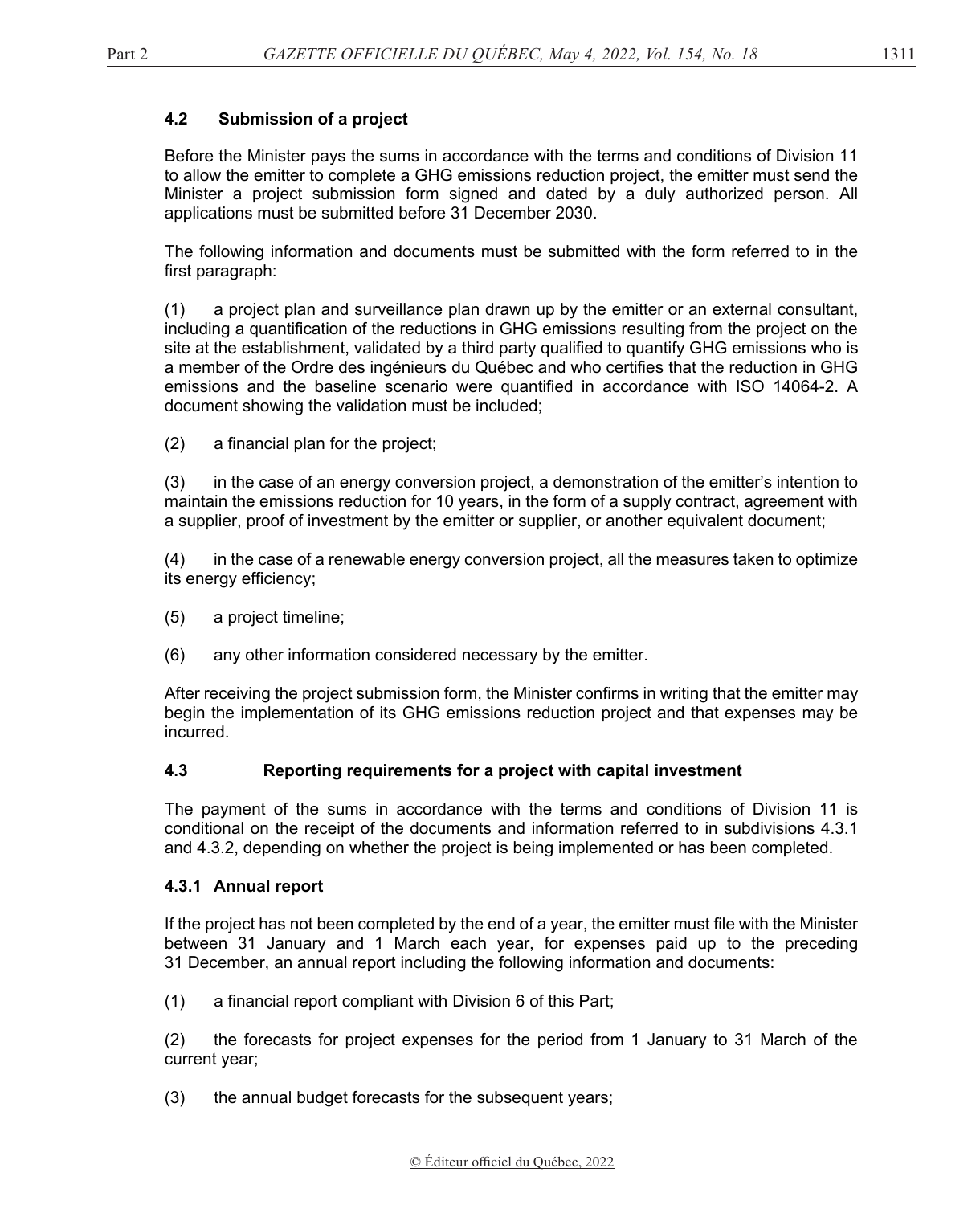(4) an updated timeline for the project;

(5) a progress report, including in particular a description of the project, the progress made and the activities scheduled up to the end of the project;

(6) an updated surveillance plan, if changes have been made since the filing of the last annual report;

(7) any other information considered necessary by the emitter.

The Minister may ask the emitter for an update of the financial plan for the project in November and July of each year. The update must be sent to the Minister not later than one month after the Minister asks the emitter for the update.

# **4.3.2 Final report and continuation of reduction measures**

Once the project has been completed, the emitter must file with the Minister, within 12 months of the end of the project and not later than 5 years after the date of filing of the project submission form referred to in subdivision 4.2, a final report including the following documents and information:

- (1) a financial report compliant with Division 6 of this Part;
- (2) the following information:
- (*a*) a description of the project;
- (*b*) a description of the baseline scenario;
- (*c*) the method used to quantify GHG emissions and implement the surveillance plan;

(*d*) a quantification of the representative GHG emissions reductions for the year following the implementation of the project, presented in the form of a GHG emissions report consistent with  $ISO$  14064-2 verified by a third party qualified to quantify GHG emissions.

Once the project has been completed, the emitter must undertake to maintain the GHG emissions reduction measures for a period of 10 years. During this period, the emitter must file with the Minister, on 1 March each year, a written attestation signed by one of its representatives confirming that the project equipment is functioning adequately.

#### **4.4 Reporting requirements for an energy conversion project involving supplementary operating costs**

Before the Minister pays the sums in accordance with the terms and conditions of Division 11 for the implementation by the emitter of a project, involving supplementary operating costs, to convert to renewable electricity, green hydrogen, first-generation renewable natural gas, residual biomass or bioenergy from pyrolysis using residual forest biomass, the emitter must file with the Minister between 31 January and 1 March each year, for expenses paid up to the preceding 31 December, an annual report including the following information and document:

(1) a financial report compliant with Division 6 of this Part;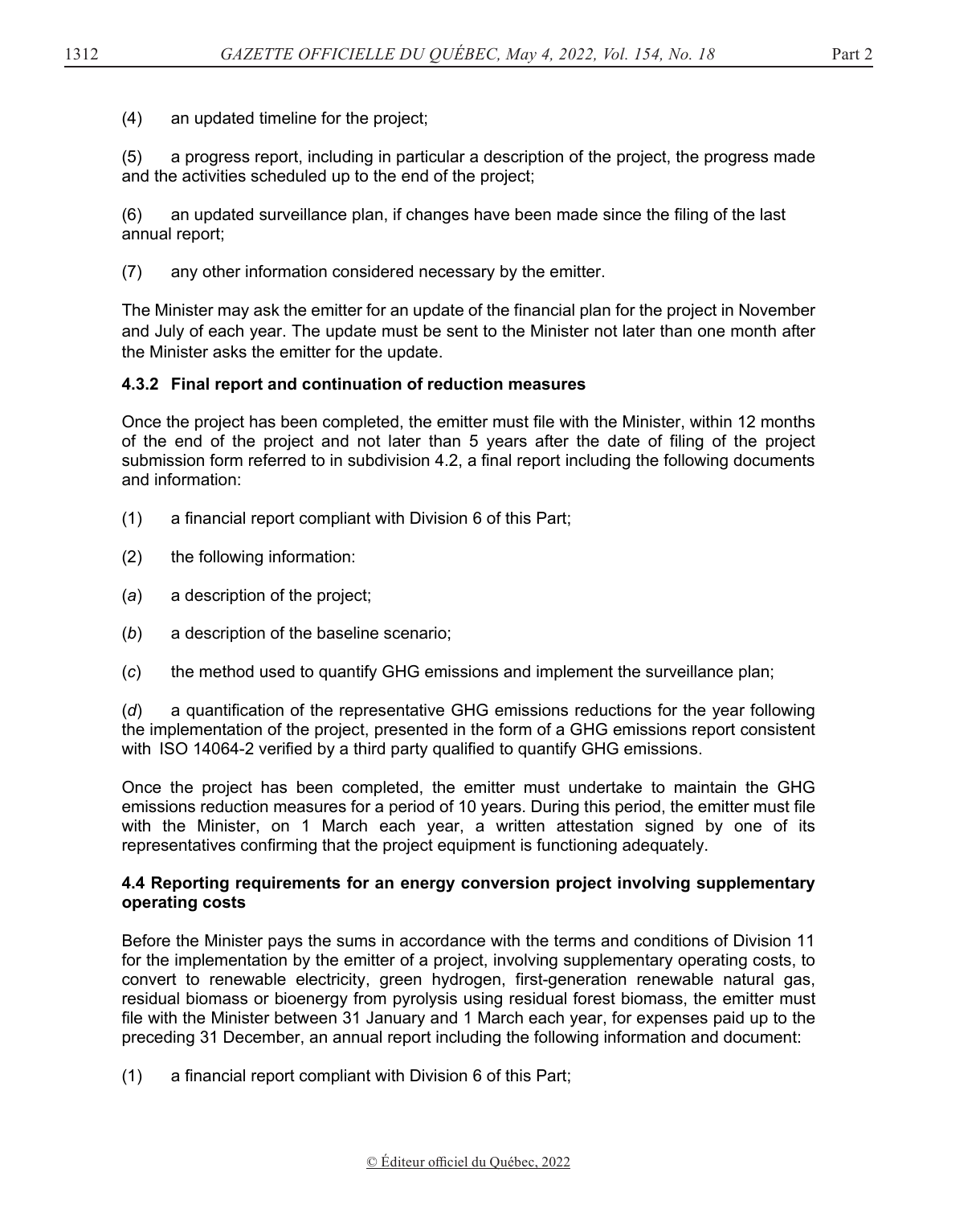(2) a forecast of expenses for the period from 1 January to 31 March of the year during which the annual report is sent;

- (3) a forecast of annual expenses for the following years;
- (4) a GHG emissions reduction report, including in particular:

(*a*) a quantification of GHG emissions reductions during the year, presented in the form of a GHG emissions report consistent with ISO 14064-2 with respect to the conversion; 

- (*b*) the supplementary operating costs, detailing
- i. the rate for the replaced energy and for the replacement energy;
- ii. the carbon cost for the replaced energy and for the replacement energy;
- iii. the quantity of replaced energy and replacement energy;
- iv. the calculation method for the replacement energy rate;
- (*c*) any other information considered necessary by the emitter.

The Minister may request that the emitter provide an update of the financial plan for the project in November and July each year. The update must be sent to the Minister not later than one month after the Minister's request.

# **5. Implementation of a technological innovation project for the reduction of GHG emissions**

### **5.1 Description**

An eligible project within the meaning of this Part is a technological innovation project for GHG emissions reduction that

(1) was identified in a study of the technical and economic potential for GHG emissions reduction in compliance with the requirement of subdivision 3.3.2 of this Part that was completed or updated not later than five years before the submission of the project;

(2) targets

(*a*) a technological innovation in the field of GHG emissions reduction whose technology readiness level is 4 to 8 within the meaning of Table 1 of this Part; or

(*b*) the field testing of technology for GHG emissions reduction which, to the emitter's best knowledge, has not been used in establishments subject to this Regulation or is used only marginally;

(3) has potential for GHG emissions reduction on the site of a covered establishment operated by the emitter that performs mineral extraction or manufacturing activities;

(4) is implemented in Québec.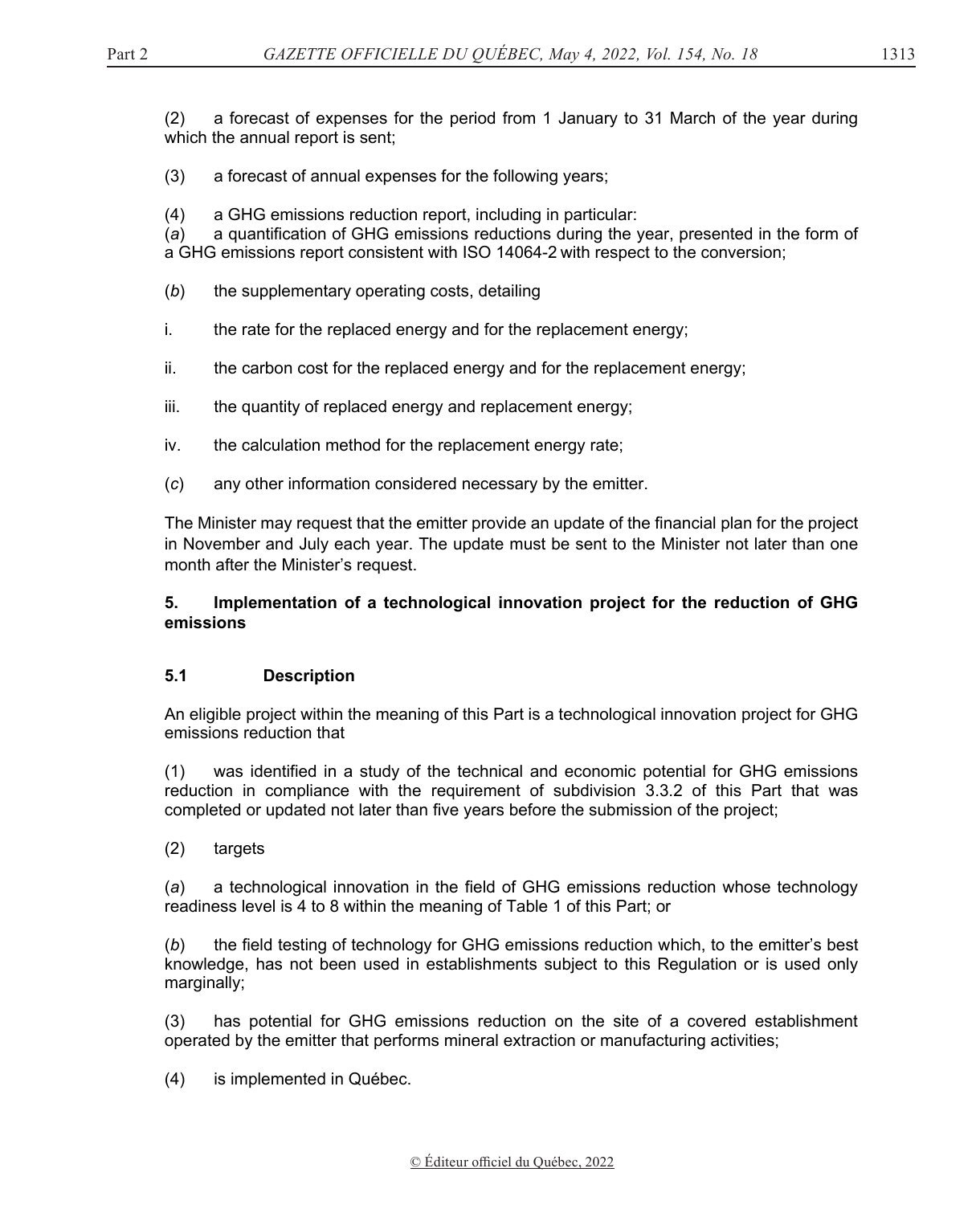# **5.2 Submission of a project**

Before the Minister pays the sums in accordance with the terms and conditions of Division 11 for the implementation by the emitter of a technological innovation project in the field of GHG emissions reduction, the emitter must send the Minister a project submission form signed and dated by a duly authorized person. All applications must be submitted before 31 December 2030.

The following information and documents must be submitted with the form referred to in the first paragraph:

(1) a financial plan for the project;

(2) a project plan and surveillance plan drawn up by the emitter or an external consultant, including a quantification of the reductions in GHG emissions resulting from the project on the site at the establishment, validated by a third party qualified to quantify GHG emissions who is a member of the Ordre des ingénieurs du Québec and who certifies that the reduction in GHG emissions and the baseline scenario were quantified in accordance with ISO 14064-2. The project plan and surveillance plan must included, in particular,

- (*a*) a project description;
- (*b*) a testing protocol;
- (*c*) the methods to be used to collect data to quantify GHG emissions reductions;
- (*d*) the place in Québec where the technological innovation will be implemented;

(*e*) the address of the covered establishment that could benefit from the GHG emissions reductions from the project;

(*f*) the commercial advantages or techniques that the implementation of the project could create compared to existing solutions available in the marketplace for the sector of activity;

(*g*) the technology readiness level, from 4 to 8, in the area of GHG emissions reductions, within the meaning of Table 1 of this Part;

(3) any other information considered necessary by the emitter.

After receiving the project submission form, the Minister confirms in writing that the emitter may begin the implementation of the project and that expenses may be incurred.

### **5.3 Reporting requirements**

The payment of the sums in accordance with the terms and conditions of Division 11 is conditional on the receipt of the documents and information referred to in subdivisions 5.3.1 and 5.3.2, depending on whether the project is being implemented or has been completed.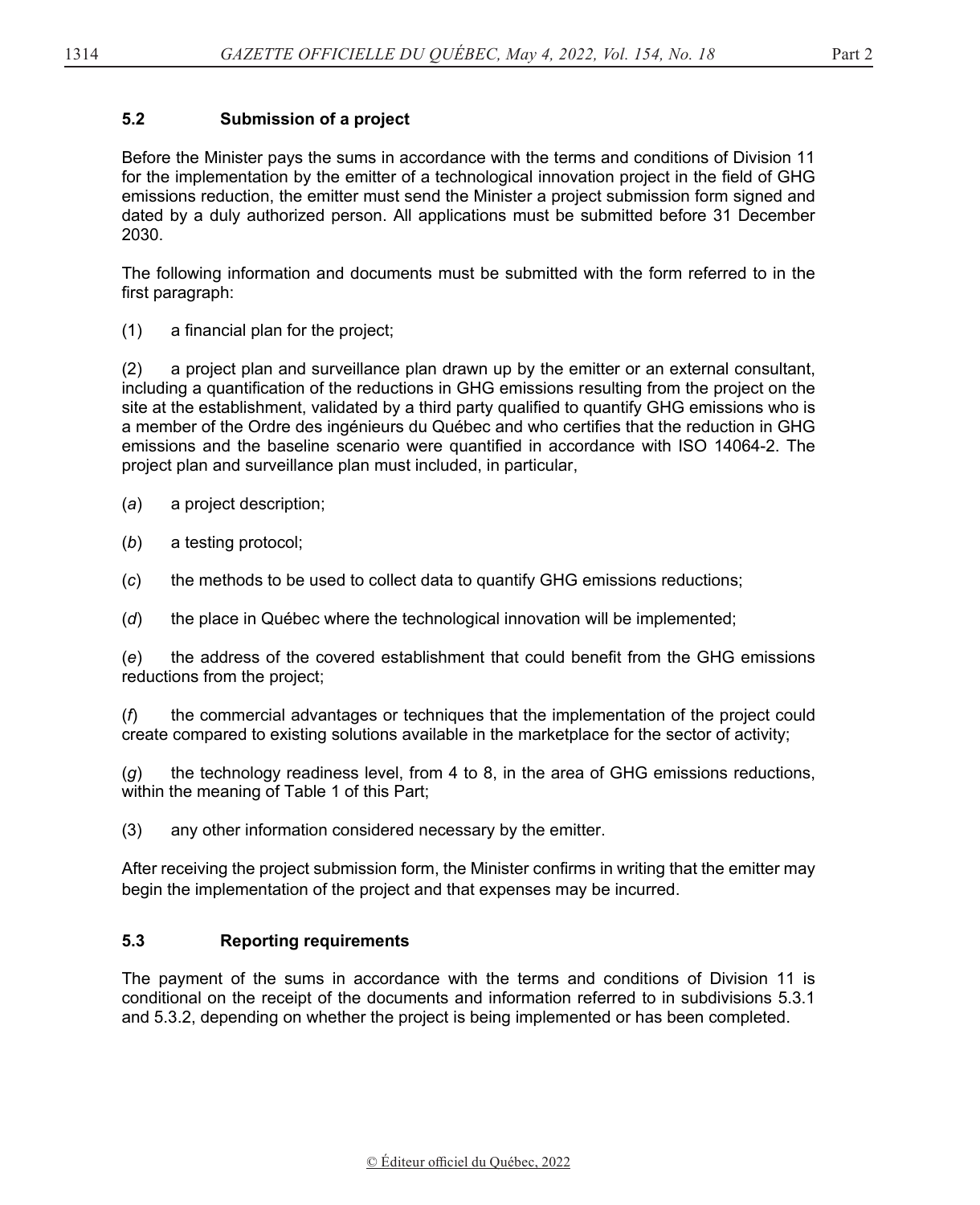# **5.3.1 Annual report**

If the project has not been completed by end of a year, the emitter must file with the Minister between 31 January and 1 March each year, for expenses paid up to the preceding 31 December, an annual report including the following information and documents:

(1) a financial report compliant with Division 6;

(2) the forecasts for project expenses for the period from 1 January to 31 March of the current year;

- (3) the annual budget forecasts for the subsequent years;
- (4) an updated timeline for the project;

(5) a progress report, including in particular a description of the project and the progress made;

(6) any other information considered necessary by the emitter.

The Minister may ask the emitter for an update of the financial plan for the project in November and July of each year. The update must be sent to the Minister not later than one month after the Minister asks the emitter for the update.

### **5.3.2 Final report**

Once the project has been completed, the emitter must file with the Minister, within 60 days from the end of the project and not later than 5 years after the date of filing of the project submission form referred to in subdivision 5.2, a final report including the following information and documents:

- (1) a financial report compliant with Division 6;
- (2) the following information:
- (*a*) a description of the project;
- (*b*) a description of the results obtained the prospects for implementation;

(*c*) a validation by a third party qualified to quantify GHG emissions who is a member of the Ordre des ingénieurs du Québec and who certifies that the reduction in GHG emissions and the baseline scenario were quantified in accordance with ISO 14064-2;

*(d)* any other information considered necessary by the emitter.

### **6. Financial report**

Every financial report submitted pursuant to this Part must contain the following information:

(1) an indication of all financial assistance obtained directly or indirectly from public bodies within the meaning of the Act respecting access to documents held by public bodies and the protection of personal information (chapter A-2.1) or mandataries of the state;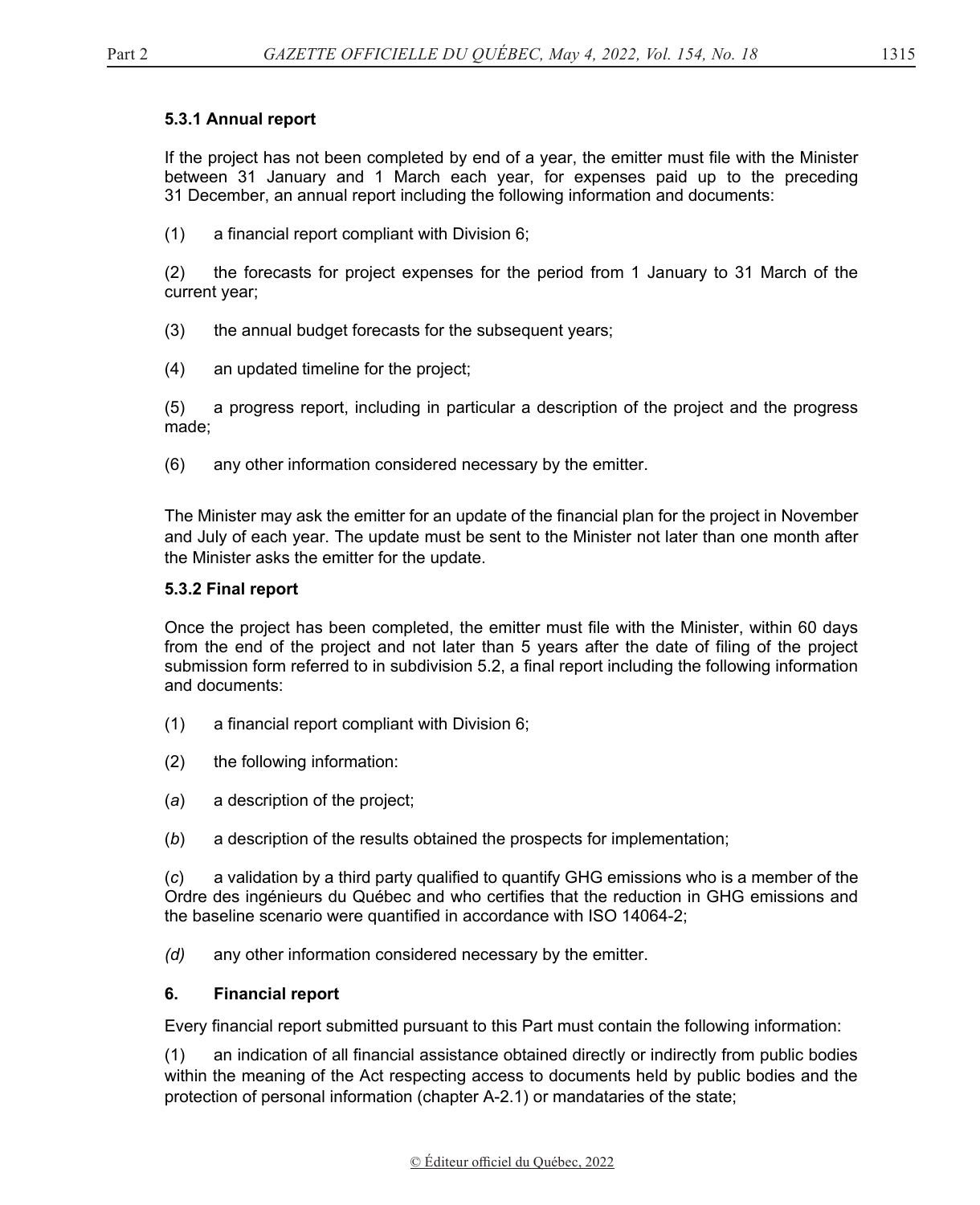(2) the expenses paid since the last annual report or since the filing of the project submission form, if the financial report is the first submitted for the project**.** The expenses must be broken down in accordance with the specifications of the template available on the website of the Ministère du Développement durable, de l'Environnement et des Parcs, and in particular into eligible expenses and non-eligible expenses;

(3) all the expenses for the project, including those that are not eligible, pursuant to Division 9 of this Part;

(4) a justification for variation between the information in the financial plan filed with the project submission form and the project as implemented;

- (5) any other element of a financial nature;
- (6) an audit report, in the cases provided for in Division 7 of this Part.

## **7. Audit**

As part of the reporting requirement specified in subdivision 3.3, 4.3, 4.4 or 5.3, as the case may be, every financial report must be submitted with an audit report in compliance with this Division when the eligible expenses for the project amount to \$100,000 or more.

In addition, the Minister may request that the emitter provide an audit report for a financial report showing eligible expenses of less than \$100,000. The report must be submitted to the Minister within 90 days.

The emitter is responsible for making the necessary requests to the auditor and managing the audit for the project. All audits must be conducted by external, independent auditors in accordance with the audit standards in force in Canada.

The audit report must certify that

(1) the project under way or completed complies with this Part and the template for the financial forecasts filed with the project submission form;

(2) the project has been implemented. If applicable, the auditor must certify the cost and nature of the work completed for the project that began and was completed after confirmation was received from the Minister pursuant to subdivision 3.2, 4.2 or 5.2, as the case may be;

(3) the work carried out for the project was not completed in conjunction with other work for which financial assistance was received. In such a case, the auditor must ensure that no financial assistance was received for eligible expenses for which a request for reimbursement has been made pursuant to Division 11 of this Part .

### **8. Verification**

Payments of the sums to which this Part applies may be verified by the Minister or by any other person or body as part of their duties or under a mandate from the Minister.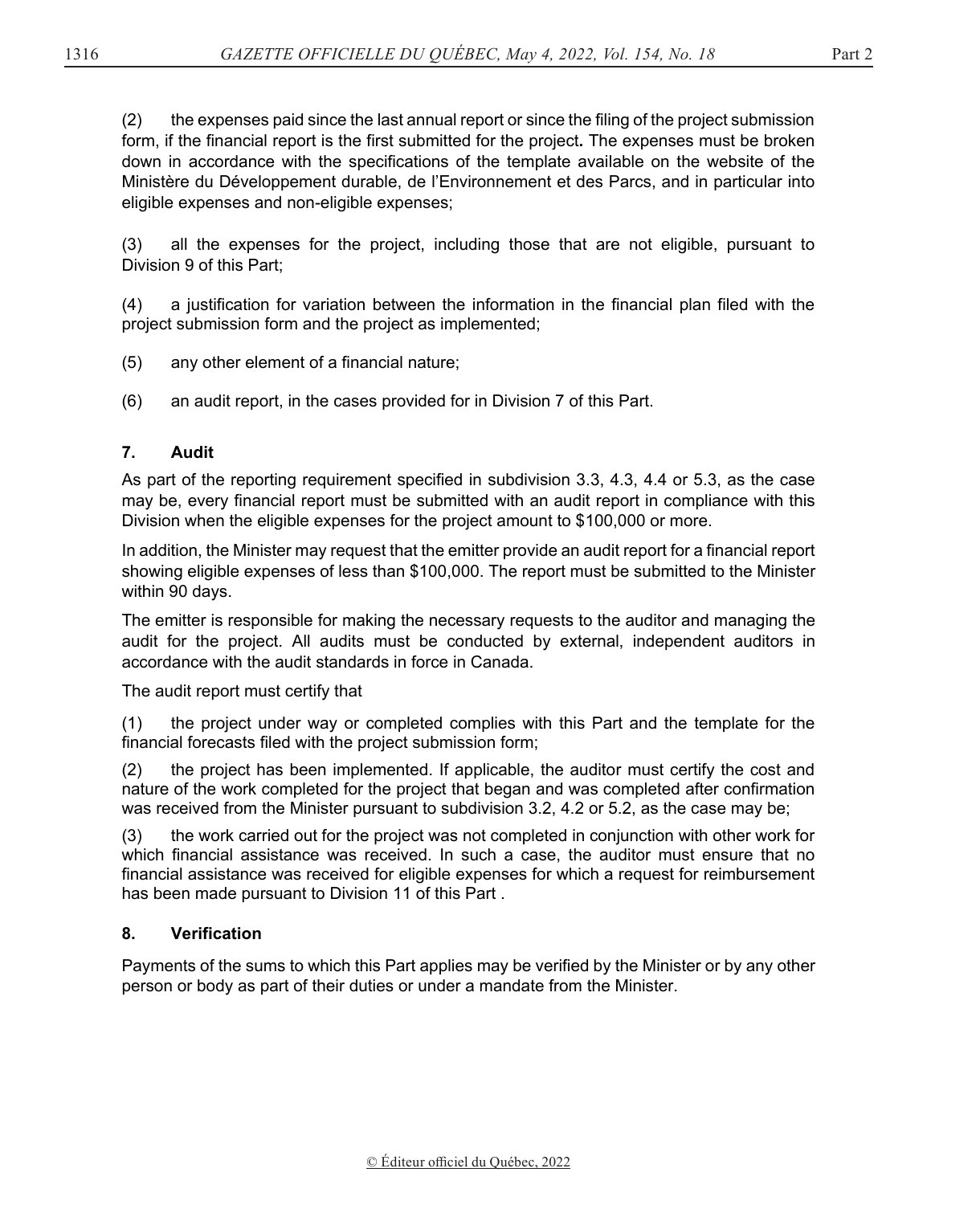### **9. Eligible expenses and non-eligible expenses**

#### **9.1 Eligible expenses**

To be eligible, an expense must

(1) have been incurred after written confirmation was received from the Minister pursuant to subdivision 3.2, 4.2 or 5.2, as the case may be;

(2) have been incurred for the implementation of a project to which this Part applies;

(3) be necessary, justifiable and directly attributable to the implementation of the project. An eligible expense does not necessarily need to be incurred on the site of one of the emitter's industrial establishments provided it is directly and reasonably connected with the project.

The following expenses, in particular, are eligible expenses:

(1) supplementary costs for the purchase of electrified, off-road rolling stock for use on site, compared to the cost of the same equipment powered by fossil fuels;

(2) fees for professional service provided for the implementation of the project, calculated in accordance with the methods set out in the Tarif d'honoraires pour services professionnels fournis au gouvernement par des ingénieurs (chapter C-65.1, r. 12);

(3) wages and benefits, with no surcharge, for employees of the emitter working directly on the eligible project. Proof of such expenses may be requested by the Minister, including copies of pay stubs;

- (4) fees for specialized services;
- (5) services performed as subcontracts;
- (6) equipment rental costs for a time period not exceeding the duration of the project;
- (7) expenses for the purchase and installation of equipment;
- (8) project management costs;

(9) travel and accommodation costs connected with the implementation of the project, based on the standards in force as set out in the Directive concernant les frais de déplacement des personnes engagées à honoraires par des organismes publics made by the Conseil du Trésor on 26 March 2013, as amended;

(10) expenses incurred to prepare a strategy for the protection of intellectual property, to obtain protection for intellectual property, and to acquire rights or licences for intellectual property, including the costs relating to applications for patents such as patent agent's fees; (11) the cost of quantifying, validating and verifying GHG emissions reductions;

(12) transportation costs for equipment and materials;

(13) the expenses associated with the accounting audits requested by the Minister pursuant to Division 6 of this Part;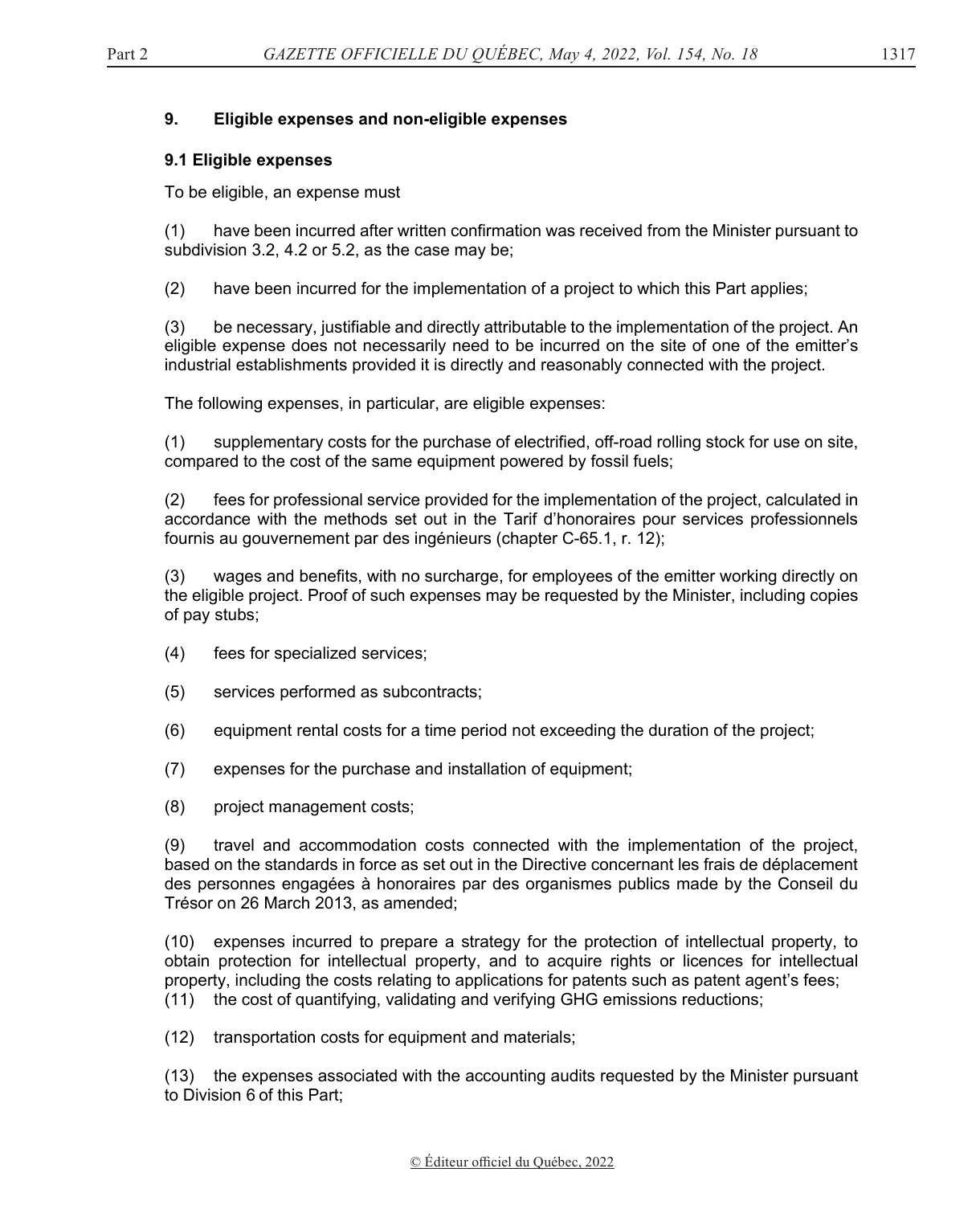(14) supplementary costs, for operating expenses, for an energy conversion to bioenergy produced from residual forest biomass, residual biomass, renewable electricity, first-generation renewable natural gas or green hydrogen, calculated using the following equation:

## **Equation 1**

Supplementary  $cost_i = [R2_i + CC2_i - (R1_i + CC_i \times CF)] \times Q2_i$ 

Where:

Supplementary costi = Supplementary operating cost for year *i*;

i = Each year in the period 2024-2030 for which the emitter has a supplementary cost;

R2i = Replacement energy rate for year *i*, in Canadian dollars;

CC2i = Carbon cost of replacement energy for year *i*;

 $R1<sub>i</sub>$  = Replaced energy rate for year *i*, using either the actual invoiced cost, the last invoiced cost, indexed, or a representative published cost;

CC1i = Carbon cost of replaced energy for year *i*;

CF = Conversion factor for energy, calculated using equation 2;

 $Q2_i$  = Quantity of replacement energy consumed for the project in year *i*;

## **Equation 2**

$$
CF = \frac{Q1}{Q2}
$$

Where:

CF = Conversion factor for energy;

Q1 = Quantity of replaced energy using the baseline scenario;

Q2 = Quantity of replacement energy under the project scenario, adjusted to match actual efficiency once the project is implemented;

(15) administration costs incurred in Québec that are directly connected to the implementation of the project, up to a maximum of 10% of the sums paid.

Where a project includes the replacement of obsolete equipment or the addition of space for a new construction, a new factory section, a new operating site, a new establishment or an enlargement, only the supplementary costs compared to the baseline scenario may be considered as eligible expenses.

For the purposes of the third paragraph, equipment is considered to be obsolete if it cannot function without repairs for the entire 10-year period for which a commitment is made to maintain GHG emissions reductions pursuant to this Part, or if the cost of the major repairs required to allow the equipment to function optimally for that period exceeds the cost of classic equipment for that period.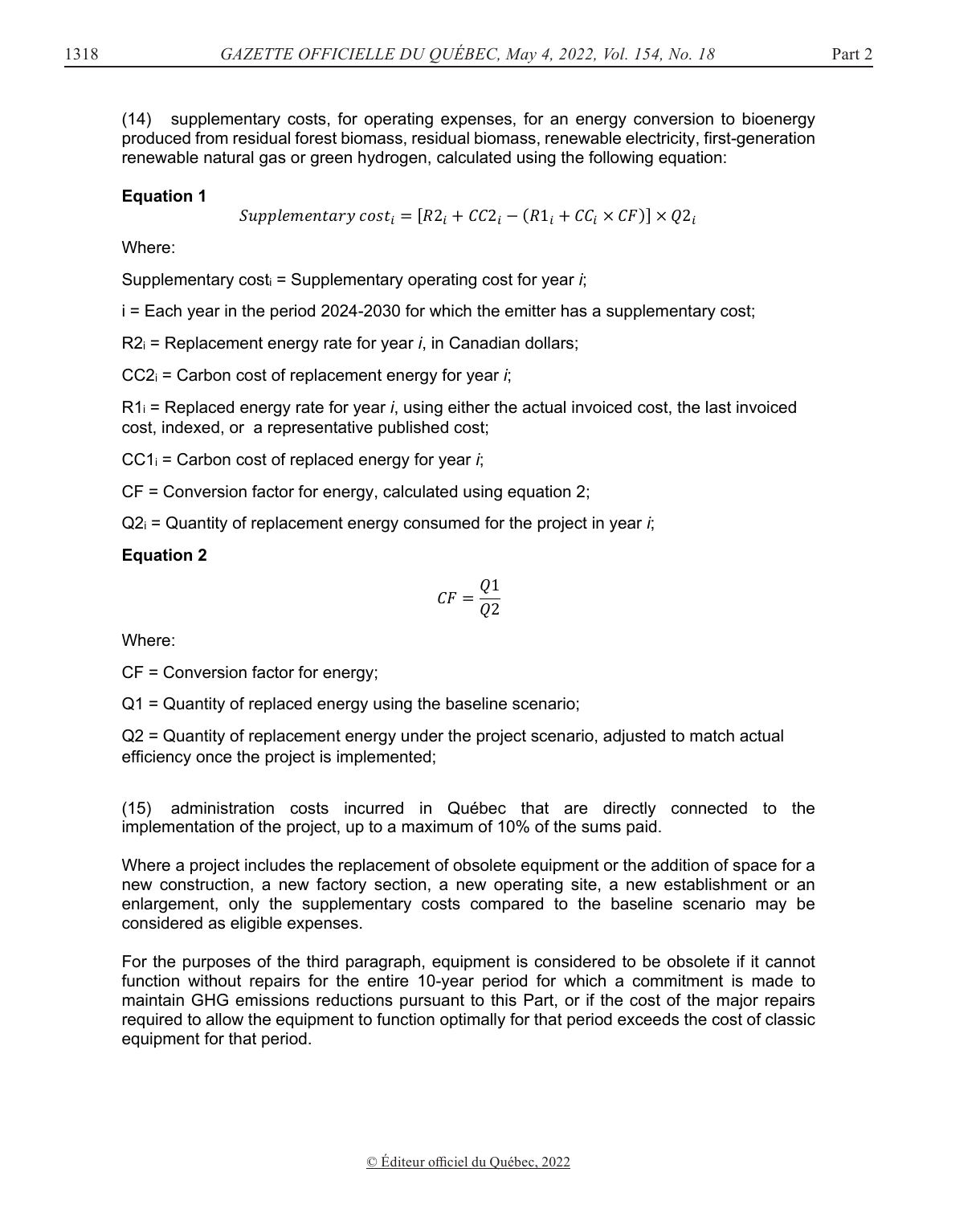Eligible expenses must be booked by the emitter in accordance with generally accepted accounting principles.

### **9.2 Non-eligible expenses**

The following expenses are non-eligible expenses:

(1) expenses incurred before the emitter receives written confirmation from the Minister pursuant to subdivision 3.2, 4.2 or 5.2, as the case may be, including an expense for which the organization has made a contractual commitment, debt service, the reimbursement of future borrowing, a capital loss or replacement of capital, a payment or an outlay of capital;

(2) expenses relating to production losses, waste or other losses caused by the activities required to implement the project;

- (3) operating expense for routine activities such as the wages paid to officers or managers;
- (4) the cost of acquiring or laying out land;
- (5) sales tax applicable in Québec;
- (6) marketing expenses;
- (7) the expenses for maintaining intellectual property;
- (8) upgrading to comply with standards, laws or regulations;
- (9) supplementary costs for operating expenses in connection with the use of fossil energy.

#### **9.3 Cumulative financial assistance**

Sums paid pursuant to this Part may be used to finance up to 100% of the expenses of an eligible project.

The sums paid may be used to finance the project even if it receives other governmental financial assistance, provided that the cumulative total of the sums paid and the other governmental financial assistance does not exceed 100% of eligible expenses. If the total exceeds 100% of eligible expenses, the total of the sums paid pursuant to this Part must be reduced to comply with that limit.

The total of the sums paid pursuant to this Part must not be considered in calculating the cumulative total of financial assistance from public bodies within the meaning of the Act respecting access to documents held by public bodies and the protection of personal information (chapter A-2.1) or from mandataries of the state, obtained under an agreement between the emitter and, as the case may be, the public body or mandatary, when the cumulative total is limited by the agreement.

The second and third paragraphs apply despite any other clause in an agreement, signed before or after the coming into force of those paragraphs, between the emitter and the government or one of its ministers or a public body or state mandatary.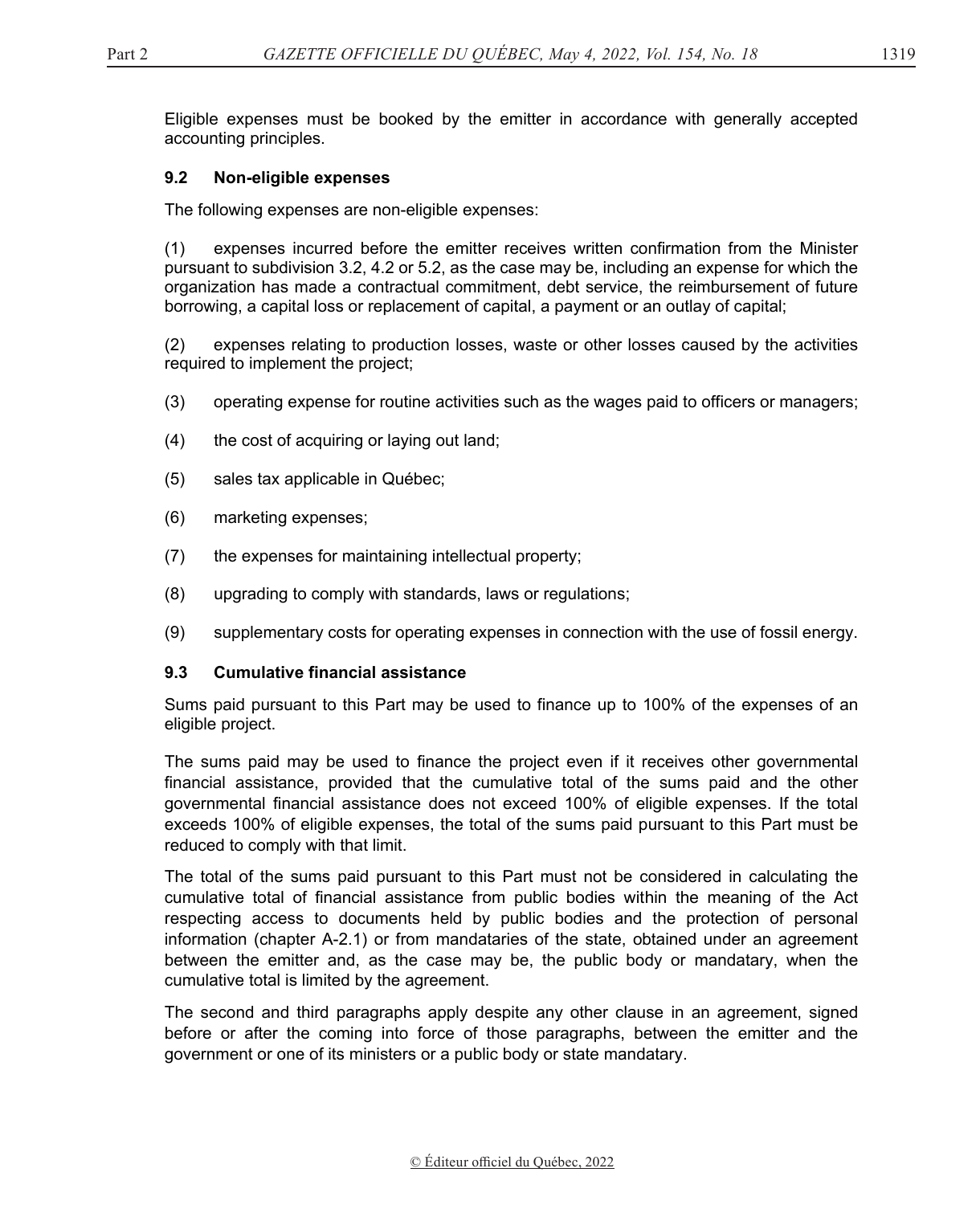## **10. Obligations of the emitter**

Every emitter implementing an eligible project must

(1) report to the Minister all financial assistance applied for or received for the project, in writing and as soon as possible;

(2) reimburse any sum paid for the implementation of a GHG emissions reduction project referred to in Division 4 of this Part for which the GHG emissions reduction measures are not maintained for a 10-year period in proportion to the number of years for which the emitter fails to maintain the measures;

(3) ensure that all the information and documents provided pursuant to this Part are complete and accurate and that all the estimates and forecasts they contain are prepared to the best of the emitter's abilities and judgment and in good faith;

(4) allow the Minister, with a 48-hour prior notice sent by the Minister, to examine, verify, make copies of and have access to any document or information and the site where the project is implemented allowing the Minister to verify that the project complies with the terms and conditions of this Part, for a period extending to 24 months after the end date of the project or, in the case of a GHG emissions reduction project referred to in Division 4 of this Part, for the entire 10-year period during which the emitter has undertaken to maintain the GHG emissions reduction measures;

(5) preserve all documents and information relating to financial assistance during a 10-year period following the end of the eligible project and providing the Minister, on request, with a copy of such documents and information within the time specified by the Minister;

(6) inform the Minister of any substantial change to the project and provide the Minister with all available information concerning the effects of the change on the implementation costs and concerning any other major impact on the project and its financing.

# **11. Terms and conditions for the payment of the sums**

When an emitter meets the requirements of this Part, the sums determined pursuant to section 54.1 are paid in accordance with the agreement between the Minister and the emitter and the following terms and conditions:

(1) the sums are paid as an annual reimbursement to the emitter once the Minister has received the annual report referred to in subdivision 3.3, 4.3, 4.4 or 5.3, as the case may be;

(2) the reimbursement referred to in subparagraph 1 is an amount equal to, at minimum, 85% of the eligible project expenses detailed in the financial report contained in the annual report or 85% of the sums determined for the emitter pursuant to section 54.1 and reserved, in the emitter's name, pursuant to that section;

(3) an amount equal to the remainder of the eligible project expenses detailed in the financial reports contained in the annual reports filed by the emitter since the start of the project is paid to the emitter after the Minister receives the final report referred to in subdivision 3.3, 4.3 or 5.3, as the case may be, up to the sums determined for the emitter pursuant to section 54.1 and reserved, in the emitter's name, pursuant to that section.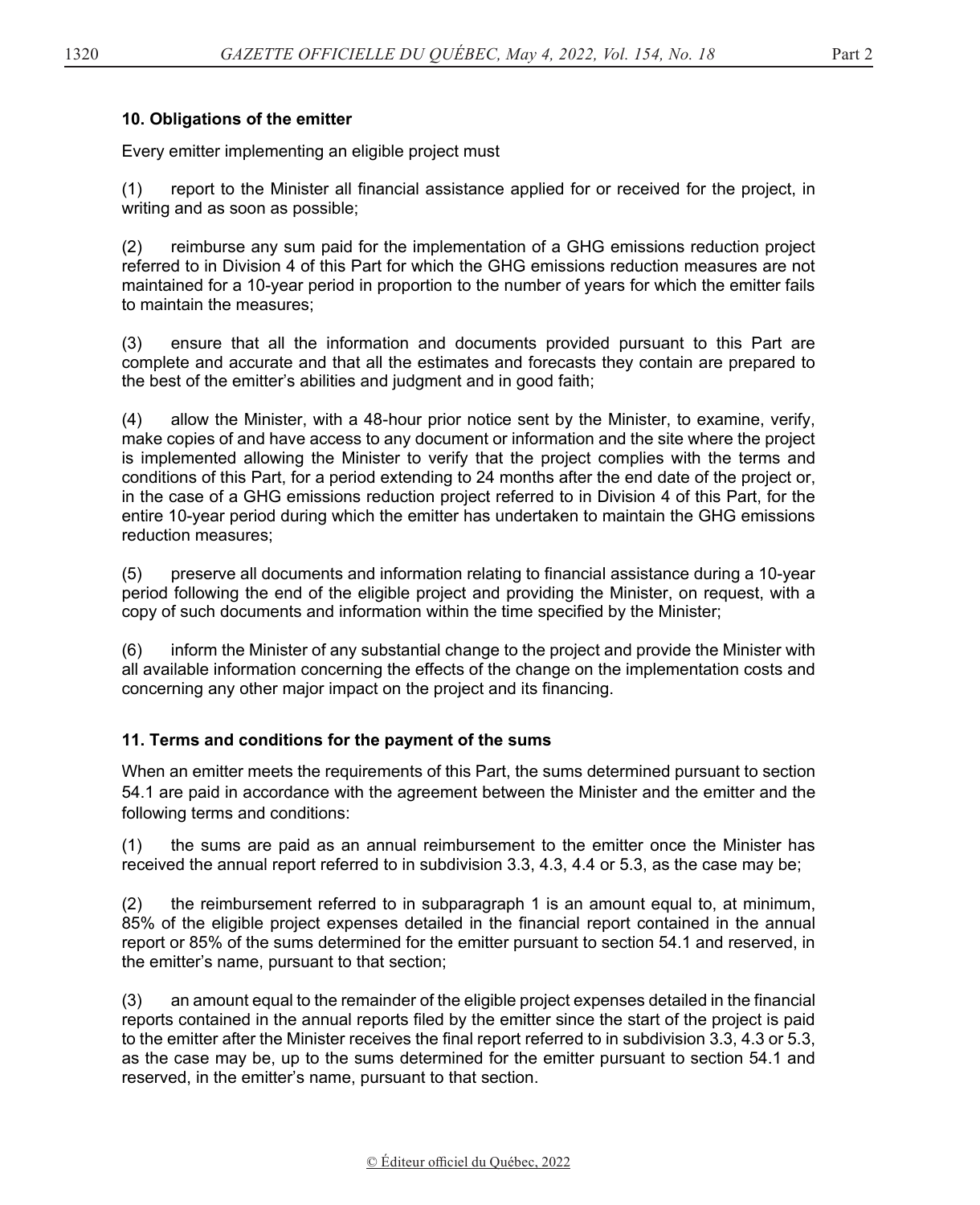Despite subparagraphs 2 and 3 of the first paragraph, the reimbursement referred to in subparagraph 1 of that paragraph is equal to 100% of the eligible project expenses when they are expenses resulting from eligible supplementary operating costs relating to an energy conversion, up to the sums determined for the emitter pursuant to section 54.1 and reserved, in the emitter's name, pursuant to that section.

The agreement referred to in the first paragraph may, despite subparagraph 1 of that paragraph, provide for the reimbursement of any eligible expense, except an eligible expense connected to a supplementary operating cost, detailed in a financial report filed up to 5 years before the reimbursement.

# **12. Use of sums**

An emitter may use the sums paid under this Part to implement several eligible projects, up to the sums determined for that emitter and reserved in the emitter's name pursuant to section 54.1.

The emitter may transfer some or all of the sums paid to it pursuant to Division 11 of this Part and pursuant to an agreement entered into with the Minister in accordance with section 46.8.1 of the Environment Quality Act (chapter Q-2) to a partner emitter that is part of the same group within the meaning of subparagraph 3 of the second paragraph of section 9 ("partner emitter") and that implements an eligible project at one of its covered industrial establishment, on the following conditions:

(1) the emitter and the partner emitter have disclosed their corporate structure and business relationship in accordance with sections 7, 9 and 14.1 and the disclosure has been certified by one of their respective account representatives;

(2) before each transfer of some or all of the sums paid pursuant to Division 11 of this Part, the emitter's account representative and the partner emitter's account representative have certified that the updated information concerning their corporate structure and business relationship has been communicated to the Minister in accordance with section 14.1 and is up to date;

(3) the emitter and the partner emitter are part of the same group within the meaning of subparagraph 3 of the second paragraph of section 9;

(4) an emitter that transfers, to a partner emitter, some or all of the sums paid pursuant to Division 11 of this Part must, before each request for payment made to the Minister, certify that it agrees to transfer some of all of the sums;

(5) an agreement has been signed by the partner emitter and the Minister in accordance with section 46.8.1 of the Environment Quality Act;

(6) the emitter has entered into and submitted to the Minister an agreement with the partner emitter containing the following information at minimum:

- (*a*) the names of the parties to the agreement;
- (*b*) the amount of the sums transferred;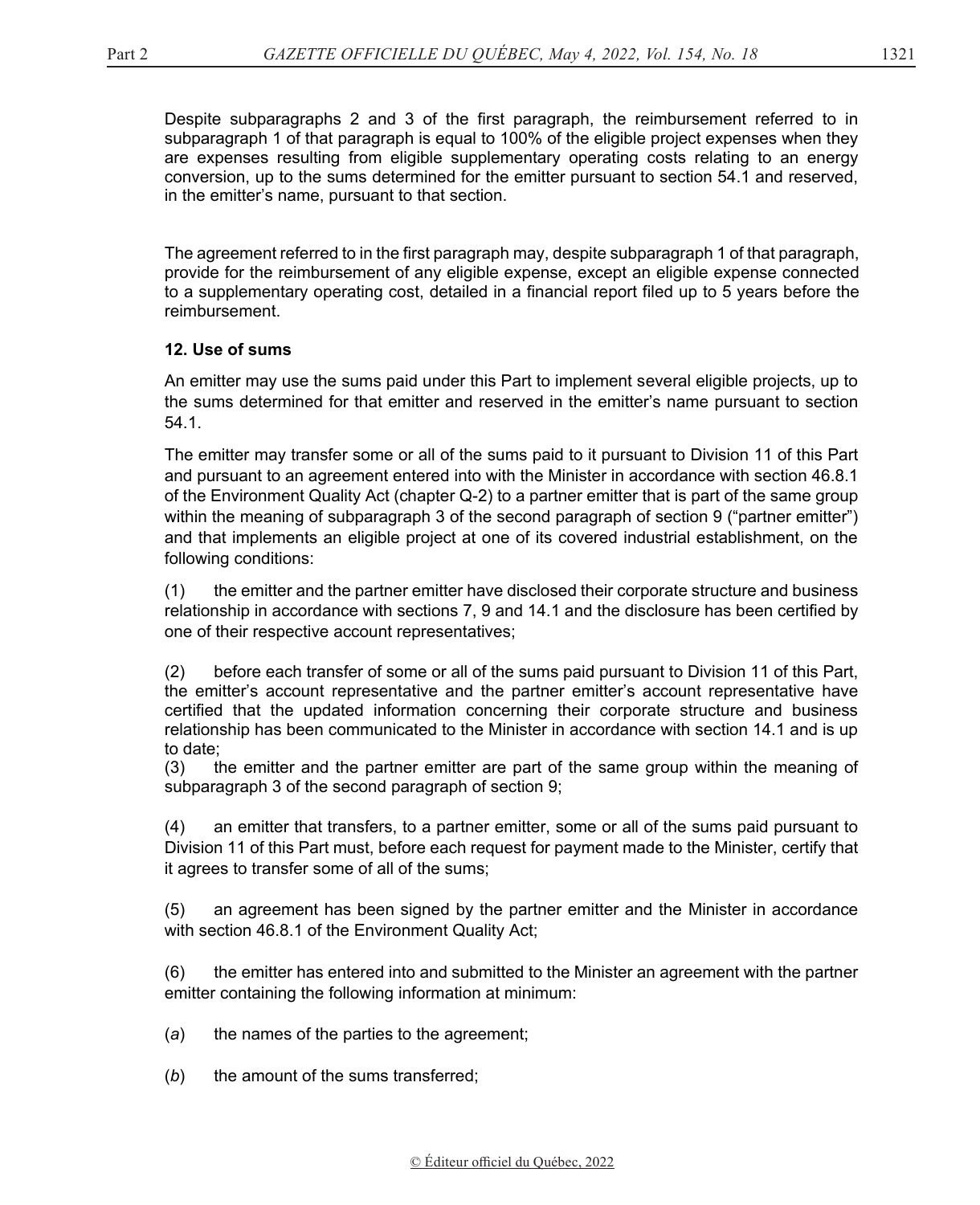(*c*) the title and an outline description of the eligible project that the partner emitter intends to implement;

(*d*) the obligations of the emitter pursuant to this Part, including the reporting requirement, which are transferred to the partner emitter with respect to the sums transferred**.**

If the partner emitter fails to perform its obligations in accordance with the agreement filed with the Minister pursuant to subparagraph 6 of the second paragraph of this Division, the Minister may require the transferring emitter to perform an obligation under the agreement with respect to the amount of the sums transferred.

# **13. Quantification and verification of GHG emissions**

All data filed by the emitter pursuant to this Part must be expressed in units of the International System of Units, in which the unit for quantifying GHG emissions is the metric tonne  $CO<sub>2</sub>$ equivalent ( $tCO<sub>2</sub>e$ ).

The GHG emissions reduction for each project included in a study of technical and economic potential must be estimated in accordance with ISO 14064.

The GHG emissions reductions for GHG emissions reduction projects must be estimated in accordance with ISO 14064.

For the purposes of this Part, the baseline scenario is the scenario presenting the fewest constraints at implementation, whether the constraints are functional, environmental, economic, social, legal or other. The baseline is a situation in which problems of upgrading to meet standards, compliance with established rules, and action to correct obsolescence or deficient maintenance have been dealt with. In addition, the baseline scenario may result from a detailed energy use simulation or a representative history.

Where data on a GHG emissions reduction have been filed with Minister pursuant to this Part, the data must meet the following requirements:

(1) the GHG emissions reduction for each measure in a project must exceed an emissions baseline based on a market standard or established trade practice or a rule that is mandatory pursuant to a law, regulation or standard. The measure must also have an impact beyond a natural seasonal variation, a standard process variation or a historical variation compared to the baseline scenario;

(2) the GHG emissions reduction must be evident and identifiable and result directly from the implementation of the project;

(3) the GHG emissions reduction must be measurable and quantifiable compared to the emissions baseline and must go beyond the normal variation in the baseline scenario. The emissions must be quantified in accordance with ISO 14064-2;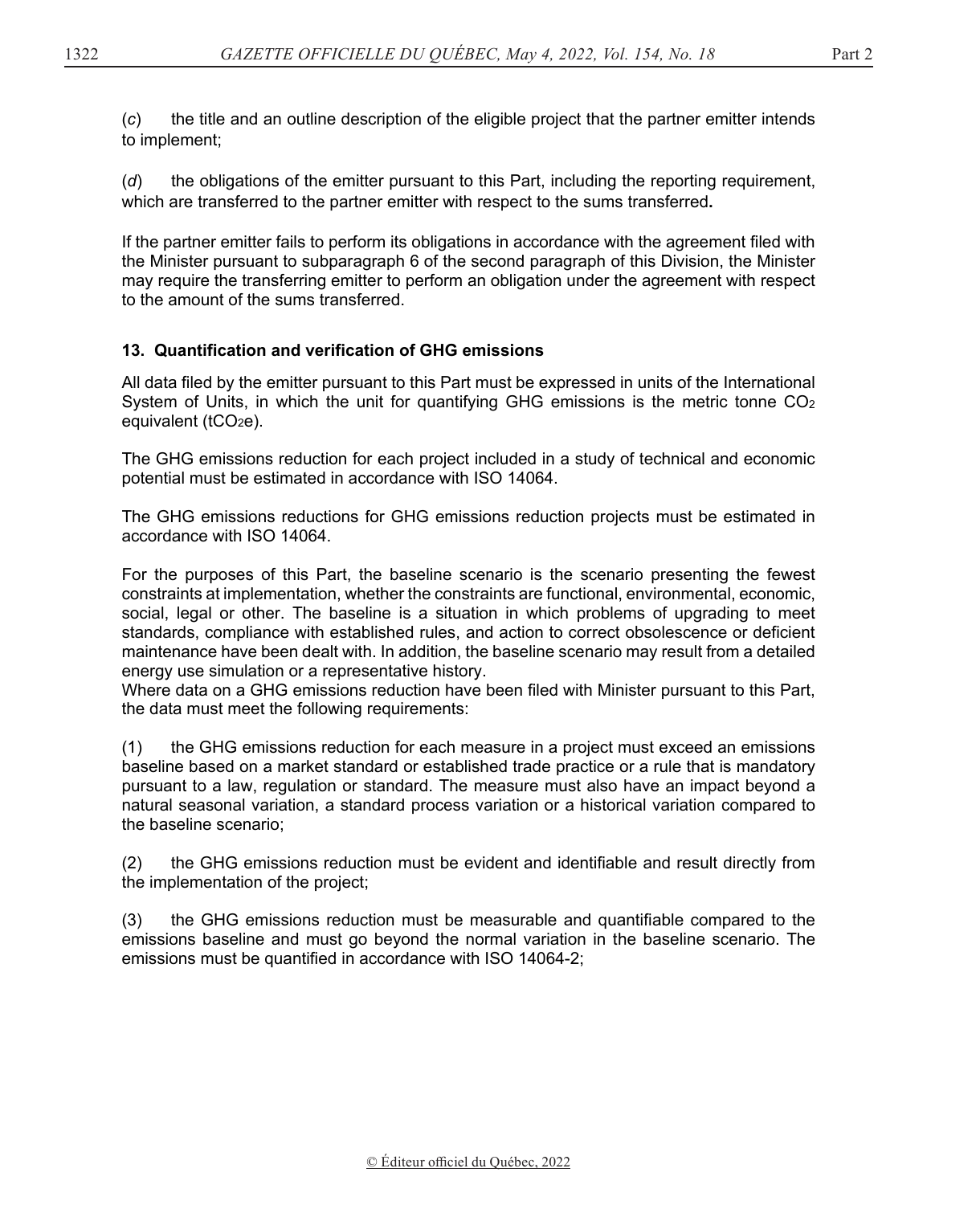(4) the GHG emissions reduction must have been verified using a precise, transparent and reproducible methodology, and the raw data needed to verify the calculation must be available.

A reduction in the GHG emissions attributable to a project must be quantified in accordance with the requirements of the Regulation respecting mandatory reporting of certain emissions of contaminants into the atmosphere (chapter Q-2, r. 15).

GHG emissions reductions must target verified GHG emissions, with the exception of electrified off-road rolling stock for use on the site, compared to emissions from the same equipment operated using fossil energy.

GHG emissions reductions must be evaluated compared to an emissions baseline using one of the two following methods:

(1) the use of a procedure specific to the project, when there is a lack of comparable data in the sector concerned or when the data is difficult to obtain. The baseline scenario must be identified through a structured analysis of project activities and possible options;

(2) in all other cases, the use of standardized performance when comparable data in the sector concerned are available, either in the form of statistical data from the sector, standardized performance data for equipment, established trade practice or standards imposed by a law or regulation.

### **14. Public nature of documents and information**

The Minister may publish, on the website of the Minister's department, the following documents and information:

(1) a list of the emitters that have signed an agreement pursuant to section 46.8.1 of the Environment Quality Act (chapter Q-2);

(2) a list of the emitters implementing projects under this Part and the cost of such projects, the sums determined pursuant to section 54.1 for the implementation of such projects, and an outline description of the projects with, where applicable, a quantification of the GHG emissions reductions that are attributable to the projects;

(3) all documents and information communicated pursuant to this Part.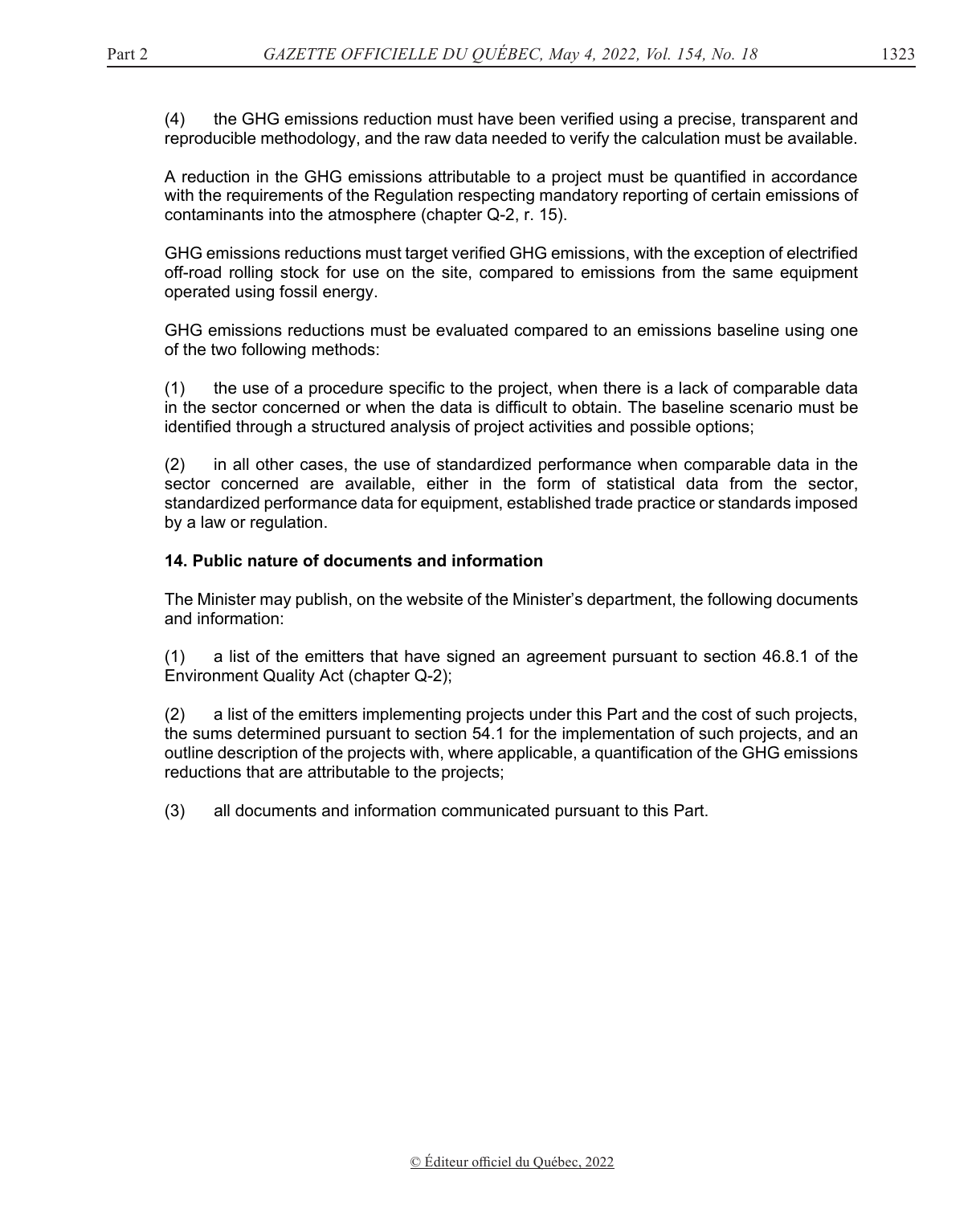# **Table 1 - Technology readiness levels**

| <b>Technology readiness levels (TRL)</b>                                                                                                                                                                              | <b>Description</b>                                                                                                                                                                                                                |
|-----------------------------------------------------------------------------------------------------------------------------------------------------------------------------------------------------------------------|-----------------------------------------------------------------------------------------------------------------------------------------------------------------------------------------------------------------------------------|
| TRL 1 - Basic principles of concept<br>observed<br>and<br>reported<br>are<br>(conceptual articulation)                                                                                                                | Lowest level<br>of technology<br>readiness.<br>Scientific research begins to be translated<br>into applied research and development<br>(R&D).                                                                                     |
| TRL 2 - Technology concept and/or<br>application formulated (technology<br>and applications described)                                                                                                                | Invention begins. Once basic principles are<br>observed, practical applications can be<br>invented. Applications are speculative, and<br>there may be no proof or detailed analysis to<br>support the assumptions.                |
| TRL 3 - Analytical and experimental<br>critical function and/or characteristic<br>proof of concept (laboratory studies<br>and analytical studies)                                                                     | Active R&D is<br>initiated.<br><b>This</b><br>includes<br>analytical studies and laboratory studies to<br>validate<br>that<br>the<br>physically<br>analytical<br>predictions of separate elements of the<br>technology.           |
| TRL 4<br>- Component<br>and/or<br>breadboard validation in laboratory<br>environment (validation of a limited-<br>capacity prototype in the laboratory<br>[pre-alpha version])                                        | Basic<br>technological<br>components<br>are<br>integrated to establish that they will work<br>together. This is relatively "low fidelity"<br>compared with the eventual system.                                                   |
| 5<br>Component<br>TRL<br>and/or<br>$\overline{\phantom{m}}$<br>breadboard validation<br>in relevant<br>(validation<br>of<br>the<br>environment<br>prototype to maximum capacity in the<br>laboratory [alpha version]) | Fidelity of breadboard technology increases<br>significantly.<br>The<br>basic<br>technological<br>components are integrated with reasonably<br>realistic supporting elements so they can be<br>tested in a simulated environment. |
| TRL 6 - System/subsystem model or<br>prototype demonstration in a relevant<br>environment<br>(validation<br>of<br>the<br>prototype in a relevant environment<br>[pre-beta version])                                   | Representative model or prototype system,<br>which is well beyond that of TRL 5, is tested<br>in a relevant environment. Represents a<br>major step up in a technology's demonstrated<br>readiness.                               |
| System<br>TRL.<br>7<br>prototype<br>in an<br>operational<br>demonstration<br>environment (validation of system in<br>an operational environment [beta<br>version])                                                    | Prototype near or at planned operational<br>system. Represents a major step up from<br>TRL 6 by requiring demonstration of an<br>actual system prototype in an operational<br>environment.                                        |
| TRL 8 - Actual system completed and<br>through<br>test<br>qualified<br>and<br>demonstration (initial production and<br>deployment)                                                                                    | Technology has been proven to work in its<br>final form and under expected conditions. In<br>almost all cases, this TRL represents the end<br>of true system development.                                                         |
| TRL 9 - Actual system proven<br>mission<br>successful<br>through<br>operations (full production mode)                                                                                                                 | Actual application of the technology in its final<br>form and under mission conditions, such as<br>those encountered in operational test and<br>evaluation (OT&E).                                                                |

".